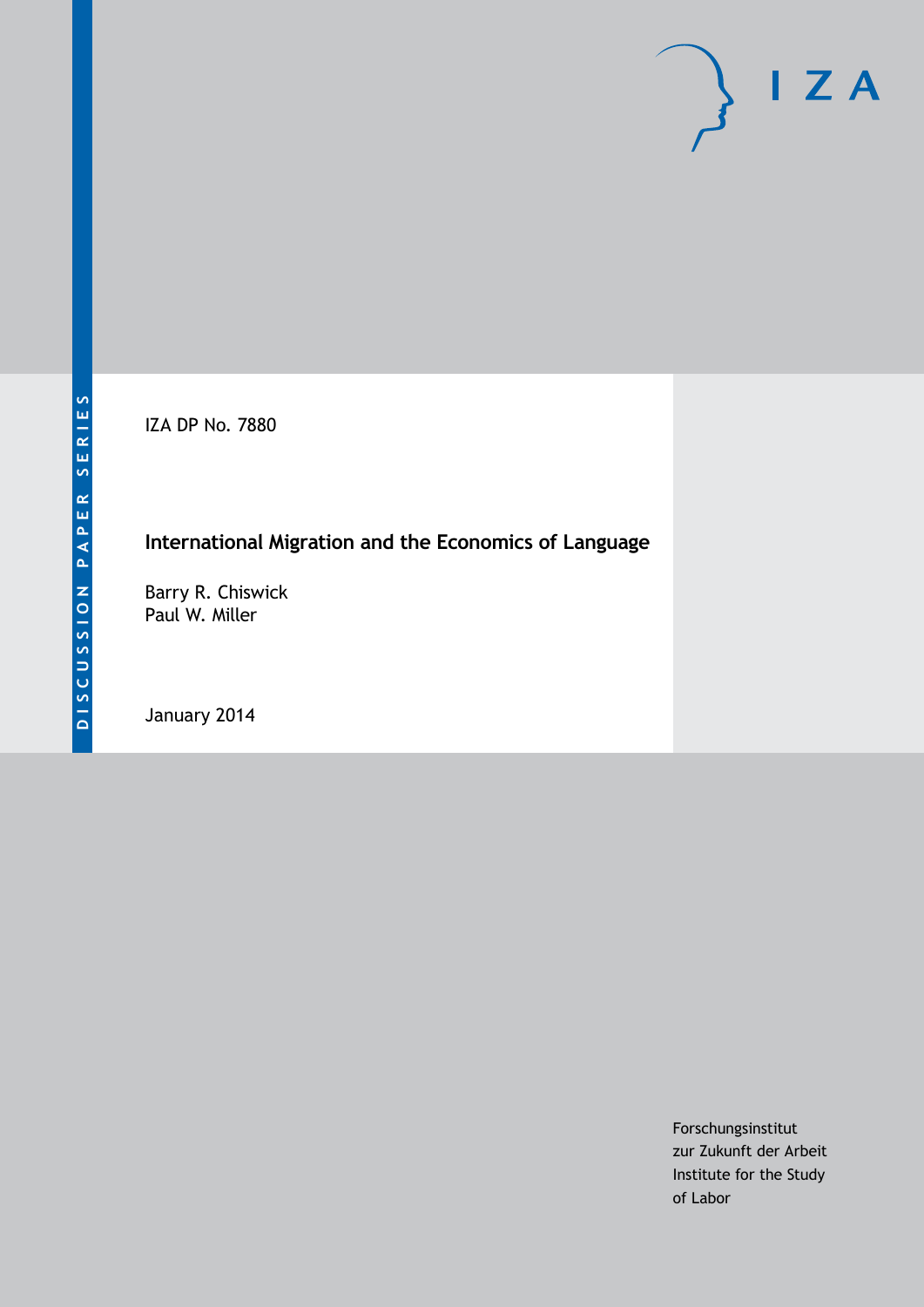# **International Migration and the Economics of Language**

# **Barry R. Chiswick**

*George Washington University and IZA*

## **Paul W. Miller**

*Curtin University and IZA*

Discussion Paper No. 7880 January 2014

IZA

P.O. Box 7240 53072 Bonn **Germany** 

Phone: +49-228-3894-0 Fax: +49-228-3894-180 E-mail: [iza@iza.org](mailto:iza@iza.org)

Any opinions expressed here are those of the author(s) and not those of IZA. Research published in this series may include views on policy, but the institute itself takes no institutional policy positions. The IZA research network is committed to the IZA Guiding Principles of Research Integrity.

The Institute for the Study of Labor (IZA) in Bonn is a local and virtual international research center and a place of communication between science, politics and business. IZA is an independent nonprofit organization supported by Deutsche Post Foundation. The center is associated with the University of Bonn and offers a stimulating research environment through its international network, workshops and conferences, data service, project support, research visits and doctoral program. IZA engages in (i) original and internationally competitive research in all fields of labor economics, (ii) development of policy concepts, and (iii) dissemination of research results and concepts to the interested public.

<span id="page-1-0"></span>IZA Discussion Papers often represent preliminary work and are circulated to encourage discussion. Citation of such a paper should account for its provisional character. A revised version may be available directly from the author.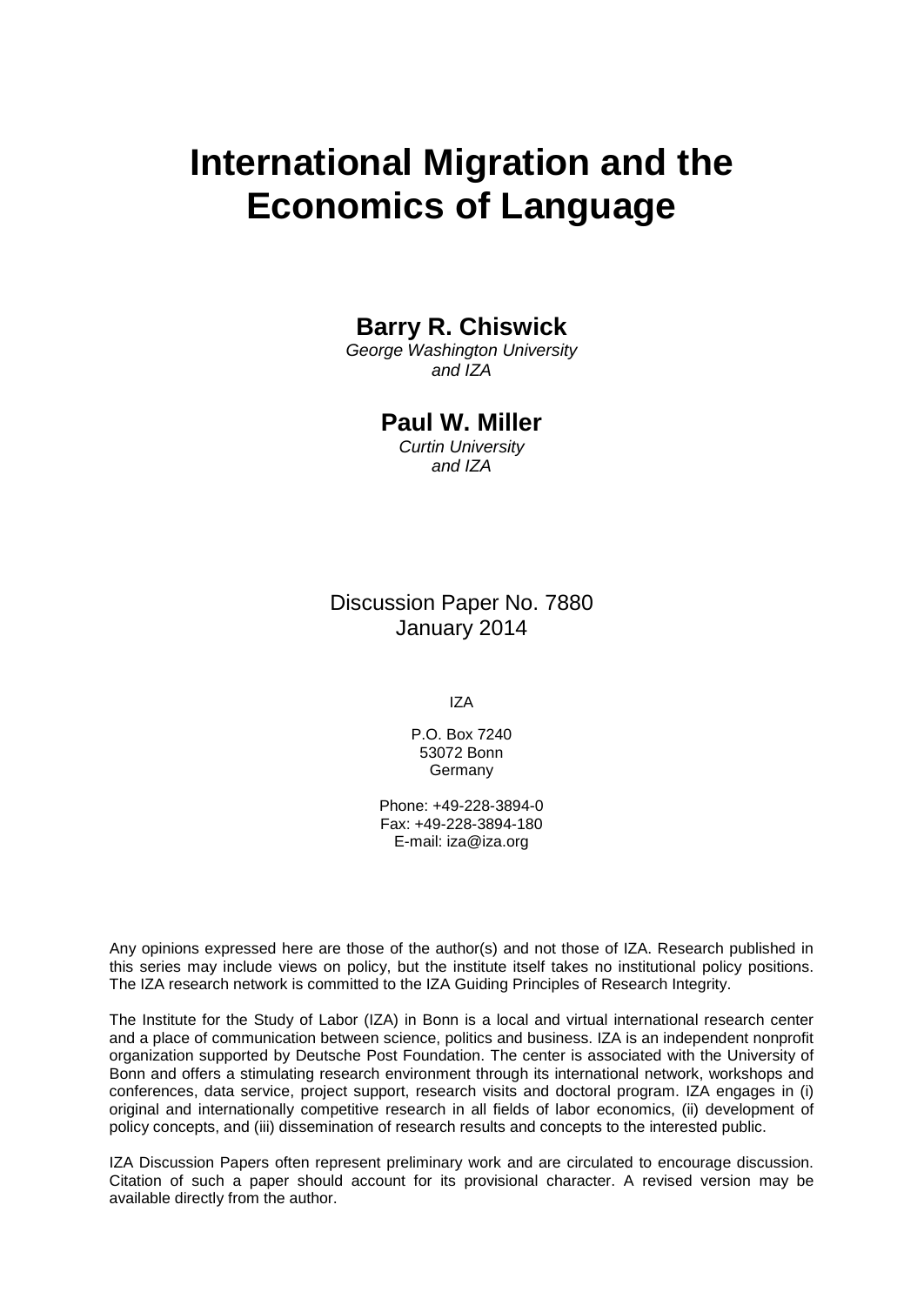IZA Discussion Paper No. 7880 January 2014

# **ABSTRACT**

# **International Migration and the Economics of Language[\\*](#page-1-0)**

This paper provides a review of the research on the 'economics of language' as applied to international migration. Its primary focuses are on: (1) the effect of the language skills of an individual on the choice of destination among international (and internal) migrants, both in terms of the ease of obtaining proficiency in the destination language and access to linguistic enclaves, (2) the determinants of destination language proficiency among international migrants, based on a model (the three E's) of Exposure to the destination language in the origin and destination, Efficiency in the acquisition of destination language skills, and Economic incentives for acquiring this proficiency, (3) the consequences for immigrants of acquiring destination language proficiency, with an emphasis on labor market outcomes, and in particular earnings. Factors that are considered include age, education, gender, family structure, costs of migration, linguistic distance, duration in the destination, return migration, and ethnic enclaves, among others. Analyses are reported for the immigrant experiences in the US, Canada, Australia, the UK, Germany, Israel and Spain.

JEL Classification: J15, J24, J31, J61

Keywords: immigrants, language, bilingualism, human capital, earnings

Corresponding author:

Barry R. Chiswick Department of Economics George Washington University 2115 G Street, NW Monroe Hall 340 Washington, DC 20052 USA E-mail: [brchis@uic.edu](mailto:brchis@uic.edu)

\* Chapter prepared for Barry R. Chiswick and Paul W. Miller, eds. *Handbook on the Economics of International Migration*, Elsevier Inc (forthcoming).

We appreciate the research assistance of Marina Gindelsky and Derby Voon.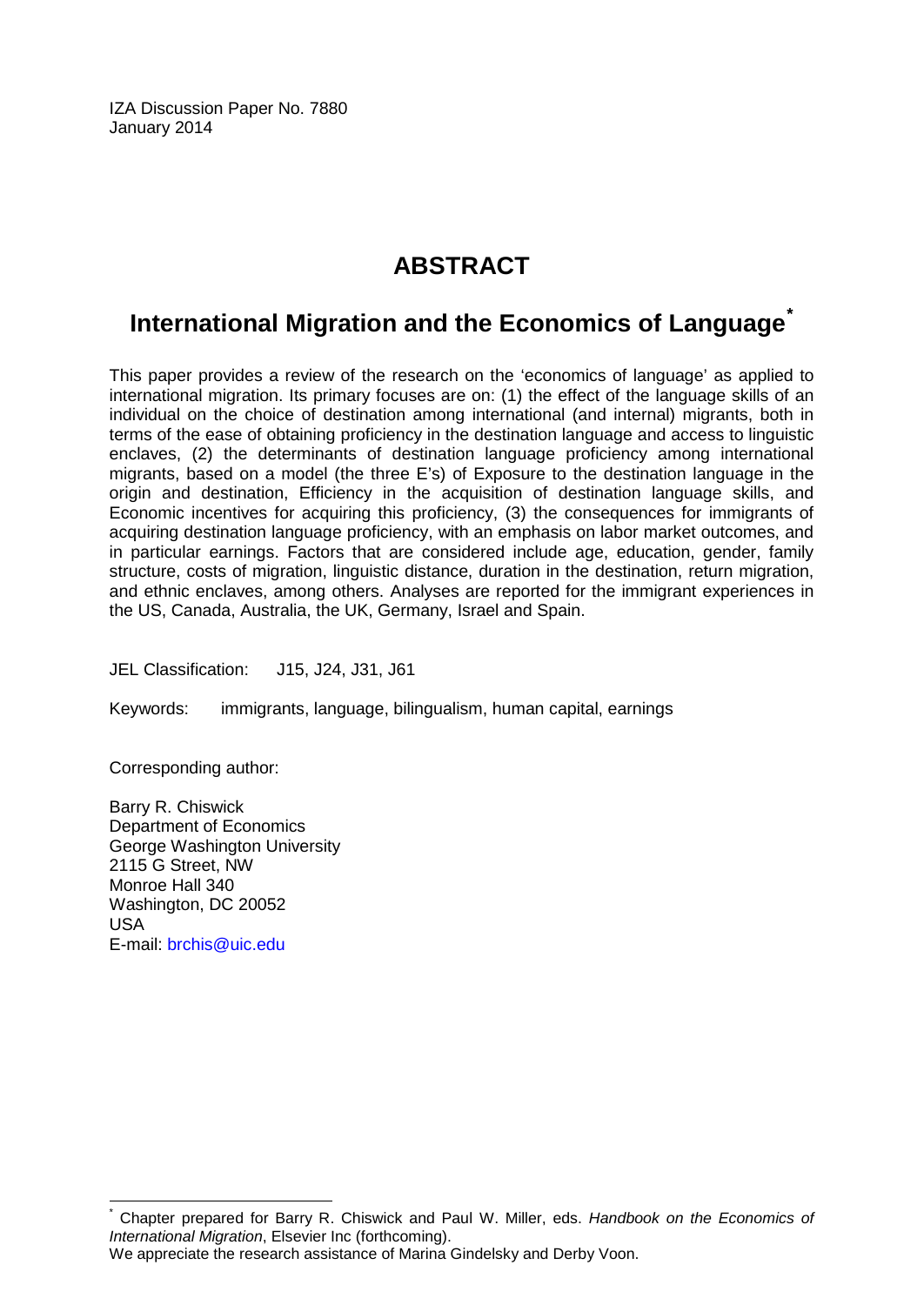#### **International Migration and the Economics of Language**

#### **1. Introduction**

This chapter provides an overview of research on the economics of language, as applied to international migration.<sup>1</sup> The 'Economics of Language' is the study of the determinants and consequences of language proficiency using the methodology and tools of economics.

The beginning of interest by economists in language is usually attributed to Jacob Marschak (1965), who was concerned with the efficiency of communication. Using an evolutionary approach, those aspects of language that were beneficial in facilitating communication would survive, and those aspects (and languages) which were not efficient or effective would tend to disappear. In this framework languages tend to evolve over time. And just as mutations lead to the evolution of different species of plants and animals, isolation and language drift tend to promote the development of new dialects and languages. This approach did not generate much of a literature in economics on the evolution of languages.

It did, however, stimulate interest in language usage in bilingual and multilingual countries (e.g., Canada, Switzerland). Which language or languages become dominant, especially for economic activity, and who learns which language? In some countries, regional or indigenous minority group languages have disappeared or appear to be on the verge of vanishing (e.g., consider Celtic in Ireland and Scotland, the Sami language in Sweden, and indigenous peoples' languages in countries of overseas settlement such as the US, Canada, Australia, and Brazil). While in others, attempts have been made in recent decades with various degrees of

<span id="page-3-0"></span><sup>&</sup>lt;sup>1</sup> This chapter is a development of Barry R. Chiswick, 'The Economics of Language Learning for Immigrants: An Introduction and Overview' in T.G. Wiley, J.S. Lee and R.W. Rumberger (eds.), *The Education of Language Minority Immigrants in the United States*, Bristol, UK: Multilingual Matters, 2009, pp. 72-91.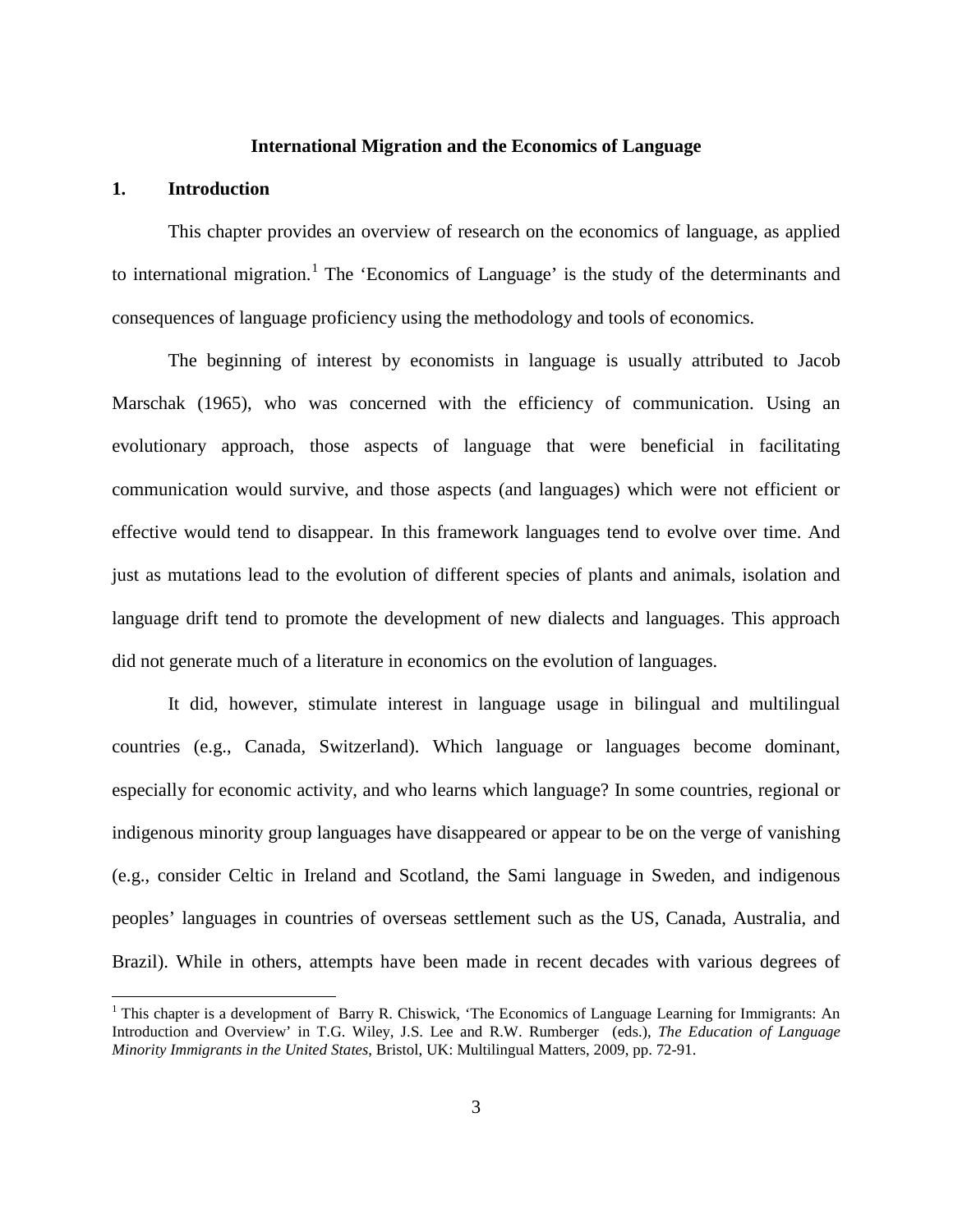success to reinvigorate traditional languages (e.g., Catalonian in Spain and Welsh in Wales).

Following several decades of low rates of international migration due to two world wars, the Great Depression, and severe immigration restrictions in many major destinations, international migration started increasing in the 1950s, and it has continued to increase in each decade since. This migration led to an influx of people in various destinations who were not familiar with the primary or dominant language of the destination. This led to interest by economists in the nexus between language and immigration. In addition to advances in economic theory and the development of testable models, economists now had better (not perfect, but better) micro data to estimate their models and test their hypotheses regarding language and international migration.

Most of the research in the economics of language focuses on what can be described as microeconomics, that is, the behavior of individuals. The approach taken has been to view language skills as a form of 'human capital'. The concept of human capital became important in the 1960s, with the emphasis on schooling, on-the-job training, health and information, all of which transform the person, and migration, which transforms the person's location (Schultz, 1962). It was only since the 1980s, however, that economists have viewed immigrant language skills as a form of human capital and analyzed it in this context (Carliner, 1981; McManus et al., 1983; Tainer, 1988). This interest arose as a result of the rapid growth of the non-English speaking portion of the increasing immigrant flows into the US and Canada, the emerging interest among economists in the determinants of the adjustment of immigrants to the host society, and the growing interest in the application of human capital theory (Becker, 1964).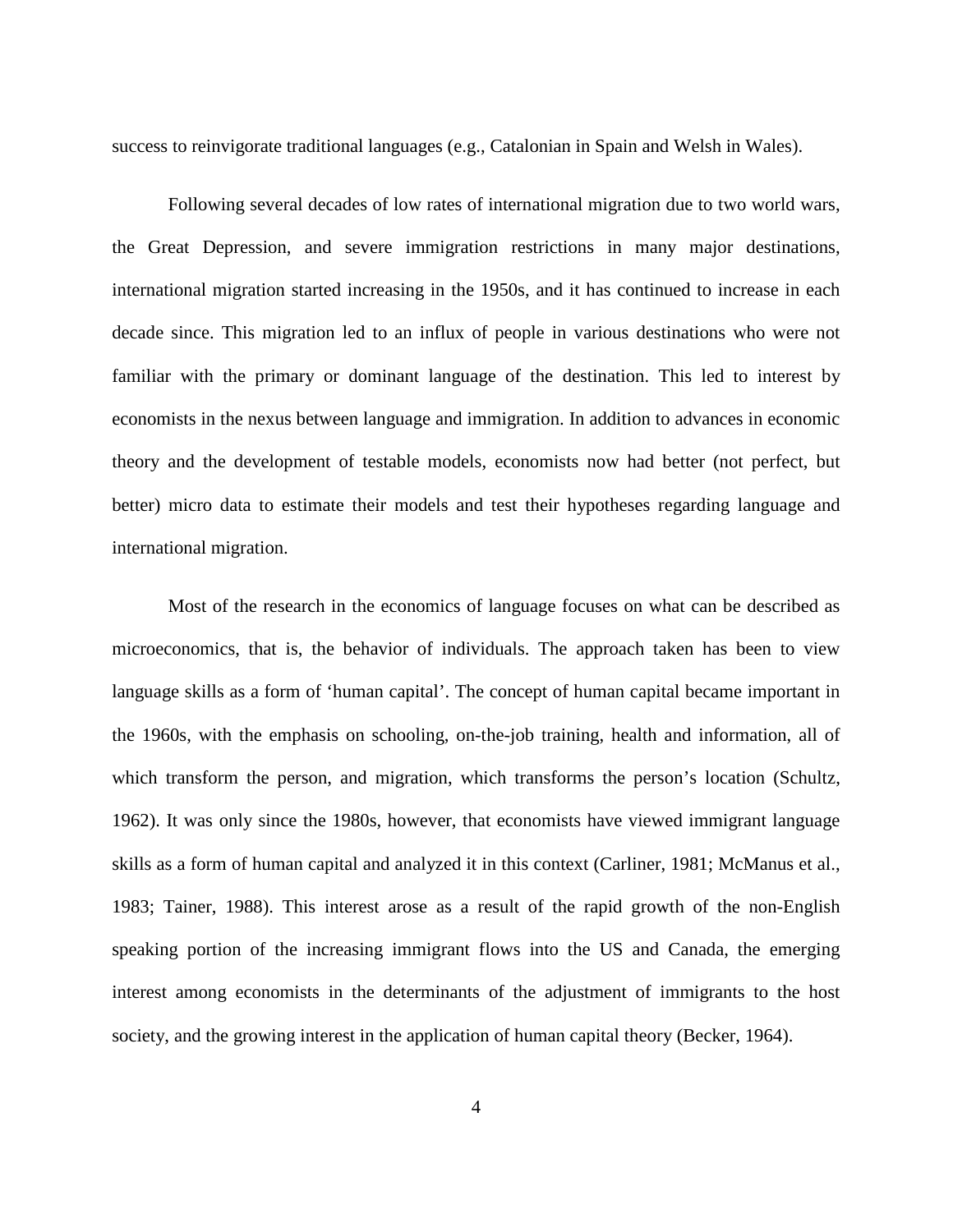Language skills satisfy the three requirements for human capital in that they are productive, costly to produce, and embodied in the person. First, a person's proficiency in the language of the area in which he or she lives is productive in the labor market. Those who speak/read the local language will find it easier to obtain a job and will generally be more productive on the job. In addition, language skills are productive in consumption activities. Those proficient in the local language will be more efficient in the search for higher quality goods and services and at lower prices. Any monolingual English speaker in the Chinese countryside quickly learns this proposition. Immigrants who do not speak the language of the broader society also find that their social and information networks are confined to their immigrant/linguistic enclave, rather than having a wider range. These benefits from proficiency provide economic and social incentives for immigrants to learn the host country's language.

Second, acquiring language proficiency is not without costs. Immigrants spend a considerable amount of their own time and money (for language training schools, books, etc.) to become proficient in their new country's language. Acquiring language skills is not costless even for infants. Even if their own time has no economic value, the time of their parents or other caregivers in speaking and reading to the child is not costless. The costs involved in an immigrant learning a new language would be influenced by several factors, including the person's value of time (wage rate), the person's age, exposure to the destination language (as distinct from being able to avoid its use by living and working in a linguistic enclave) and the 'distance' between the person's mother tongue and the language of the destination, among other factors.

Finally, language skills are embodied in the person. Unlike owning physical capital (such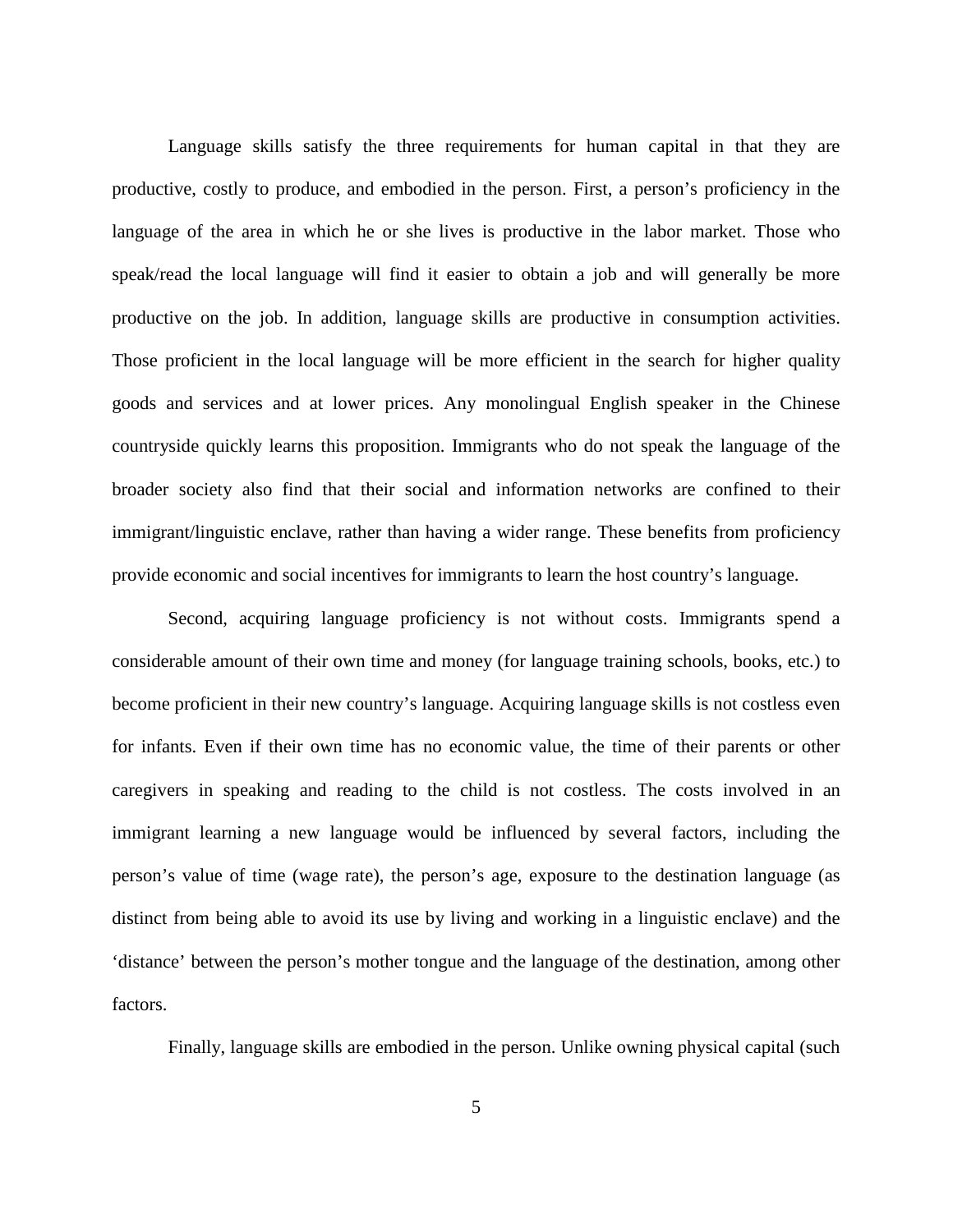as a truck), but like learning to play a piano, language skills cannot be separated from the person.

The idea that language skills are both productive and costly to acquire is not new, but rather at least thousands of years old. See Box 1, which relates the story of the Tower of Babel from the Biblical book of Genesis (Chapter 11, verses 1-9). The Tower of Babel provided a biblical explanation for the diversity of languages and the scattering of people: 'If, as one people with one language ... then nothing that they may propose to do will be out of their reach'. When their speech was 'confounded' and they were scattered, they could no longer cooperate and they became less productive (Tanakh, 1985).<sup>[2](#page-3-0)</sup>

#### **Box 1: Tower of Babel**

Everyone on earth had the same language and the same words. And as they migrated from the east, they came upon a valley in the land of Shinar and settled there. They said to one another, 'Come, let us make bricks and burn them hard'.— Brick served them as stone, and bitumen served them as mortar. — And they said, 'Come let us build a city, and a tower with its top in the sky, to make a name for ourselves; else we shall be scattered all over the world'.

The LORD came down to look at the city and tower that man had built, and the LORD said, 'If, as one people with one language for all, this is how they have begun to act, then nothing that they may propose to do will be out of their reach. Let us, then, go down and confound their speech there, so that they shall not understand one another's speech.' Thus the LORD scattered them from there over the face of the whole earth; and they stopped building the city. This is why it was called Babel, because there the LORD confounded the speech of the whole earth; and from there the LORD scattered them over the face of the whole earth. (Genesis, 11, 1-9)

Source: *Tanakh: The Holy Scriptures*, pp.16-17 (1986) Philadelphia, Jewish Publication Society.

<span id="page-6-0"></span> $\frac{1}{2}$ <sup>2</sup>An important issue currently facing the United States, and most of the highly developed economies, is the inverse of the Tower of Babel story. Immigration is resulting in the coming together of diverse peoples originally speaking a variety of languages who then merge over time into a common culture and a common language, even if they may also retain the languages of their origins.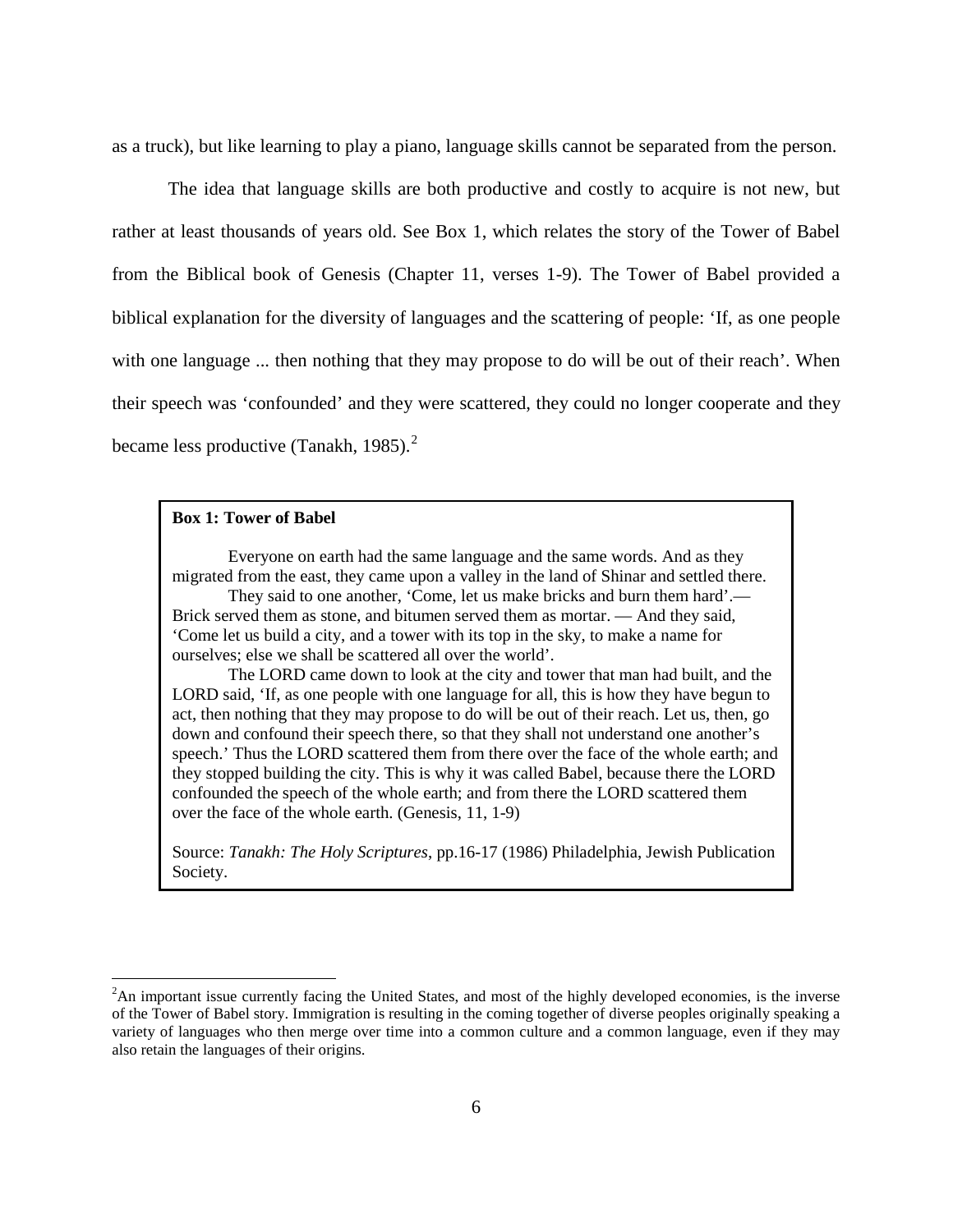The structure of this chapter is as follows. In the next section the three major aspects of the relation between language and international migration are outlined, and a broad overview of the methodology adopted in the empirical research is provided. This is followed by separate sections on each of the three major research themes, where the conceptual frameworks followed in the literature are presented, and empirical evidence discussed. The chapter ends with a summary of the findings and a discussion of gaps in the literature which warrant further research.

## **2. Research Issues and Methodology**

Much of the research on the economics of language as applied to international migration has focused on three main issues. The first matter addressed is the links between language background and the decision to migrate and the choice of destination by migrants. The language factors that are important include knowledge of a language that is used in the destination country, as well as knowledge of a language which, because it is linguistically close to a language used in the destination, makes learning the destination country language easier. The second issue concerns the determinants of proficiency in the primary or dominant language of the country of destination, including in the labor market; although the model and the methodology can be, and have been, applied to non-migrants who are linguistic minorities and native-born bilingual speakers. The third major concern covers the consequences for immigrants of obtaining proficiency in the dominant language. The consequences of language proficiency that has received the most attention have been in the labor market, particularly earnings. There are, however, other consequences which have not received much attention from economists or other social scientists. The primary focus on earnings has arisen in part because of interest in economic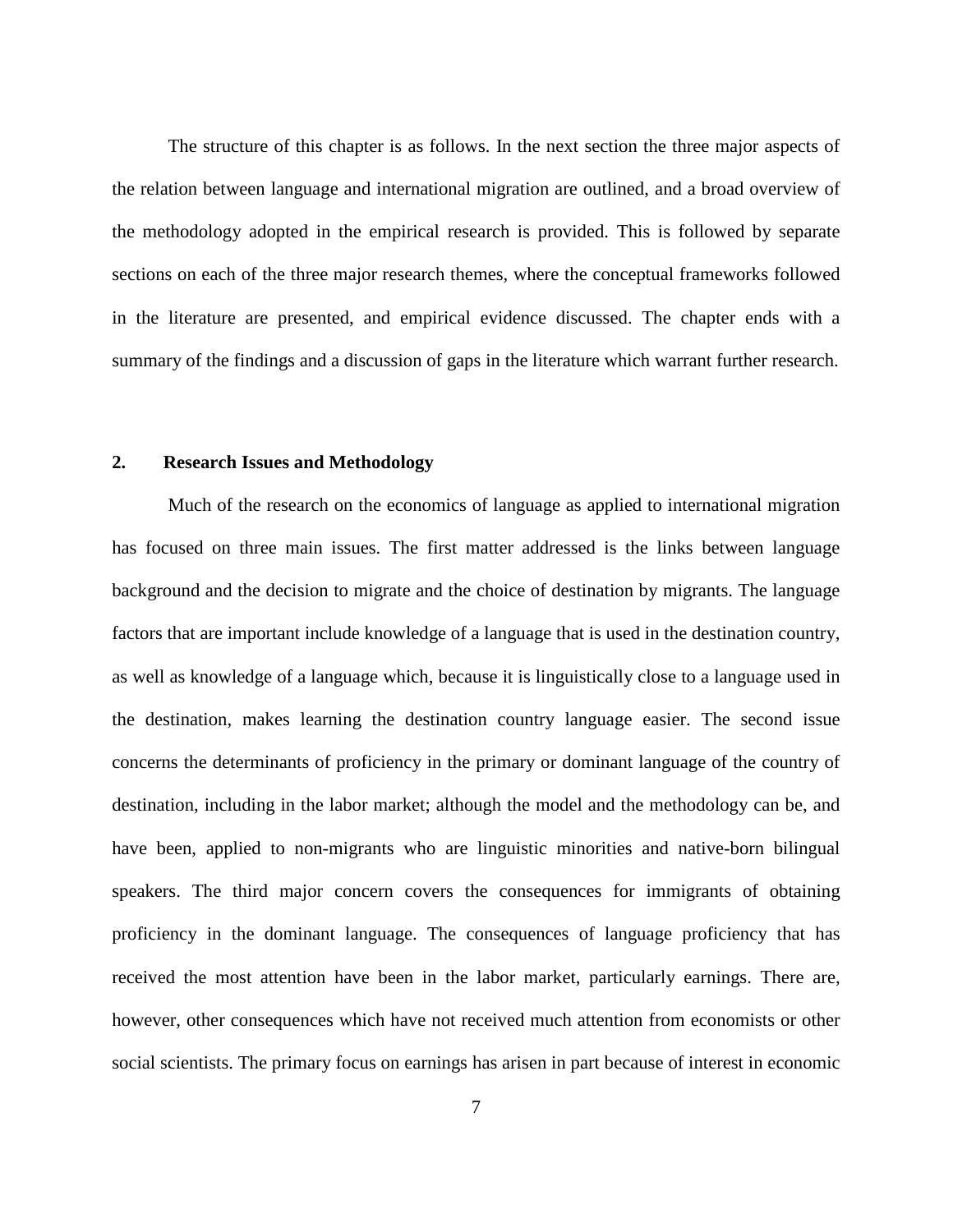well-being and in part because of the greater availability of data on earnings.

Knowing the dominant language makes a person more efficient in the consumption of goods and services (higher quality and lower prices for goods and services). Investments in other forms of human capital, such as schooling and job training, are likely to be more productive if one can communicate in the dominant language in school and in the labor market. Knowing the dominant language of the destination can also increase the efficiency of parenting. Parents who are proficient in the dominant language can be more effective in teaching the language and culture of the destination to their children, which would be a benefit to them in school and later in the job market. Language skills also have social benefits as they can expand the range of friendship networks beyond one's ethnic/linguistic enclave. Finally, civic involvement is enhanced with knowledge of the host country's language. Indeed, for the United States and many other countries, at least a basic knowledge of the destination language is required for immigrants to become citizens and acquire full political and economic rights. This brings about increased political empowerment. There is no doubt that these non-labor market consequences of dominant language proficiency are important. However, to have a manageable review we focus on the labor market consequences.

The particular models advanced by economists in relation to each of these research questions are discussed in Sections 3, 4 and 5. The testing of the models, or the estimation of the equations, relies on multivariate statistical (econometric) techniques.

In general, many economists believe in the importance of testing for the robustness of findings. One set of estimates from one data set may be insightful, but cannot determine whether the results are unique to that data, group, country or time period, or whether they are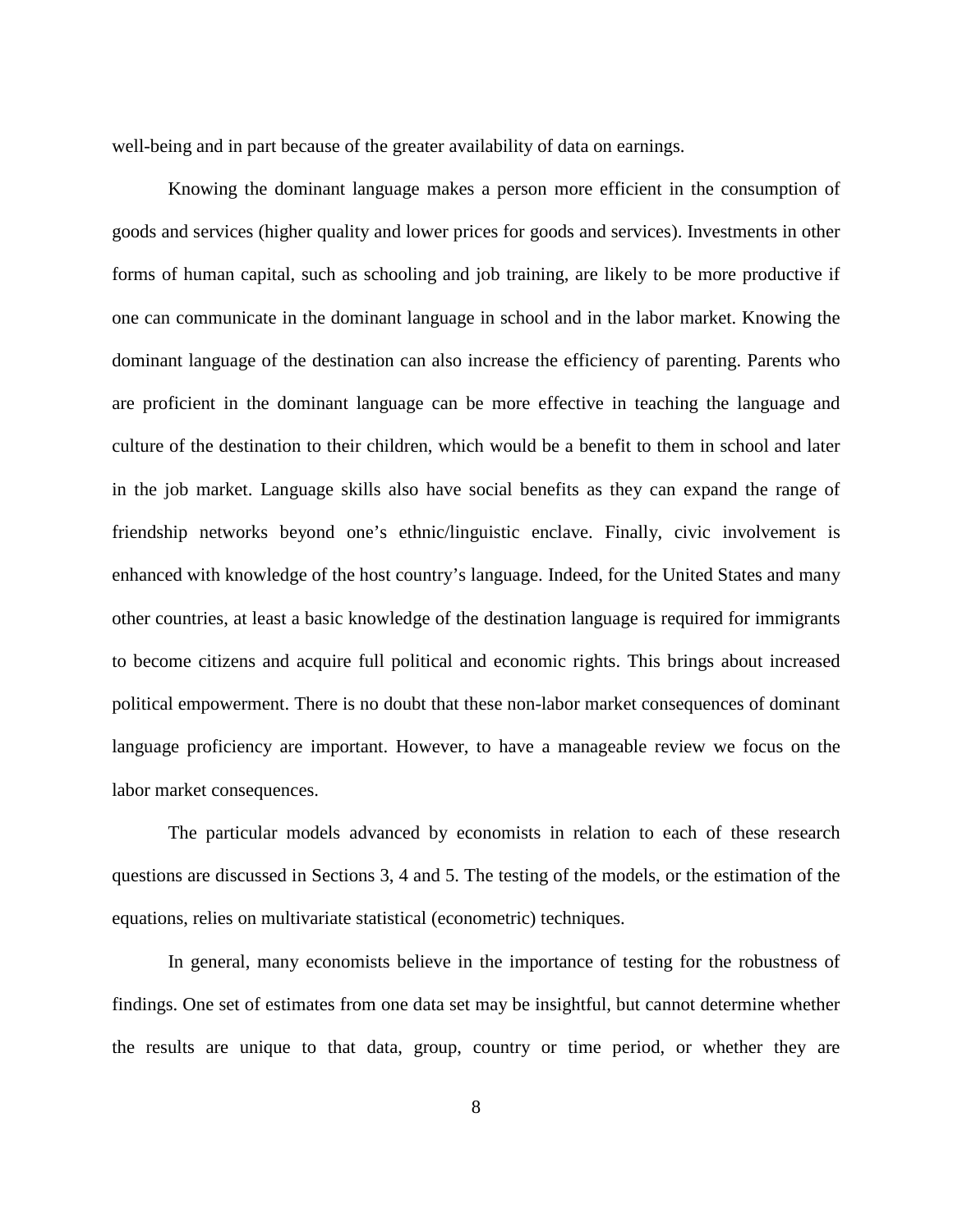generalizable across these dimensions. A hypothesis or model that is not robust, but is valid for only a unique group, time and place, is clearly of very limited value. On the other hand, one has much greater confidence in a hypothesis or model that is robust, that is, supported by analyses of diverse data sets.

The analyses reported below represent a synthesis of the findings on immigrants for different types of data, censuses and surveys, both cross sectional and longitudinal. They are for immigrants who have legal status, as well as those with an illegal or unauthorized status. Although the data analyses reported below are for the late 20th and early 21st centuries, they are for different data sets across several countries, primarily the United States, Australia, Canada, Germany and Israel, where the destination language is English in the first two, English and French in Canada, German in Germany, and Hebrew in Israel. The particular value of research on Israel and Germany in this context is that whereas English, and to a lesser extent French, is an international language of culture, business and science, which is often learned in school in the country of origin as a second language, this is less so for Hebrew for immigrants to Israel, or for German among the groups of immigrants covered in the empirical research for Germany. That the findings for Israel and Germany parallel those of the other countries is a test of the robustness of the model across destination languages (Chiswick, 1998; Chiswick and Repetto, 2001; Dustmann, 1994). In the case of the links between language background and destination language choice, many destination countries, most countries of origin in the world, and a wide range of languages, are covered.

There are several dimensions of language skills—oral (speaking and hearing) and literacy (reading and writing). Survey and census data on the language skills of immigrants almost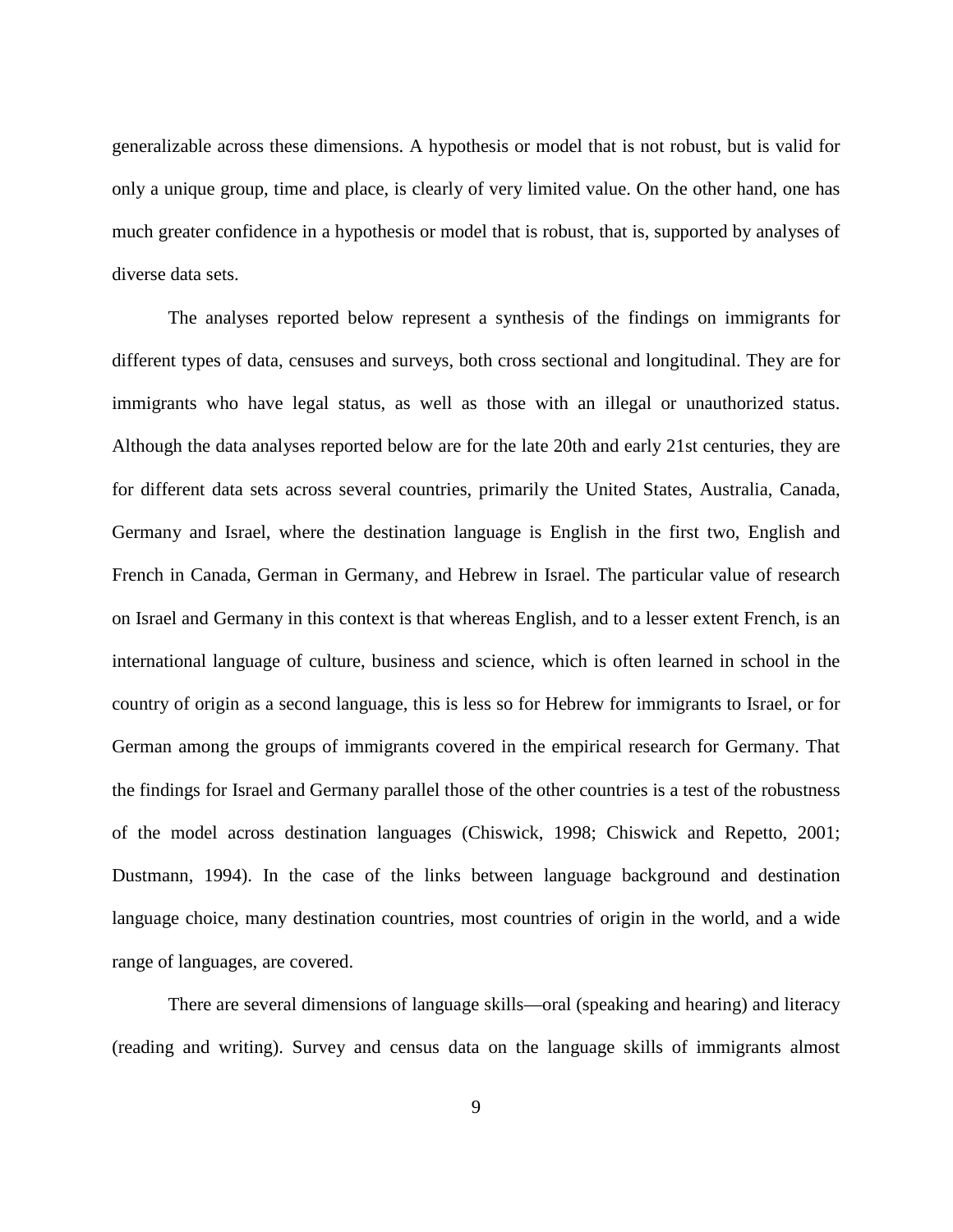always rely on self-reported responses or responses provided by an adult household member. Although some data sets report responses to questions for immigrants on reading and writing, most of the data are regarding speaking skills, focusing on either the self-reported level of competency or identifying the languages spoken on a regular basis. Analyses using literacy skills show the same patterns as those using speaking skills, in part because the two are so highly correlated (Chiswick, 1991; Chiswick and Repetto 2001; Dustmann, 1994). The discussion here will be expressed in terms of speaking proficiency, unless noted otherwise.

#### **3. Choice of Destination**

Migration, whether internal to a country or international, is an investment in human capital. Unlike other forms of human capital, such as schooling, health and information which transform the person, migration transforms where the person lives or works. It is a form of human capital because migration is costly, is beneficial in either consumption or production (e.g., labor market work), and the migration per se cannot be separated from the person.

The costs of migration include out-of-pocket costs (sometimes referred to as direct costs) and foregone earnings (sometimes referred to as opportunity costs). The costs are far greater than merely the costs of moving oneself, family members, and household goods from one point (the origin) to another (the destination). The costs incurred in the origin include the separation from family, friends and a familiar environment. The set of skills acquired in the origin, including language skills, and which are useful in consumption and production activities, may not be equally useful in the destination. The transferability from the origin to the destination may be limited by geographic differences in technology, by custom, by occupational licensing, etc. The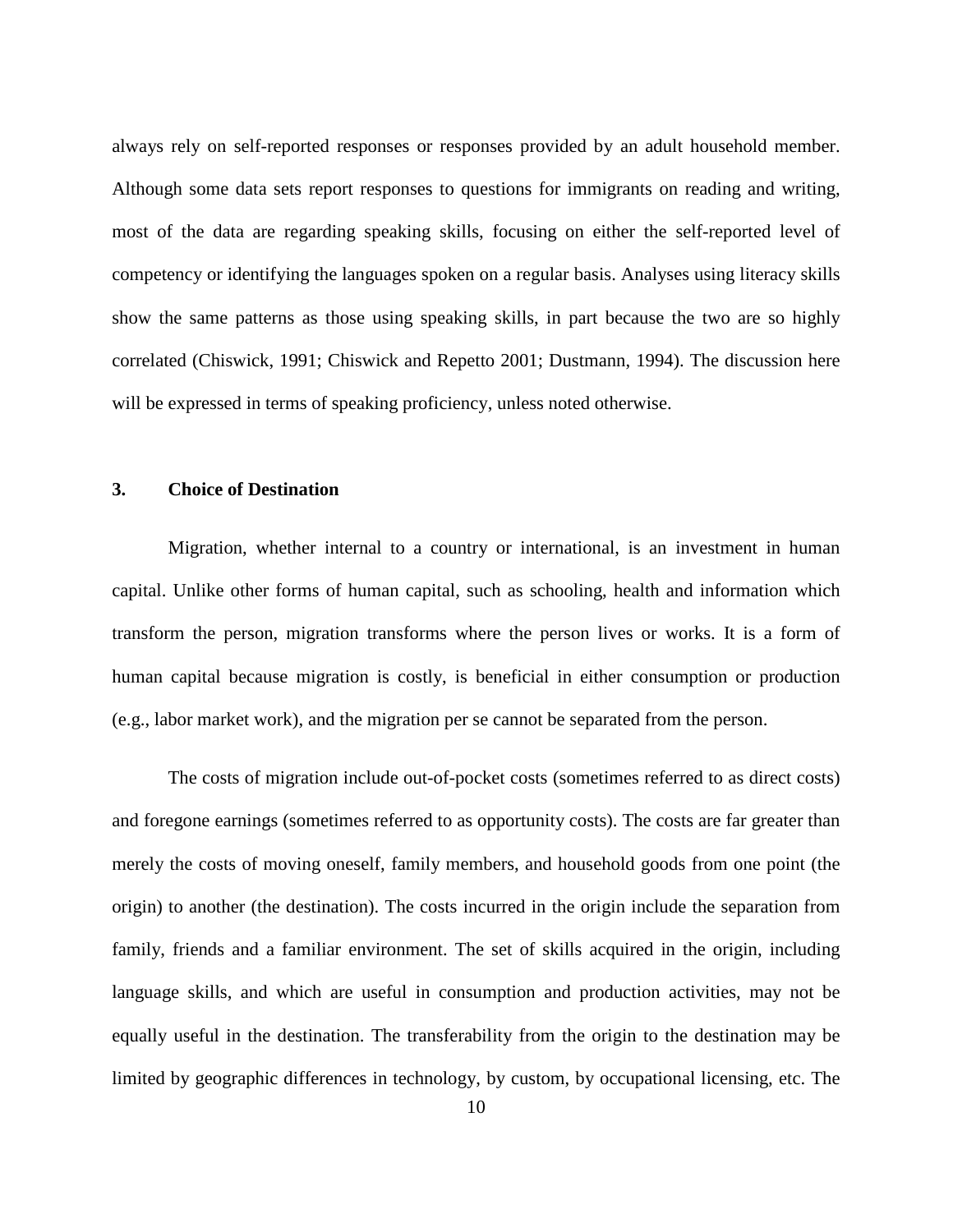transferability may also be limited by language differences, where language can be considered a technology for communication. A Chinese speaker in a monolingual English country would find that being a consumer who looks for higher quality goods and services at lower prices is more difficult than it was in China, or that the job search process is more difficult. Wages would be lower and employment conditions less desirable if linguistic disadvantages lower the workers' productivity on the job or increase workplace costs (e.g., accidents). Relevant language skills may be important for communicating with supervisors, peers, and subordinates, as well as suppliers and customers or clients.

As a result, part of the cost of migration is the lower earnings during the period of adjusting one's language skills, as well as the cost of direct investment in improving destination language skills (e.g., the opportunity cost and out-of-pocket cost of a language training program). The latter cost may be incurred prior to the migration, in anticipation of the move, or after migration.

The costs of language adjustment depend on many factors, which will be discussed in greater detail below. These costs will include the importance and the ease or difficulty of learning the language of the destination. Potential migrants need not consider just one destination, but may consider the range of potential or available destinations. Therefore, part of the calculation as to which destination is most preferred is the cost of destination language acquisition. The language acquisition costs are lower the 'closer' is the language of the origin to that of the destination. Thus, for an Australian, the linguistic cost of adjusting to a destination is cheaper if it is the UK rather than France, or for a Spaniard if the destination is Argentina, rather than Canada. The implication is that language differences are among the factors that influence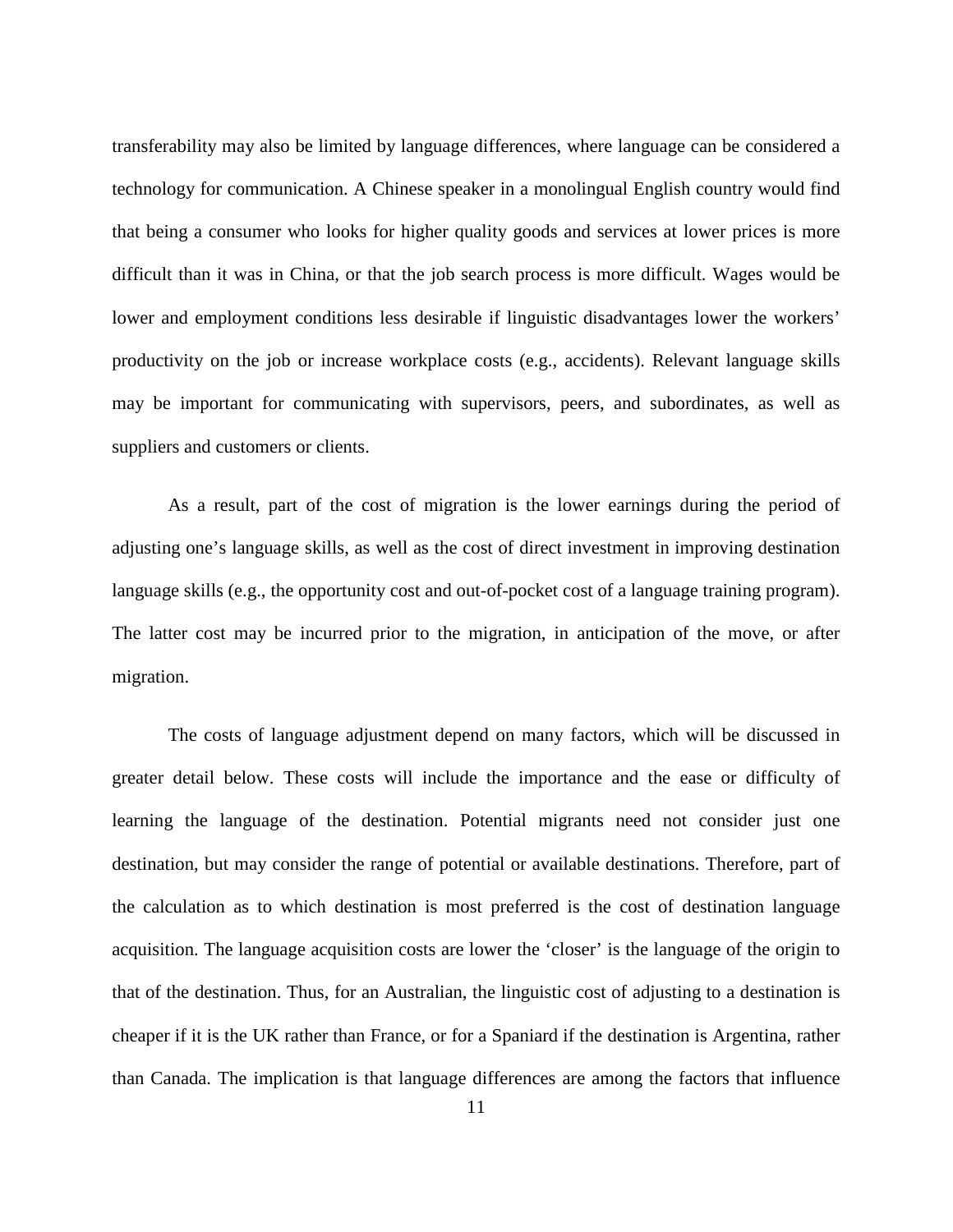the choice of destination.

Much of the research on the links between language background and the choice of destination has used aggregate-level data. Two decisions have been studied: the choice of initial destination country; and internal migration in the years following arrival in the host country. Evidence from both streams of literature is reviewed.

#### 3.1 *Choice of initial destination country*

The research on the links between language background and choice of the initial destination can be illustrated through detailed coverage of the study by Clark, Hatton and Williamson (2007), and then covering other studies more briefly.

Clark et al. (2007) try to account for the determinants of migration rates to the US by place of birth for 81 source countries from 1971 to 1998. They based their analysis around the following model: $3$ 

$$
mig_j / pop_j = f(y_j / y_{US}, syr_j / syr_{US}, inq_j / inq_{US}, age_j, pov_j, dist_j, land_j, eng_j, stock_j / pop_j, policy variables)
$$

where  $mig_j$  *pop<sub>i</sub>* is the flow of migrants from source country *j* to the US in a particular year, normalized by the population of the source country,  $y_j / y_{\text{US}}$  is the average (purchasing power parity adjusted) income in the source country *j* relative to that in the US, the terms in *syr* and *inq* capture, respectively, differences in average years of schooling and inequality in source country *j* and the US, *age* is the share of the population in the sending country aged 15-29, *pov* is

<span id="page-12-0"></span> $3$  Time subscripts are suppressed to simplify the notation.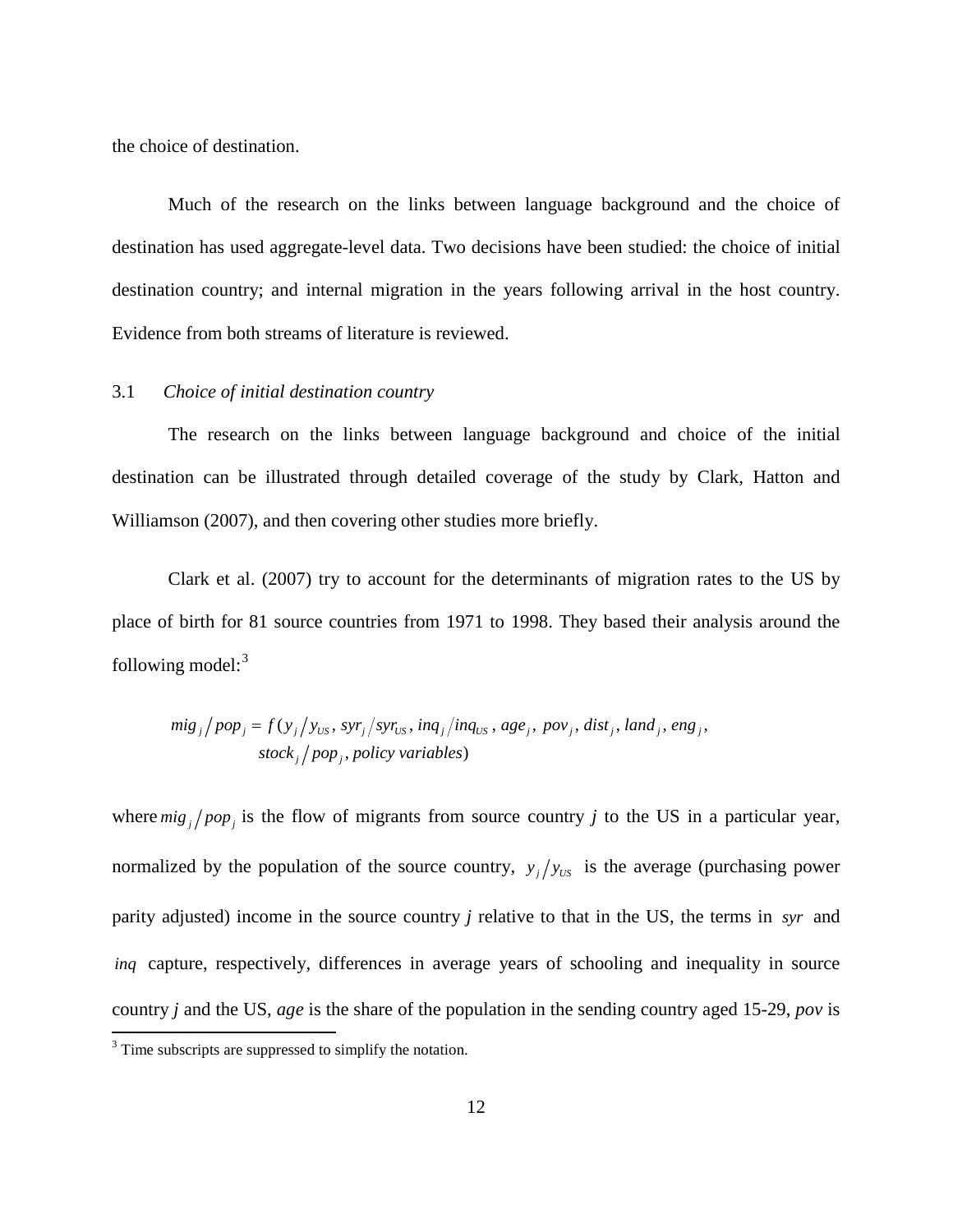the poverty rate in the origin country, *dist* is the geographic distance of the source country from the US, *land* denotes cases where the origin country is land-locked, *eng* is for where the source country is predominately English speaking, and the *stock* variable captures the number of previous immigrants from the source country. The Clark et al. (2007) model also contained policy variables, for the number of visas available in the different visa classes, and institutional factors, such as the US 1986 Immigration Reform and Control Act (IRCA) legalization program. Hence, it is seen that the model of equation (1) captures economic and demographic drivers of migration in the first five terms, with the remaining terms representing costs and policy parameters. In particular, it was argued that the cost of migration to the US would be higher if the sending country was not predominantly English speaking.

Clark et al.'s (2007) results show that the English-speaking sending countries were associated with a statistically significant higher migration rate to the US in the models that did not include the immigrant stock variables. In other words, having an English language background matters when it comes to understanding rates of migration to an English-speaking country. This effect, however, was not statistically significant where the stock of previous migrants from the sending country was included in the estimating equation. As noted by Clark et al. (2007. p.267) 'Since the immigrant stock reflects past immigration, it captures much of the effect of slow moving fundamentals over the longer term'. Included in these fundamentals would be the country-specific cost factors that the English-speaking background variable is used to represent.

Approaches similar to the model that Clark et al. (2007) applied to English-speaking countries have been adopted by other researchers when considering migration flows into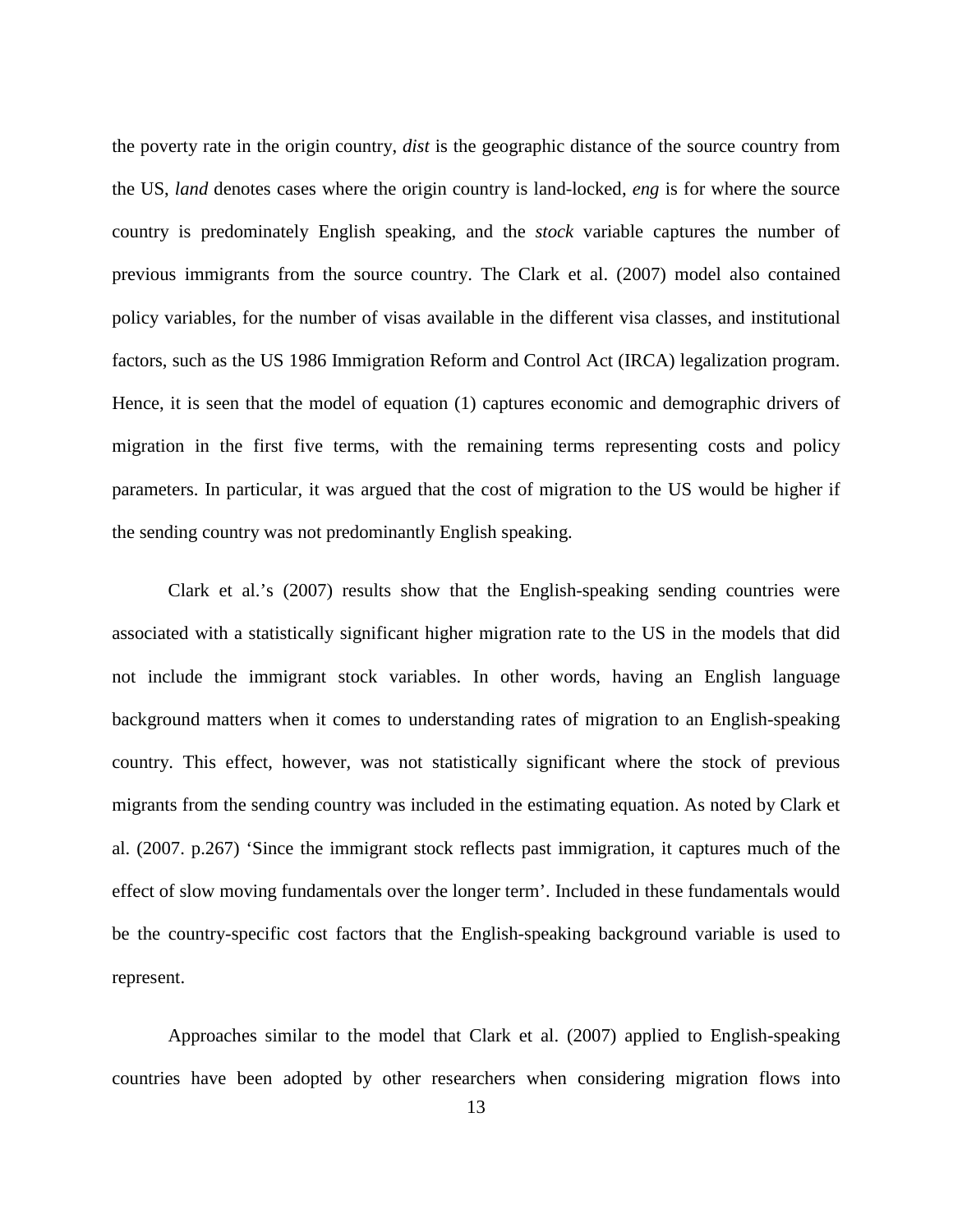countries characterized by a number of official languages. For example, Karemera, Oguledo and Davis (2000) examine migration flows to the US, using a common language (English) variable along the lines of Clark et al. (2007), and to Canada, where they use a variable for the language of the origin country being either English or French. Karemera et al. (2000) report, however, that language commonality was not a significant determinant of migration rates to either the US or Canada over the decade 1976-1986. One of the main differences between the models of Karemera et al. (2000) and Clark et al. (2007) is that the former includes a set of dichotomous variables for region of origin.<sup>[4](#page-12-0)</sup>

The coverage of common languages has been extended further by Pedersen, Pytlikova and Smith (2008). They examined gross migration flows from 129 countries into 22 OECD destination countries over 1990-2000. The 22 OECD countries have a number of official languages (English, German, Spanish, Italian, etc.), and so the English language variable in the model of Clark et al. (2007) was replaced by a common language variable in the Pedersen et al. (2008) study. This variable was set equal to one where there is a common language between the origin and destination, and it is set equal to zero where there is no common language, with the *Ethnologue: Languages of the World* (2009) being used to classify pairs of countries (see Box 2). An additional feature of this study is that it also includes a dummy variable for countries that were ever in a colonial relationship. Presumably this variable is correlated with the common language variable, though this was not examined in the study. Nevertheless, Pedersen et al. (2008) report that the common language variable was an important influence on migration flows,

<span id="page-14-0"></span><sup>&</sup>lt;sup>4</sup> The studies in this field are characterized by differences in the choice of dependent variable (whether the immigrant flow is normalized by the source country population, and whether flows or stocks are used), the selection of independent variables, as well as the lag structure of variables. We do not discuss these specification issues in detail here.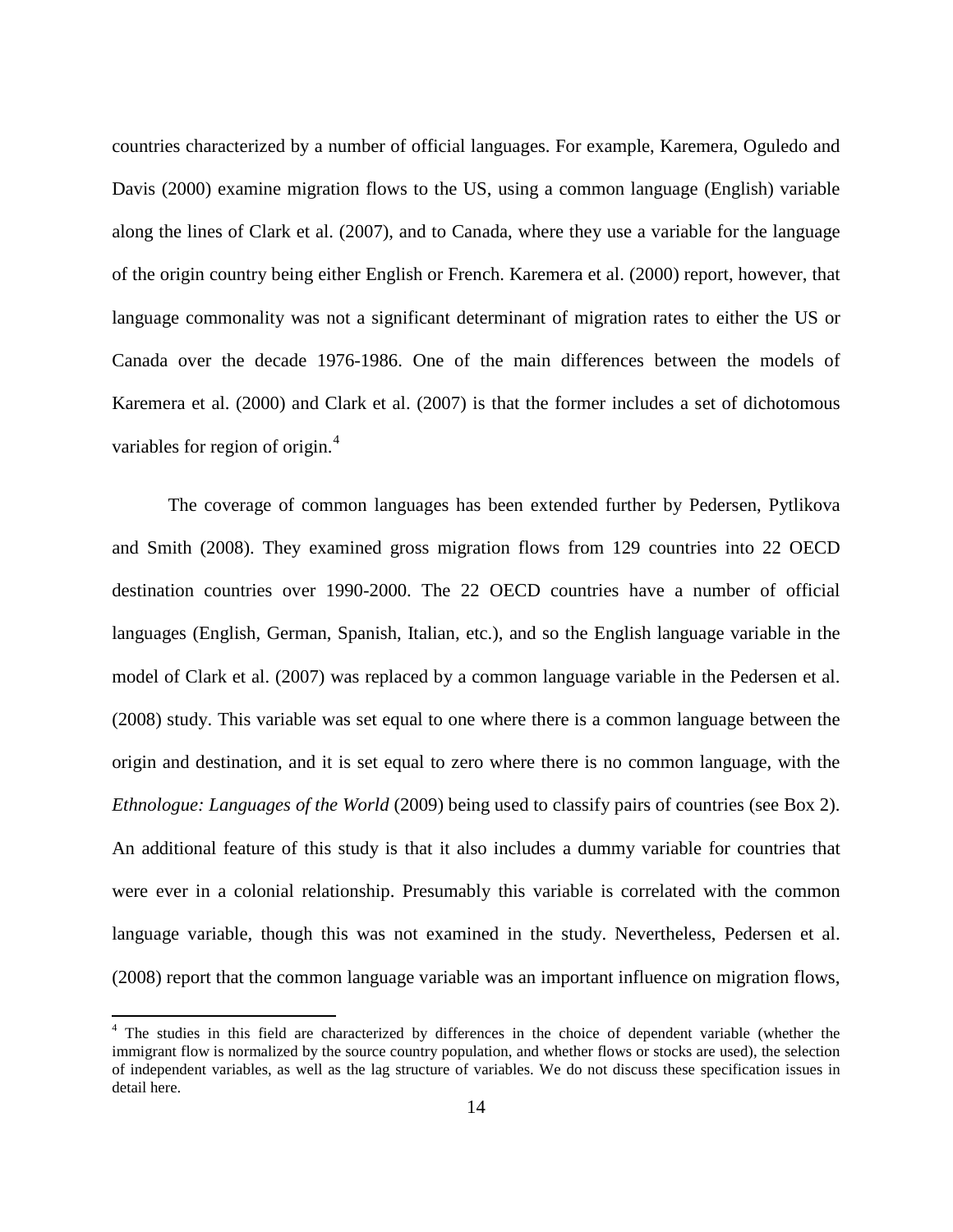being significant in five of the eight models presented in their main set of results.

## **Box 2: Ethnologue: Languages of the World (16th edition of 2009)**

This is a comprehensive reference volume that catalogues 7,413 languages, including details on the 6,909 known living languages in the world at the time of writing. Each language is part of a language family (that is, its linguistic lineage is provided). For example, the linguistic lineage for English is, from largest grouping to smallest, Indo-European—Germanic—Germanic West— English. This type of connectivity between languages has been used in various ways by researchers to construct a measure of linguistic distance or proximity. It can be illustrated using the algorithm proposed by Adsera and Pytlikova (2012). Thus, they construct their variable as follows:

First we defined weights: the first equal to 0.1 if two languages are related at the most aggregated linguistic tree level, e.g. Indo-European versus Uralic (Finnish, Estonian, Hungarian); the second equal to 0.15 if two languages belong to the same second-linguistic tree level, e.g. Germanic versus Slavic languages; the third equal to 0.20 if two languages belong to the same thirdlinguistic tree level, e.g. Germanic West vs. Germanic North languages; and the fourth equal to 0.25 if both languages belong to the same fourth level of a linguistic tree family, e.g. Scandinavian West (Icelandic) vs. Scandinavian East (Danish, Norwegian and Swedish), German vs. English, or Italo-Western (Italian, French, Spanish, Catalan and Portuguese) vs. Romance Eastern (Romanian). Then, we constructed the linguistic proximity index as a sum of those four weights, and we set the index equal to 0 if two languages did not belong to any common language family, and equal to 1 if the two countries had a common language. Thus the linguistic proximity index equals 0.1 if two languages are only related at the most aggregated linguistic tree level, e.g. Indo-European languages; 0.25 if two languages belong to the same first- and secondlinguistic tree level, e.g. Germanic languages; 0.45 if two languages share the same first- up to third-linguistic tree level, e.g. Germanic North languages; and 0.7 if both languages share all four levels of a linguistic tree family, e.g. Scandinavian East (Danish, Norwegian and Swedish). (Adsera and Pytlikova, 2012, p.12).

Obviously, other scales can be derived using this information, see for example, Belot and Hatton (2012), and this has been argued by Isphording and Otten (2012) to be a weakness of the approach. They argue, for example 'This linguistic-tree approach has to deal with strong cardinality assumptions, and arbitrarily chosen parameters. Additionally, the approach offers only low variability between different language pairs and is difficult to implement for isolated languages such as Korean' (Isphording and Otten, 2012, p.5). Both Adsera and Pytlikova, (2012) and Belot and Hatton (2012) have used these data for measures of linguistic distance in immigration research. Other researchers, for example Pedersen et al. (2008), have used this source to compile a common language dummy variable.

Source: Lewis, M. P. (ed.), (2009). *Ethnologue: Languages of the World*, Sixteenth edition. Dallas, Tex.: SIL International. Online version: [http://www.ethnologue.com/.](http://www.ethnologue.com/)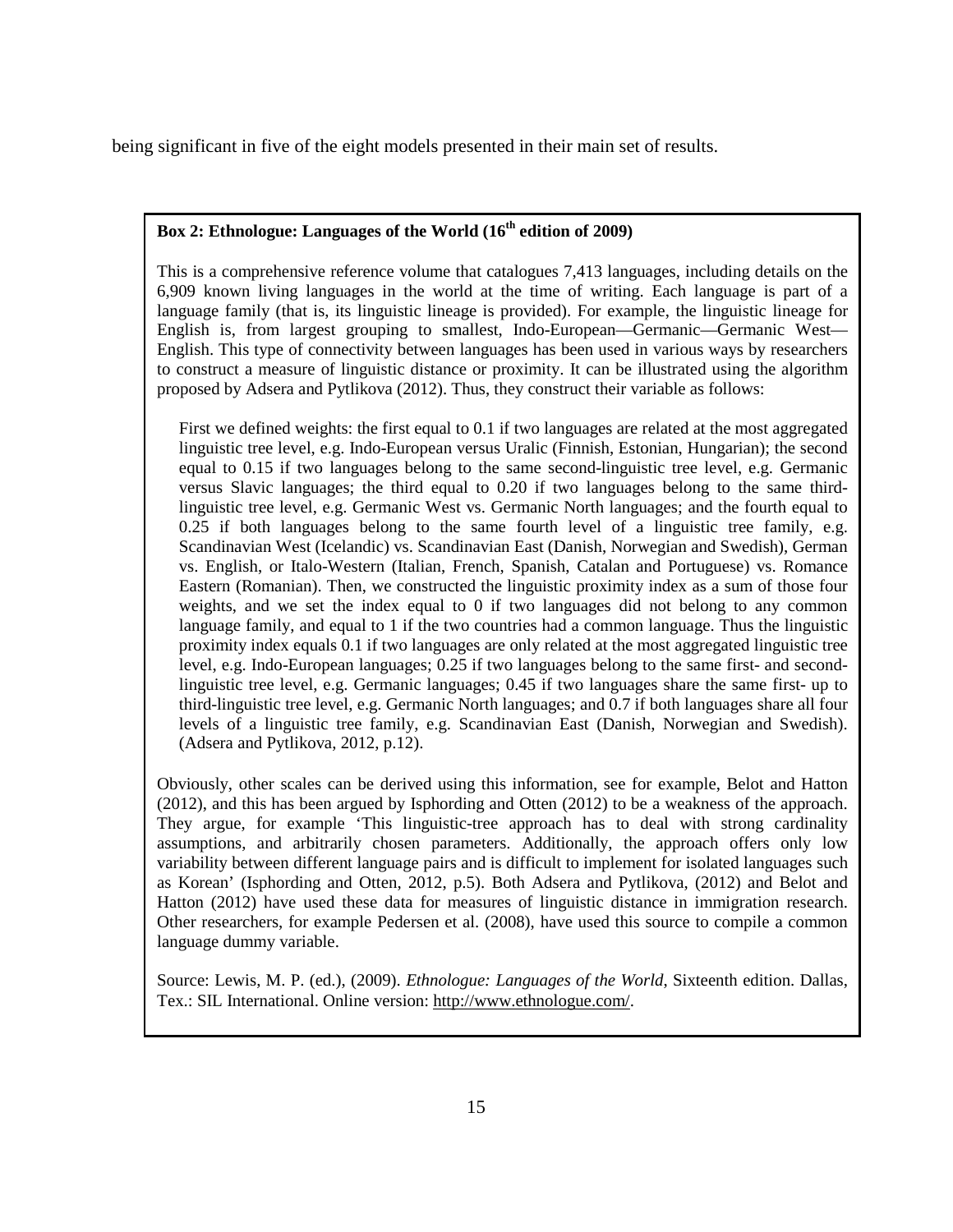Mayda (2010) and Ortega and Giovanni (2009) also examine the determinants of immigration flows to OECD countries. Mayda (2010) covered 14 OECD countries, 79 sending countries, and the time period 1980-1995, whereas Ortega and Giovanni (2009) cover 14 OECD countries, 73 countries of origin, and the longer time period of 1980 to 2005. Neither study found language background to be of importance to the explanation of migration flows. Ortega and Giovanni (2009, p.14) argued that 'This is hardly surprising as most of the large migratory flows to the OECD (except for Mexico-US) take place between countries that do not share a land border or a common language'. Moreover, Mayda (2010, p.1263) notes that 'The impact of a common language, though of the right sign, is not statistically significant and, surprisingly, past colonial relationships do not appear to affect migration rates (this is true whether common language and colony are entered in the regression together or one at a time)'.

A more recent study that reports that a common language is important to understanding international migration is Grogger and Hanson (2011). They study the stock of immigrants in 15 high-income OECD countries in 2000, and employ both common language and an Englishspeaking destination country variables. Their model has separate equations for the scale of international migration flows of low-skilled (primary educated) and high-skilled (tertiary educated) workers, for the selection on the basis of the skills of immigrants (primary or tertiary educated from a particular origin country in the destination, compared to those who remained in the origin) and for sorting across destinations (the mix of immigrants across the destination countries). The preferred set of results for the scale equation shows that immigrants are more likely to be from a country that has a language in common with the destination country. The results for the selection equation indicate that immigrants that move to a country with a language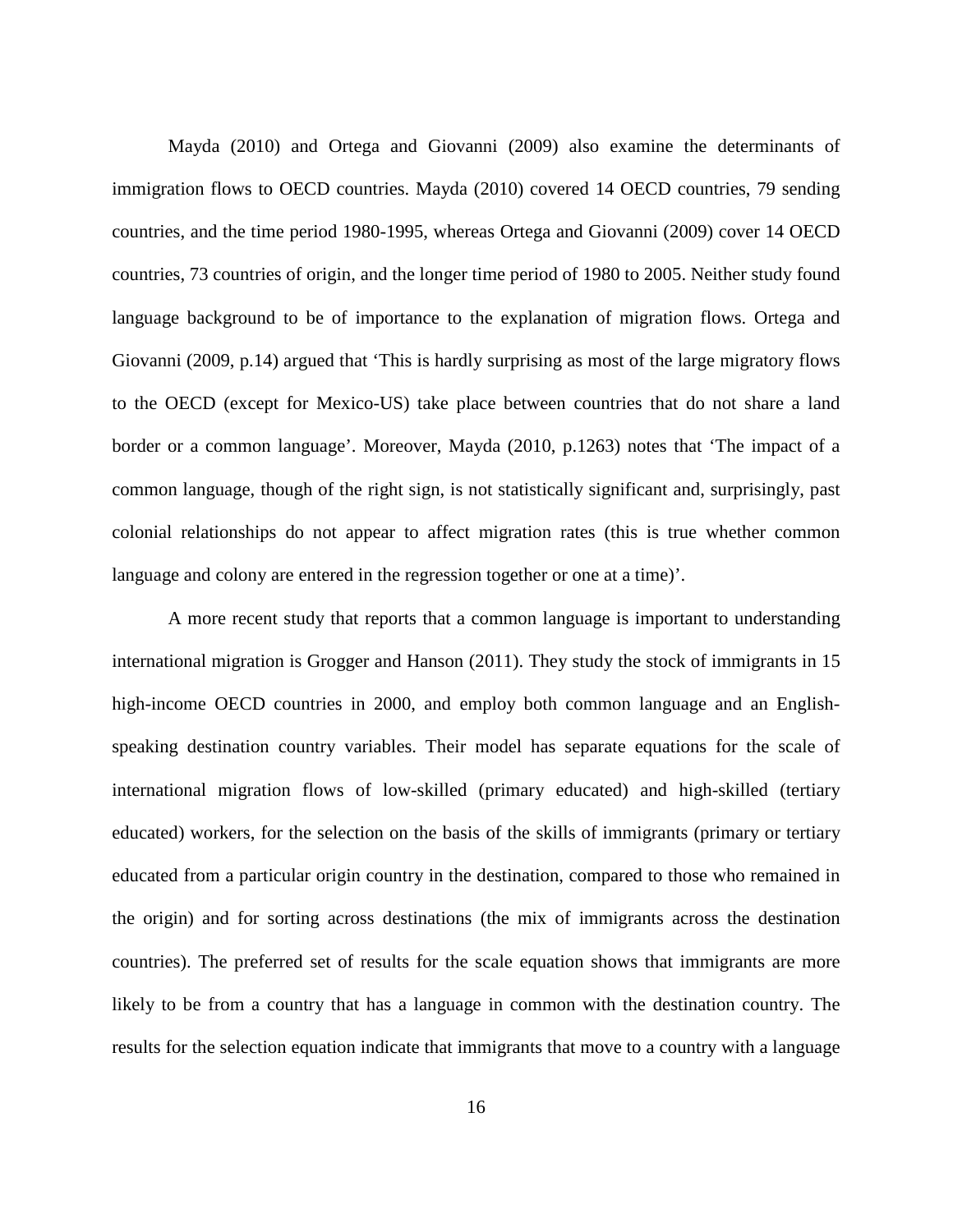in common with the origin country are positively selected in terms of education levels, while the findings for the sorting equation suggest that destinations that have a language in common with the origin country attract more highly skilled immigrants. Similar findings are reported for the English-speaking destination country variable.

Beine et al. (2011) examined matters similar to Grogger and Hanson (2011), but from the perspective of changes in immigrant stocks between 1990 and 2000, using data on 195 source countries and 30 OECD countries. Their common language variable was a highly significant determinant of both low-skill and high-skill migration flows. A common language was also associated with a statistically significant positive effect on the skill ratio of these migration flows.

Hence, while the results from the research that has been based on the importance of a common language to understanding international immigration are somewhat mixed, the findings predominately suggest that a common language is an important determinant of the scale and mix of the migration flows.

There have been a number of developments in the analyses of the effect of language on the choice of destination. Of greatest relevance to this review are the studies that use a measure of 'linguistic distance' in place of the common language variable. This development reflects the fact that migration costs are lower where the migrant can easily learn the language of the destination country, for example, for migrants with a mother tongue that is linguistically close to the dominant language of the destination (see the next section).

Belot and Hatton (2012) examine the characteristics of migration for 70 source countries and 21 OECD destination countries for 2000/2001. While this study continues the theme of the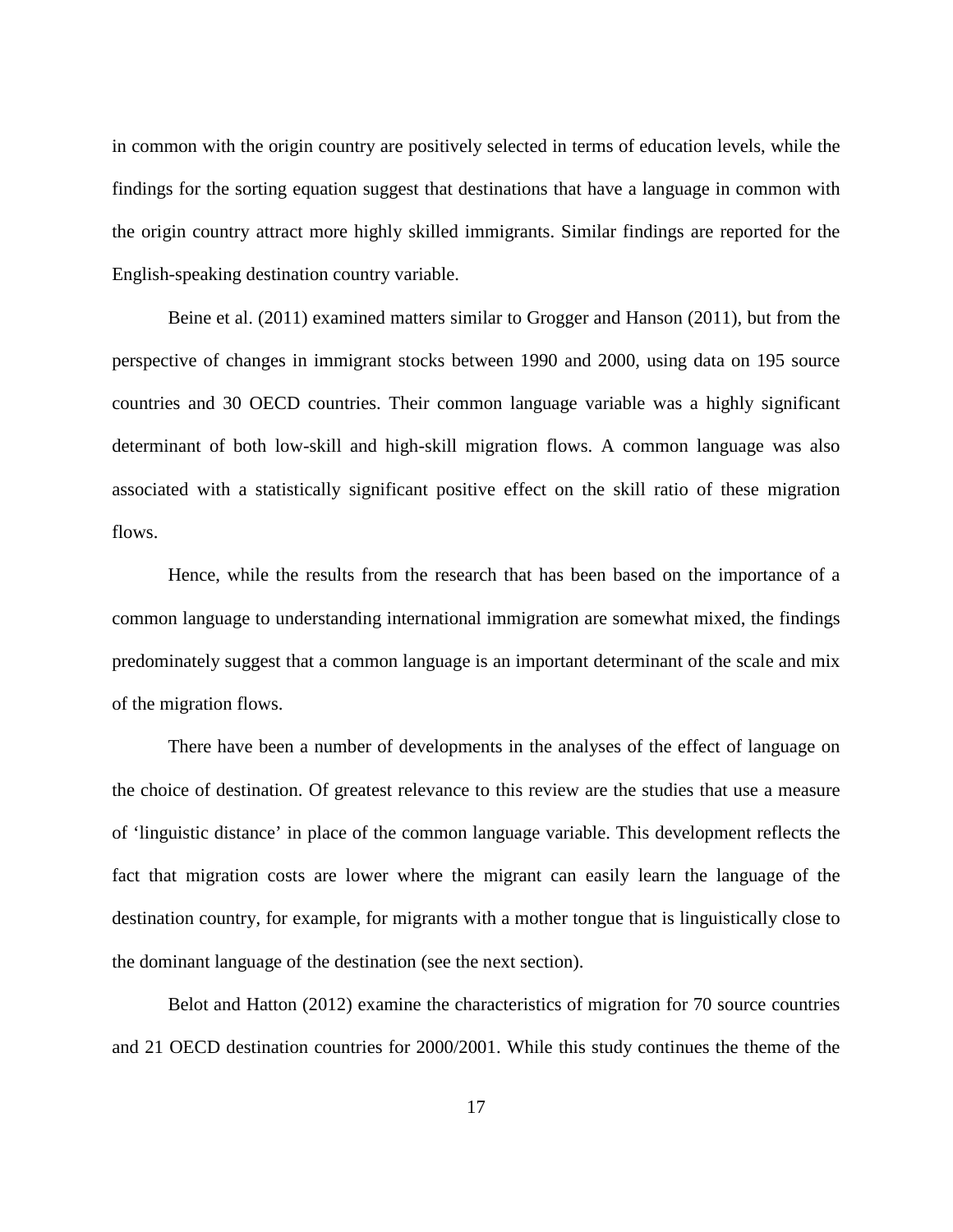research by Grogger and Hanson (2011) and Beine et al. (2011) by focusing on educational selectivity, the key feature from our perspective is their linguistic proximity variable. They derive this measure from the language family information presented in the 'Ethnologue: Languages of the World' (See Box 2). As constructed by these authors, the linguistic proximity variable has values from 1 to 5, according to the number of common nodes in the linguistic tree between the closest official languages of pairs of countries.

The Ethnologue common node measure of Belot and Hatton (2012) was statistically significant and positive in their skill selection equation, a finding that the authors argue shows that the transferability of human capital might be easier when the linguistic gap is less, and hence immigrants can readily learn the dominant language of the destination.<sup>[5](#page-14-0)</sup>

There might be a suspicion that the stronger results obtained with the seemingly superior measure of linguistic distance in Belot and Hatton (2012) is linked to their focus on stocks of immigrants. After all, Grogger and Hanson (2011) found that the conventional common language variable was highly significant in their model that has a focus on stocks, rather than annual flows. This matter can be addressed through reviewing the research of Belot and Ederveen (2012). They examine a panel of 22 OECD countries for the period 1990-2003. The measure of linguistic distance used in their study was based on the work of Dyen et al. (1992): Dyen et al. (1992) constructed a measure of the distance between Indo-European languages based on the proximity of 200 words from each language (See Box 3). This variable was included in the estimating equations along with a common language variable. Unlike the research of Belot and Hatton (2012), both the common language and linguistic distance variables were statistically

<span id="page-18-0"></span> $<sup>5</sup>$  Belot and Hatton (2012) noted that they also estimated equations that included a dichotomous common language</sup> variable, and that this common language variable was insignificant in the presence of the linguistic proximity variable.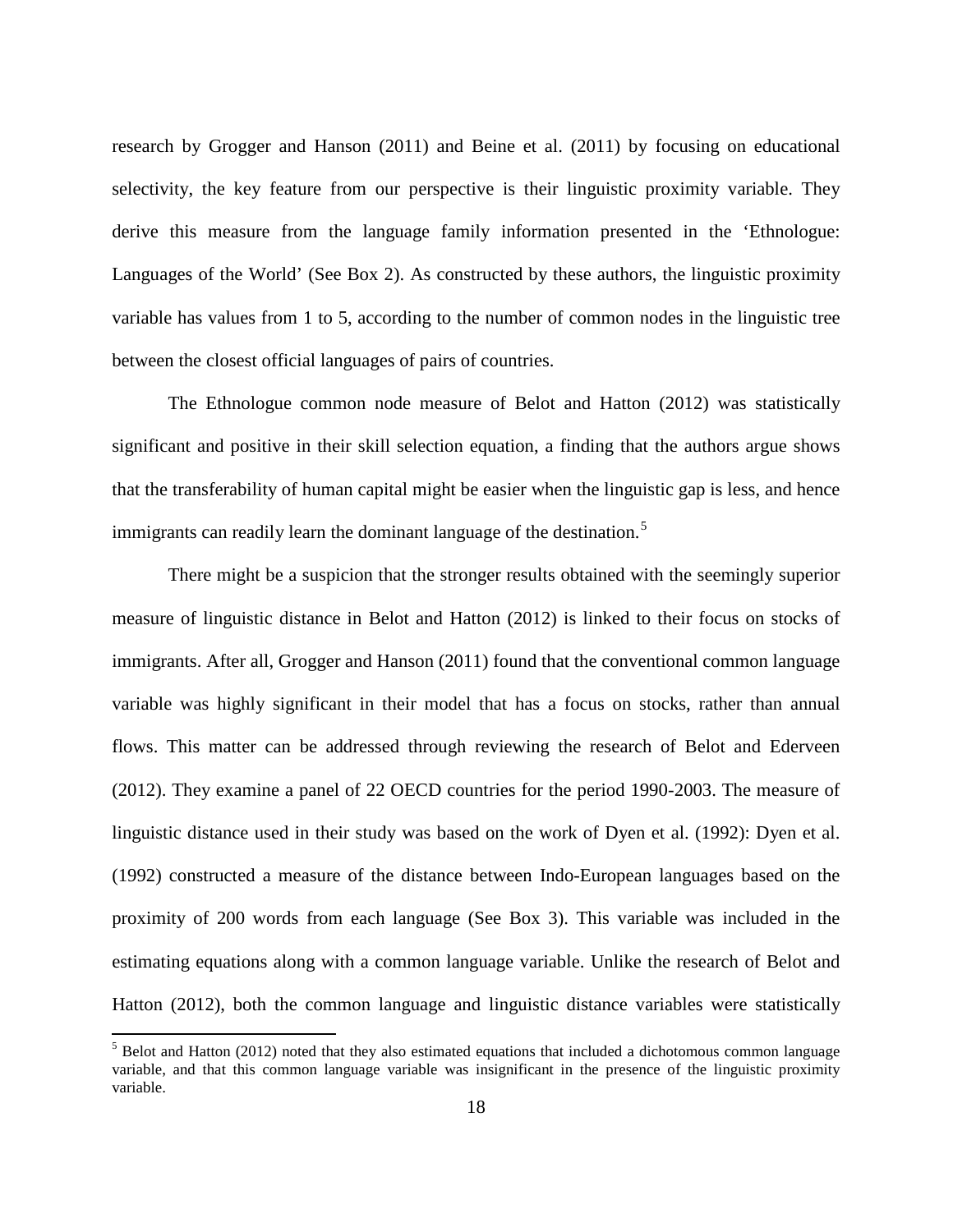significant, although the impact of sharing a common language dropped by over one-quarter

when the measure of linguistic distance was included in the estimating equation.

#### **Box 3: The Dyen Lexicostatistical Percentage Approach**

Comparative lexicostatistics is the study of historical relations among speech varieties belonging to the same language family through a quantitative study of cognation among their vocabularies. The lexicostatistical percentage approach is the oldest and most widely-used lexicostatistical approach. As explained by Dyen et al. (1992), their application of this approach has four phases. First, they worked with the 200 meanings that had been proposed by Swadesh, and developed phonetic representations (forms) of the words with these particular meanings for the chosen languages (see Swadesh (1952) for an earlier compilation). Then the cognation among the forms in two languages was established through expert judgment. Cognation requires that the forms have descended in unbroken lines from a common ancestor in the same language family. Consideration of the number of cognate forms from the list of 200 meanings gives rise to the so-called lexicostatistical percentage. For example, the value when German and English are compared is 57.8 percent. The value for the French-English comparison is 23.6 percent. In other words, German and English are more similar than French and English. The final phase of work by Dyen et al. (1992) involved the categorization of the languages into various groups. It is to be noted that the Dyen et al. work covers only Indo-European languages. An example of Dyen et al.'s (1992) numbers is given below.

|           | ັ<br>ັ<br>$\overline{\phantom{a}}$<br>Languages |        |         |        |       |        |         |       |
|-----------|-------------------------------------------------|--------|---------|--------|-------|--------|---------|-------|
| Languages | Italian                                         | French | Spanish | German | Dutch | Danish | English | Greek |
| Italian   | 1.000                                           | 0.803  | 0.788   | 0.265  | 0.260 | 0.263  | 0.247   | 0.178 |
| French    | 0.803                                           | 1.000  | 0.734   | 0.244  | 0.244 | 0.241  | 0.236   | 0.157 |
| Spanish   | 0.788                                           | 0.734  | 1.000   | 0.253  | 0.258 | 0.250  | 0.240   | 0.167 |
| German    | 0.265                                           | 0.244  | 0.253   | 1.000  | 0.838 | 0.707  | 0.578   | 0.188 |
| Dutch     | 0.260                                           | 0.244  | 0.258   | 0.838  | 1.000 | 0.663  | 0.608   | 0.188 |
| Danish    | 0.263                                           | 0.241  | 0.250   | 0.707  | 0.663 | 1.000  | 0.593   | 0.183 |
| English   | 0.247                                           | 0.236  | 0.240   | 0.578  | 0.608 | 0.593  | 1.000   | 0.162 |
| Greek     | 0.178                                           | 0.157  | 0.167   | 0.188  | 0.188 | 0.83   | 0.162   | 1.000 |

|  |  | Dyen Matrix of Linguistic Distances (higher values mean smaller distance) |  |
|--|--|---------------------------------------------------------------------------|--|
|  |  |                                                                           |  |

Examples of economics studies using these data are Ginsburgh, Ortuño-Ortín and Weber (2005), Belot and Ederveen (2012) and Adresa and Pytlikova (2012).

Source: Dyen, I., Kruskal J.B. and Black, P., (1992). An IndoEuropean Classification: A Lexicostatistical Experiment, *Transactions of the American Philosophical Society*, New Series 82(5).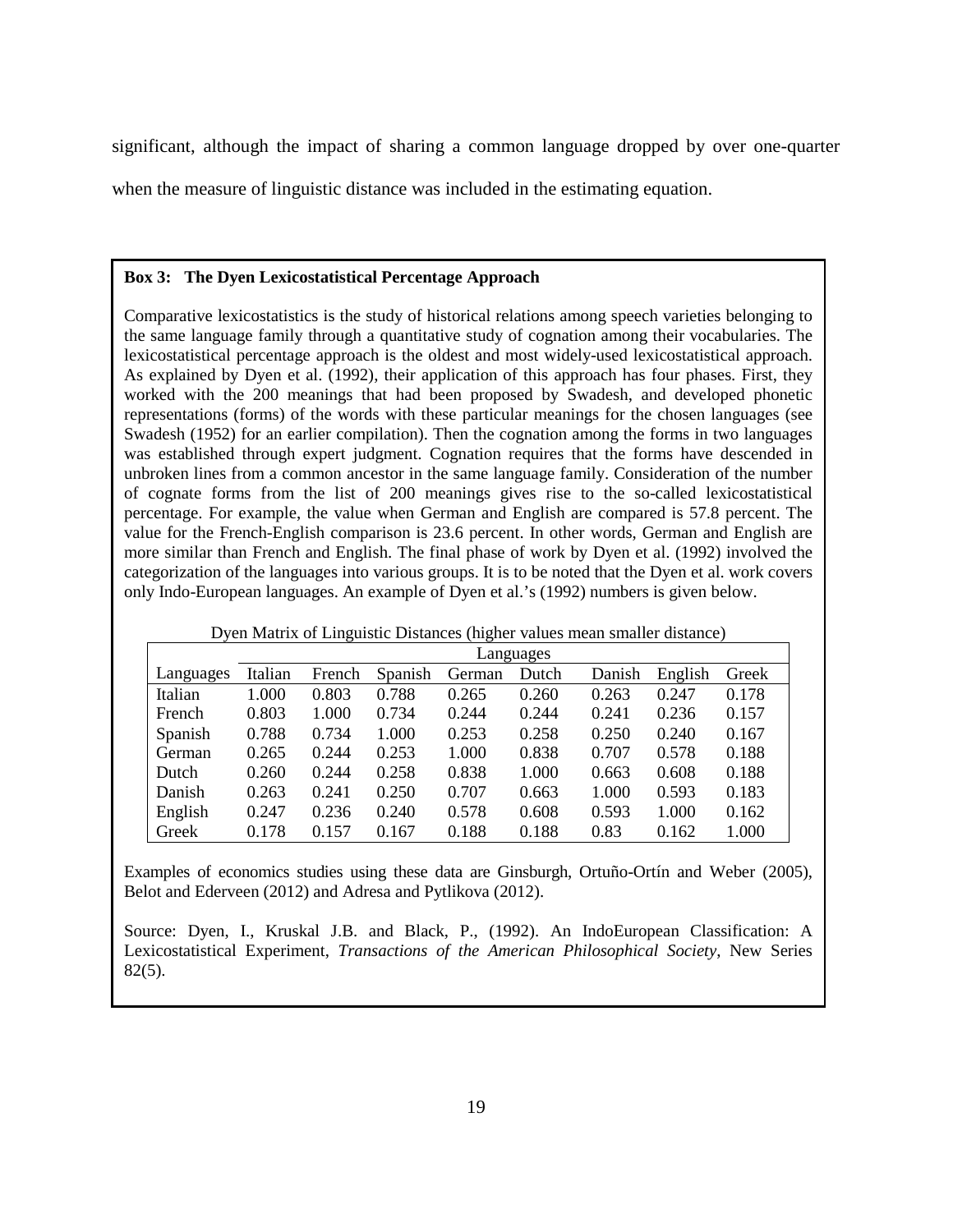An idea of the relative importance of the Belot and Ederveen (2012) measure of linguistic distance for migrant flows can be found from the effects that these authors computed for one standard deviation increases in the various explanatory variables. They report that 'Our regression results imply that an increase in linguistic distance with one standard deviation lowers the migration flow with 56%...This effect is about 50% higher than the effect of raising GDP per capita in the destination country by one standard deviation and much more than a change of one standard deviation in unemployment rates' (Belot and Ederveen, 2012, p.1096). The importance of the linguistic distance measure in the analysis of migration flows was found in the many tests of robustness these authors conducted.

The final study in our review is by Adsera and Pytlikova (2012). They cover immigration flows in 30 OECD countries from 233 source countries, for the years 1980-2009. Their research is important in the study of the links between linguistic distance and the destination choice of immigrants because they used many measures of linguistic distance or linguistic proximity. Their preferred measure was based on the *Ethnologue: Language of the World*, and ranges from zero to one according to the number of levels of the language family tree shared by the destination and source country languages (See Box 2). Belot and Hatton (2012) also use this type of measure. In addition, in tests of robustness, Adsera and Pytlikova (2012) use both a measure based on Dyen et al. (1992) (see also Belot and Ederveen (2012)) and a measure based on the Levenshtein linguistic distance approach produced by the Max Planck Institute for Evolutionary Anthropology. See Box 4.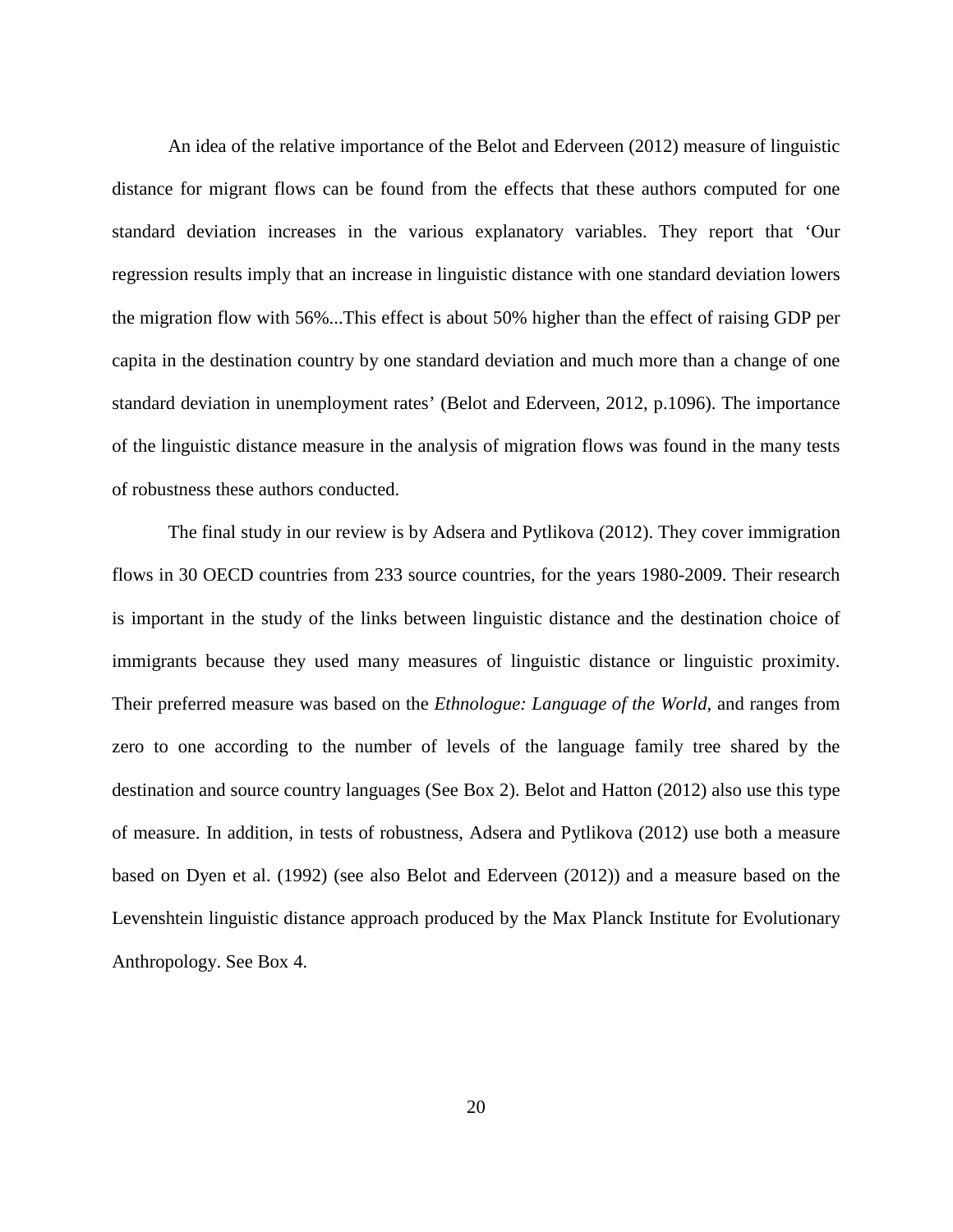Adsera and Pytlikova (2012) report that their preferred measure of linguistic proximity is a statistically significant determinant of migration flows.[6](#page-18-0) This holds in both bivariate and various multivariate models, including those that take account of both the stock of migrants in the destination and the flow of migrants between countries in the previous period, as well as in models that include destination and origin country fixed effects. Moreover, the finding that linguistic proximity is an important determinant of migration flows was robust with respect to the use of the two alternative measures of linguistic proximity (based on Dyen et al. (1992) —see Box 3; and the Max Planck Institute for Evolutionary Anthropology—see Box 4). It was also robust with respect to the choice of language to use in the construction of the proximity measure (main official language, any official language, and the major language, where major was defined as that which was used most extensively). It was also robust with respect to when the effects are estimated separately for English-speaking countries and for non-English-speaking destination countries. The estimated impacts were, however, stronger for non-English-speaking destination countries. Adsera and Pytlikova (2012, p.25) argue that 'The likely higher proficiency of the average migrant in English rather than in other languages may diminish the relevance of the linguistic proximity indicators to English speaking destinations'. This greater proficiency in English is likely due to English having become the international language of science, technology, and business.

<span id="page-21-0"></span><sup>&</sup>lt;sup>6</sup> Adsera and Pytlikova (2012) also used measures of the diversity of languages in both the country of origin and the country of destination.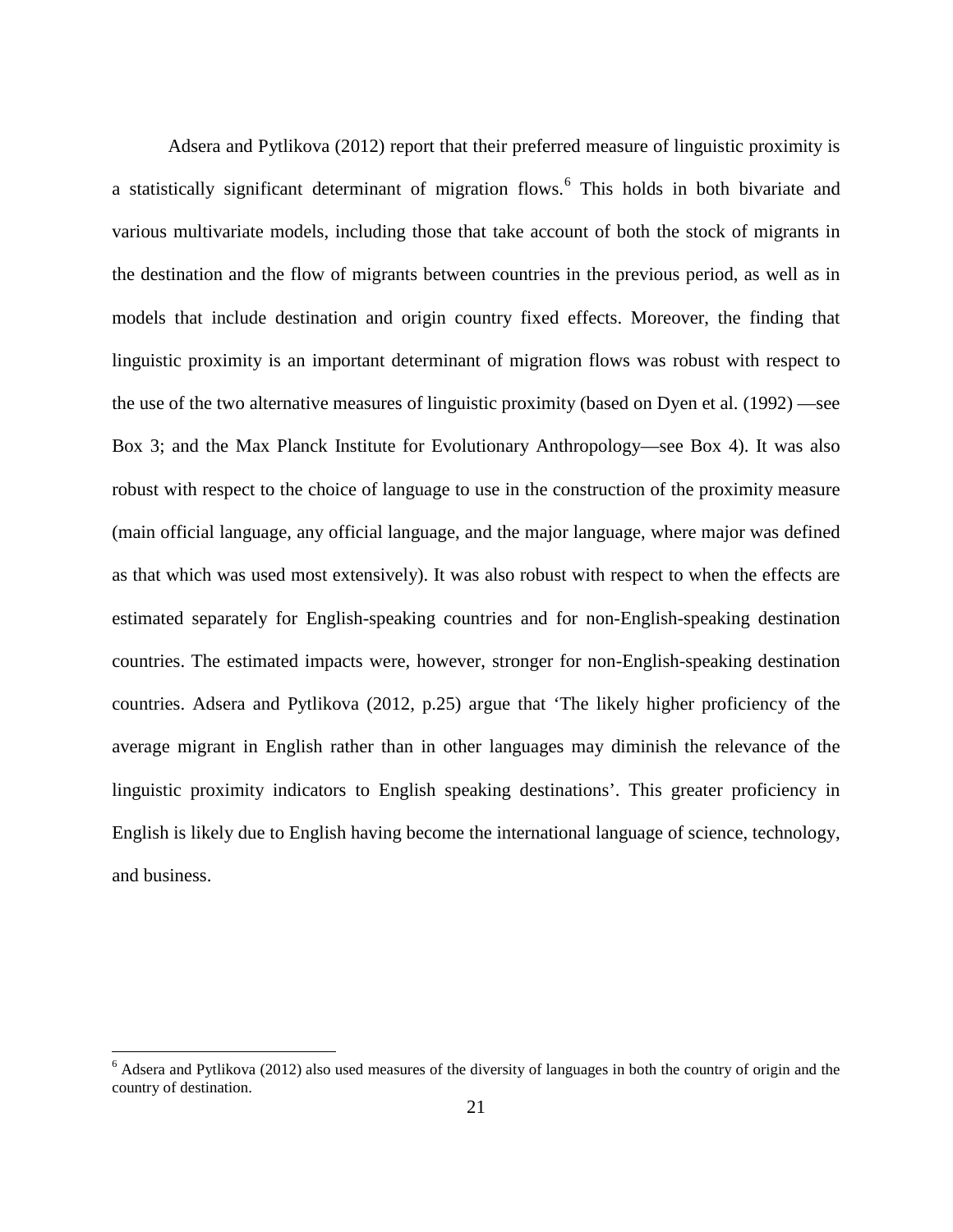#### **Box 4: The Max Planck Institute for Evolutionary Anthropology measure of Levenshtein linguistic distance**

The Max Planck Institute for Evolutionary Anthropology in Germany has used a 'lexicostatistical" approach to develop a measure of linguistic distance, or more precisely the Levenshtein distance, using an algorithm that compares pronunciation and vocabulary of language pairs. This procedure is based on the Automatic Similarity Judgment Program (ASJP). The starting point for this approach is a small Swadesh list (see Box 3) of 40 words that describe common things and environments. These words are then expressed in a special phonetic transcription known as the ASJP code. This code uses 41 characters on a standard QWERTY keyboard to represent the common sounds in human communication. Then the number of additions or subtractions of characters (or sounds) required to transform a word in one language into the same word in another language is computed, using the ASJP. Isphording and Otten (2012, p.7) offer the following illustration:

…to transfer the phonetic transcription of the English word *you*, transcribed as *yu*, into the transcription of the respective German word *du*, one simply has to substitute the first consonant. But to transfer *manunt3n*, which is the transcription of mountain, into *bErk*, which is the transcription of the German *Berg*, one has to remove or substitute each 8 consonants and vowels, respectively.

This evaluation is then adjusted to account for differences in world length and the potential similarities in phonetic inventories that might lead to similarity by chance to give the Levenshtein distance measure. Larger values thus indicate languages that are further apart. Some examples of this measure of linguistic distance are provided below.

| of the Levenshiem Distance Measure |          |                        |          |  |
|------------------------------------|----------|------------------------|----------|--|
|                                    | Closest  |                        | Furthest |  |
| Language                           | Distance | Language               | Distance |  |
| Distance to English                |          |                        |          |  |
| <b>Afrikaans</b>                   | 62.08    | Vietnamese             | 104.06   |  |
| Dutch                              | 63.22    | Turkmen                | 103.84   |  |
| Norwegian                          | 64.12    | Hakka (China)          | 103.10   |  |
| Distance to Spanish                |          |                        |          |  |
| Galician                           | 54.82    | Wolof (Senegal)        | 103.02   |  |
| Italian                            | 56.51    | Igbo Onitsha (Nigeria) | 102.84   |  |
| Portuguese                         | 64.21    | Ewondo (Cameroon)      | 101.87   |  |
|                                    |          |                        |          |  |

#### **Examples of Closest and Furthest Language Pairs with Respect of the Levenshtein Distance Measure**

*Source*: Extracted from Table 1 in Isphording and Otten (2012).

This data source has been used in economic research by Isphording and Otten (2011)(2012) and Adsera and Pytlikova (2012).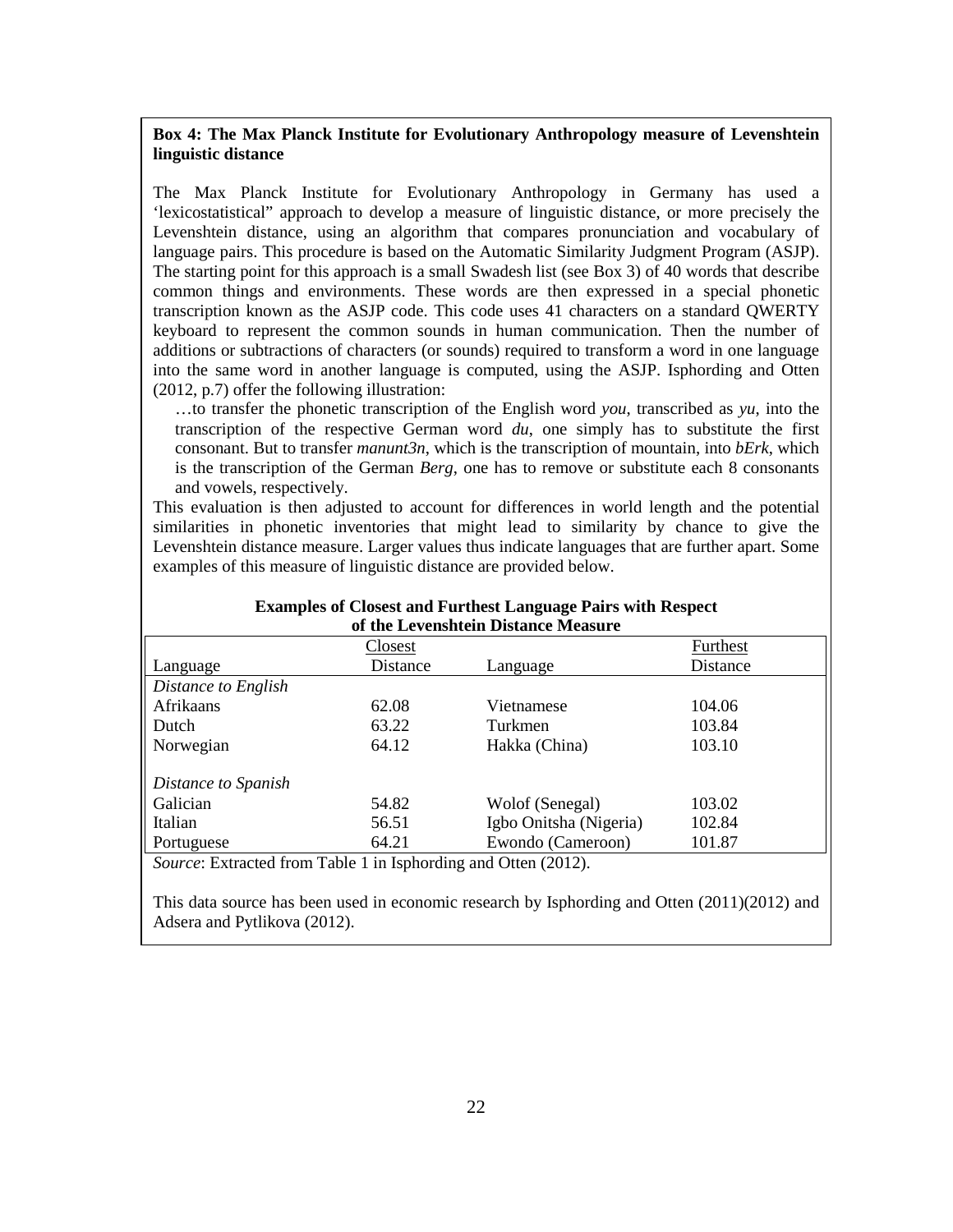Table 1 summarizes the evidence on the links between language background and the choice of destination among immigrants. It shows that language background matters to destination choice, and that stronger empirical results emerge in studies that use measures of linguistic distance than in studies that employ simple dichotomous variables to reflect a common language between pairs of countries. In other words, it is not just the knowledge of a destination dominant language that matters, but the ease with which an immigrant can learn the destination dominant language is also very important.

| Destination Choice of Immigrants        |                                                                                                |                                               |                                           |  |  |
|-----------------------------------------|------------------------------------------------------------------------------------------------|-----------------------------------------------|-------------------------------------------|--|--|
|                                         |                                                                                                |                                               | Does language<br>matter to<br>destination |  |  |
| <b>Authors</b>                          | Countries studied and time period                                                              | Language variable                             | choice?                                   |  |  |
| Clark, Hatton and<br>Williamson (2007)  | Flows to the US from 81 source<br>countries, 1971-1998                                         | English dummy                                 | Yes                                       |  |  |
| Karemera, Oguledo and<br>Davis (2000)   | Flows to US and Canada, 1976-<br>1986                                                          | English/English or<br>French dummy            | No                                        |  |  |
| Pedersen, Pytlikova and<br>Smith (2008) | Flows to 22 OECD countries from<br>129 source countries, 1990-2000                             | Common language<br>dummy                      | Yes                                       |  |  |
| Mayda (2010)                            | Flows to 14 OECD countries from<br>79 sending countries, 1980-1995                             | Common language<br>dummy                      | N <sub>o</sub>                            |  |  |
| Ortega and Giovanni<br>(2009)           | Flows to 14 OECD countries from<br>73 source countries, 1980-2005                              | Common language<br>dummy                      | N <sub>o</sub>                            |  |  |
| Grogger and Hanson<br>(2011)            | Stock of immigrants in 15 high-<br>income OECD countries in 2000                               | Common language<br>dummy                      | Yes                                       |  |  |
| Beine, Docquier and<br>Özden (2011)     | Change in stocks between 1990 and<br>2000, for 30 OECD countries, with<br>195 source countries | Common language<br>dummy                      | Yes                                       |  |  |
| Belot and Hatton (2012)                 | Stock of immigrants from 70<br>source countries in 21 OECD<br>countries, 2000-2001             | Based on the<br>Ethnologue (see<br>Box 2)     | Yes                                       |  |  |
| <b>Belot and Ederveen</b><br>(2012)     | Flow of immigrants to 22 OECD<br>countries, 1990-2003                                          | Based on Dyen et<br>al. (1992) (see Box<br>3) | Yes                                       |  |  |

**Table 1: Overview of Studies into the Links Between Language Background and Destination Choice of Immigrants**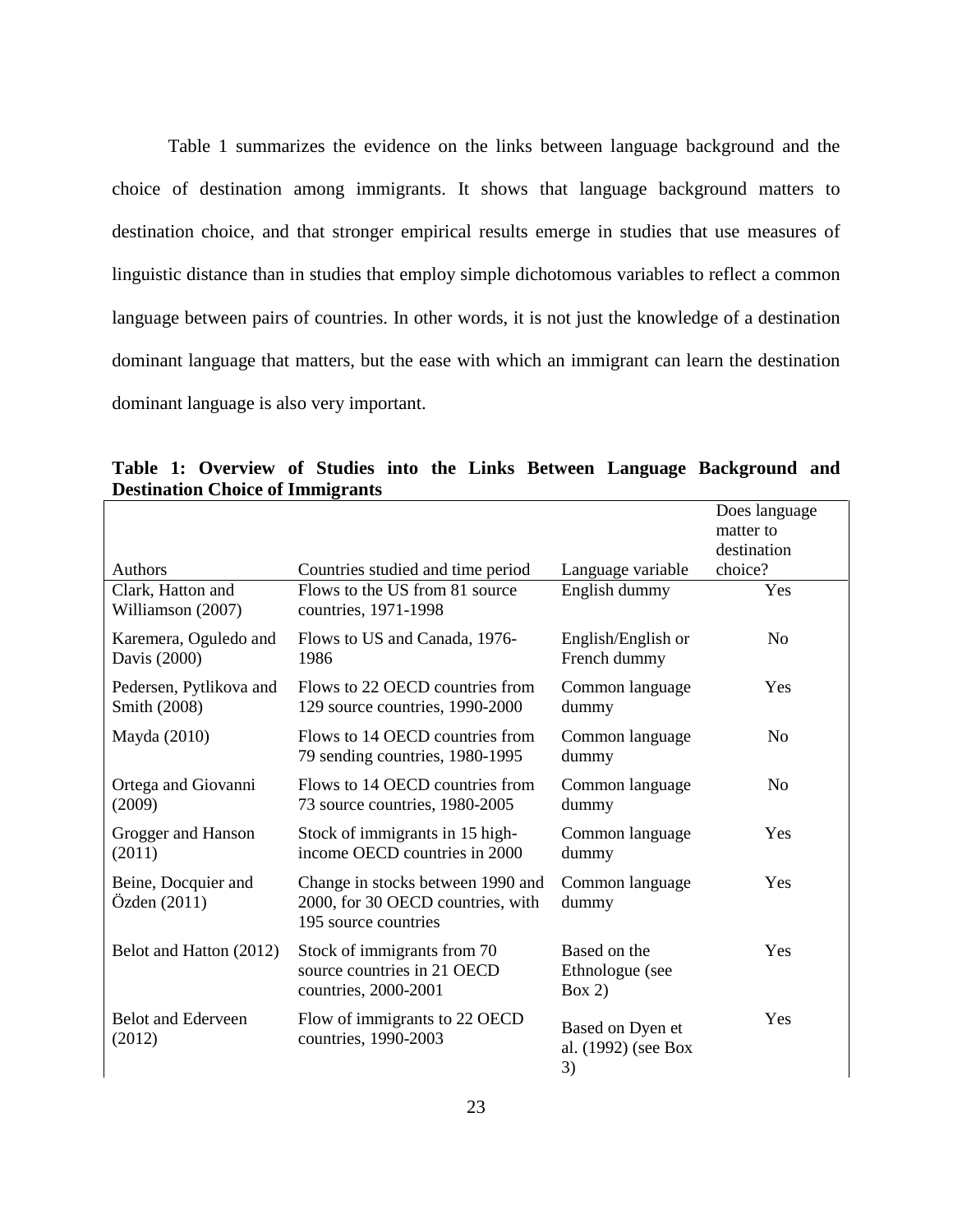| Adsera and Pytlikova<br>(2012) | Flows of immigrants to 30 OECD<br>countries from 233 source<br>countries, 1980-2009 | Based on the<br>Ethnologue (see<br>Text Box 2), Dyen<br>et al. (1992) (see<br>Box 3) and the<br>Levenshtein<br>distance approach<br>(see Box 4) | Yes |
|--------------------------------|-------------------------------------------------------------------------------------|-------------------------------------------------------------------------------------------------------------------------------------------------|-----|
|                                |                                                                                     |                                                                                                                                                 |     |

#### 3.2 *Location choice within a country*

The seminal study on the location choice of immigrants within a country is Bartel (1989) which used 1980 Census data.<sup>[7](#page-21-0)</sup> This covered the US. The main set of results in this paper was from a conditional logit model, estimated separately for Asians, Hispanics and Europeans. The explanatory variables used in Bartel's (1989) model included characteristics of the areas within which the immigrants lived, such as the unemployment rate, average wage, and the distance of the location from the immigrant's country of origin. The main such variable, however, was the ethnic concentration measure, defined as the percentage of a specific ethnic group that resided in the particular location. The ethnic concentration variable was a highly significant determinant of location choice for each ethnic group, and within each ethnic group, for the three arrival groups considered. This effect tended to be weaker among the more educated immigrants. Using the Census information on place of residence five years ago, Bartel (1989) examined internal migration patterns. Immigrants were reported to be more likely to change locations than the native born, and much of this movement was associated with an increase in the geographical concentration of the ethnic group. While this pioneering study did not examine the role of

<span id="page-24-0"></span> $<sup>7</sup>$  There is no difference in the theory of migration between internal and international migration. Institutional factors,</sup> such as regulations, may differ.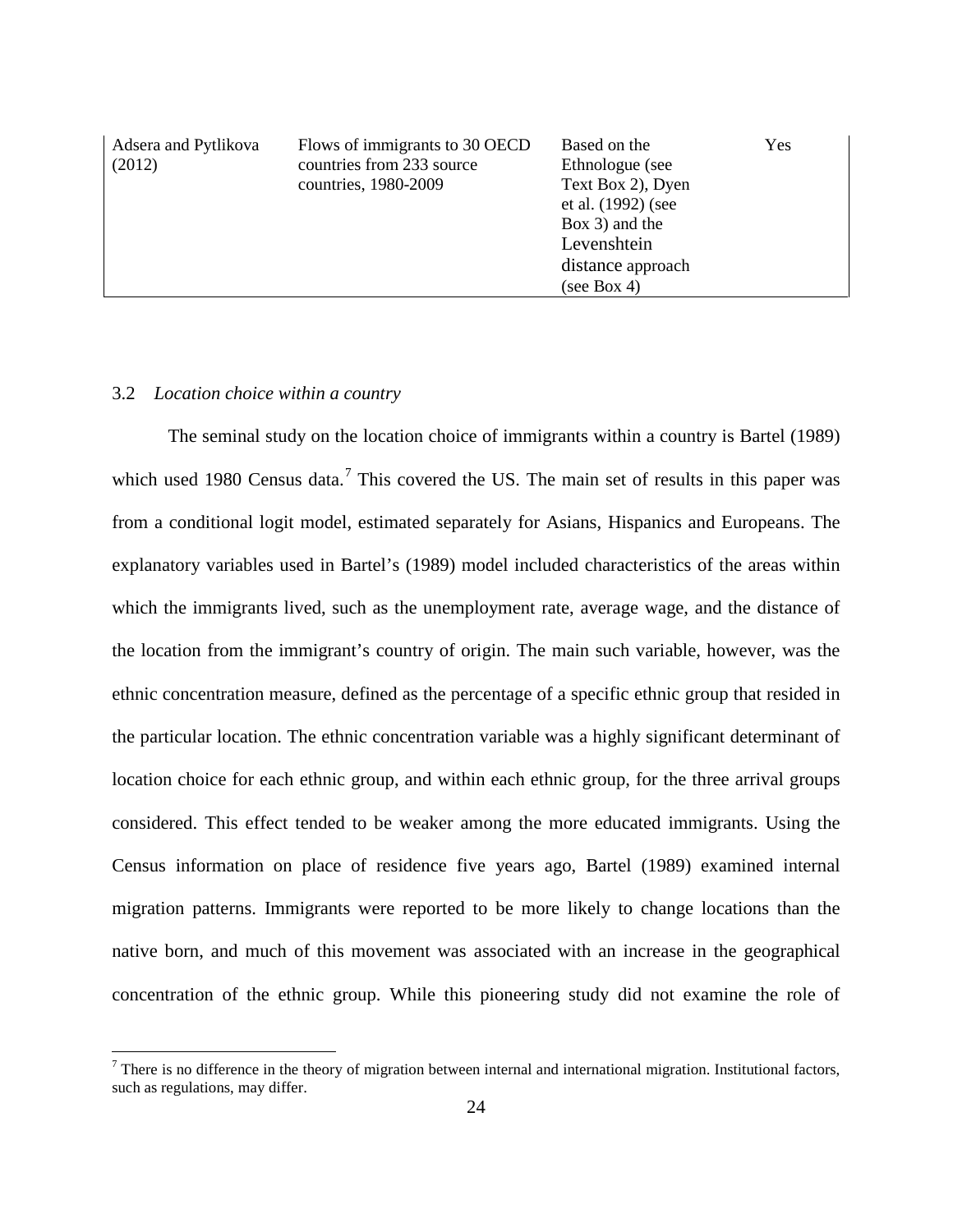language background per se, the apparent links between ethnic concentrations and language backgrounds were developed in subsequent research.<sup>[8](#page-24-0)</sup>

The approach of Bartel (1989) has been developed by Jaeger (2000), among others. Jaeger (2000) used data from the Immigration and Naturalization Service on immigrants admitted to the US during the 1990-1991 fiscal year, combined with data from the 1980 and 1990 censuses. Bartel's (1989) ethnic concentration variable was expanded to consider the immigrant's region of birth, and the share of immigrants who speak a language other than English that is spoken in the immigrant's country of birth. These location characteristics were considered in conjunction with the share of the population in the location that was born abroad. Jaeger (2000, p.15) reported that 'Region-of-birth concentrations are about 3 times as important in determining location as language and foreign-born shares'. This relative importance held for all visa types other than for the small group of diversity visa immigrants. It also carried over to the analysis of the location choice of the foreign born in the US who received an adjustment of state to become permanent resident aliens. Nevertheless, this research showed that language background matters for the location choice of immigrants within a country.

The research by Bauer, Epstein and Gang (2005) is focussed on the links between the location choice of immigrants from Mexico in the US and their English language proficiency. Specifically, they ask whether the choice of the size of enclave community in which to settle is affected by English language proficiency. The analyses were based on data from the Mexican

<span id="page-25-0"></span> $8$  Zavodny (1999) reported that the fraction of the state population that is foreign born was a highly significant determinant of recent immigrants' location choice for all admission categories considered in her study (family, employment, Immigration Reform and Control Act of 1986 (IRCA) conversions to legal status, and refugee/asylee conversions to legal status), and for all country groups examined (Chinese, Dominican Republic, Mexico, Philippines, Vietnam).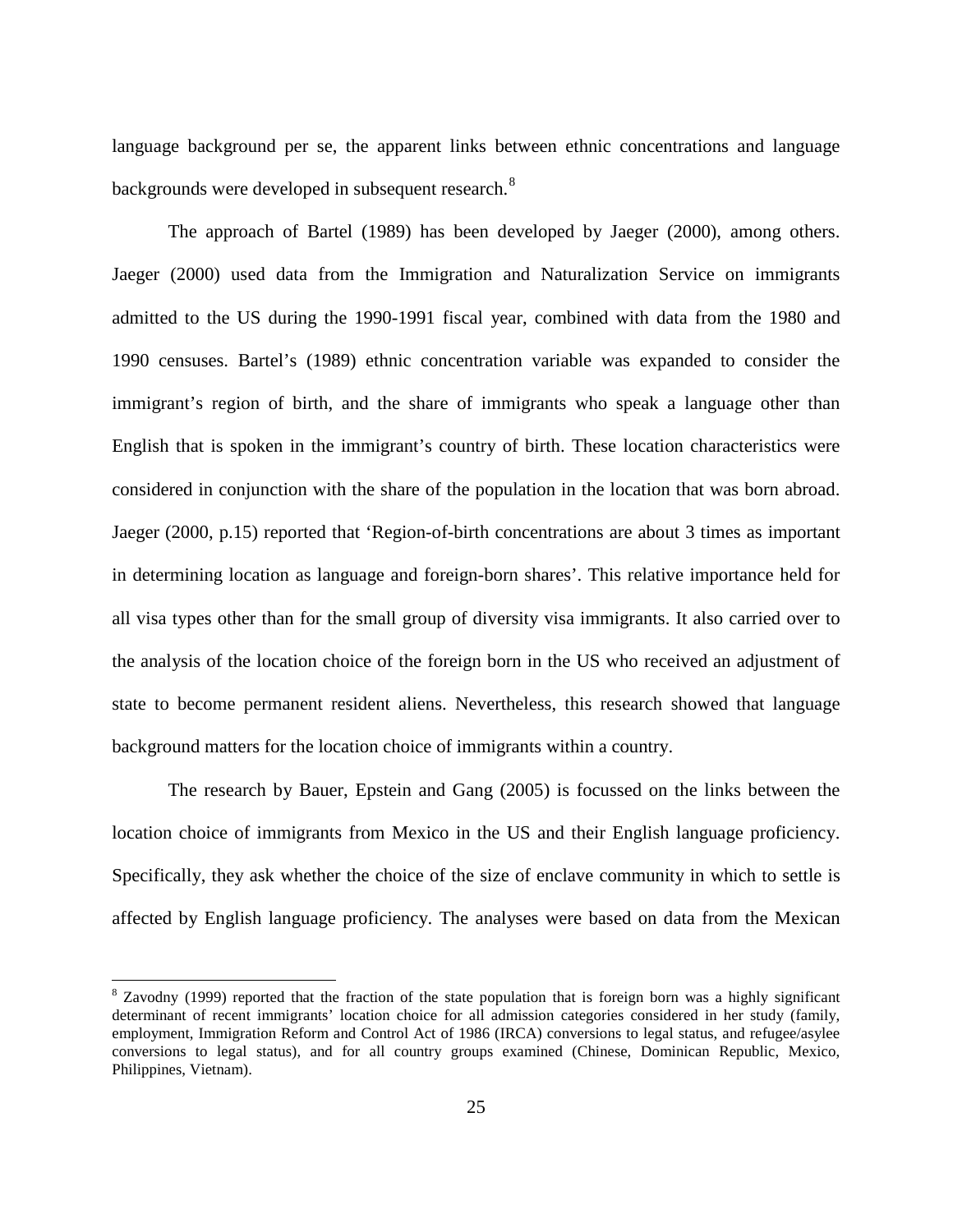Migration Project, which collected information on migrants to the US from their communities of origin in Mexico. The main variables of interest in this study are the proportion of the total population in a particular US location that was from Mexico, and the English speaking proficiency of the immigrants (can speak and understand English; can understand but not speak English; can neither speak nor understand English). The authors report that ethnic enclave effects are strongest among those who can neither speak nor understand English, and are weakest among those who can both speak and understand English. These results were broadly the same for both first-time movers and for repeat movers. Chiswick and Miller (2005b) show that residence in an enclave community reduces an immigrant's own destination language proficiency. Combining these results, Bauer et al. (2005, p.660) concluded '…enclaves are a potential source for a "language trap"; they attract poor proficiency English speakers and sustain their poor abilities'. The findings of Bauer et al. (2005) were robust with respect to alternative definitions of an ethnic enclave.

Turning to the Canadian literature, which is of interest due to the language divide between Quebec and the rest of Canada, there are several relevant studies. Hou (2005) contains a detailed analysis of Census of Canada data over the period 1981 to 2001. The tabulations in this study revealed that as many as 90 percent of immigrants from Haiti, where French is an official language and Haitian creole is close to French, settle in Montreal. The disproportionate representation (only about 11 percent of all immigrants in Canada live in Montreal) was maintained when the location of immigrants was examined after 11 to 15 years of residence in Canada.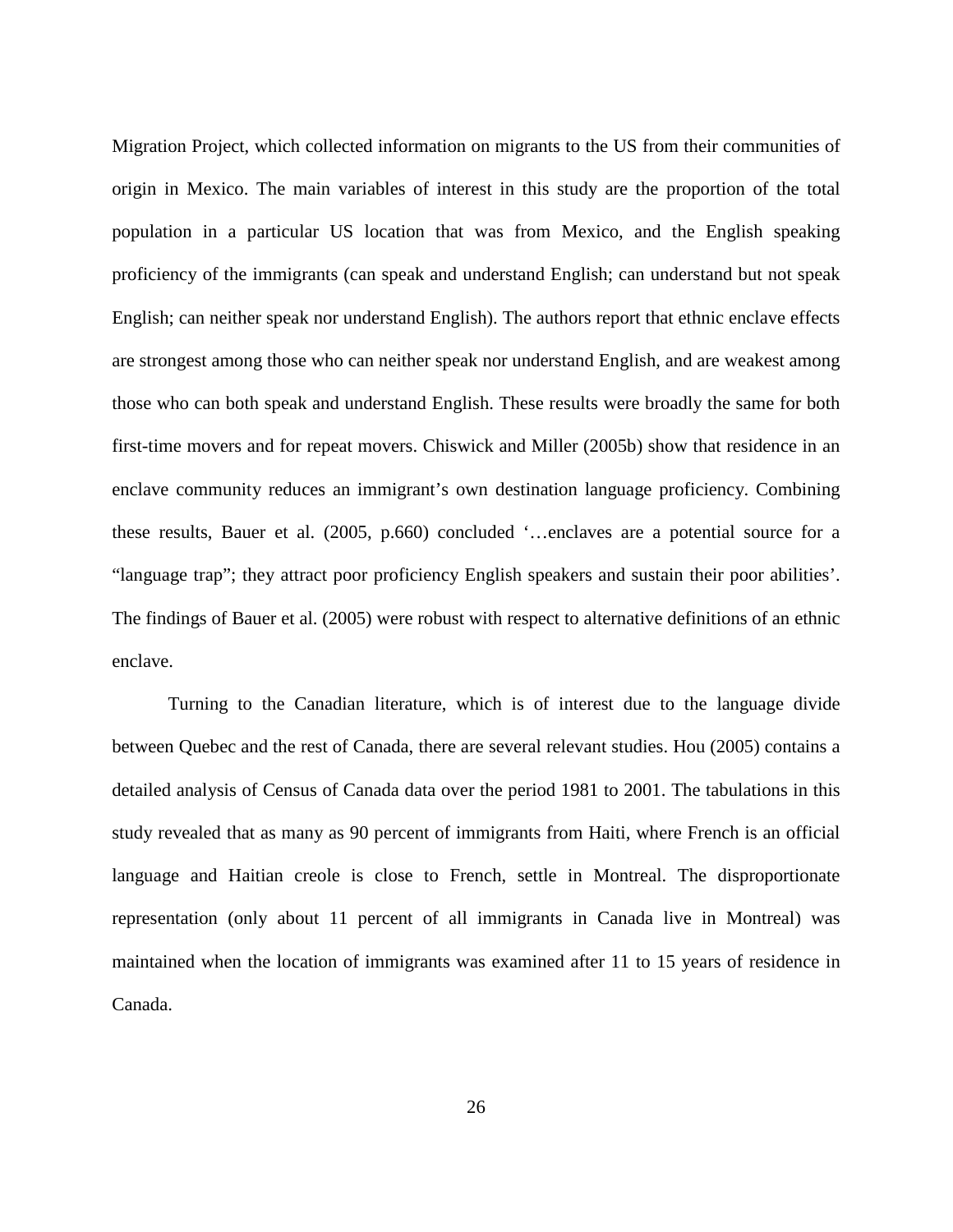McDonald (2003)(2004) used data from the Statistics Canada Censuses for 1986, 1991 and 1996 to estimate conditional logit models of the initial location decision of immigrants in Canada. He estimated models with an aggregate-level ethnic concentration measure, and with measures based on the age, educational attainment, and official language skills of the immigrant population. The impacts of these ethnic concentration measures were allowed to vary between those who usually spoke English or French at home, and those who did not. It was shown that immigrants who usually spoke a language other than English or French at home were more likely to settle in a linguistic enclave community than those who spoke English or French at home. The ethnic enclave variable (based on those who speak neither of the official languages at home) was also a statistically significant determinant of initial location choice. The effect of this enclave influence also differed between those who usually spoke English or French at home and those who did not. Hence, both the relative concentration of immigrants from the same ethnic group, as well as the characteristics of these ethnic enclaves, affect the location decisions of recent immigrants. The importance of language background was made clear in the simulation that McDonald (2004) presented for immigrants from the non-Arab countries of Africa. Where the immigrants spoke English at home, the distribution across regions was heavily concentrated in English-Canada. But where the immigrants spoke French at home the distribution across regions was heavily concentrated in Montreal and the rest of Quebec.

Thus, although the literature on the importance of language background to immigrants' location decisions within a country is sparser than that relating to the choice of destination country, the evidence suggests that language skills matter to the way migrants distribute themselves across regions within a country. This evidence is summarized in Table 2.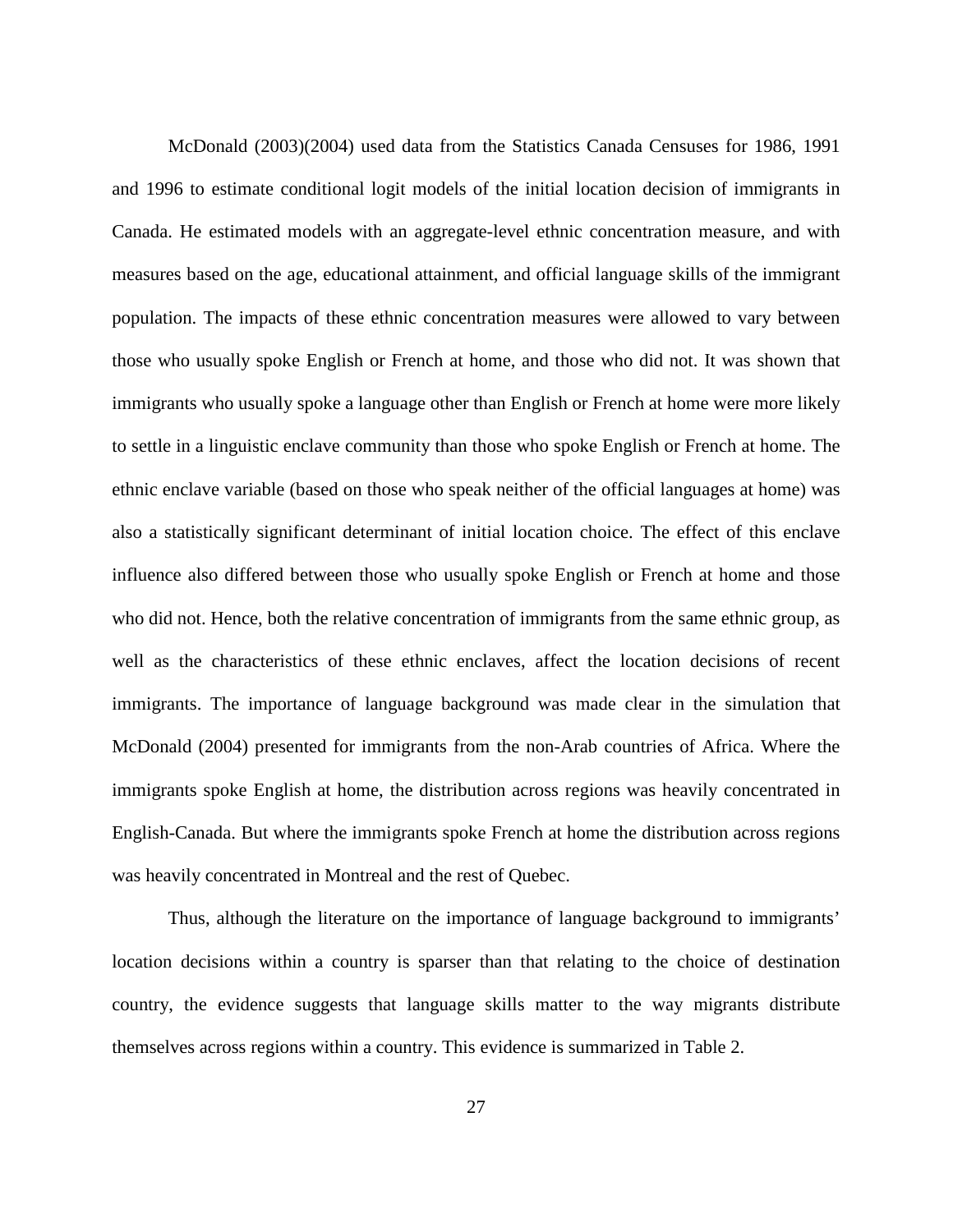|                                   |                                                                                              |                                                                                                   | Does language                                      |
|-----------------------------------|----------------------------------------------------------------------------------------------|---------------------------------------------------------------------------------------------------|----------------------------------------------------|
|                                   |                                                                                              |                                                                                                   | matter to location                                 |
| <b>Authors</b>                    | Country studied and time period                                                              | Language variable                                                                                 | choice?                                            |
| Jaeger $(2000)$                   | US, Immigration and<br>Naturalization Service on<br>immigrants admitted during 1990-<br>1991 | Origin language<br>concentration                                                                  | Yes, for almost<br>all visa types                  |
| Bauer, Epstein and<br>Gang (2005) | US, Mexican Migration Project,<br>annual data collection that<br>commenced in 1987           | Immigrants from<br>Mexico<br>concentration                                                        | Yes, for first-time<br>movers and<br>repeat movers |
| Hou $(2005)$                      | Canada, Census of Canada, 1981 to<br>2001                                                    | Distribution of<br>immigrants by<br>origin countries<br>which differ in<br>language<br>background | <b>Yes</b>                                         |
| McDonald (2003)(2004)             | Canada, Census of Canada, 1986 to<br>1996                                                    | Ethnic<br>concentration, with<br>focus on official<br>language skills                             | <b>Yes</b>                                         |

## **Table 2: Overview of Studies into the Links Between Language Background and Choice of Location Within a Country**

#### **4. Determinants of Language Proficiency**

Research on the determinants of dominant language proficiency among immigrants from a different linguistic background than the destination has focused on three concepts represented by the three 'Es': Exposure to the host country language, Efficiency in learning a new language and Economic incentives for learning the new language (Chiswick 1991, Chiswick and Miller, 1995, 2007a). These are conceptual variables, but empirical research requires finding measurable dimensions. Here we review the empirical literature on dominant language proficiency among immigrants using this three 'Es' framework. From humble beginnings in the 1980s, this empirical literature has grown enormously. Thus, given the volume of studies, the review that follows is illustrative rather than exhaustive.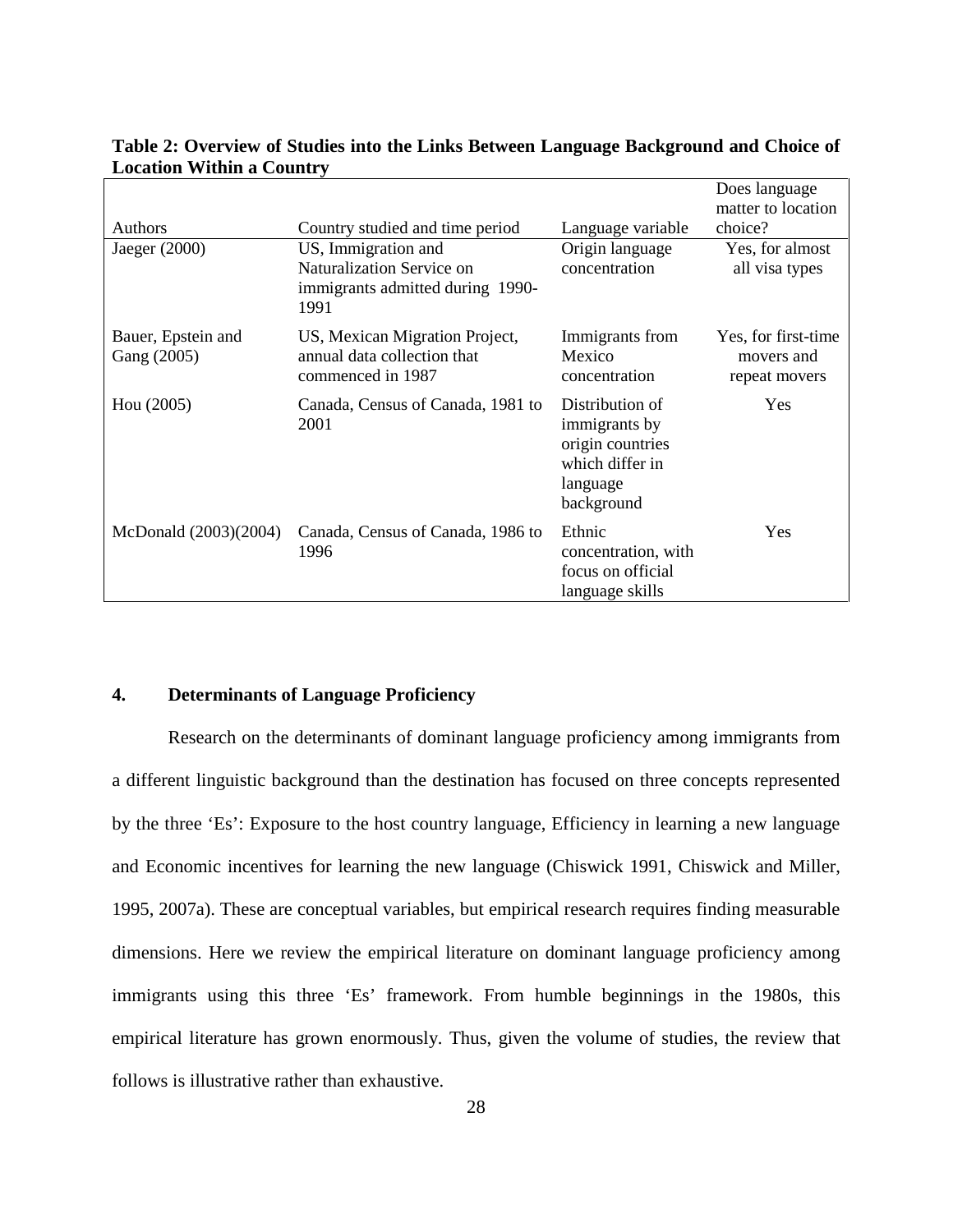An important methodological matter that needs clarification is the measure for the language variable. Two broad measures have been used in the literature. The first is dominant language usage, typically termed 'language shift' from origin language to destination dominant language. For example, see Veltman (1983), Grenier (1984) and McAllister (1986). An alternative terminology is 'mother tongue retention' (Chiswick and Miller, 2008b). Dominant language usage in preference to the language of the country of origin is generally viewed as a measure of cultural assimilation. The second measure is dominant language proficiency, that is, how well the person can speak (or, in some studies, understand, write or read) the main language of the destination country. This is the human capital skill that researchers focus on when studying labor market outcomes. Dominant language proficiency is focused on in this review, although several key findings from studies of dominant language use are mentioned.

#### 4.1 *Exposure*

Much of destination language learning among immigrants comes from exposure to the destination language. Exposure can be thought of as having two dimensions, that is, exposure in the origin and exposure after migration.

The data sets used to study the determinants of immigrant's destination language skills generally indicate the country of origin, but provide no direct information on pre-immigration language learning.<sup>[9](#page-25-0)</sup> When conducting research on English-speaking destinations for immigrants from non-English speaking origins, a proxy measure for pre-migration exposure to English is

<span id="page-29-0"></span><sup>9</sup> In analysis of the determinants of German language skills among immigrants in Germany with Italian, Spanish, Yugoslavian, Turkish or Greek nationality, Dustmann (1994) assumed that knowledge of the German language was non-existent at the time of migration.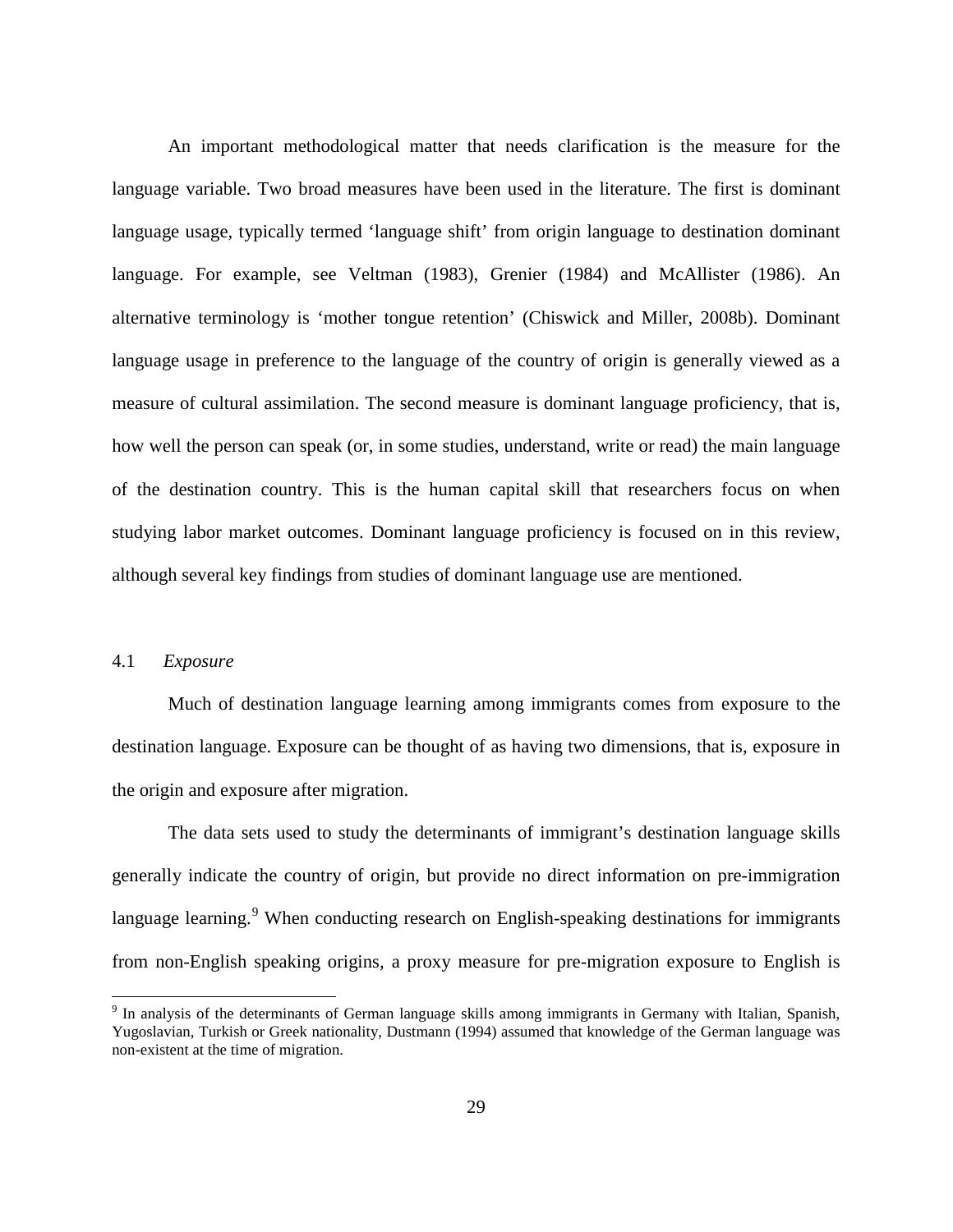whether the origin was a former colony or dependency of either the United Kingdom or the United States. Immigrants in the UK or the US from former colonies (e.g., Nigeria, India or the Philippines) are found to be more proficient in English than are immigrants from other (non-English-speaking) countries that were not dependencies of the UK or the US (e.g., Thailand or Algeria), other variables being the same (Chiswick and Miller, 2001, 2007a). Similarly, immigrants in Spain from former colonies were reported by Isphording and Otten (2012) to be more proficient in Spanish than immigrants from other countries.

Another way of capturing pre-immigration exposure is to categorize countries according to whether the dominant language of the destination country is an official language or the dominant language of the country of origin, using sources such as the Ethnologue: Languages of the World (see Box 2). Espenshade and Fu (1997), for example, reported that the language spoken in the country of origin is an important determinant of English language skills among non-native English-speaking immigrants in the US. In analyses based on a binational source of data on Mexico-US migrants, Espinosa and Massey (1997) reported that the English proficiency is higher among migrants from communities (in Mexico) with greater proportions of adult men with US migrant experience, a variable which is argued to capture the 'degree of contact with U.S. culture within the respondent's community' (Espinosa and Massey, 1997, p.37).

Thus, both the broad indicators provided by country of origin groupings, and the detailed information on origin country exposure where available, present a consistent set of evidence that pre-immigration exposure matters. Pre-immigration exposure has also been found to be an important determinant of proficiency in the dominant language of the destination country in the few studies that have been able to include direct measures. Raijman (2013), for example, studied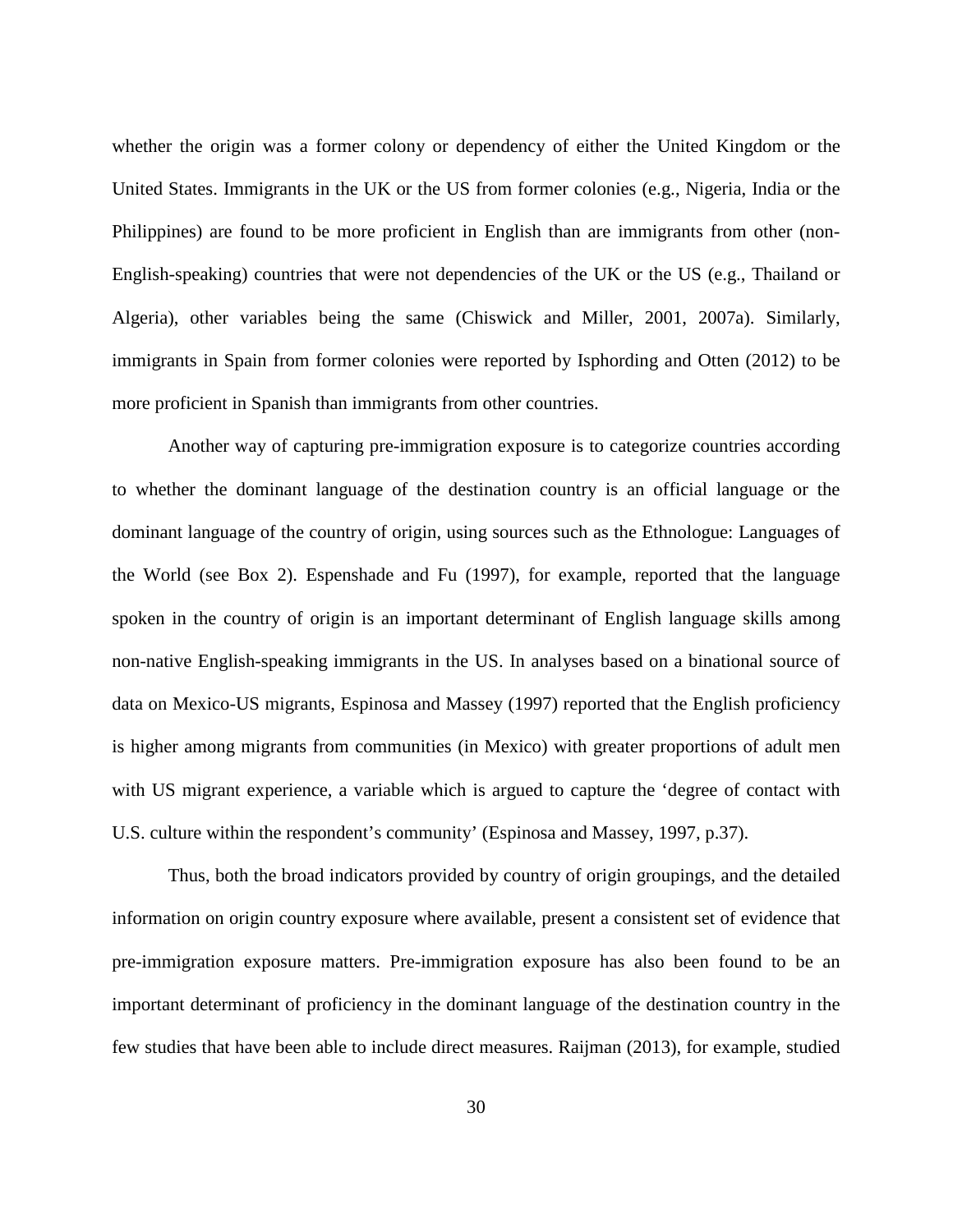the proficiency in Hebrew among Jewish South African immigrants in Israel, and reported that the level of Hebrew proficiency before arrival (typically acquired through attendance at Jewish schools and participation in synagogue activities and youth movements) was a highly significant and quantitatively important determinant of post-arrival proficiency.

The most important aspect of exposure to the destination language occurs after migration. Exposure in the destination can be decomposed into time units of exposure and the intensity of exposure per unit of time. Most data that identify the foreign-born members of the population ask the respondents when they came to the destination. From this, a variable for duration or 'years since migration' can be computed. Duration has a very large positive and a highly statistically significant impact on destination language proficiency, but the effect is not linear. Rather, proficiency increases rapidly in the early years, but it increases at a decreasing rate; hence after a period of time a longer duration in the destination has a much smaller positive impact (Chiswick and Miller, 2001, 2007a, 2008b; Espenshade and Fu, 1997; Isphording and Otten, 2011, 2102). Grenier (1984) reported a similar pattern in his study of shifts from Spanish to English as the usual language among Hispanics in the US.

This time pattern for destination language proficiency is likely to be due to incentives for investment in language skills. For the following three reasons, an immigrant has the incentive to make greater investments shortly after arrival rather than delaying investments: to take advantage sooner of the benefits of increased proficiency, to make the investments when the value of the immigrants' time (destination wage rate) is lower, and to have a longer expected future duration in the destination.

Duration may affect language proficiency because a longer actual duration increases the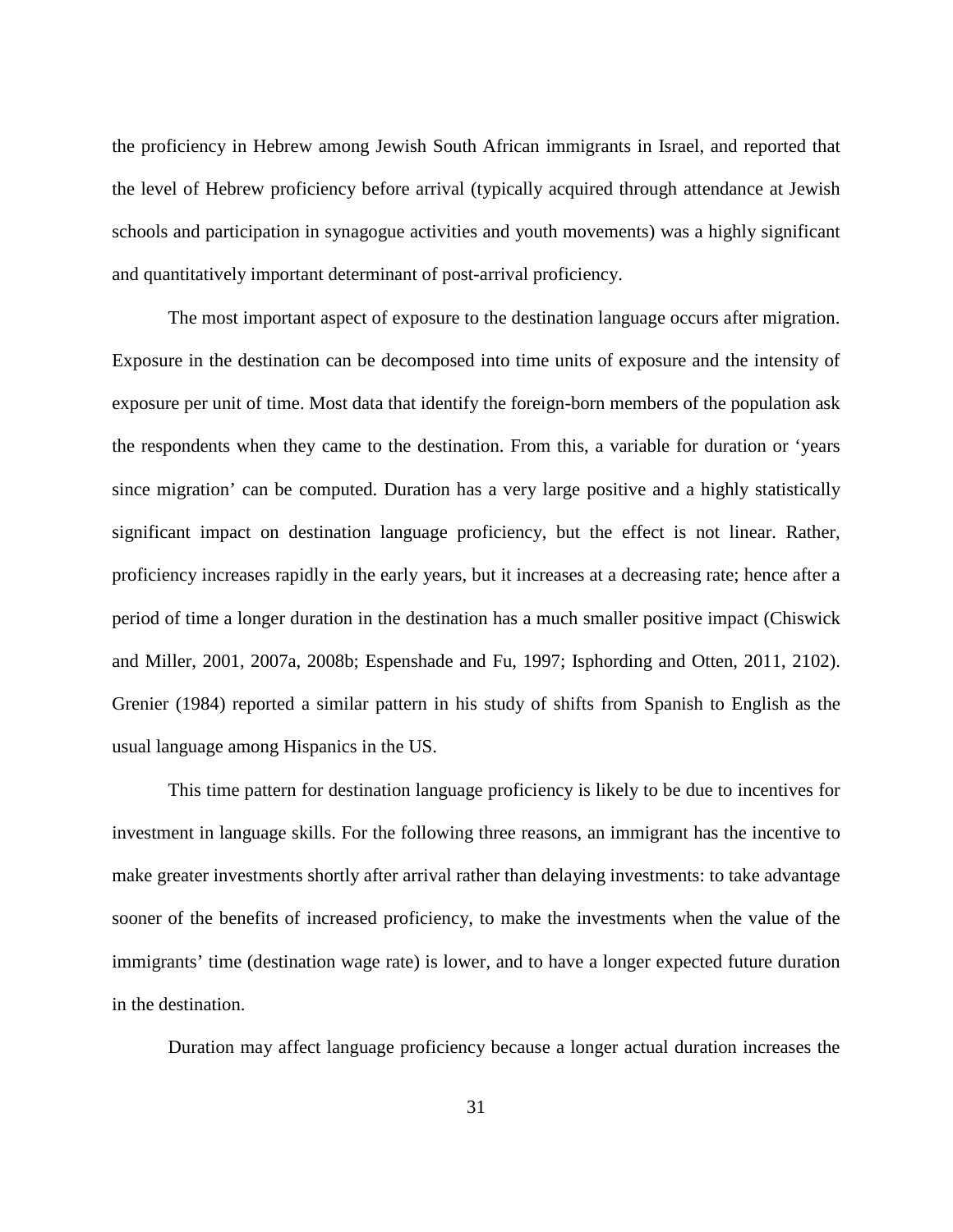amount of exposure to and practice using the destination language. It is found that interrupted stays, that is, when immigrants move back and forth (sojourners), reduce their language proficiency (Chiswick and Miller, 2001, 2007a, 2008b; Isphording and Otten, 2102). The expectation of an interrupted stay reduces the incentive to invest, implicitly if not explicitly, in language learning, and the destination language skills tend to depreciate during long periods of absence from the destination.

Moreover, those in the destination who report that they expect to return to their origin are also less proficient, other variables being the same (Chiswick and Miller, 2006). This might arise from negative selectivity in return migration, that those having a more difficult adjustment to the new country are more inclined to leave to return to the origin or to go to a third country. Or, it might reflect the reduced incentive to invest in destination language skills if the expected future duration (i.e., the payoff period) is short.<sup>[10](#page-29-0)</sup>

Espinosa and Massey (1997) were able to include very detailed information on individual's migration history in their study of Mexico-US migrants. Included are variables for the period of first entry, the period of last entry, the total time the individual had spent in the US since the first entry, the proportion of time spent in the US since the first entry, the average number of trips taken per year between the first and most recent visits, and the duration of the most recent trip. They report that English language skills increase with each of the latter four variables.

The intensity of exposure per unit of time in the destination is usually more difficult to

<span id="page-32-0"></span> $10$  Selective emigration could be associated with biased cross-sectional estimates of the coefficients in the models of dominant language proficiency. Espinosa and Massey (1997), however, on the basis of analysis of data on Mexico-US migrants collected in both Mexico and the US, conclude (p.44) 'Our analysis reaffirms most of the findings established by prior studies of linguistic assimilation, lending some confidence to the belief that they are not simply artefacts of sample selection or omitted variable bias'.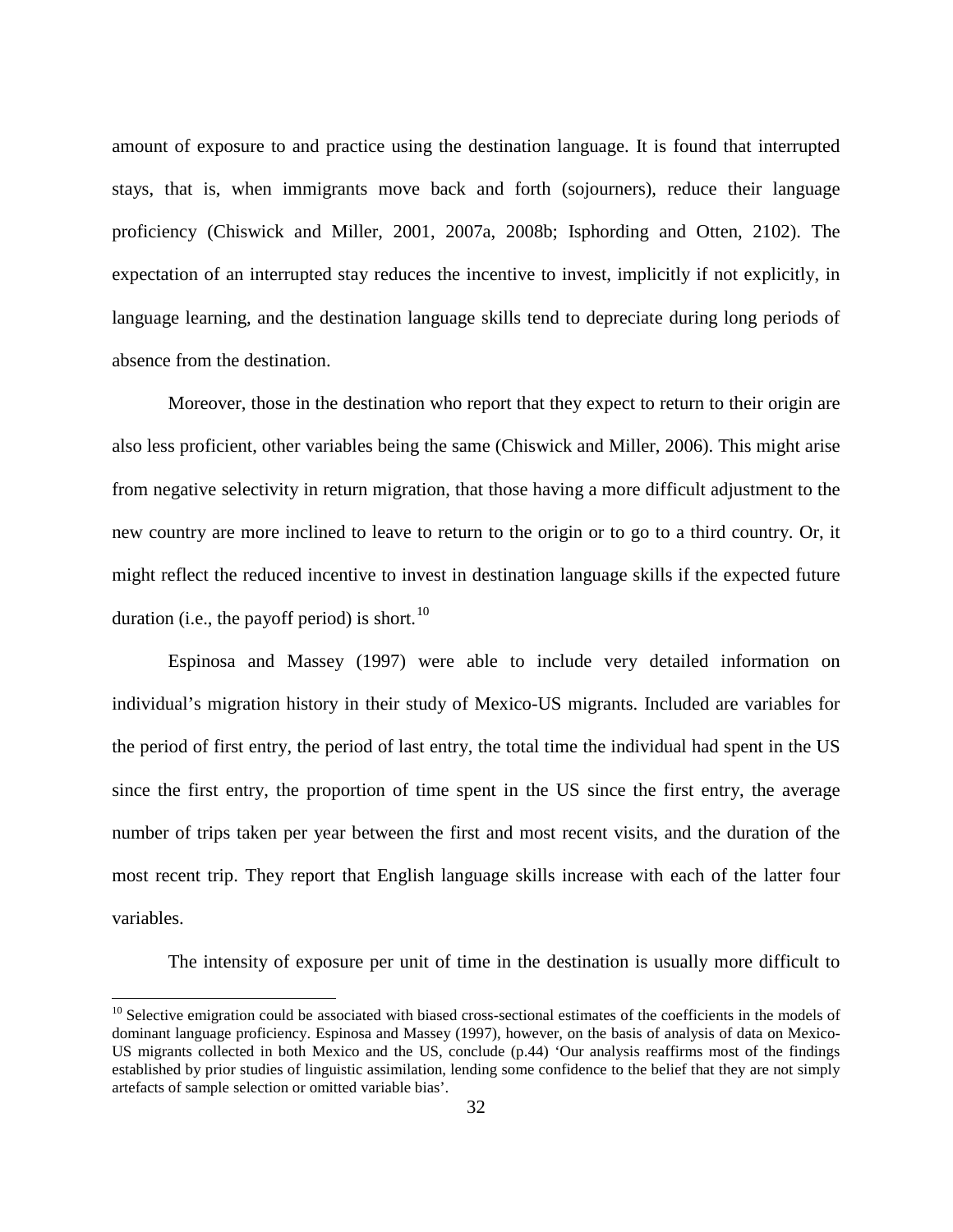measure. A few studies have included information on whether immigrants enrolled in formal classes of instruction in the destination language. Raijman (2013), for instance, related Hebrew proficiency of South African immigrants in Israel to whether they studied Hebrew in Israel for more than six months (i.e., though attending an uplan, which is an institute or school designed to teach adult immigrants basic Hebrew skills through an intensive course of instruction). Immigrants in this situation had higher levels of Hebrew proficiency than immigrants who studied for shorter periods or who did not enroll in a formal program of instruction in Hebrew. More often in the research, however, the focus is on the environment in which one lives, comprising both the area and the family. In terms of the area, it is useful to have a proxy measure of the ability to avoid using the destination language. Various measures have been used in the different studies, though the construct used most often is a 'minority language concentration' measure. This is typically constructed as the percentage of the population, including the native born and the foreign born, in the area (defined by the state/province, region or metropolitan area) where the respondent lives, who speak the same non-destination language as the respondent. For example, the concentration measure for an Italian speaker living in Chicago would be the proportion of the population of Chicago who speak Italian. In other instances, newspapers (Australia) or radio broadcasting (United States) in the language of origin have been used either as a substitute for, or in addition to, the minority language concentration measure.<sup>[11](#page-32-0)</sup> The effects on language proficiency of these area-based minority language concentration measures are quite strong. Destination language proficiency is significantly lower among individuals who have greater ease in avoiding using the destination language by living in a linguistic enclave area

 $\overline{\phantom{a}}$ 

<span id="page-33-0"></span> $11$  To mitigate the problem of endogeneity, the instrumental variables technique was used to obtain predicted values for the newspapers and broadcasts (Chiswick and Miller, 1995)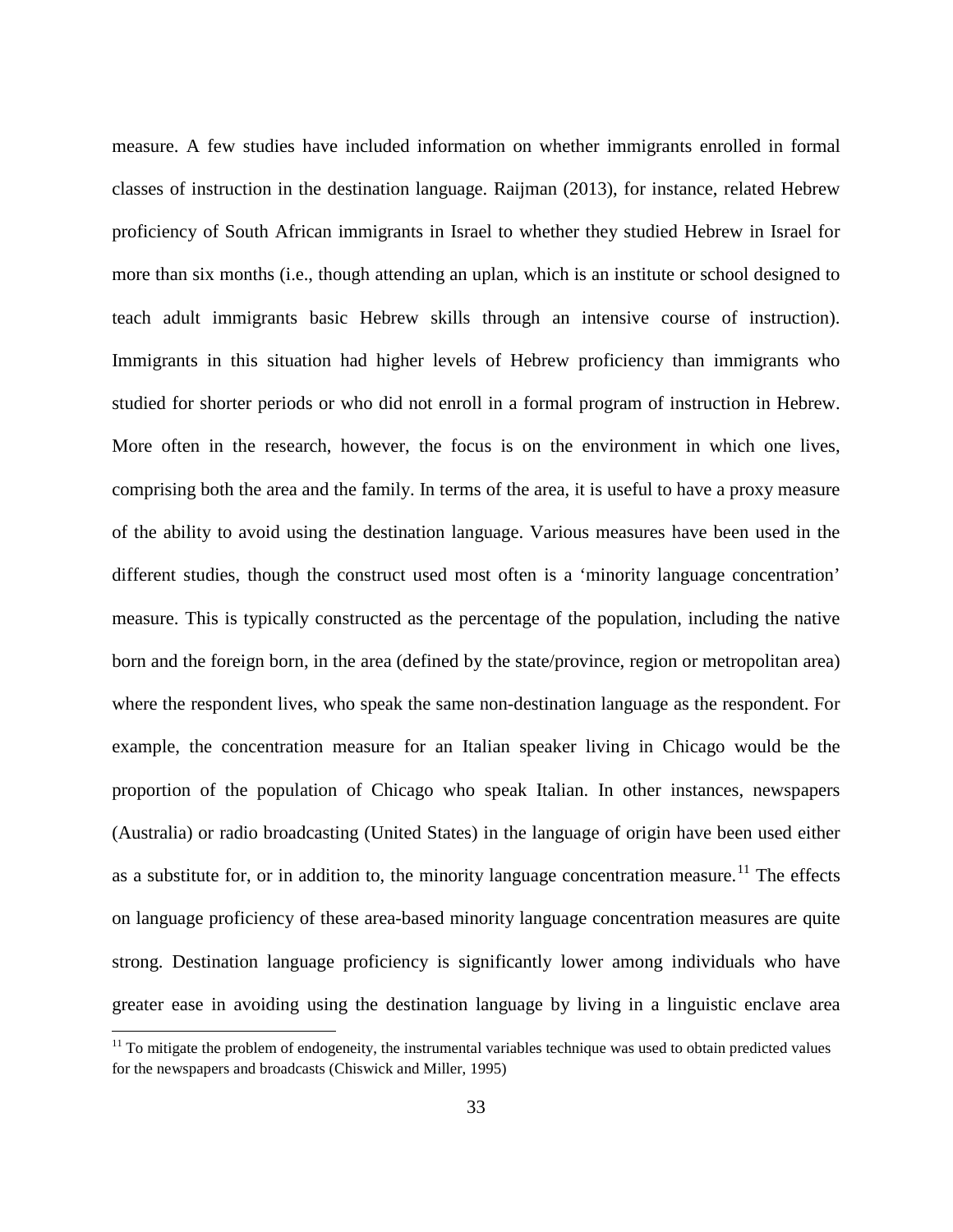(Chiswick, 1998; Chiswick and Miller, 2007a, 2008b; Espenshade and Fu, 1997; Isphording and Otten, 2012; Lazear, 1999; Warman, 2007). Similarly, destination language use is less likely in areas with a geographical environment that favors interactions in the origin country language (Grenier, 1984). Where direct measures of social contact have been available (McAllister, 1986), such as the presence of 'close friends from the country of origin', the finding that such contacts reduce dominant language proficiency reinforces those based on the more general characteristics of the area of residence. Similarly, Espinosa and Massey (1997) report that English proficiency is higher among immigrants from Mexico in the US who have more extensive contacts with members of US racial and ethnic groups.

A key role in language learning is played by the family or household in the destination in which the immigrant lives. Both the spouse, if married, and the children matter. Those who married their current spouse before immigrating are likely to be married to someone with the same language background. They are more likely to speak that language to each other at home, thereby limiting opportunities for practicing the destination language at home.<sup>[12](#page-33-0)</sup> On the other hand, those who marry after immigration are more likely to marry someone proficient in the destination language, perhaps because of their own proficiency, and are more likely to practice the destination language. Where the data permit a study of this issue, it is found that, other measured variables being the same, the most proficient are those who married after migration, followed by those who are not married, with those who married their current spouse before migration being the least proficient (Chiswick and Miller, 2005b, 2007a, 2008b; Chiswick et al. 2005a, 2005b; Dustmann, 1994). Grenier (1984) reported that, compared to the non-married,

 $12$  Akresh (2007) reports that among those immigrants for whom English was not a native language, English was most likely to be used at work, and least likely to be used with one's spouse.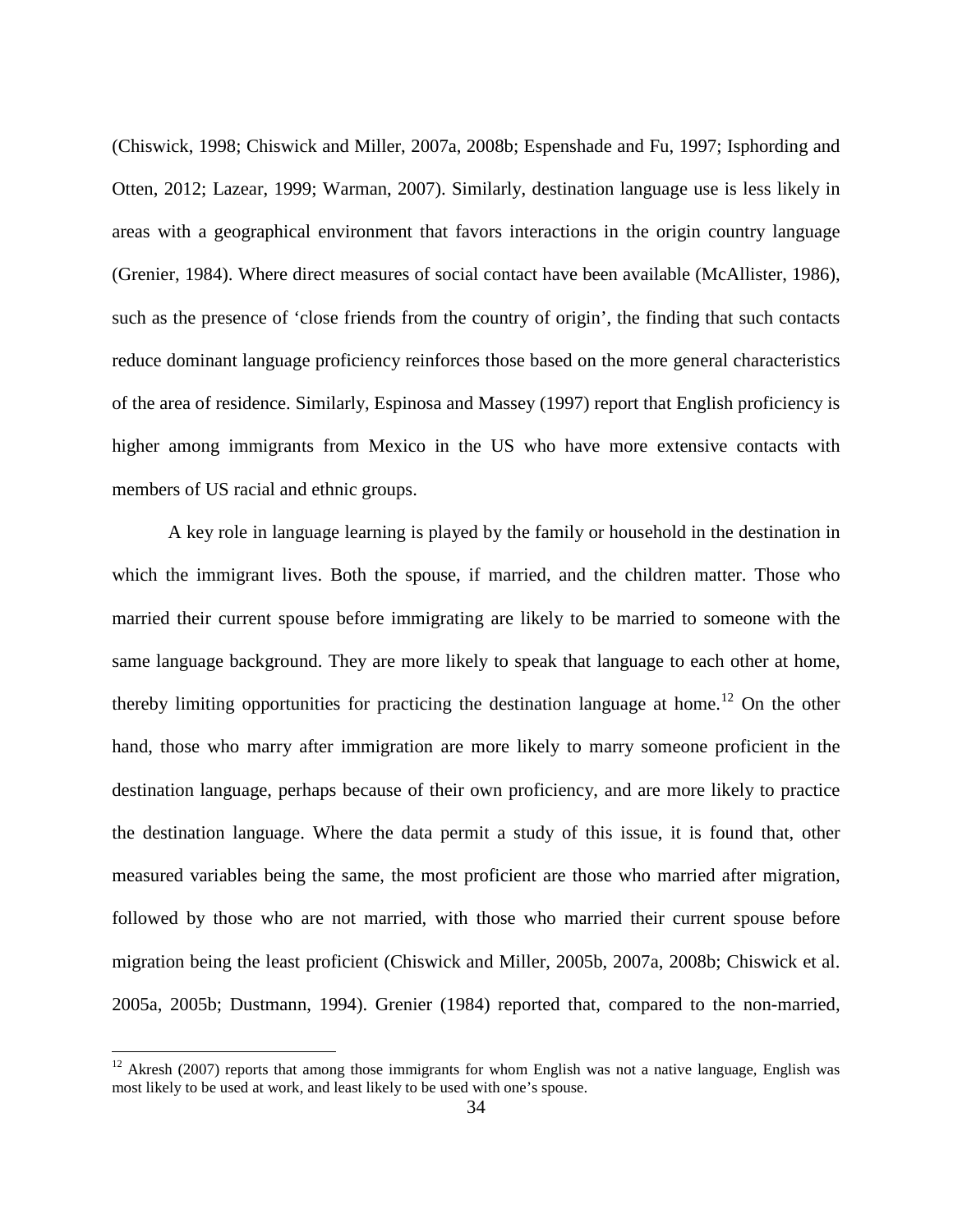English language use at home was more likely among married Hispanics whose spouse was non-Hispanic, and less likely among Hispanics who were married to a Hispanic. The more direct evidence reported by Dustmann (1994) adds to this: based on analysis of immigrants in Germany, he reported that proficiency in German was higher where the partner has good German speaking skills. Similarly, Espenshade and Fu (1997) show that English skills are lowest where the spouse is from the same non-English language dominant country, and highest when the spouse is from any English language dominant country.

Children can have offsetting effects on their parents' proficiency (Chiswick, 1998; Chiswick and Miller, 2007a, 2008b; Chiswick et al., 2005a, 2005b). For example, children can serve wittingly, or unwittingly, as 'teachers'. Whether they themselves are immigrants or not, children learn the destination language quickly because of their youth and because of their exposure to the destination language in school. They can, therefore, bring it home to their parents.

Yet, the presence of children can also have negative effects on their parents' proficiency. Parents may speak the language of the origin at home to transmit the origin culture to their children, in part so that their children are able to communicate with the grandparents and other relatives who did not migrate or who migrated but lack proficiency in the destination language. Children may also serve as translators for immigrant parents. The translator role may be more effective in consumption activities and in dealings with the government bureaucracy and the educational and health care systems than in the workplace. Finally, children tend to reduce the labor supply of their mothers who stay at home to provide childcare. To the extent that adults invest in improving their language skills in anticipation of labor market activities, and benefit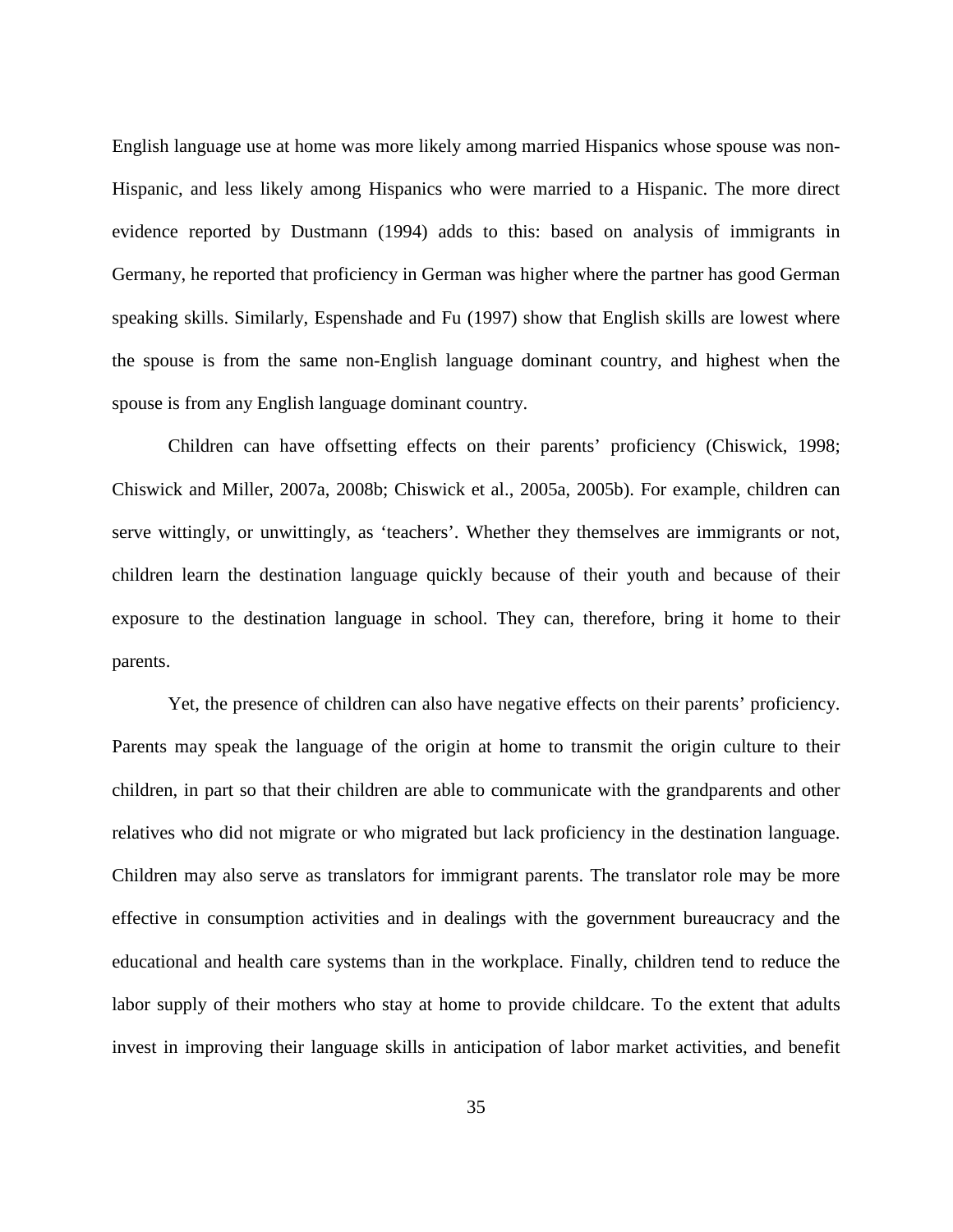from doing so, and to the extent that practice using the destination language at work enhances proficiency, children would tend to be associated with lower proficiency among their mothers.

Taken as a whole, the four hypotheses regarding children suggest an ambiguous effect on their parents' proficiency, but due to the latter two, their effect would be less positive or more negative for their mothers than their fathers. Empirically, this is in fact what is found. Where there is no clear effect of children on their father's proficiency, in the same data, it is less positive or more negative for their mothers (Chiswick and Miller, 2007a; Chiswick and Repetto, 2001; Chiswick, et al. 2005a, 2005b; Grenier, 1984). Where there is a positive, albeit small, effect of children on their father's proficiency, the effect for mothers is statistically insignificant (Dustmann, 1994).

There is language learning in the home. Research has shown that the proficiency of one family member is positively associated with that of other family members (Chiswick et al. 2005b). The children's proficiency is more highly correlated with that of their mothers than with that of their fathers. This makes sense since mothers are generally more directly involved in the raising of their children than are the fathers. Similarly, Espinosa and Massey (1997) report that the English proficiency of migrants from Mexico in the US was higher where they had siblings who were US migrants, and where they had children in US schools.

As a result, particularly due to a weaker attachment to the labor force, immigrant women with children have a lower level of destination language proficiency than do men and than do women without children (Chiswick et al., 2005a, 2005b; Stevens, 1986).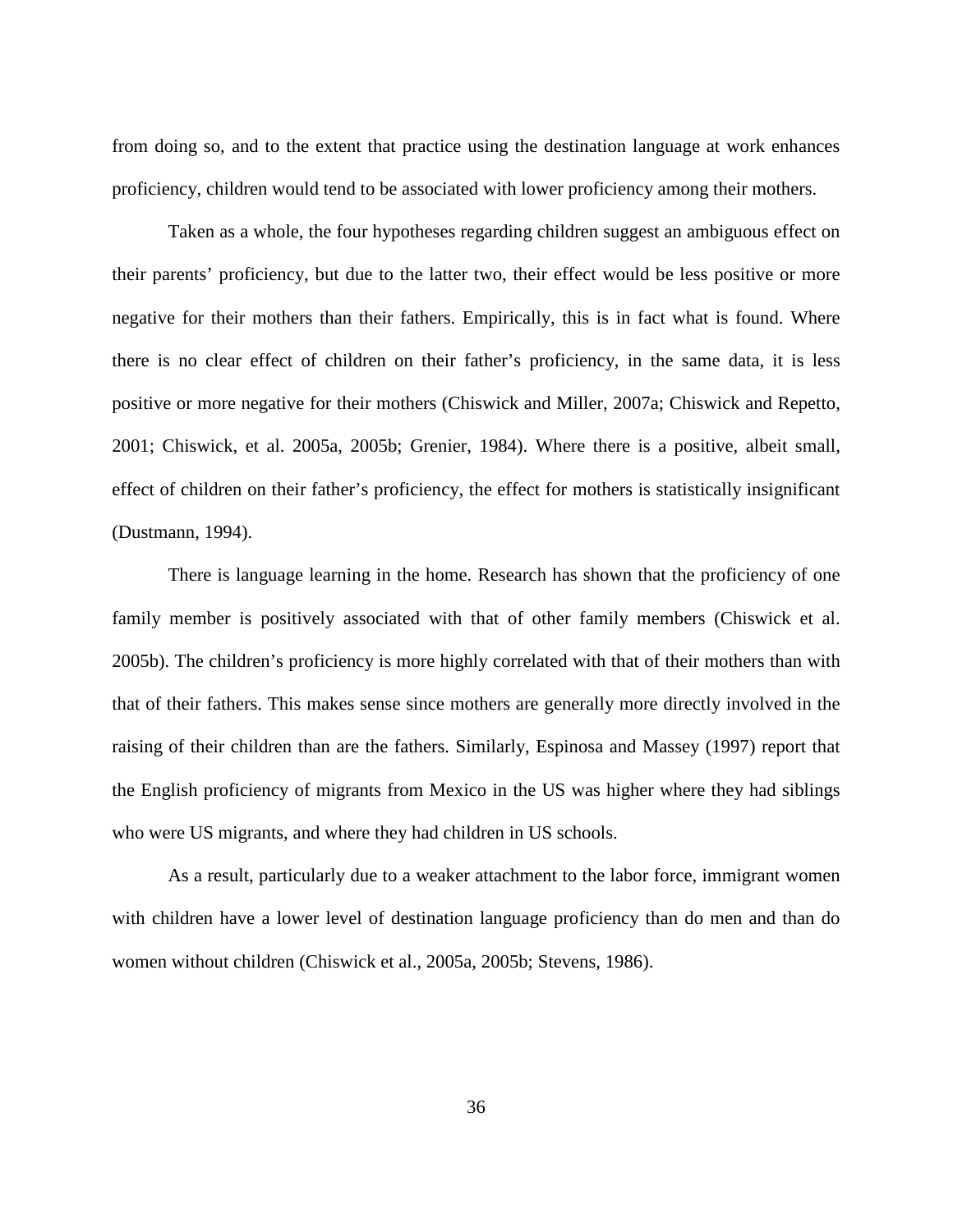## 4.2 *Efficiency*

The second 'E', efficiency, refers to the ability to convert exposure into language learning. Age at migration is an important efficiency variable. Because of the greater plasticity of the brain, which decreases with age, language learning decreases significantly with a greater age at migration (Long, 1990). There is a debate in the linguistics literature regarding the 'critical period hypothesis', whether there is an age beyond which an immigrant's learning a second language, that is, the destination language, becomes much more difficult. The chart in Figure 1, based on data on self-reported speaking proficiency at home from the US 2000 Census of Population for foreign-born males and females, shows the negative relation between proficiency and age at migration. Note that the path for this measure of proficiency is remarkably similar for men and women, a pattern which has also been reported by Dustmann (1994).

The Figure 1 data do not suggest any particular critical age at migration for speaking proficiency (Chiswick and Miller, 2008a). This does not rule out a critical period for other dimensions of proficiency, such as retaining an accent. This chart does, however, convey a main finding from the empirical research on the dominant language skills among immigrants, that age at migration is an important determinant (Chiswick and Miller, 2008a; Espenshade and Fu, 1997; Grenier, 1984; Isphording and Otten, 2012).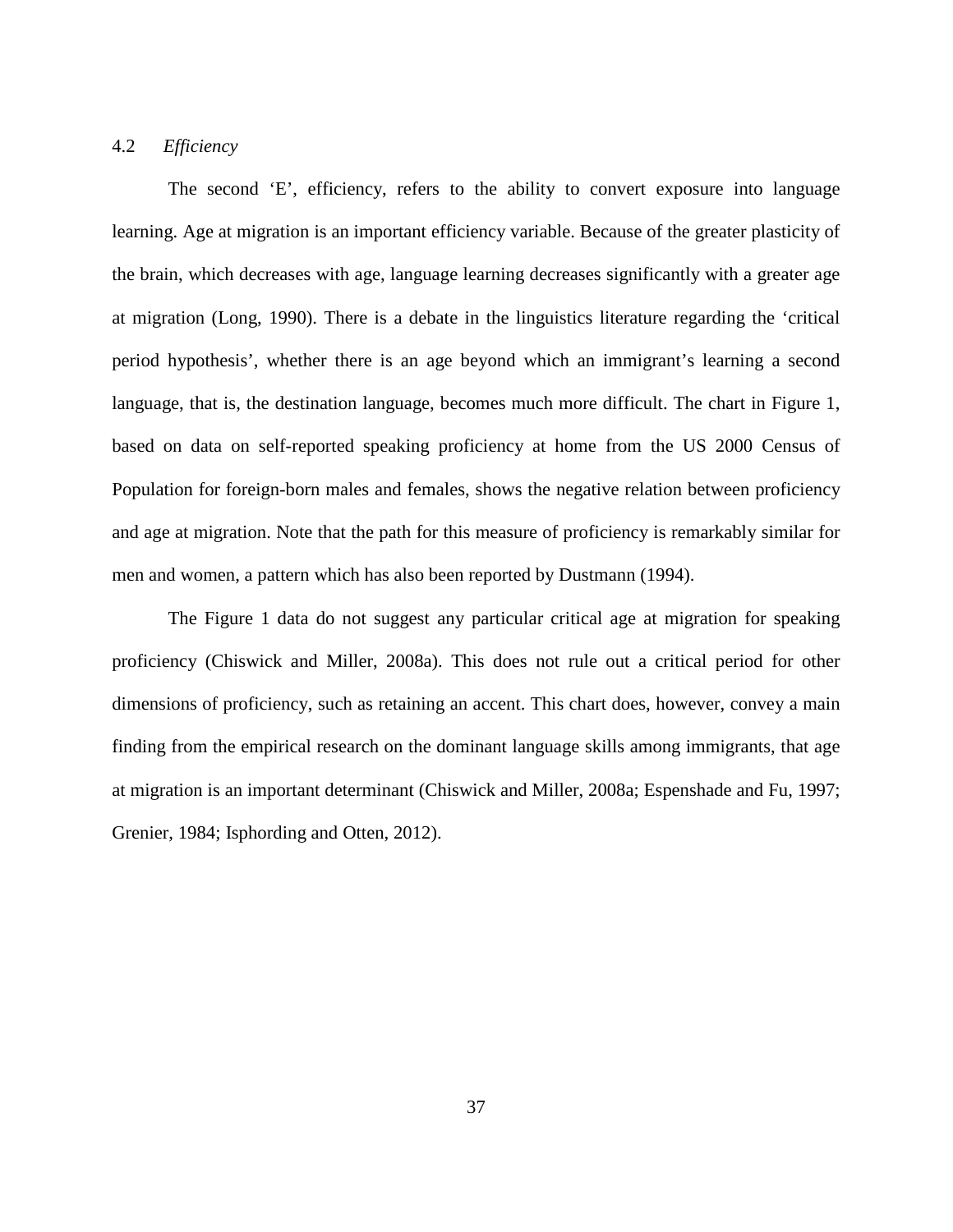## **Figure 1: Effects of age at migration on English language proficiency among immigrants from non-English speaking countries, by gender (United States, 2000)**

### FIGURE 1 HERE

Source: US Census of Population, 2000, Census Public Use Microdata Sample – Sample of the Population.

Education is considered to be another efficiency variable. Other variables being the same, empirically immigrants with more schooling are more proficient in the destination language. This could arise because those with higher levels of schooling are more efficient learners, either inherently (higher ability people get more schooling), or because they acquire learning skills in school. To some extent, this effect for immigrants in the United States, Canada and Australia might be due to being exposed to English as the future immigrants advance up the educational system in the origin (Chiswick and Miller, 1995, 2007a, 2008b; Espenshade and Fu, 1997). It should be noted, however, that this is not likely to be a dominant factor since there is a similar relationship between schooling and Hebrew language skills among immigrants in Israel and most immigrants to Israel arrive without proficiency in Hebrew (Chiswick, 1998; Chiswick and Repetto, 2001). Similarly, Dustmann's (1994) study of immigrants in Germany, where it was noted that German was not the first foreign language learned at school in the origin countries, shows that years of schooling was a significant determinant of Germany speaking skills. Isphording and Otten's (2011)(2102) analyses for Germany also exhibit a strong influence of years of schooling on dominant language proficiency. Notably, where attempts are made to distinguish years of schooling undertaken in the country of origin, and years of schooling undertaken after arrival in the destination country, the latter variable has been shown to have the more important impact on destination language skills (see Evans (1986) for Australia,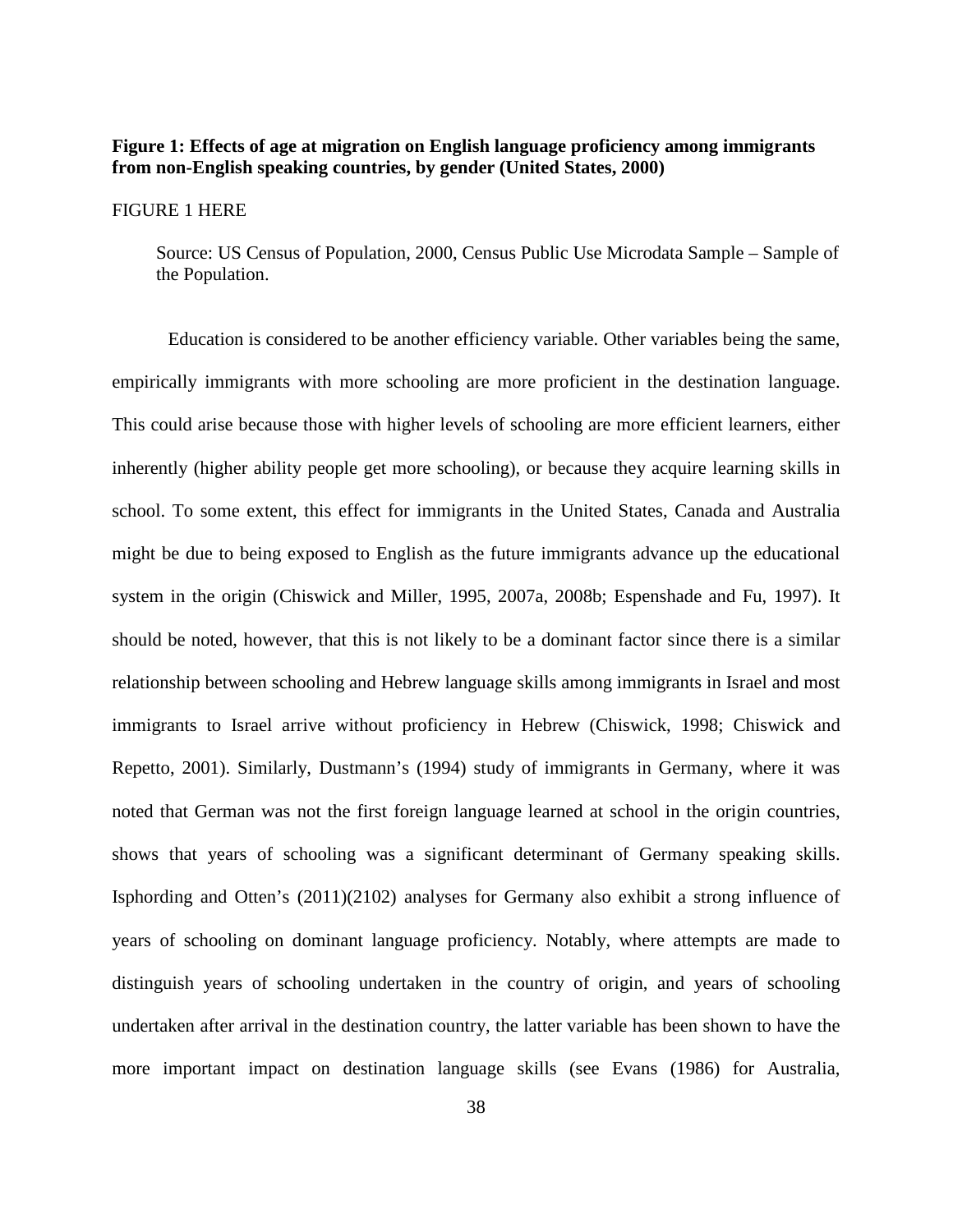Espenshade and Fu (1997) and McManus et al. (1983) for the US and Dustmann (1994) for Germany).

The efficiency with which an immigrant can learn the dominant language of the destination country could also vary with their origin country language skills. Dustmann (1994) and Isphording and Otten (2011) both report that, in Germany, immigrants with very good ability in writing the home country language were more likely to be fluent in German, whereas those who were classified as illiterate in the home country language were less likely to be fluent in German.

Some languages share many similarities with English (e.g., Dutch), while others are very different (e.g., Korean) and hence make it more difficult to learn English. Language trees have been used by linguists to map out the evolution or historic relations among languages (Crystal, 1987; Lewis, 2009). But what is needed for a statistical analysis of the determinants of the effect of 'linguistic distance' on English language proficiency is a quantitative measure of the difficulties that non-English speakers have in learning English.<sup>[13](#page-34-0)</sup> One such measure has been developed and tested using an index of the difficulty that Americans have learning other languages and the assumption of symmetry (i.e., if the Americans have difficulty learning Korean, then the Korean speakers would have difficulty learning English) (Chiswick and Miller, 2005a); see Box 5. This measure of linguistic distance has been shown to be important for understanding the English language proficiency of immigrants in the United States, Canada and Australia (Chiswick and Miller, 2005a). In principle, the methodology could be applied to develop measures of linguistic distance from other languages.

<span id="page-39-0"></span> $13$  See McCloskey (1998, pp.104-106) for an interesting perspective. The heading of McCloskey's discussion is 'In Like Fashion, Rhetorical Standards Are Necessary in Linguistics to Measure the Similarity of Languages'.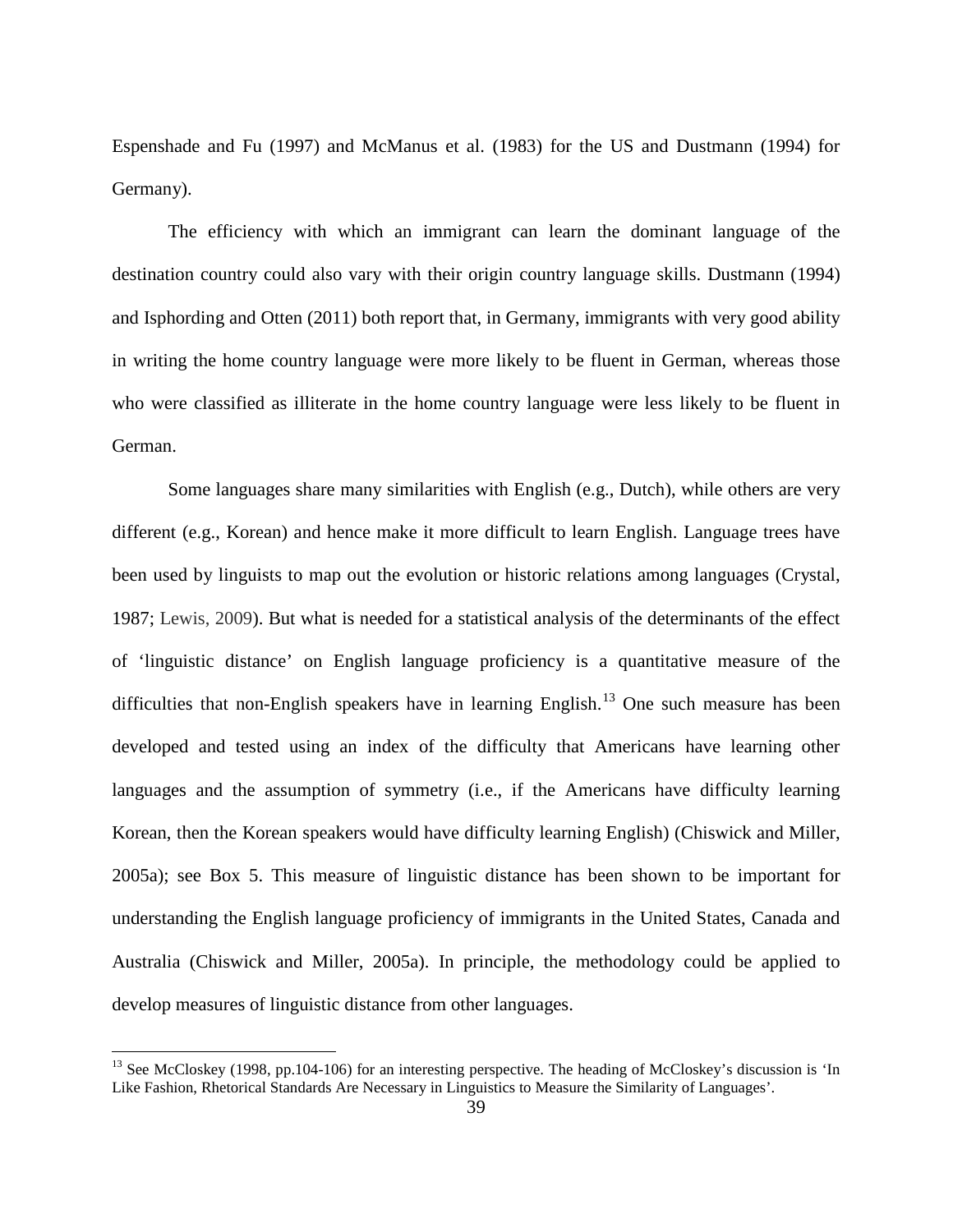Recently, Isphording and Otten (2011)(2012) have proposed the use of a measure derived using a Levenshtein distance approach: see Box 4. They note that, compared to the measure of Chiswick and Miller (2005a) which has been developed for only one destination country language, English, the Levenshtein distance measure can be readily computed as a continuous variable for any pair of host and home country languages, and does not rely on a symmetry assumption.[14](#page-39-0) These authors have applied this measure of linguistic distance in analyses of the dominant language acquisition of immigrants in the US, Germany and Spain. The results indicate a strong, significantly negative, effect of linguistic distance on immigrant language skills. For the analyses undertaken for the US, the authors also compared the findings obtained using the Levenshtein distance measure with the test-score-based measure of linguistic distance of Chiswick and Miller (2005a). It is shown that these two linguistic measures render qualitatively comparable outcomes.

<span id="page-40-0"></span><sup>&</sup>lt;sup>14</sup> Isphording and Otten (2012) argue that the linguistic distance measure of Chiswick and Miller (2005a) could be biased by incentives for learning a foreign language, while the measure based on Levenshtein distance should be devoid of any such bias.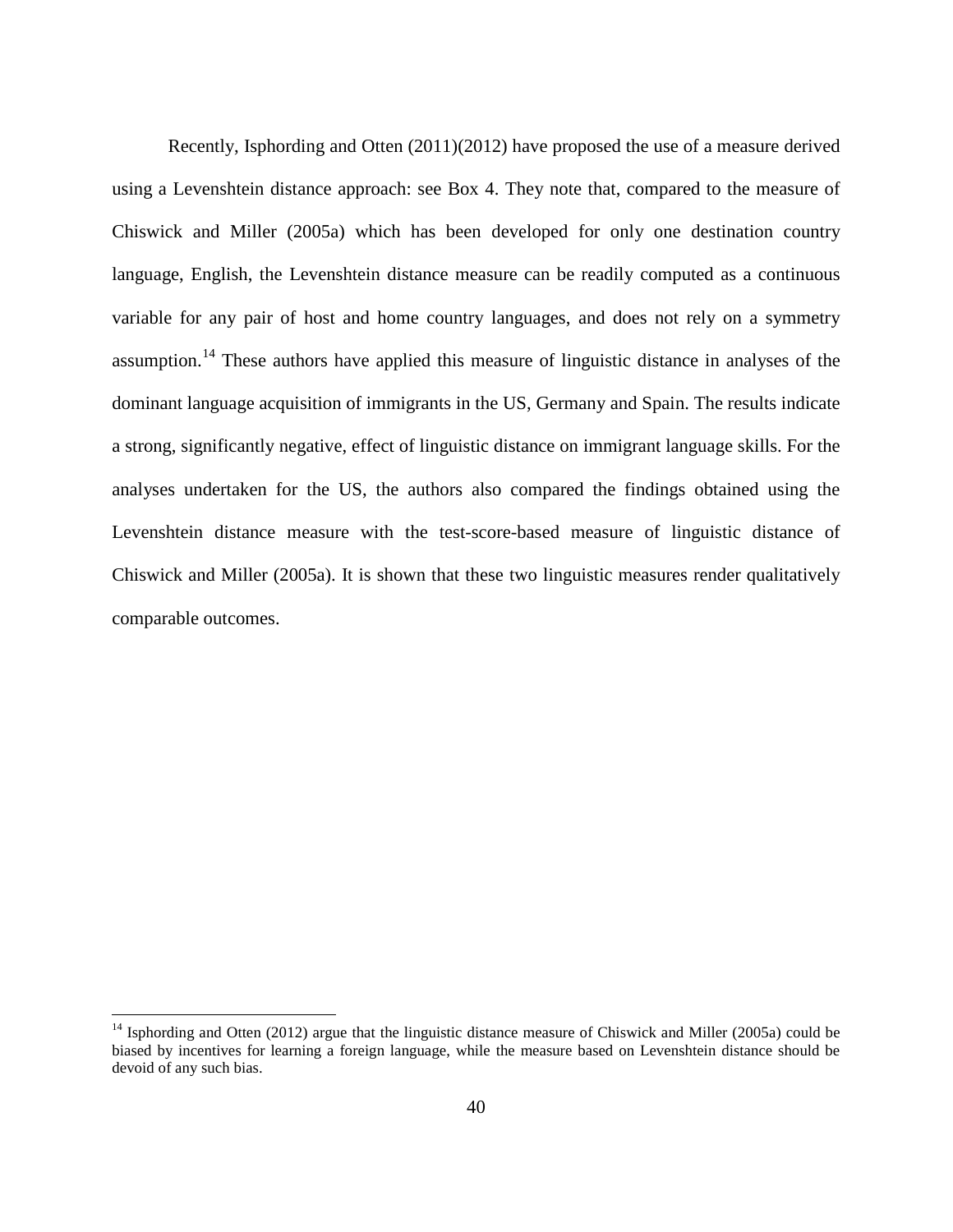#### **Box 5: The Chiswick and Miller measure of linguistic distance**

Chiswick and Miller (2005a) construct a scalar measure of the distance between English and a myriad of other (non-native American) languages. It is computed using a set of language scores, reported by Hart-Gonzalez and Lindemann (1993), which measure the achievements in speaking proficiency by English-speaking Americans at the US Department of State, School of Language Studies. Specifically, Hart-Gonzalez and Lindemann (1993) report the level of proficiency in a language, using the average exam score after 24 weeks of lessons. These measures are an index of the difficulty native English-speakers have learning the language. It is assumed that there is linguistic symmetry: The more distant a language is from English, the more difficult it is for speakers of that language to learn English. These scores range from 1.00 (hardest to learn) to 3.00 (easiest to learn). Examples are provided below.

| Linguistic<br>Score | <b>Illustrative</b><br>Languages |  |
|---------------------|----------------------------------|--|
| 1.0                 | Korean, Japanese                 |  |
| 1.5                 | Vietnamese, Arabic               |  |
| 2.0                 | Polish, Indonesia                |  |
| 2.5                 | Portuguese, Italian              |  |
| 3.0                 | Norwegian, Swedish               |  |

This linguistic distance score has been criticized by Isphording and Otten (2012, p.6) because 'It has to be assumed that the difficulty of U.S. citizens to learn a particular foreign language is symmetric to the difficulty of foreigners to learn English. Further, it has to be assumed that the average test score is not influenced by other language-specific sources'.

This measure of linguistic distance has been applied in analyses of earnings and English fluency by Chiswick and Miller (2005a) and Isphording and Otten (2102), and in analyses of the determinants of bilateral trade by Hutchinson (2005).

Source: Chiswick, B.R. and Miller, P.W., (2005a). 'Linguistic Distance: A Quantitative Measure of the Distance between English and Other Languages', *Journal of Multilingual and Multicultural Development* 26(1), pp.1-16.

Another efficiency variable is the motive for migrating. Three broad categories can be distinguished: employment migrants, refugees and family migrants. The employment migrants are most favorably selected for labor market success in the destination since this is their primary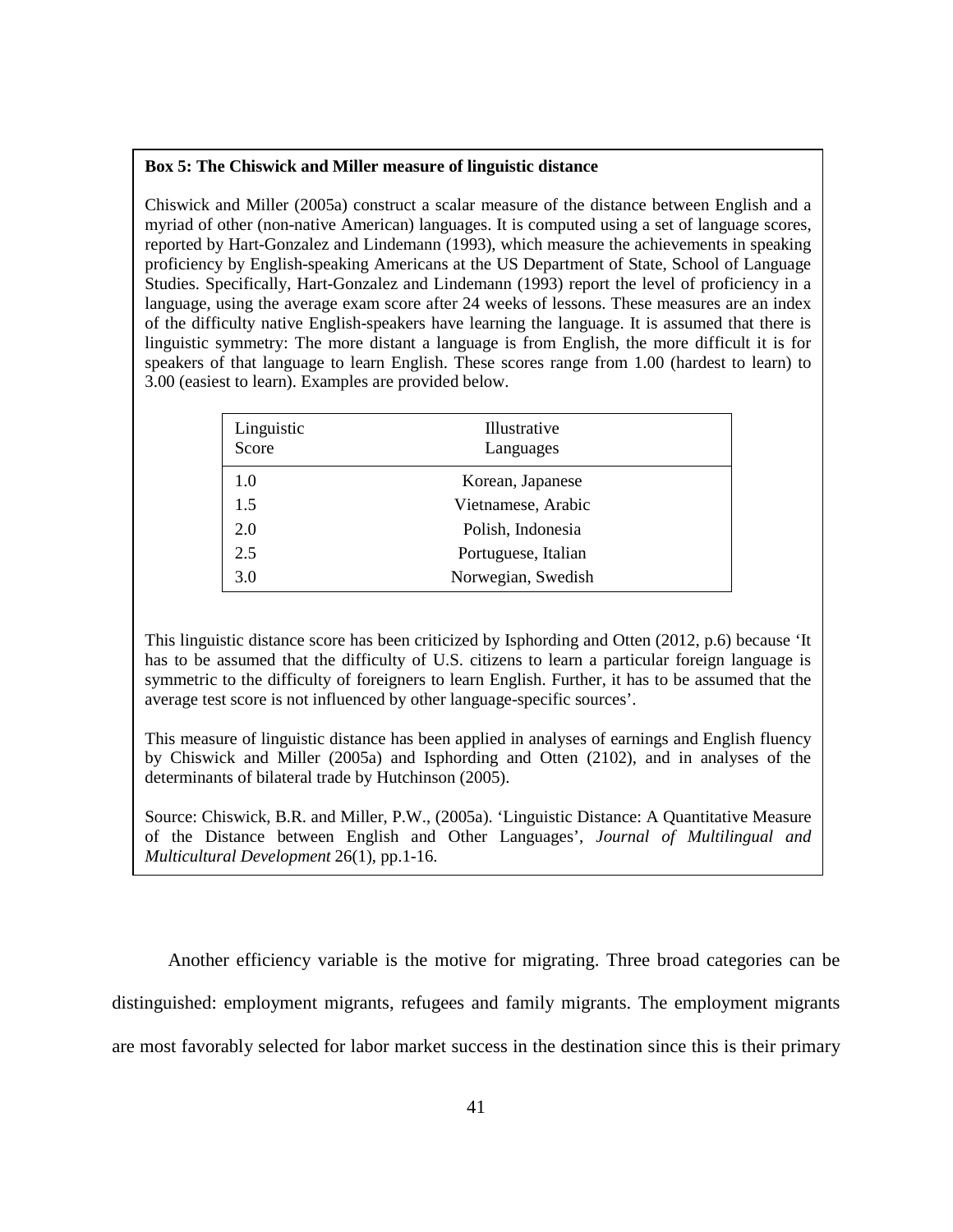motivation. The refugees, on the other hand, include many who would not have moved except for the political, ethnic or religious problems they confronted in their origin. As a result, they tend to have the lowest degree of selectivity for success in the destination, and would be expected to have the least transferability of their skills (Chiswick and Miller, 2007a, 2008b). Lawyers and judges, for example, are very rare among employment-motivated migrants because their skills are not readily transferable across countries, but they are not uncommon among refugees. Family migrants fall in between employment migrants and refugees as they are attracted by economic opportunities in the destination as well as family ties, but are not responding to the same forces as refugees.

In some data, the motive for migration or the visa used to gain entry can be identified. When this has been possible, it is found that the employment-motivated immigrants have the highest level of destination language proficiency, followed by the family-based immigrants, with the refugees showing the lowest proficiency (Chiswick and Miller, 2006, 2007a). Espinosa and Massey (1997) examined the independent effect of legal US residence in their study of immigrants from Mexico in the US. They reported (Espinosa and Massey, 1997, p.44) that 'Migrants who lack documents actually spoke and understood significantly more English at the time of their most recent trip than did those who already had received legal U.S. residence'. This finding is counter-intuitive, and it is possible that it is attributable to the porous nature of the Mexico-US border.

Immigration policy can also affect the destination language proficiency of immigrants. Some countries (e.g., Canada and Australia) give explicit preference to applicants for immigration who can demonstrate proficiency in the destination language. When Australia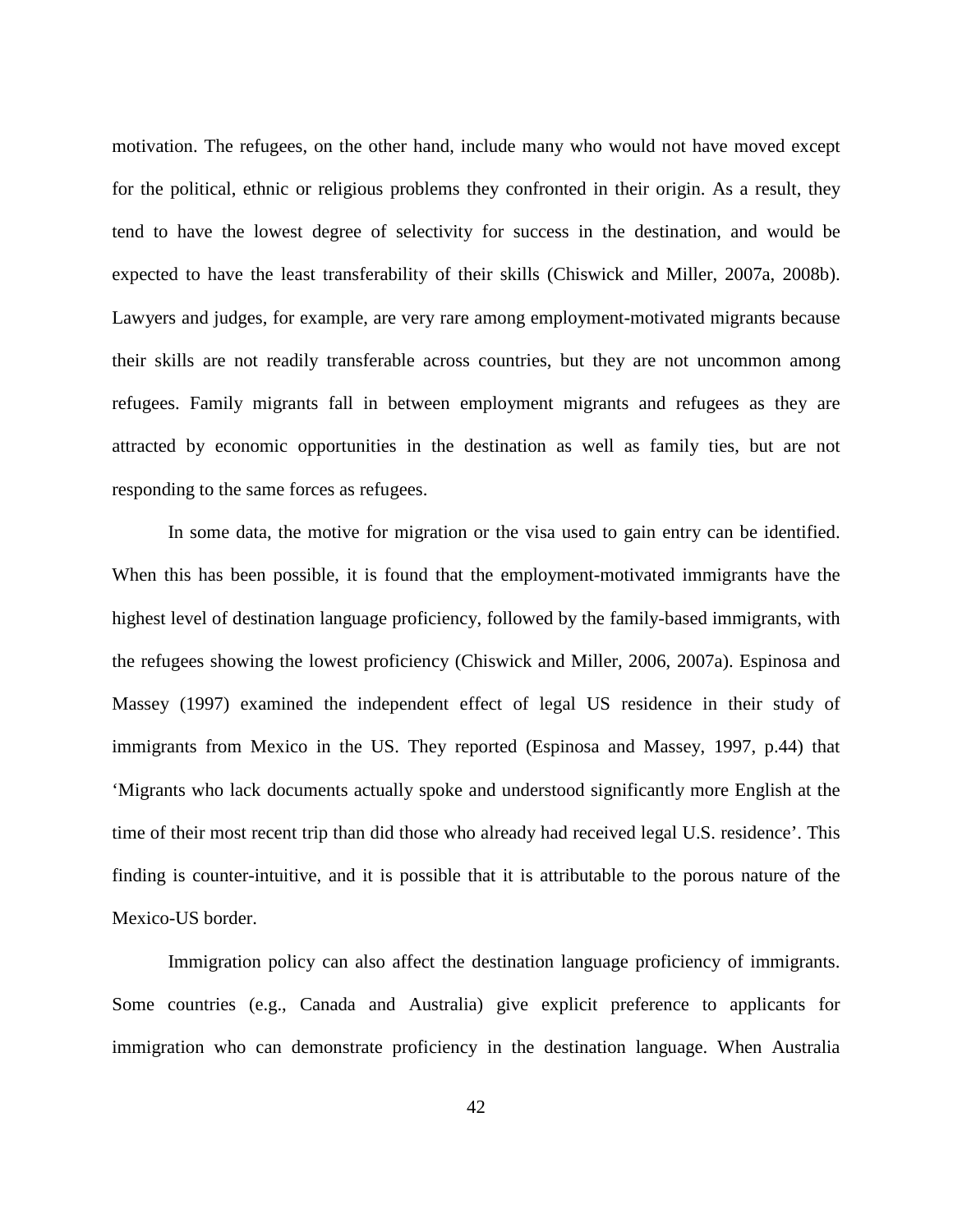increased the language proficiency requirements for employment-based independent immigrant visas, but not for other visas, the English language proficiency of the skills-tested migrants increased, with no significant change for the other groups (Chiswick and Miller, 2006).

#### 4.3 *Economic Incentives*

The economic incentives for acquiring destination language proficiency also play an important role. The returns to becoming proficient are greater when the expected duration in the destination is longer, whether as a worker or as a consumer. Various proxy measures of the expected future length of stay in the destination have been employed, depending on the data available. These include self-reported expectations of the duration of stay (Australia, Germany), re-migration rates of immigrants from the respondent's country of origin (United States and Israel), and the distance from the origin (United States, Australia and Canada), since return migration propensities decline with distance. Regardless of the measure, the longer the expected duration of stay, the greater is the investment in destination language proficiency (Chiswick and Miller, 2006, 2007a, 2007b, 2008b; Dustmann, 1999; Isphording and Otten, 2011).

The most problematic aspect of the research on the determinants of destination language skills is estimating the impact on proficiency of the expected increase in earnings from becoming more proficient, that is, using the individual's expected increase in earnings as an explanatory variable. Data are not available for this on an individual basis. Those with higher levels of skills, for example, professionals as distinct from laborers, tend to gain relatively more in earnings from proficiency (Chiswick and Miller, 2003, 2007a). If so, the education variable would reflect some of this effect. Dustmann (1994) addresses the incentive to learn issue through the inclusion of a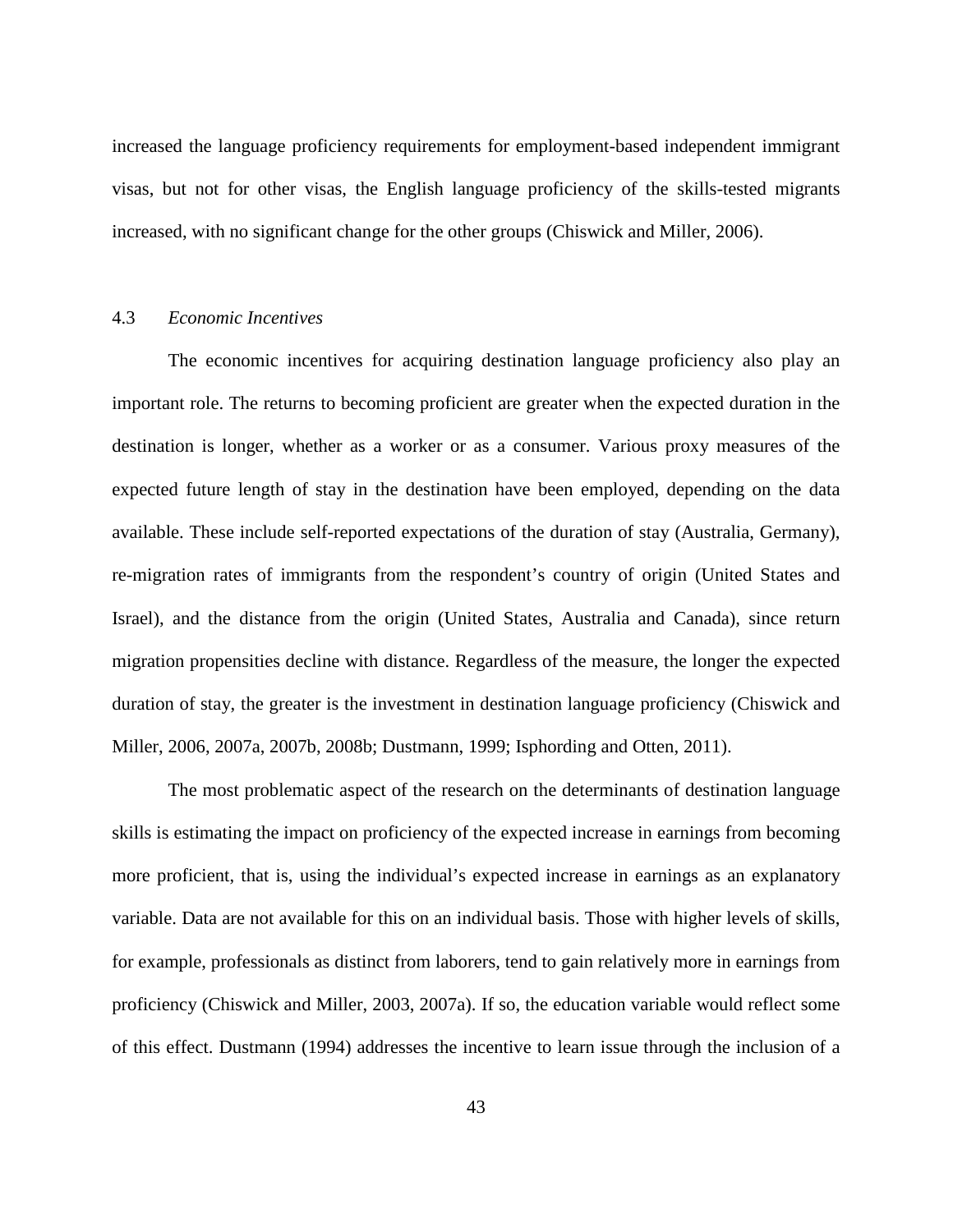variable for whether the immigrant had ever worked in an analysis of German speaking fluency estimated for females. This variable had a sizeable effect, which Dustmann (1994, p.141) argued could '…indicate that those who do not intend to ever participate in the labor market have lower incentives to learn the German language'.

The findings reported here for the determinants of destination language proficiency among immigrants are remarkably robust across types of data (census or survey, cross-sectional or longitudinal), countries of destination (United States, Canada, Australia, Germany and Israel) and countries of origin (Chiswick and Miller, 2007a).<sup>[15](#page-40-0)</sup> Findings in relation to writing skills are, however, distinguished from those for speaking skills by the fact that variables which represent contacts with the host country population are not statistically significant (see Dustmann, 1994).

The evidence reviewed above is important in terms of showing that the patterns in most data sets analyzed are highly consistent with the three 'Es' model of the development of destination country dominant language skills among immigrants. Table 3 provides an overview of the empirical support for the model.

<span id="page-44-0"></span><sup>&</sup>lt;sup>15</sup> Charette and Meng (1994) reported that the findings for the determination of language proficiency may not be robust to whether a self-assessed or objective measure is used. This issue has not attracted much attention, most likely because it does not appear to be empirically relevant in research into labor market outcomes (Charette and Meng, 1994). Chiswick, Lee and Miller (2003), however, argued that both sets of measures contain useful information.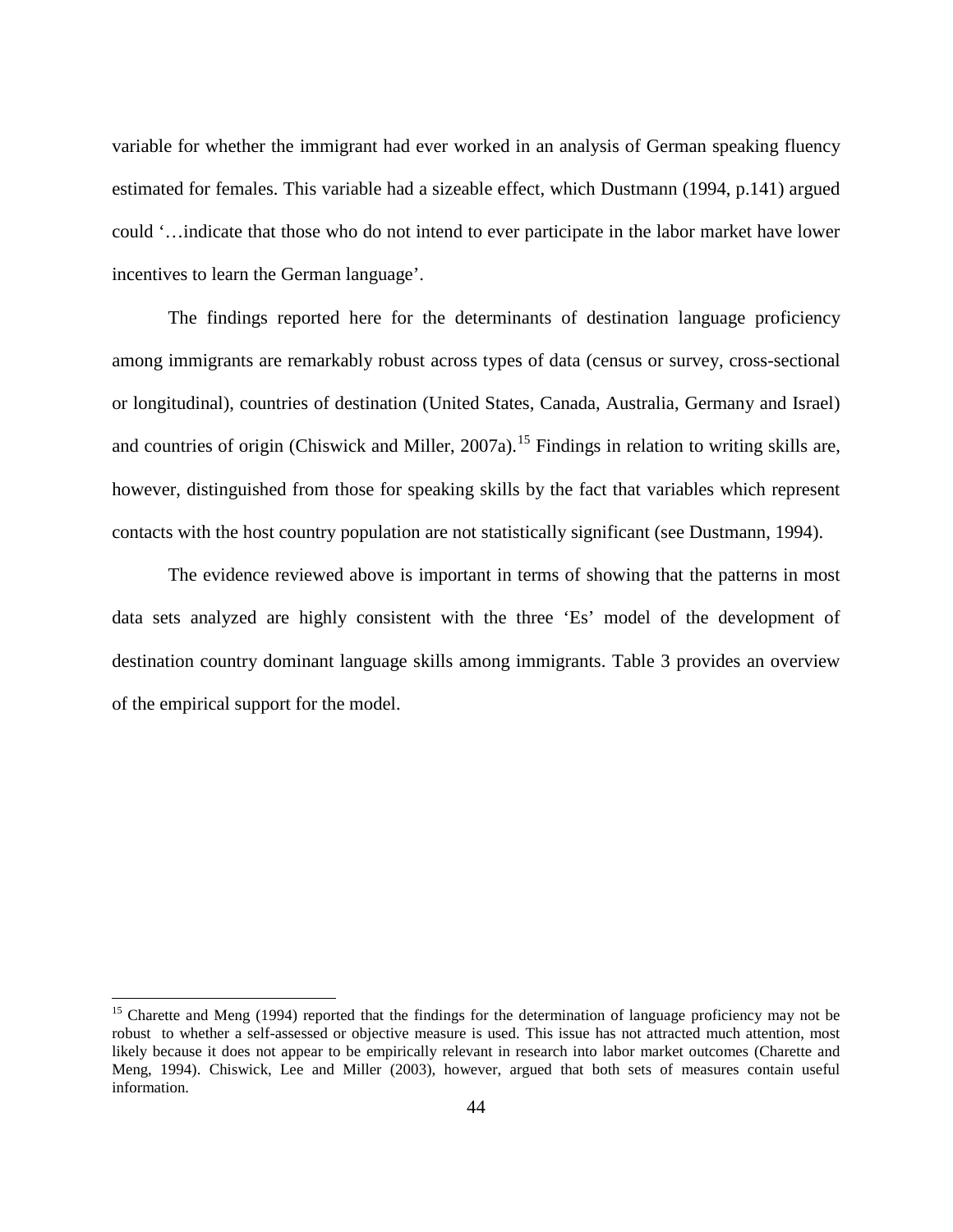**Table 3: Overview of Empirical Support for the Three 'Es' Model of Destination Language Proficiency**

| Concept, Empirical Counterparts and                                                             |                                                                                                                                                                                                |  |  |
|-------------------------------------------------------------------------------------------------|------------------------------------------------------------------------------------------------------------------------------------------------------------------------------------------------|--|--|
| <b>Expected Sign</b>                                                                            | Selected Studies Reporting Supportive Evidence                                                                                                                                                 |  |  |
| $A.$ Exposure $(+)$                                                                             |                                                                                                                                                                                                |  |  |
| A.1 Pre-immigration exposure                                                                    |                                                                                                                                                                                                |  |  |
| Former colony or dependency $(+)$<br>$\bullet$                                                  | Chiswick and Miller (2001)(2007a), Isphording and<br>Otten (2012)                                                                                                                              |  |  |
| Official language/dominant language status<br>$\bullet$<br>of origin country $(+)$              | Espenshade and Fu (1997)                                                                                                                                                                       |  |  |
| Pre-immigration contact with dominant<br>$\bullet$<br>language culture $(+)$                    | Espinosa and Massey (1997)                                                                                                                                                                     |  |  |
| A.2 Post-immigration exposure $(+)$                                                             |                                                                                                                                                                                                |  |  |
| <b>A.2.a</b> Time units of exposure $(+)$                                                       |                                                                                                                                                                                                |  |  |
| · Duration of residence in<br>destination<br>country<br>$\bullet$ Interrupted stay $(-)$        | Chiswick and Miller (2001)(2007a), Espenshade<br>and Fu $(1997)$ , Isphording and Otten $(2011)(2012)$<br>$(2001)(2007a)(2008b)$ ,<br>Chiswick<br>and<br>Miller<br>Isphording and Otten (2012) |  |  |
| <b>A.2.b</b> Intensity of exposure $(+)$                                                        |                                                                                                                                                                                                |  |  |
| • Minority language concentration (-)                                                           | Chiswick and Miller (2001)(2007a), Espenshade<br>and Fu (1997), Lazear (1999), Isphording and<br>Otten (2012)                                                                                  |  |  |
| • Direct measures of contact with members<br>of the destination $(+)$ or origin countries $(-)$ | McAllister (1986), Espenshade and Fu (1997)                                                                                                                                                    |  |  |
| $\bullet$ Children (?)                                                                          | Chiswick and Repetto (2001), Dustmann (1994)                                                                                                                                                   |  |  |
| <b>B.</b> Efficiency $(+)$                                                                      |                                                                                                                                                                                                |  |  |
| Age at migration (-)                                                                            | Chiswick and Miller (1995)(2007a), Espenshade<br>and Fu (1997), Grenier (1984), Isphording and<br>Otten (2011)(2012)                                                                           |  |  |
| Education $(+)$                                                                                 | Chiswick and Miller (1995)(2007a), Dustmann<br>(1994), Espenshade and Fu (1997), Isphording and<br>Otten (2011)(2012)                                                                          |  |  |
| Origin country language skills $(+)$<br>$\bullet$                                               | Dustmann (1994), Isphording and Otten (2011)                                                                                                                                                   |  |  |
| Linguistic Distance (-)<br>$\bullet$                                                            | Chiswick and Miller (2005a), Isphording and Otten<br>(2011)(2012)                                                                                                                              |  |  |
| Economic motive for migration $(+)$                                                             | Chiswick and Miller (2007a)(2008b)                                                                                                                                                             |  |  |
| $C.$ Economic incentives $(+)$                                                                  |                                                                                                                                                                                                |  |  |
| Expected duration of stay $(+)$<br>$\bullet$                                                    | Chiswick and Miller (2006)(2008b), Isphording<br>and Otten (2011)                                                                                                                              |  |  |
| Expected gain in earnings $(+)$<br>$\bullet$                                                    | Dustmann (1994)                                                                                                                                                                                |  |  |

The evidence in Table 3 is important for the development of policy on immigrant selection and settlement. This will be discussed in Section 6. But it is also important in terms of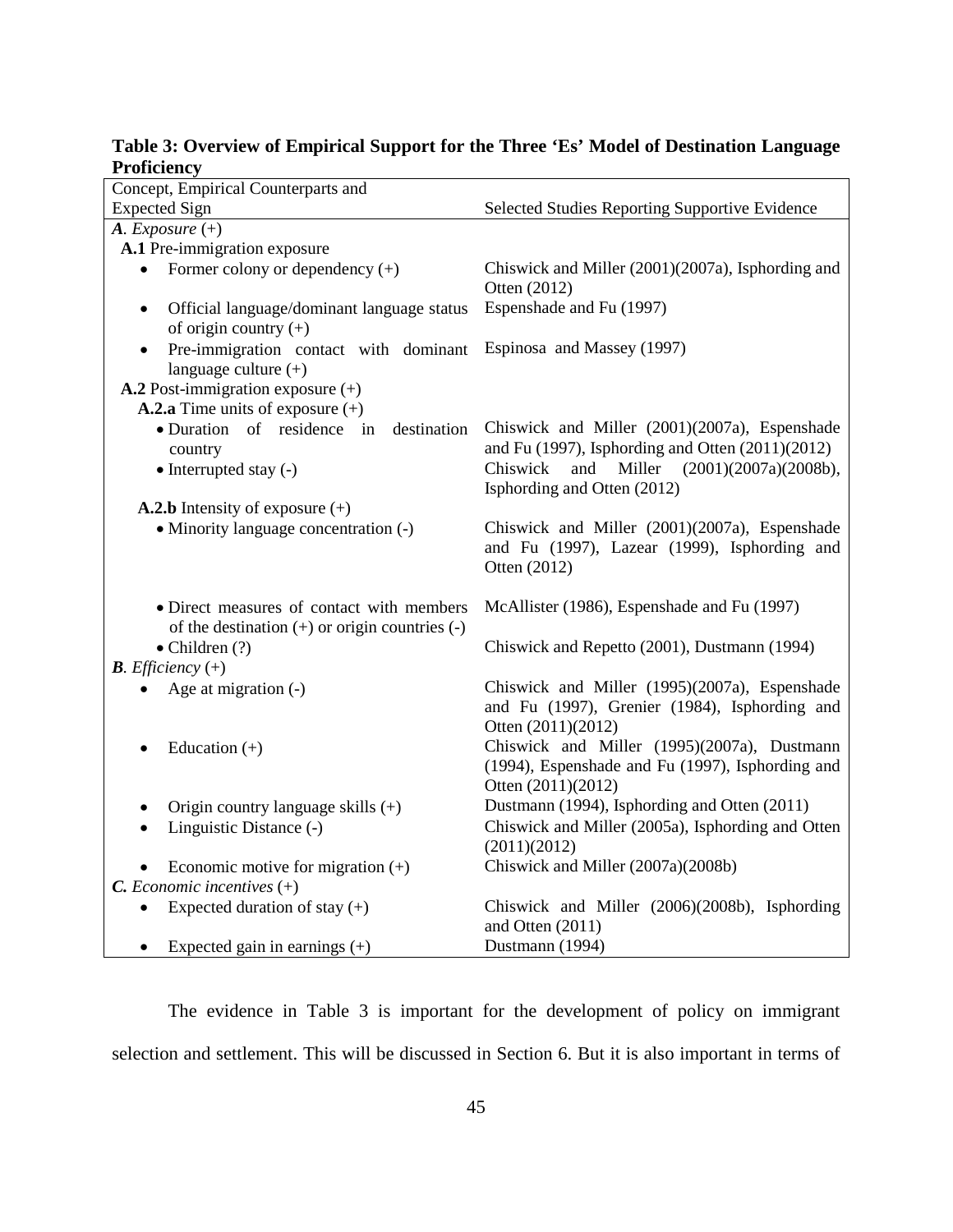enhancing the understanding of many real world phenomena. Consider, for example, the very low level of English language proficiency among Mexican immigrants in the United States. The Mexican immigrants:

- (1) have a very low level of schooling (an average of about eight years for adult men);
- (2) have a high propensity to be sojourners, with substantial to and fro migration and often a short expected duration of stay;
- (3) have low costs of migration because they come from an origin adjacent to the United States;
- (4) are relatively recent immigrants as compared to the Europeans immigrants;
- (5) tend to live in large Hispanic enclaves where they can live and even work in a Spanish language environment; and
- (6) finally, are not skill tested for an immigration visa as they tend to be in the US under a visa for family reunification, under a formal or an informal amnesty for former undocumented migrants, or are in an illegal or unauthorized status.

These characteristics of immigrants from Mexico are all associated with lower destination language proficiency among immigrants in general.

# **5. Effects of Language on Earnings**

The analyses of the consequences for immigrants of destination language proficiency have focused on labor market earnings (Carliner, 1981; Chiswick, 1991, 1998; Chiswick and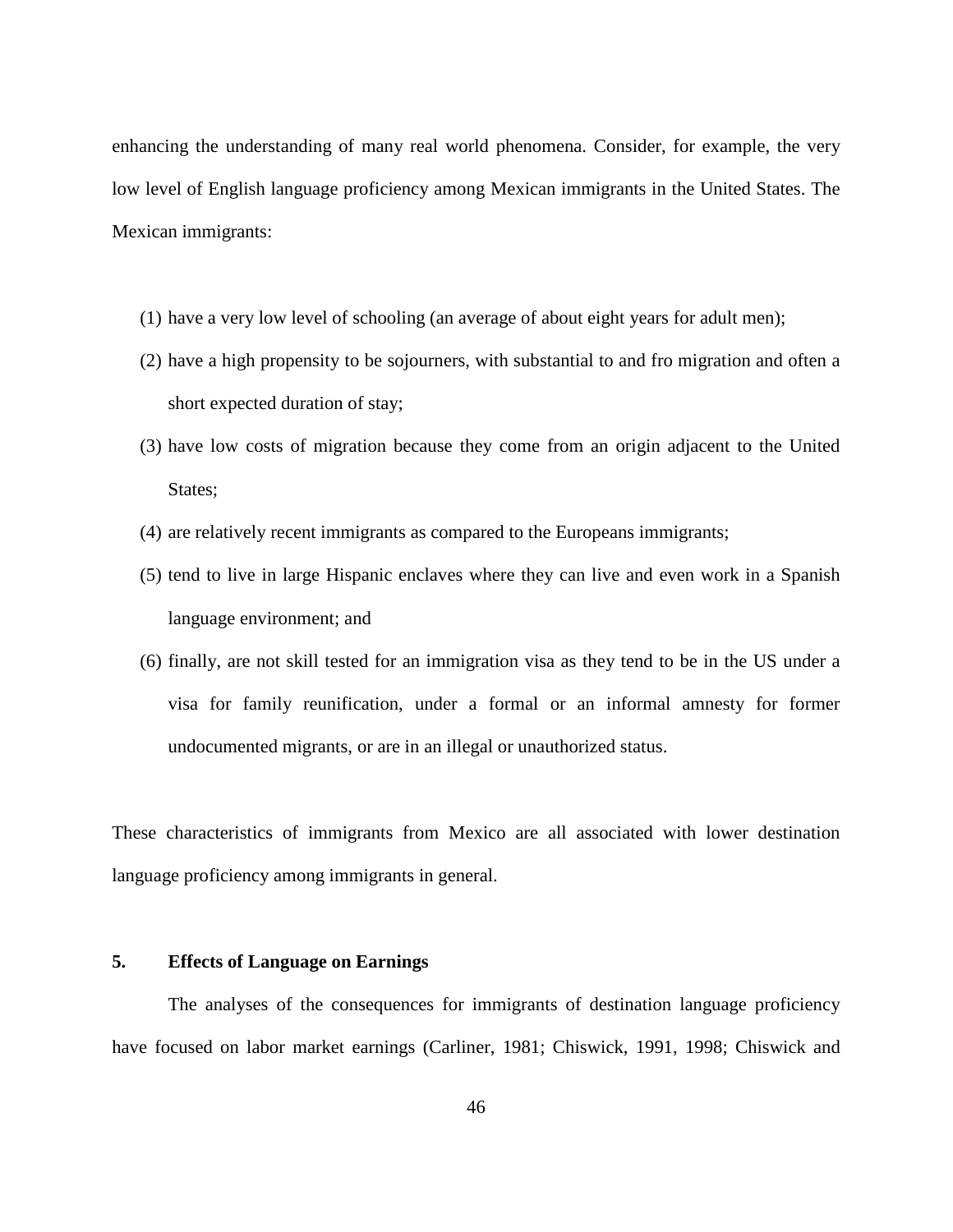Miller, 2001, 2005b, 2007a; Dustmann, 1994; Dustmann and van Soest, 2001; Grenier, 1987; Kossoudji, 1988; McManus et al., 1983; Tainer, 1988)<sup>16</sup>. This focus has arisen for two reasons. One is the interest in earnings per se, as it is a key determinant of economic status and poverty. The other is the general availability of data on earnings in censuses and surveys that include information on immigrants' destination language proficiency, but not for many other outcome measures.<sup>[17](#page-47-0)</sup>

## *5.1 Background Considerations*

The analyses of earnings are generally performed primarily for adult (but non-aged) men because of the technical difficulties in estimating earnings equations for groups, such as women and aged men, who have relatively low labor force participation rates. The equations are usually estimated using the 'human capital earnings function', where the natural logarithm of earnings is regressed on a set of explanatory variables, typically including years of schooling, years of labor market experience (and its square) and variables for marital status and racial/ethnic origin. In analyses for the study of the impact of immigrant language proficiency, additional variables include duration in the destination, destination language proficiency and, sometimes, residence in

<sup>&</sup>lt;sup>16</sup> While it would be desirable to have data on the language used in the immigrant's workplace, these data are generally not available. Moreover, immigrants may choose (or be chosen for) jobs that match their language skills, rather than the workplace causing language proficiency. One exception is the 2001 and 2006 Census of Canada data sets. These contain information on: (i) knowledge of the official languages (English and French) of Canada; (ii) other languages spoken; (iii) the language spoken most often at home; (iii) mother tongue (the language first learned at home in childhood that is still understood); (iv) the language used most often in the worker's job, as well as any other language used on a regular basis in the job. See Christofides and Swidinsky (2010) for an analysis of the links between language use and earnings among the native born in Canada based on these data obtained from the 2001 Census.

<span id="page-47-1"></span><span id="page-47-0"></span> $17$  For an analysis of the effects of dominant language proficiency (in this case Spanish) on the earnings of indigenous people in Bolivia, see Chiswick et al. (2000).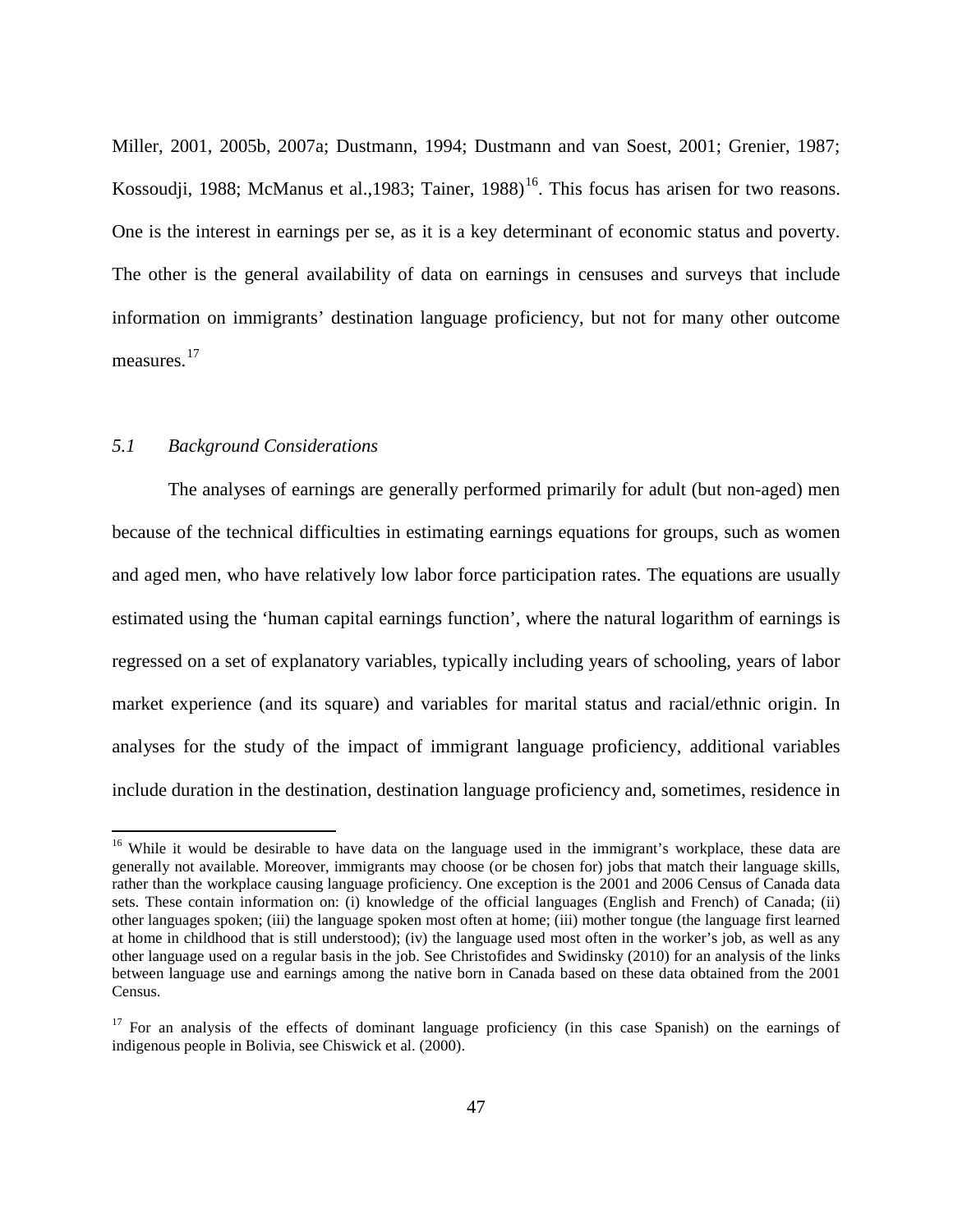a linguistic concentration (enclave) area (Chiswick and Miller, 1995, 2005b).

Various destination language proficiency variables have been considered for inclusion in such a specification. These usually follow the way the data are collected in the majority of the data sets that are useful for study of labor market outcomes. The standard 'census' type question used in the US and Australia is outlined in Box 6.

Based on Box 6, it is apparent that self-reported English proficiency could be categorized using a five-interval scale. It is assumed that the highest level of proficiency on this scale would  $be 5 = Speaks only English at home, although there is no information on the proficiency of those$ who speak only English at home. All other levels relate to individuals who speak a language other than English at home, and self-report speaking English:  $4 = V$ ery Well;  $3 = W$ ell;  $2 = Not$ Well; 1 = Not at All. Evans (1987), who converted the categorical information to a 'continuous' measure, proposes the score:  $0 =$  Speaks no English at all;  $33 =$  Speaks English 'Not Well';  $67 =$ Speaks English 'Well'; 100 = Speaks English 'Very Well' or speaks only English at home. This is based on Evans's findings that the effects of English proficiency variables on occupational attainment were approximately linear, with little difference in earnings between the 'English only' and the 'English very well' speakers. The combining of the two most fluent categories has support in the literature, see, for example, Kominski (1989), Espenshade and Fu (1997) and Bleakley and Chin (2004). Thus, Espenshade and Fu (1997, p.293) argue that '…there is not much difference in English proficiency between immigrants who use a language other than English at home but who say they speak English "Very Well" and those who use only English at home'.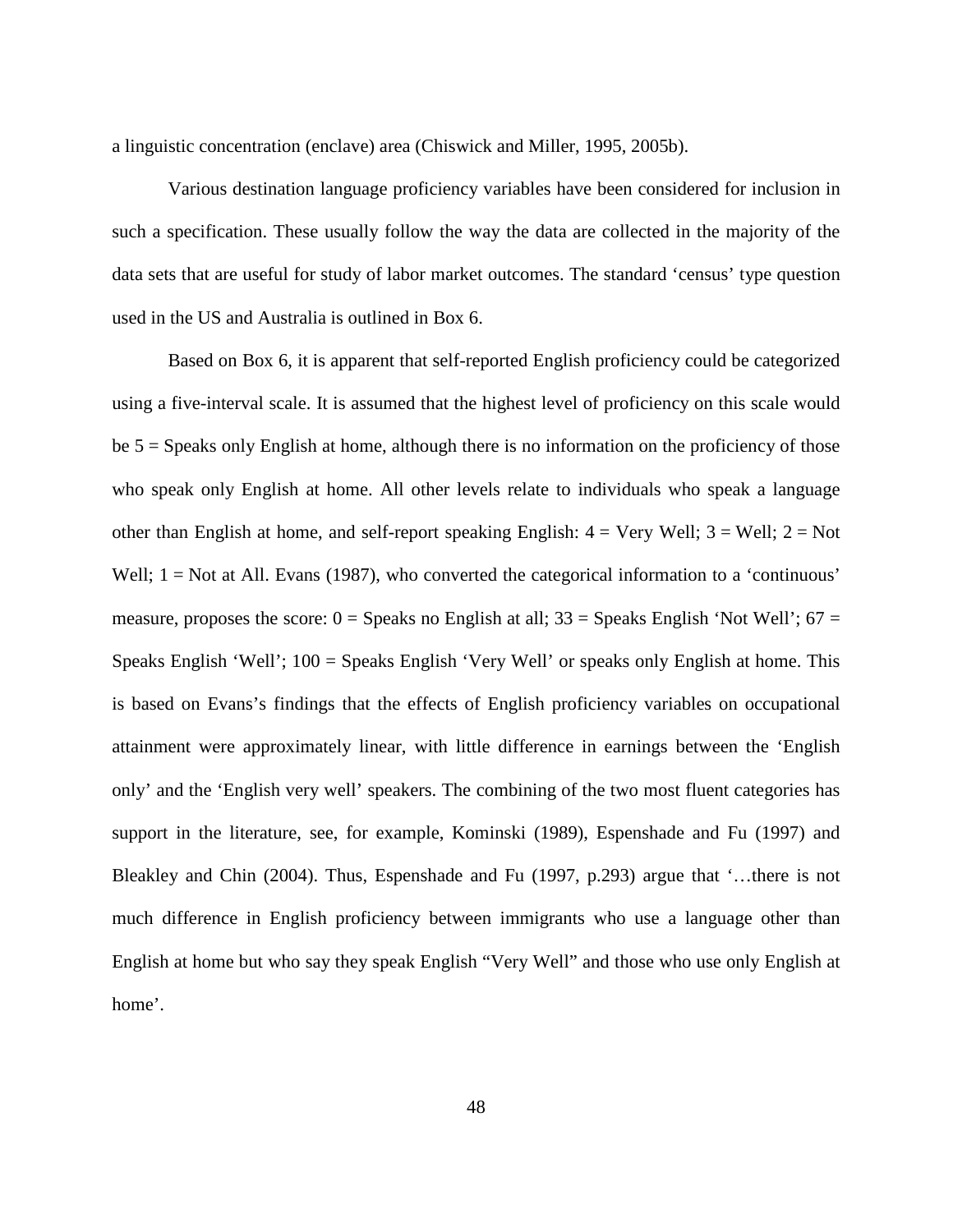**Box 6: Typical Census language questions** 11.**a** Does this person speak a language other than English at home?  $\neg$  Yes  $\Box$  No $\rightarrow$  *Skip to 12*  **b** What is this language? *(For example: Korean, Italian, Spanish, Vietnamese)*   **c** How well does this person speak English? □ Very well  $\sqcap$  Well □ Not well  $\Box$  Not at all

Source: U.S. Department of Commerce, Bureau of the Census, Census 2000 Long Form Questionnaire.

It can also be argued that as the information on dominant language skills is self-reported, and hence possibly subject to reporting errors, the categories specified in the census questionnaire should be further grouped. Hence, in many analyses a dichotomous variable for dominant language proficiency is defined, where, for example, workers who speak English only, or if a language other than English is spoken at home report speaking English 'very well' or 'well', are distinguished from other workers, with the first group being viewed as proficient in English and the latter group ('not well' and 'not at all') viewed as being deficient. Within this framework, some researchers move the group who speak only 'well' into the deficient category.

There is a difficult methodological consideration in the estimation of the dominant language-augmented human capital earnings equation outlined above. As discussed in Section 4, one of the influences on dominant language proficiency is the increases in earnings expected to be associated with improvement in language skills. In other words, in the study of earnings,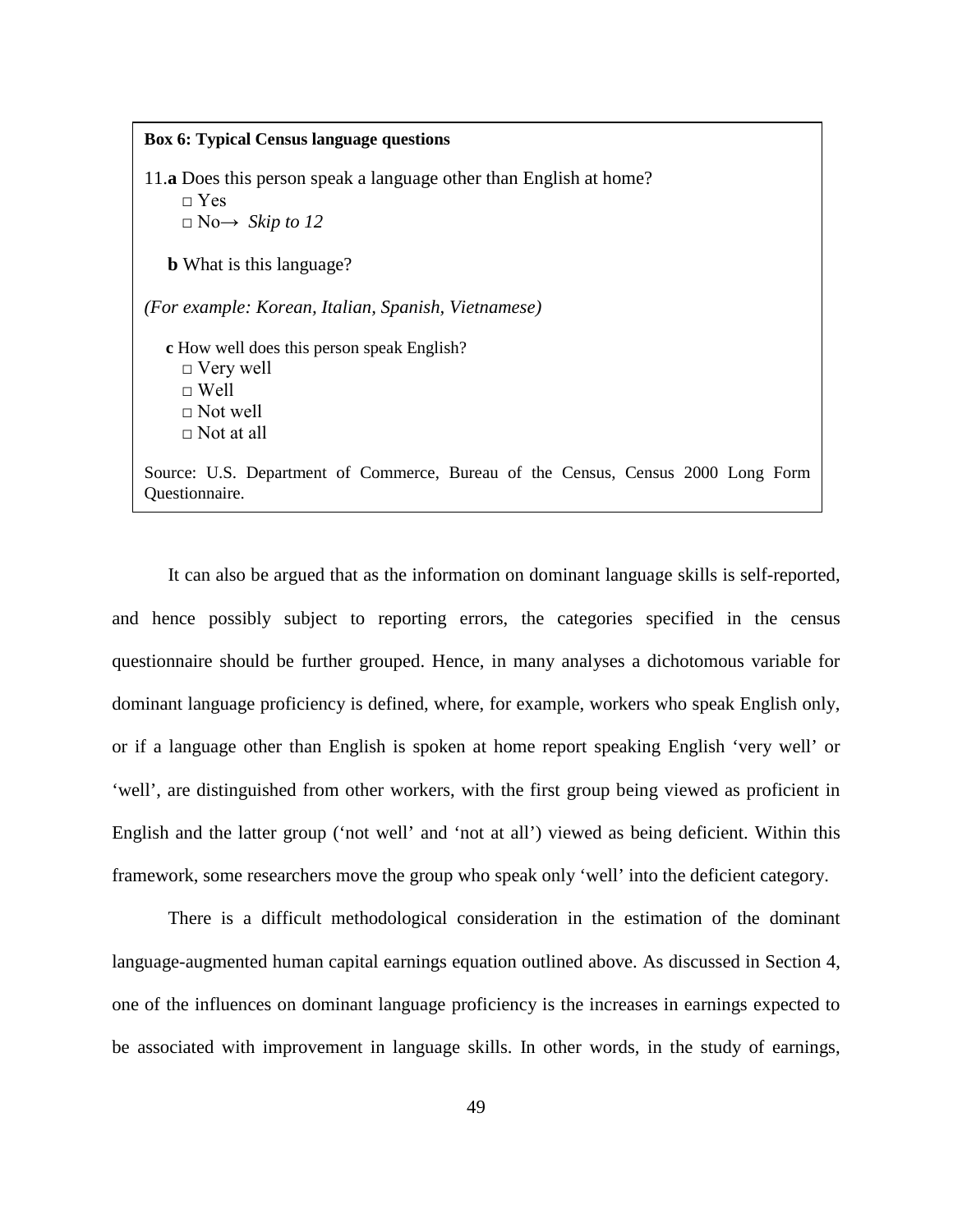earnings are held to depend on the immigrant's proficiency in the dominant language. Yet proficiency itself is determined (in part) by the expected earnings payoff from becoming more proficient. Thus, earnings and proficiency are jointly determined.

Related to this, Dustmann and van Soest (2001) draw attention to the potential role of unobserved heterogeneity, where a factor which is important to both the development of dominant language skills and earnings determination is not observed by the researcher. The classic example is ability. This unobserved heterogeneity could be associated with either upward or downward bias in the OLS estimate of the effect of language skills on earnings (Dustmann and van Soest, 2001).

A further problem that has consequences for the correlation of the language variable and the error term in the earnings equation is the possibility that the self-reported language proficiency data suffer from misclassification errors, a factor that has motivated the use of binary indicators of dominant language proficiency in preference to the use of the more detailed information that is often available. The use of dichotomous indicators of proficiency may reduce the gravity of the errors in variables problem, but it will not eliminate it entirely. The misclassification errors that arise with self-reported language data could be either purely random, or they could persist over time. Time persistent errors will arise where each individual has an inherent tendency to consistently over-report or under-report their language ability.<sup>[18](#page-47-1)</sup> Random misclassification errors will be associated with a bias toward zero in the estimated impact of language proficiency on earnings. Empirically, unobserved heterogeneity was shown by

<span id="page-50-0"></span><sup>&</sup>lt;sup>18</sup> Berman, Lang and Siniver (2003) note that the relative importance of time persistent errors means that the language variable in their differenced model may have a lower noise-to-signal ratio than the standard language variable in a cross-sectional equation: in their study for Israel, these authors collected at the same time the information on current Hebrew proficiency and proficiency at the commencement of the current job.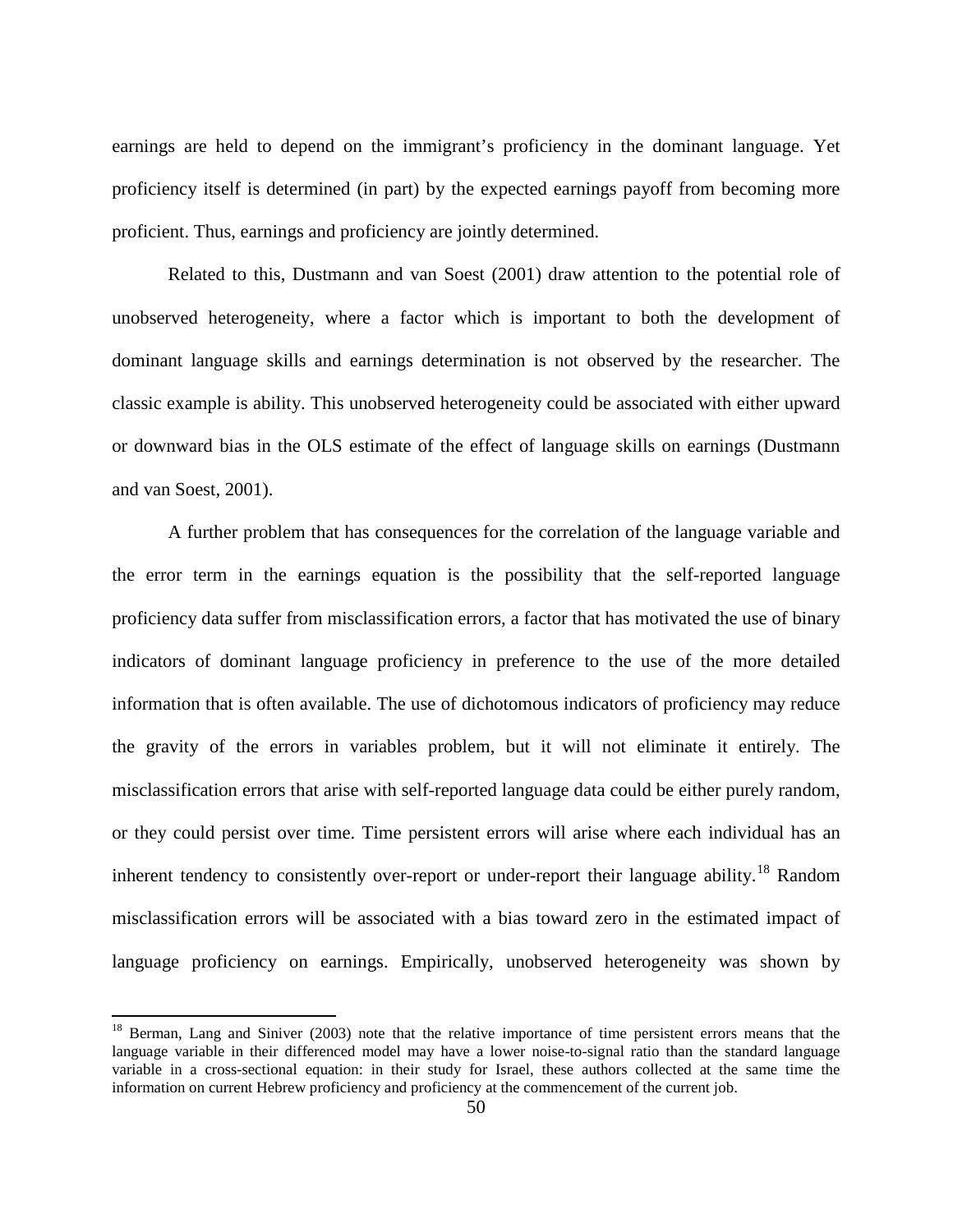Dustmann and van Soest (2001) to be associated with an upward bias, which was approximately offset by the negative bias due to misclassification errors. General measurement errors, which were modeled through examination of the correlation of the disturbance terms in the language proficiency and earnings models, were associated with a pronounced negative bias. Dustmann and van Soest's (2001) research suggests that the OLS estimates should thus be considered as lower bounds of the true effects of language skills on earnings.

This finding from the detailed study by Dustmann and van Soest (2001) has been echoed by various studies that adopted a conventional instrumental variables approach to the endogeneity problem. Under this approach a predicted language proficiency variable, rather than the observed proficiency, is entered into the earnings equation. When the dominant languageaugmented human capital earnings equation has been estimated using an IV approach, the coefficient on the instrumented language variable is extremely large, far too large to be believed. See Box 7. This econometric problem arises when the instrumented (predicted) variable is dichotomous and the residuals in the auxiliary equation and the main equation are positively correlated because some of the same omitted variables (for example, ability or childhood home environment) are in both equations. The problem of disentangling the endogeneity of earnings and language proficiency has not been resolved (Chiswick and Miller, 1995; Dustmann and van Soest, 2001).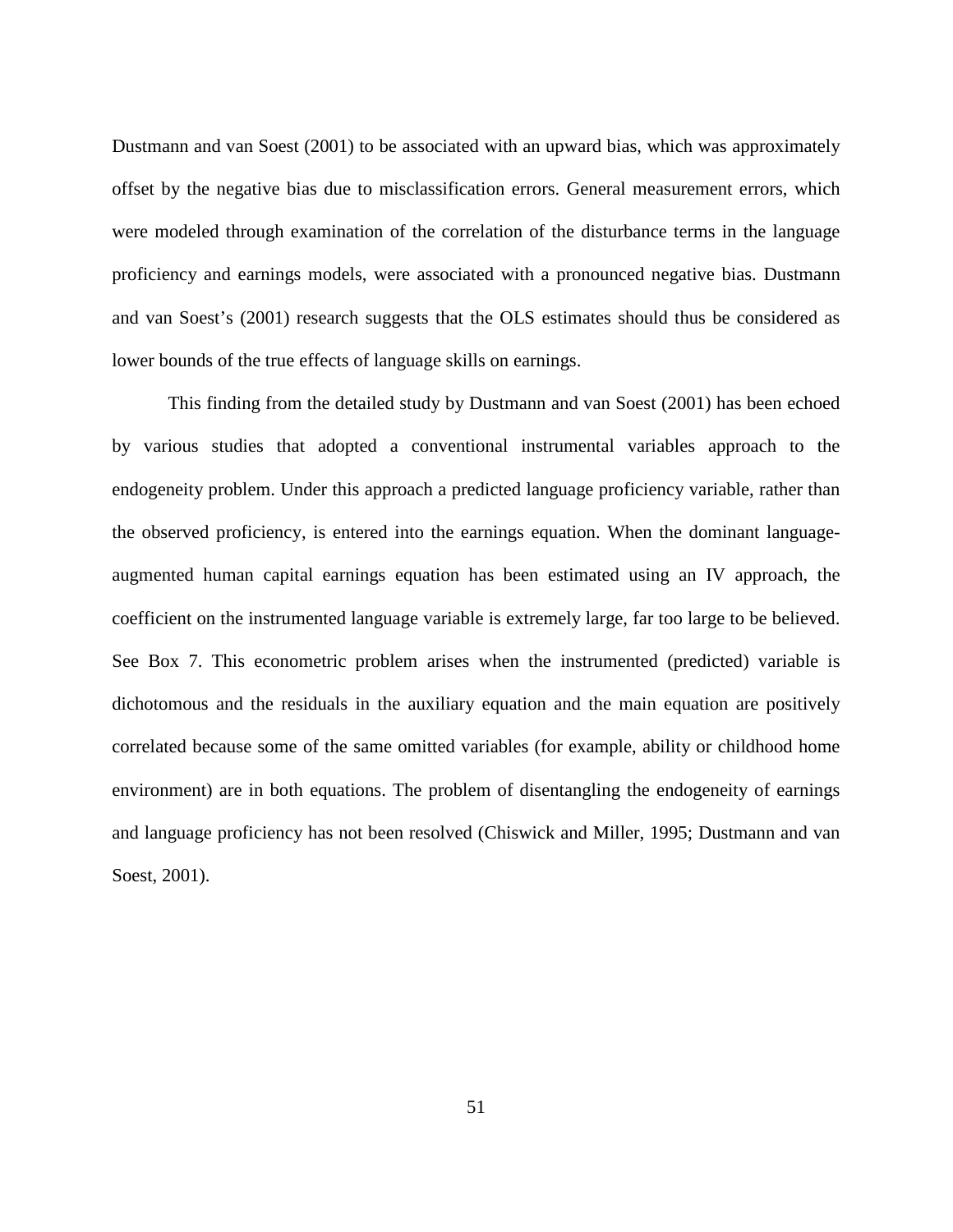#### **Box 7: Results Using Instrumental Variables**

A number of researchers have attempted to accommodate the endogeneity between earnings and destination language proficiency using an instrumental variables (IV) approach. Shields and Wheatley Price (2002, p.158) offer a concise summary of the results, which we repeat in full here. Please refer to the original for the relevant references.

Chiswick and Miller (1992), for example, found an increase in the partial effect of language fluency on earnings (*t*-ratios in parentheses) from 0.169 (12.52, OLS) to 0.571 (5.43, IV) using 1980 United States data and veteran status, foreign marriage, children and minority language concentration measures as identifying instruments. They also noted a change from  $0.122$   $(2.43, OLS)$  to  $0.414$   $(1.34, IV)$  amongst immigrants in 1981 Canadian data with foreign marriage and minority language concentration measures as identifying instruments. In Australia the results changed from 0.052 (2.52, OLS) in 1981 and 0.083 (4.75, OLS) in 1986 to -0.243 (1.20, IV) and 0.043 (0.52, IV), respectively, with foreign marriage, number and age of children and minority language concentration as identifying instruments. Chiswick (1998) found an increase from 0.111 (12.66, OLS) to 0.351 (4.25, IV) using 1983 data from Israel using Tel Aviv, Jerusalem, foreign marriage, number of children and minority language concentration measures as identifying instruments. Finally, Dustmann and van Soest (1998a), using German socio-economic panel data between 1994-1993 found a language effect on earnings increase from 0.0538 (7.08, OLS) to 0.155 (2.28, IV) with father's education measures as identifying instruments.

Using UK data, Shields and Wheatley Price (2002) reported increases in the effects of fluency on earnings from  $0.0887$  (3.62, OLS) to  $0.1651$  (3.96, IV) using the languages in which the interview was conducted as instruments, and from 0.0887 (3.62, OLS) to 0.1142 (0.99, IV) using married to a UK born spouse and the number of dependent children in the household as instruments.

With these considerations in mind, we turn to the empirical evidence. The volume of research precludes an exhaustive review. Rather, we travel the globe, examining a selection of studies from different destination and origin countries (and languages) as well as different time periods, along with different measures of language proficiency. Despite these differences, there seems to be a striking common finding in the mainstream studies: dominant language proficiency among immigrants is rewarded rather handsomely around the globe.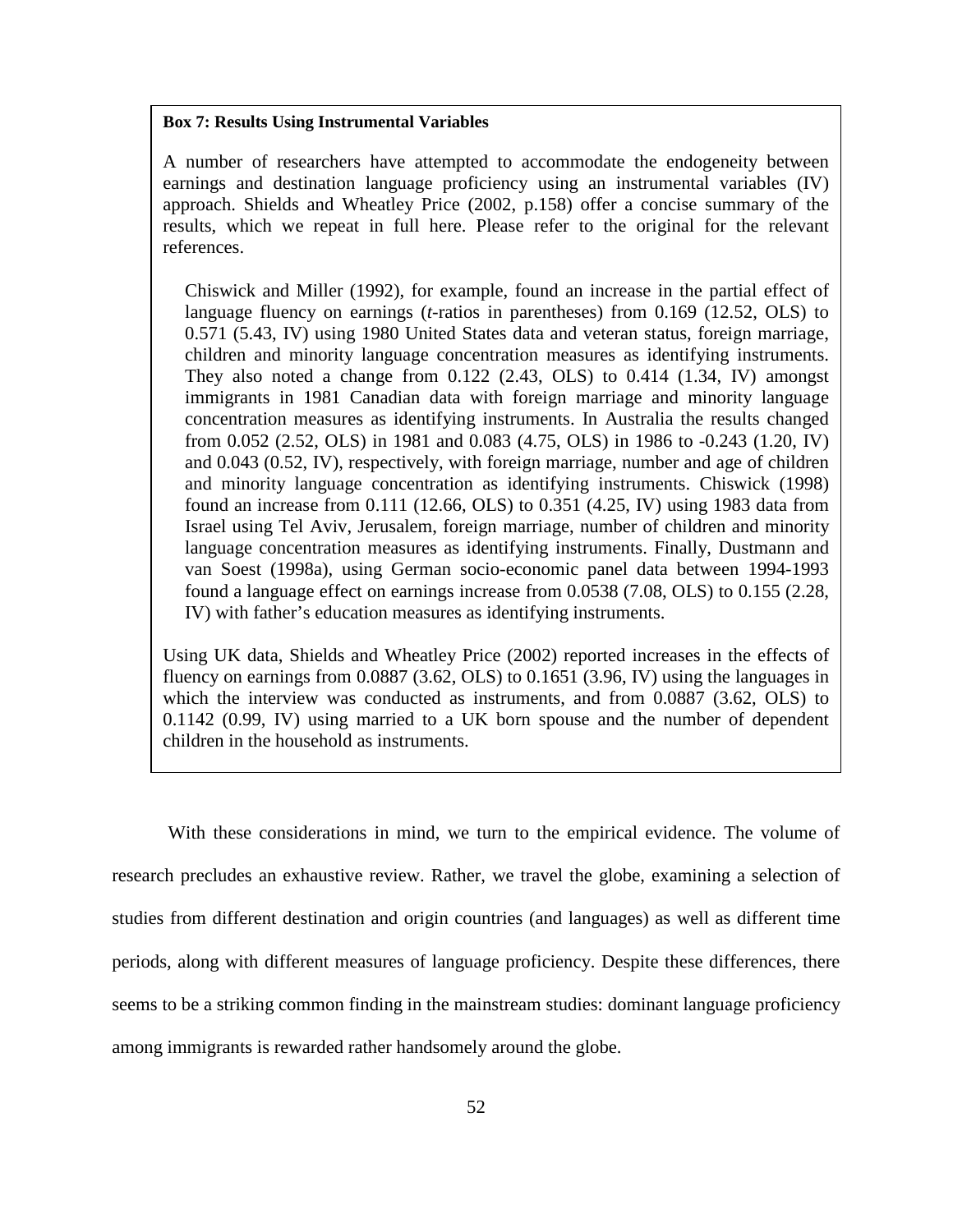## *5.2 Around the Globe: Different Countries, Different Languages, Similar Results*

## **Australia**

The study of the determinants and consequences of the English language proficiency of migrants is of particular interest for Australia. In various formats, throughout the  $20<sup>th</sup>$  century, English language tests have played an important role in the admission of immigrants. Under the Skilled Independent Visa category, points are currently awarded on the basis of proficiency in English, among other personal characteristics.<sup>[19](#page-50-0)</sup> A recent increase in the English language requirements for the skill-based independent immigrants, but not for other applicants, provided an opportunity to demonstrate the effect of immigration policy on the skills of immigrants (Chiswick and Miller, 2006). The English proficiency of the skill tested immigrants increased with no change for the others.

The early research on the links between English language skills and labor market outcomes in Australia was based largely on census data, with the 1981 Census marking the first release of unit record Census data. Later research has been based largely on the Longitudinal Survey of Immigrants to Australia.

Two of the early studies for Australia based on census data were by Evans (1987) and Chiswick and Miller (1985). Both used data from the 1981 Census. In Evans' research the focus was on the determinants, including language skills, of occupational status among male immigrants from Mediterranean, Northwest European, Third World and Eastern European countries. The English language proficiency information was collected using a format the same as Box 6, though as tests showed that the effects of the various levels of proficiency were

<span id="page-53-0"></span><sup>&</sup>lt;sup>19</sup> See Appendix 1 of Kan (1991) for information on changes in Australia's immigration policy leading up to 1989. As noted by Kan (1991), numerical scoring was used as an administrative arrangement as early as 1979. The importance of the change in 1989 was that the points system was recognized in law.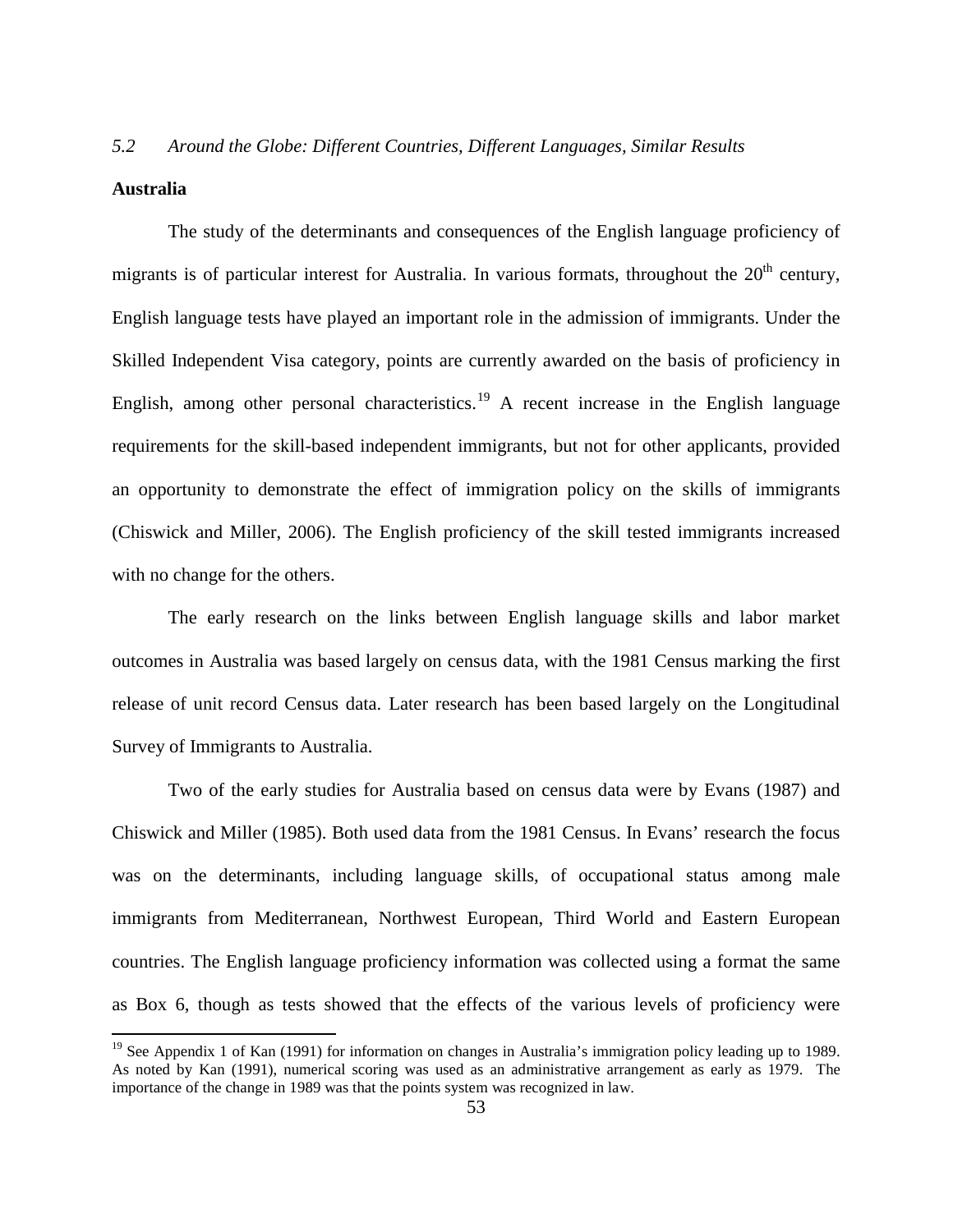approximately linear, a continuous measure was used, ranging from 0 where the immigrant did not speak English, to 100 where the immigrant either spoke English only or, where a language other than English was spoken at home, English was spoken very well. The dependent variable was an occupational status score. In each instance better language skills were associated with statistically significant increases in occupational status scores. The increases in occupational status associated with improved English language proficiency differed across the four birthplace groups, however, being stronger for those from Third World and Eastern European countries than they were for Mediterranean and Northwest European countries. Evans (1987) noted that Third World and Eastern European countries were, at the time of data collection, not associated with immigrant enclaves in Australia, and thus argued that this pattern across birthplace regions showed that enclave economies can shelter immigrants with poor language skills from adverse labor market consequences. We return to this theme in Section 5.4.

The study by Chiswick and Miller (1985) was more conventional in terms of its focus on earnings, and its use of dichotomous variables for whether the immigrant spoke a language other than English at home, and for whether an immigrant who spoke a language other than English at home spoke English either not well or not at all. Separate analyses were undertaken for male immigrants from English-speaking countries and for male immigrants from non-Englishspeaking countries. It was reported that among immigrants from English-speaking countries, language skills did not influence earnings, most likely because nearly all were proficient. However, among immigrants from non-English-speaking countries, those who spoke a language other than English at home but spoke English very well or well had earnings 4.8 percent lower than monolingual English speakers, while those with poor English skills had a further 6.7 percent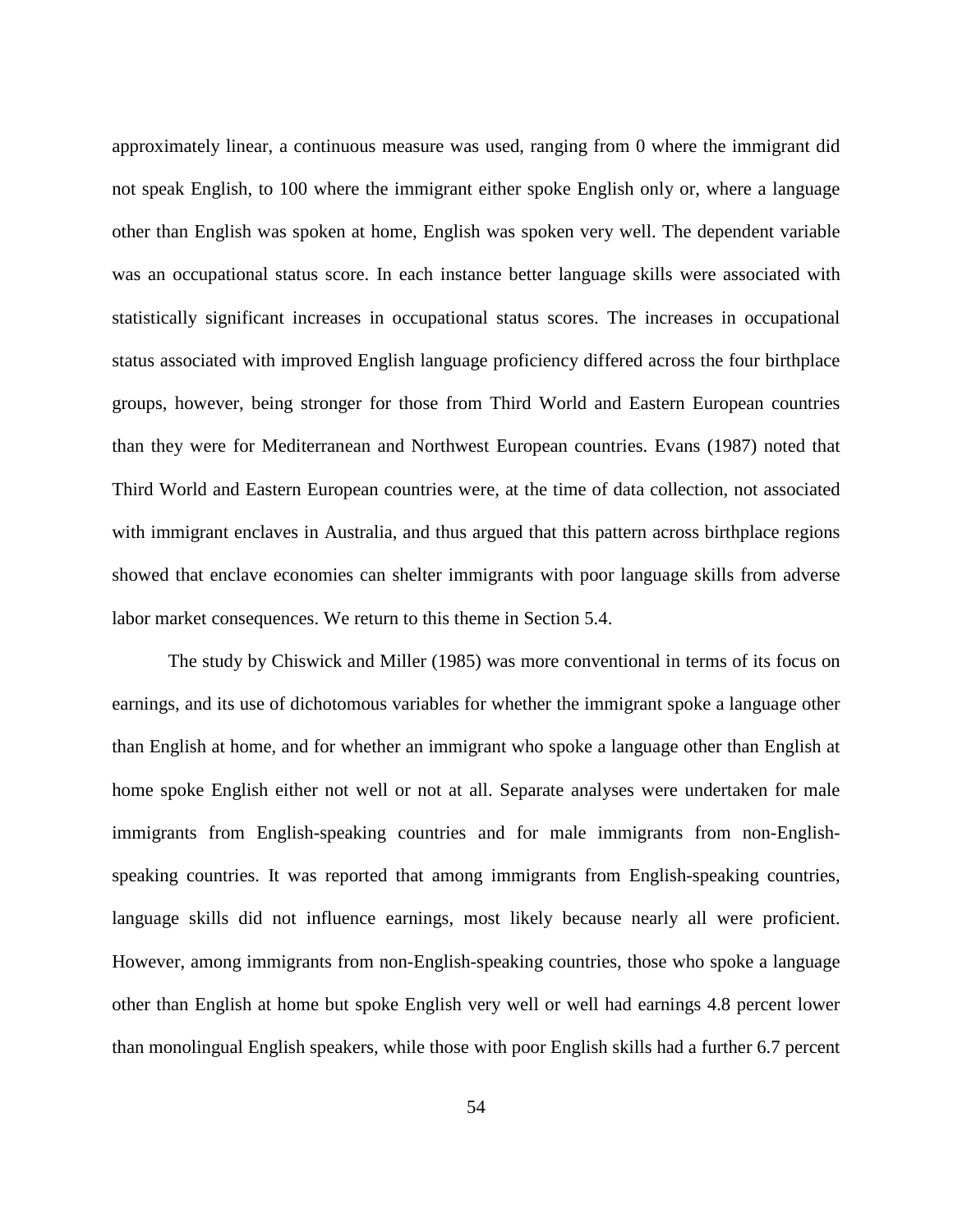earnings disadvantage. In other words, there was an earnings differential of around 12 percent between those with poor English skills and monolingual English speakers.

In the 1990s and 2000s the Australian government department responsible for immigration undertook three longitudinal surveys of immigrants. These, respectively, followed immigrants who arrived in Australia between September 1993 and August 1995, arrived between September 1999 and August 2000, and either arrived in Australia, or were granted a permanent visa in Australia, between December 2004 and March 2005. The surveys collected very detailed data on the respondents' immigration and settlement experiences, including data on language skills, and they have provided the basis for numerous studies, including those in the research volume edited by Cobb-Clark and Khoo (2006). Chiswick, Lee and Miller (2005c) use data from the first of these surveys to study the impact of language skills on recent immigrants' earnings. The three waves of this data collection, conducted six months, 18 months and 42 months after arrival, were used in the analysis. The English Language Proficiency variable was dichotomous, having a value of one for those who speak only English, speak English best or speak English very well. Various sets of estimates were presented (OLS, selection bias corrected, inertia panel data models), though the set that is most comparable with the literature is the OLS estimations undertaken for each wave of data collection. These results revealed that proficiency in English was associated with between 19 and 24 percent higher earnings.<sup>[20](#page-53-0)</sup>

Thus, the research for Australia, using census and other data sets, and covering several decades, consistently reports that proficiency in English is associated with a considerable

<span id="page-55-0"></span> $20$  These results are of further interest as the estimating equations employed in this study took account of visa class, a variable that is generally not available in the Censuses and surveys used to study immigrant labor market adjustment.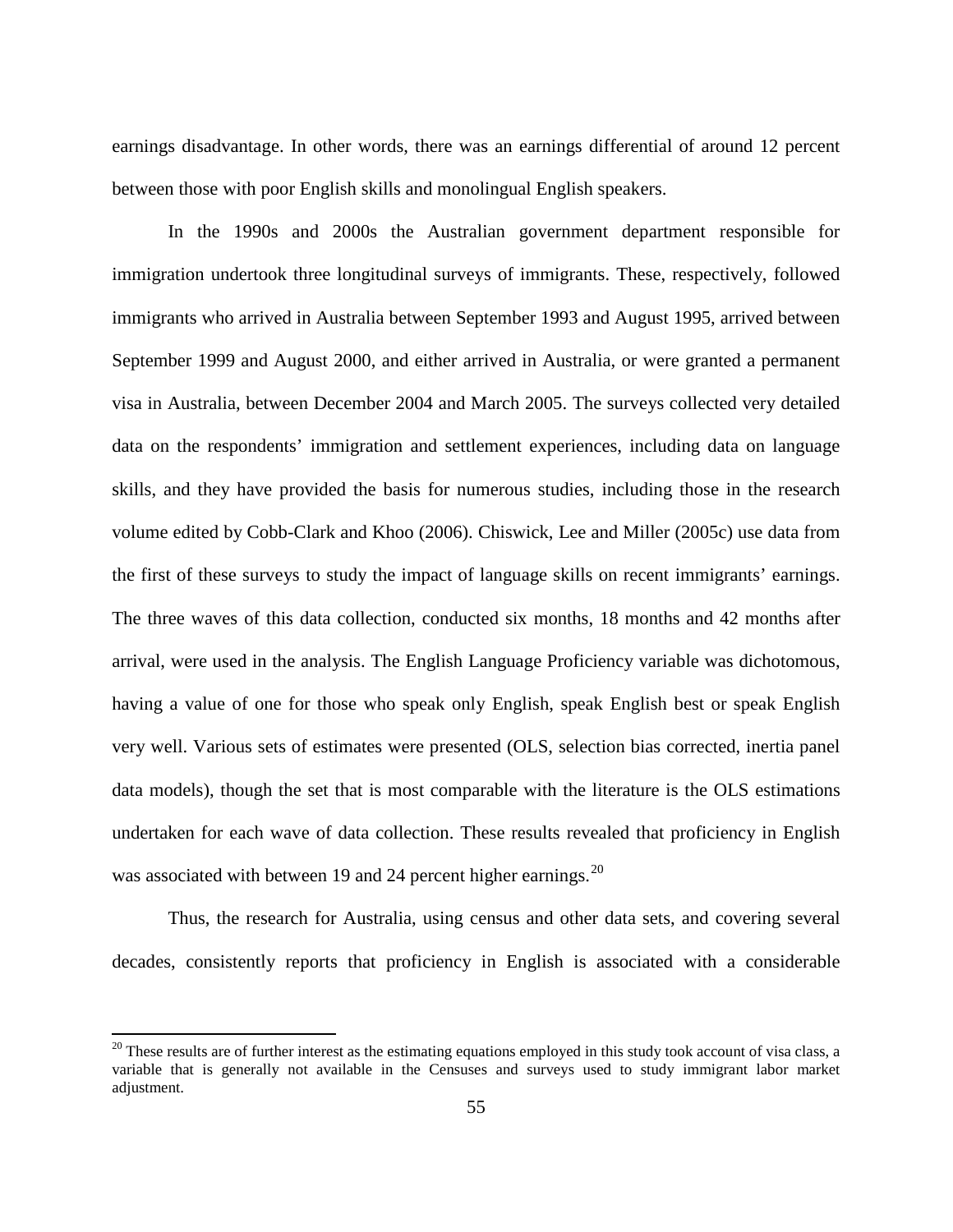earnings premium, of at least 10 percent when all immigrants are considered, and possibly as high as 20 percent when the focus is upon recent immigrants.

#### **Canada**

Canada is a bilingual country, with English and French being the official languages, though French is predominately spoken in Quebec and English is spoken by the overwhelming majority in the rest of Canada. This official bilingual status, and the tensions between Frenchspeaking Quebec and English-speaking 'Rest of Canada', have provided the background for the development of a rich body of literature examining language issues. Much of this has focused on the native born, though a somewhat separate literature on immigrants has developed, written mainly by scholars interested in immigrant adjustment. Reflecting the availability of data, the basis of this research in Canada has been similar to that in Australia, with the early research relying on census data, and recent research using a number of more specialized data sets. The analyses for Canada are of special interest due to the findings that emerge in a dual-language labor market, and when some of the specialized data sets are used.

Census of Canada data sets have considerable depth of information on language use and proficiency (see footnote 16), and the studies using these data have differed appreciably in the way the language variables are constructed. Most studies have focused on either the official language information, or on this information in conjunction with home language use or region of residence. The rationale for this approach is described by Carliner (1981, p.388) as: 'Since the purpose of this paper is to analyze wage premiums for language skills rather than shifts in language use, it seemed preferable to classify workers by language currently used rather than by language first used'.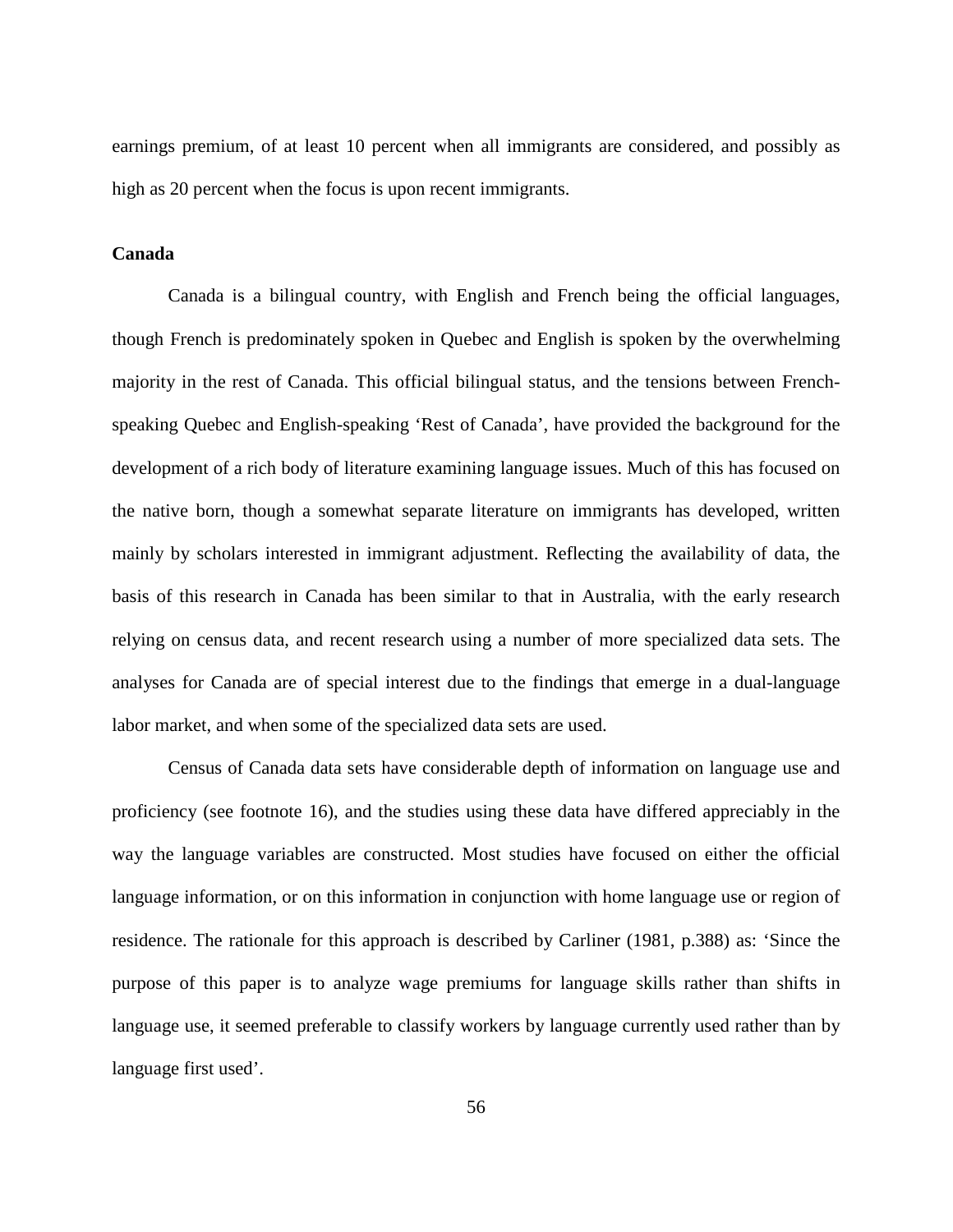Carliner's (1981) analyses, based on 1971 census data, covered observations pooled across the native born and foreign born, and incorporated intercept shift terms for a number of immigrant arrival cohorts. The census information on language spoken at home (which Carliner (1981) terms mother tongue for convenience of expression) was combined with that on ability to conduct a conversation in English and French to construct eight language groups, such as monolingual English speaker, native English speaker who also speaks French, and monolingual speakers of other languages who spoke neither English nor French. The latter group who could speak neither English nor French had the lowest earnings (compared to being able to speak an official language) in both Quebec and the rest of Canada, though the disadvantage was threetimes larger in Quebec (coefficient of -0.281) than in English Canada (coefficient of -0.107). The increments in earnings associated with the acquisition of official language skills differed between French and English, and for Quebec and English Canada. For example, in Quebec the earnings differential between the group who could speak neither English nor French and non-native French speakers was 10 percentage points greater than that between those without official language skills and non-native English speakers. In English Canada, the difference in the earnings outcomes for these comparisons was only three percentage points. It is not clear, however, whether these patterns would apply if the foreign-born component of the sample was analyzed separately.

This issue is addressed in Chiswick and Miller (1988). They interact the official language knowledge information with region of residence (Quebec versus the rest of Canada), using data from the 1981 Census of Canada. Separate analyses were conducted for the foreign born. The results showed that the foreign born who could not speak English or French had earnings almost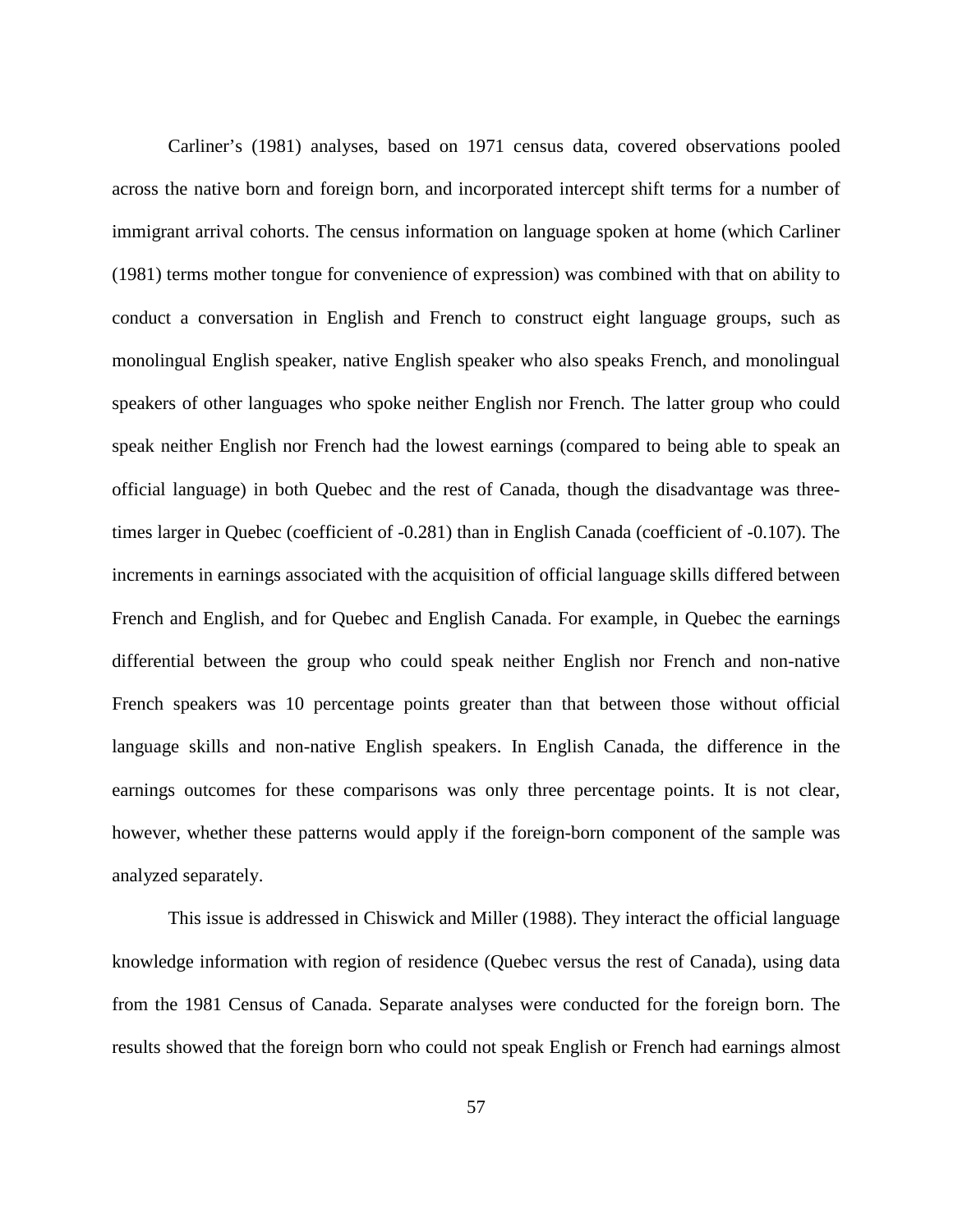20 percent below the earnings of English-French bilinguals.<sup>[21](#page-55-0)</sup> Monolingual English speakers earned less than English-French bilinguals in both Quebec and English Canada, whereas monolingual French speakers earned less than English-French bilinguals only in Quebec.

A more recent census data-based study which has a structure similar to Chiswick and Miller (1988) is by Nadeau and Seckin (2010). Thus their study of adult male immigrants was based around earnings equations estimated separately for Quebec and the rest of Canada. They used data from the 1981, 1991 and 2001 censuses. These data sets were examined separately. Information on both the language spoken at home and on the ability to conduct a conversation in an official language was incorporated into the estimating equation, with separate sets of variables used to record each of these language attributes. As around 40 percent of immigrants in 2000 spoke a language other than English or French at home, and only around two percent could not speak either English or French, it is apparent that these variables will contain different information.

Within the rest of Canada, those who could not speak either English or French earned around 12 percent less than monolingual English speakers in 2000, and 17 percent less than bilinguals. This disadvantage had increased slightly since 1980. There was a further disadvantage associated with speaking neither English nor French at home, of 11 percent, which also was greater than the comparable disadvantage in 1980. It can be inferred that the disadvantage in the labor market associated with a lack of official (English or French) language skills is over 20 percent in English Canada.

In Quebec, the only official language category that was distinguished on the basis of

<span id="page-58-0"></span> $21$  The variable for the absence of official language skills was not interacted with region of residence.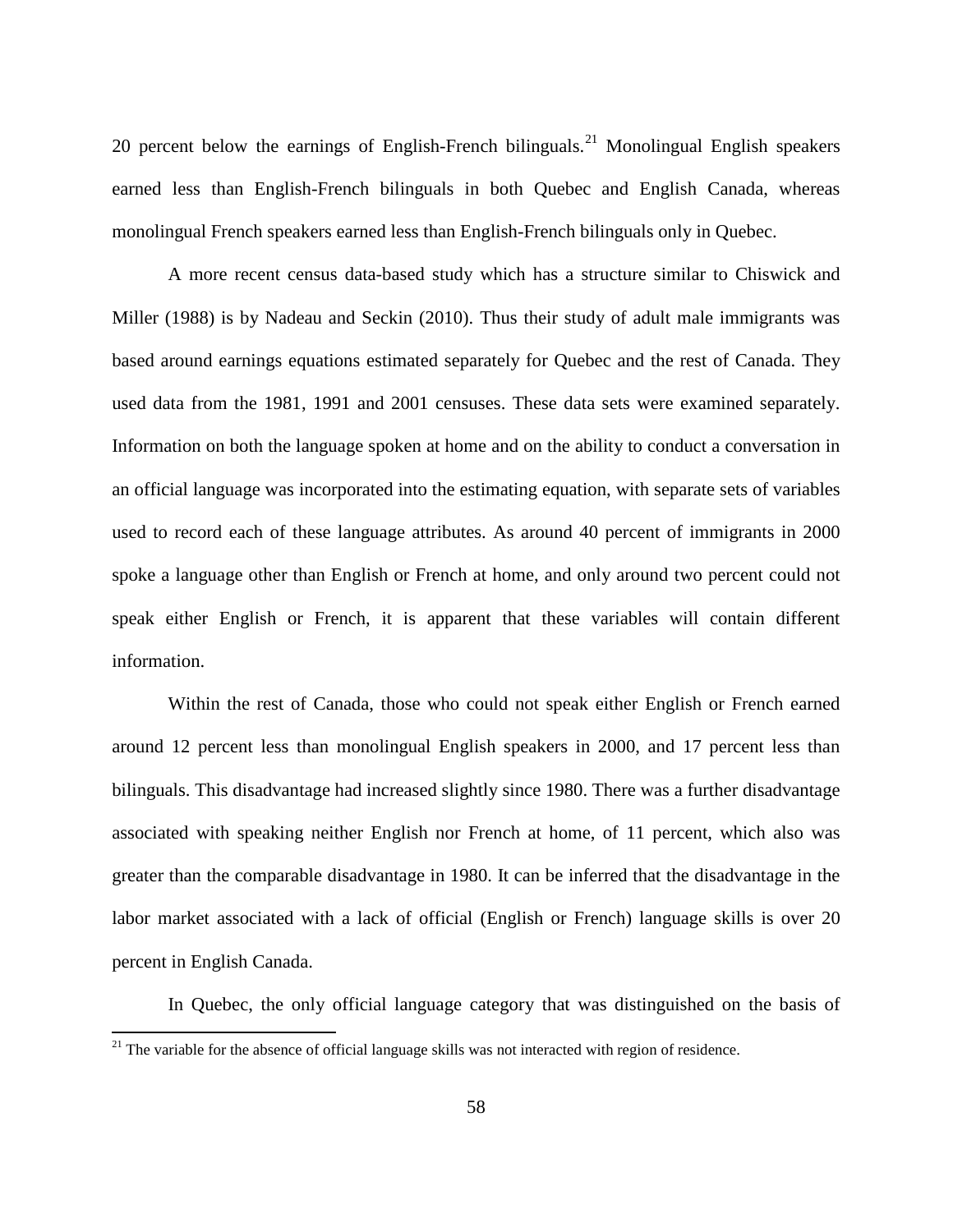earnings among the foreign born adult males was the English-French bilinguals, who had earnings around 12 percent more than the other official language groups in 2000. However, the use of both English and French in the home, along with the use of a language other than English or French, was associated with significantly lower earnings in 2000. The estimated effects, however, did not exhibit any pattern, in terms of magnitude or statistical significance, across the three data sets analyzed. Nevertheless, the point estimates suggest that those who could not speak English or French, and hence used neither of these languages at home, have earnings 6-14 percent less than English monolinguals in Quebec.

Turning to studies that use specialized data sets, Ferrer, Green and Riddell (2006) focused on the role of objective measures of document and quantitative literacy, using the Ontario Immigrant Literacy Survey of 1998 and the Canadian 1994 International Adult Literacy survey. Document literacy refers to the individual's capabilities in locating and using information. Quantitative literacy refers to problem solving in real world contexts. Given the collinearity between these measures, the emphasis in the study was on an average of these variables. In addition, the authors use a self-reported measure of language skills, and construct a dichotomous variable that is set equal to one where the individual could only express himself poorly or not at all in English or French. This subjective measure of language skills was associated with around a 30 percent earnings disadvantage, but this earnings disadvantage was reduced by around one-third when the objective measure of literacy was included in the estimating equation.

The objective measure of literacy, given by the average of the document and quantitative scores, was associated with significantly higher earnings. The effect for immigrants educated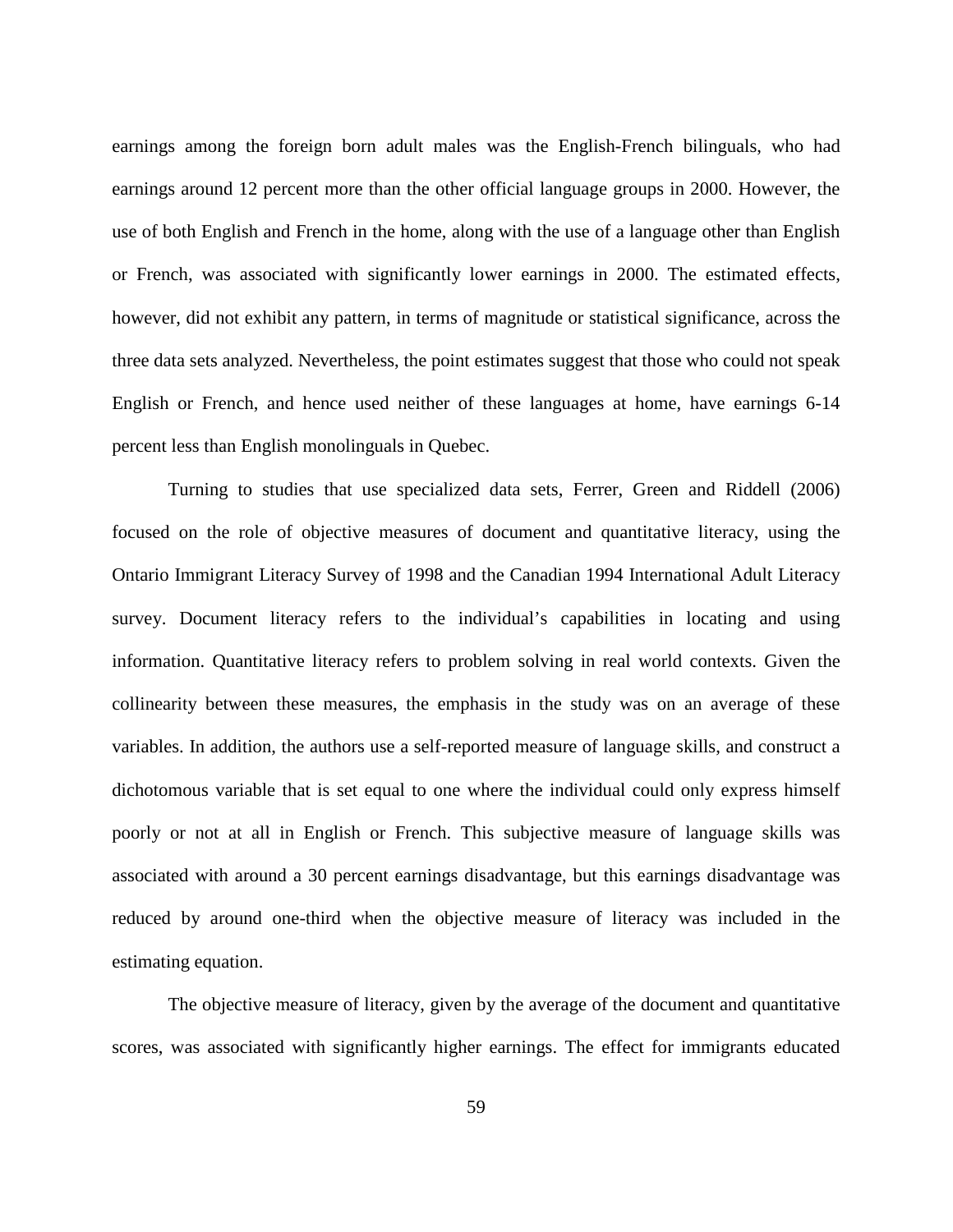abroad was approximately the same as that for the native born, and the effect for immigrants educated in Canada was higher than that for the native born. A 100 point increase in the literacy score (which corresponds to a 1.5 standard deviation increase in the score that is measured on a 0-500 scale) was associated with 30 percent higher earnings among immigrants educated abroad, and 50 percent higher earnings among immigrants educated in Canada.

The research for Canada thus shows that proficiency in English or French is associated with an earnings premium of at least 20 percent, and perhaps as high as 30 percent. English-French bilingualism is not necessarily associated with economic rewards in these studies, even in this dual language country.

## **Germany**

Germany, as with Israel, has a dominant language which is not an international language. For this reason it is of considerable interest to examine the links between knowledge of German and labor market outcomes among immigrants in that country.

Dustmann (1994) uses data from the 1984 German Socio-Economic Panel. Interesting features of this study are the statistical controls for both writing and speaking proficiency as separate variables. In each case good and very good skills were distinguished from intermediate skills, and from the benchmark group of those who spoke (or wrote as the case may be) German badly or not at all. Among males, migrants with good or very good speaking skills were associated with almost 7 percent higher earnings than those with poor German language skills, and those with intermediate speaking skills had an earnings advantage of around one-half of that amount. Among females, only those in the highest speaking proficiency category were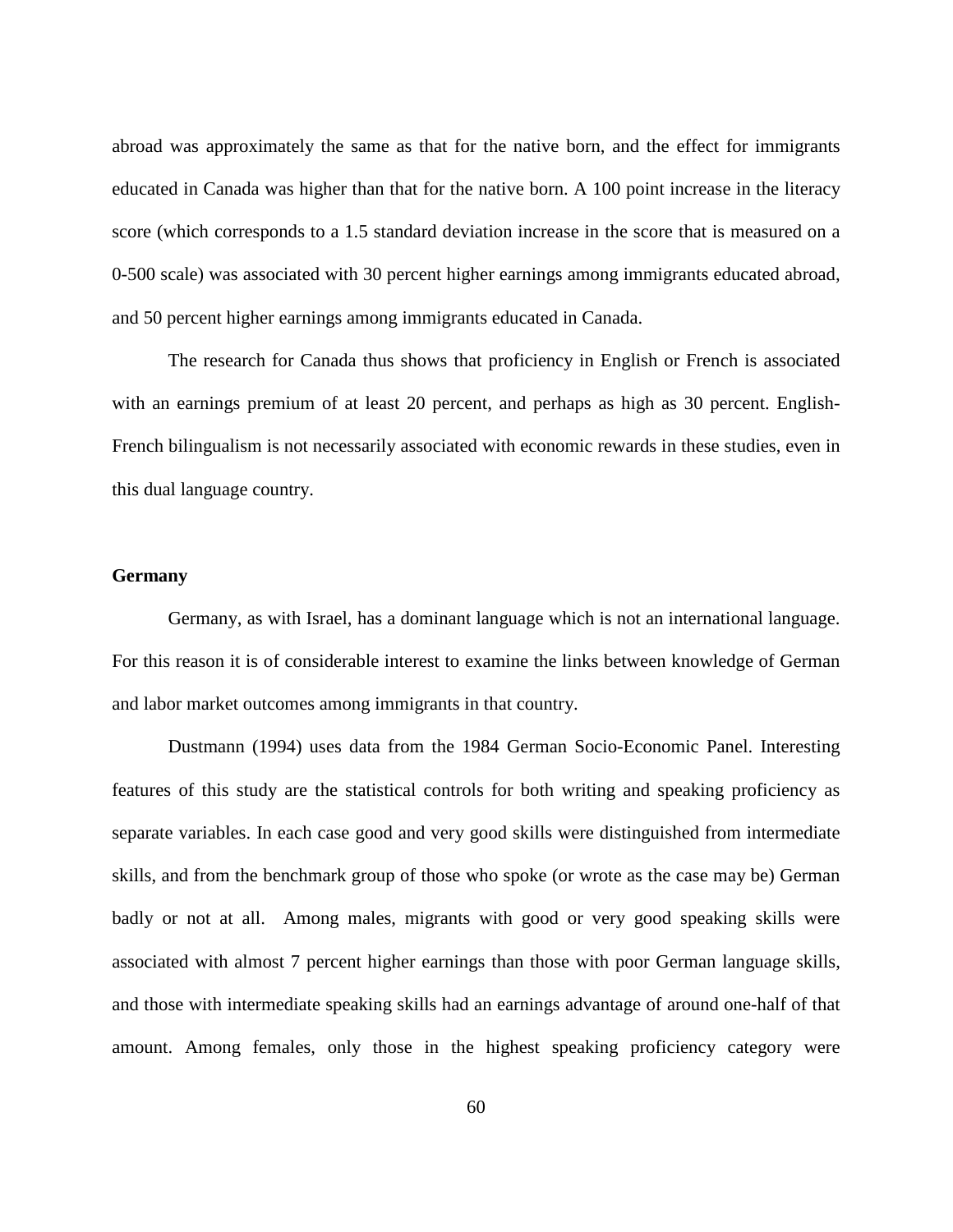distinguished by having significantly higher earnings. Their earnings advantage (7.1 percent) over migrants with limited or no German speaking skills was similar to that for males.

Writing abilities were also associated with statistically significant earnings effects among migrants in Germany. However, only those with good or very good writing skills were characterized by statistically significant earnings effects, of 7 percent in the case of males, and 15 percent in the case of females.

Dustmann (1994) also included variables for both writing and speaking skills in an encompassing model. For males the result was slightly smaller estimated earnings effects associated with each skill. Among females, the effect was that the writing skill variable was statistically significant whereas the speaking skill variable was not. These variables, however, will be highly correlated. Dustmann (1994, p.151) notes 'Since a migrant who is fluent or very fluent in German writing should also be quite fluent in spoken German…'

While Dustmann (1994) used only the 1984 wave of the German Socio-Economic Panel, multiple waves of this data collection over 1984-1993 were employed by Dustmann and van Soest (2001)(2002). Both studies have a focus on addressing endogeneity bias, and use only the information on speaking fluency. The 2001 study examines the impact of German speaking skills on earnings for males only, whereas the 2002 study contains separate sets of estimations for males and females. The studies also differ in their approaches. In Dustmann and van Soest (2001) the five categories in the speaking skills data were collapsed to three: (i) good and very good; (ii) intermediate; and (iii) bad and very bad, to ensure each group was numerically important. This follows Dustmann (1994). The probability of being in these German speaking skills groups was examined using an ordered probit model, and the latent index from this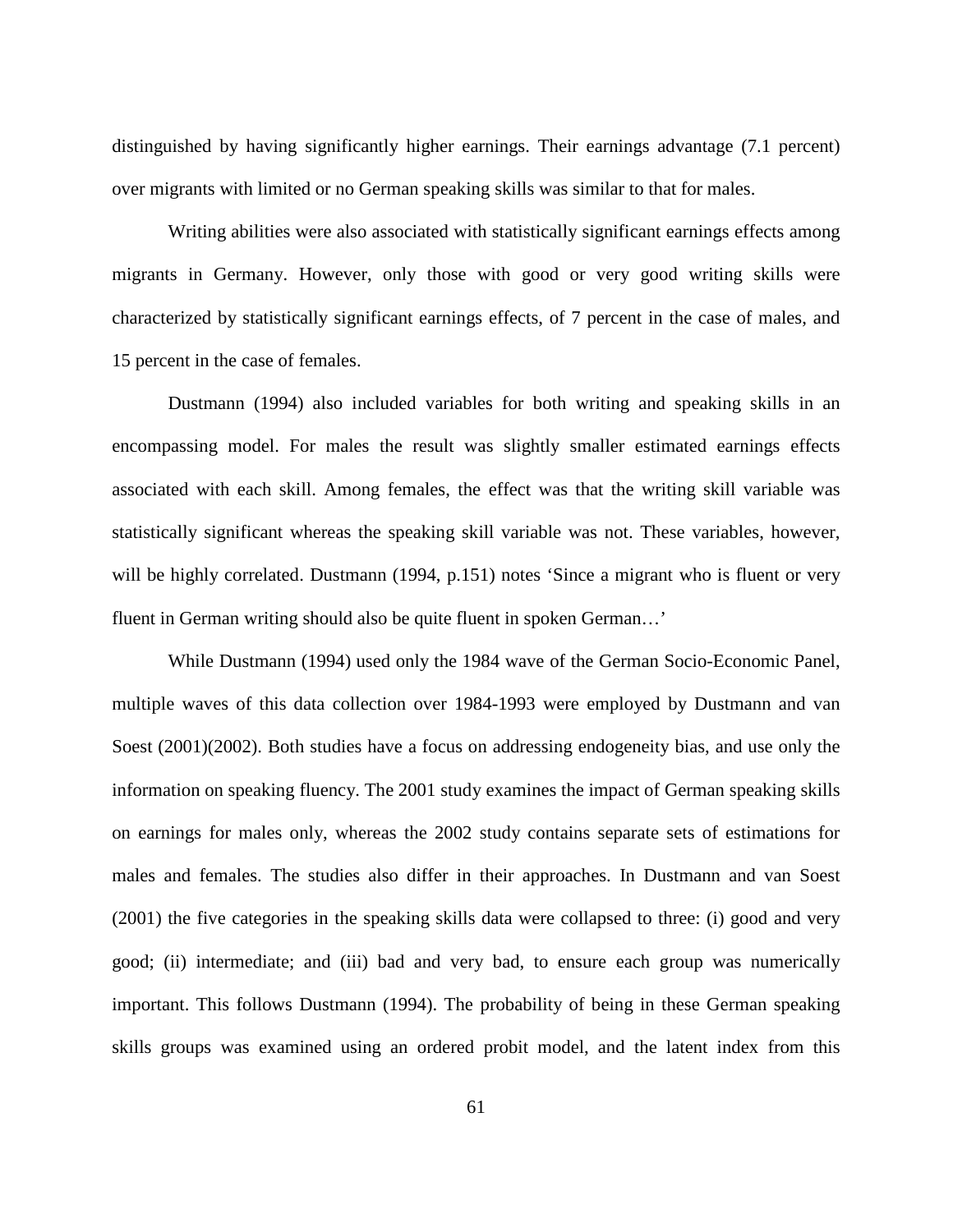probability model was used as the language variable in the earnings equation. In Dustmann and van Soest (2002), only a dichotomous German speaking skills variable was used, where those with good or very good German speaking skills were distinguished from the other proficiency categories. This approach was taken to provide a specification that was similar to that used in studies for other countries.

The patterns of results in the two studies of Germany are similar, and can be described using the more conventional 2002 study. In a standard earnings equation estimated using OLS, German speaking fluency was associated with about five percent higher earnings for males.<sup>[22](#page-58-0)</sup> Taking account of unobserved heterogeneity resulted in a slightly lower estimate of the earnings premium to speaking skills. Taking account of time-varying measurement errors was associated with a pronounced increase in the estimated effects of speaking proficiency on earnings, to around 14 percent in one model. However, time-persistent measurement errors did not appear to be overly important.  $23$ 

Hence, the research for Germany indicates an earnings premium to German speaking proficiency of at least five percent. The more rigorous research undertaken by Dustmann and van Soest  $(2001)(2002)$  to address the endogeneity issue suggests that the earnings premium could be three-times higher than this, at around 15 percent.

<span id="page-62-1"></span> $22$  Dustmann and van Soest (2002, p.484) note that the OLS estimate of a five percent increase in earnings associated with dominant language proficiency is lower than that reported in other countries, and suggest that this could be associated with their inclusion of the 'intermediate' speaking skills group in with those who have poor speaking skills. The evidence reported in Dustmann (1994), based on a more general specification that contained variables for (i) good and very good; (ii) intermediate; and (iii) bad and very bad German speaking skills, indicates that the Dustmann-van Soest procedure would tend to decrease the estimated effect of dominant language proficiency.

<span id="page-62-0"></span> $23$  The results reported for women were similar to those discussed for men.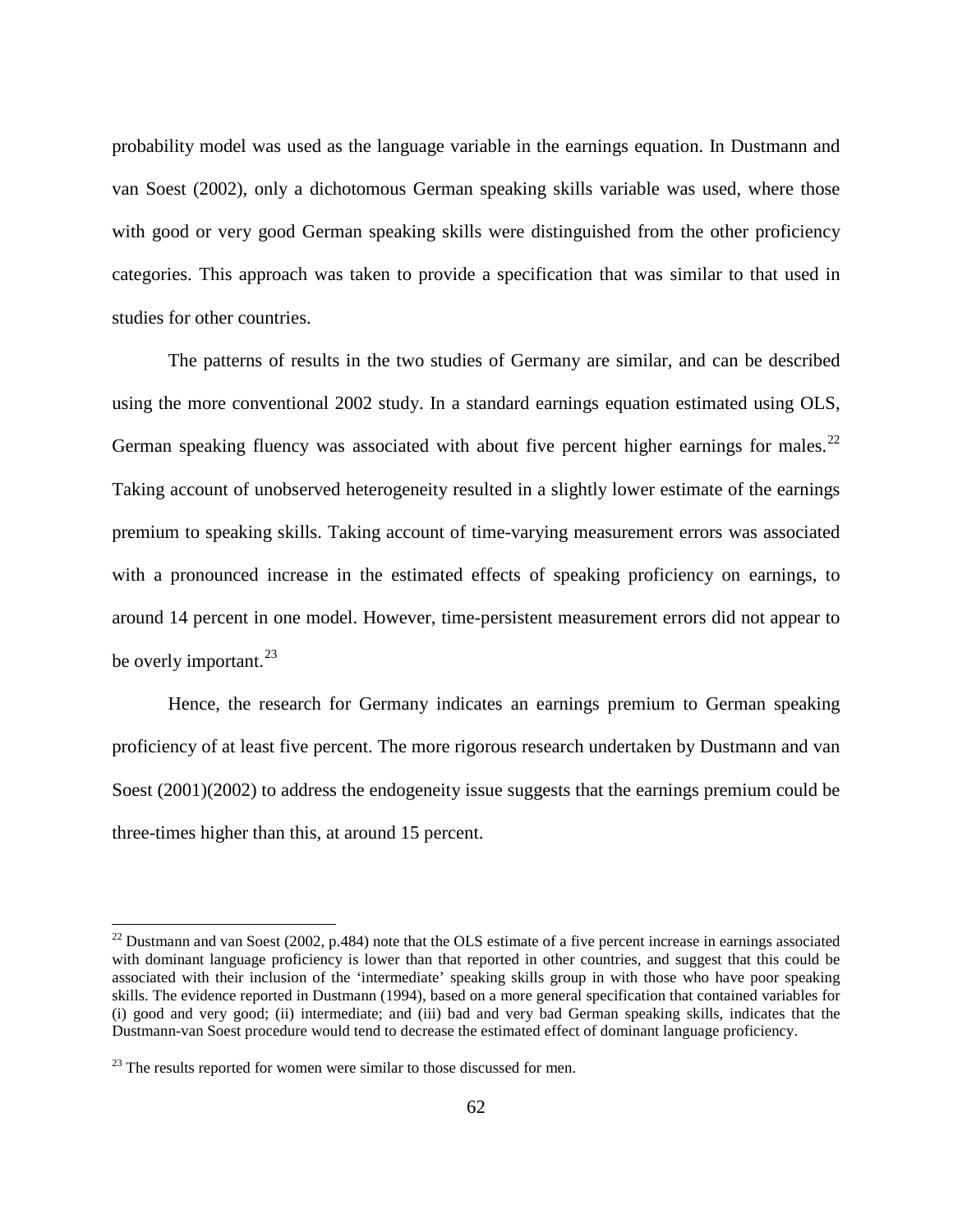## **Israel**

Analysis of the role of language skills in Israel is of interest for three main reasons. First, unlike English which is the dominant language in the majority of the immigrant-receiving countries covered in the literature, although Hebrew is the language of religious practice among Jews worldwide, it is not otherwise an international language. Second, Israel is not as developed as countries such as Australia, Canada, Germany, the United Kingdom and the United States that are typically studied in this field of research. Third, the more recent studies of immigrants in the Israeli labor market cover the period following the large inflow of immigrants from the Former Soviet Union (FSU).<sup>24</sup> Very few arrivals knew any Hebrew because the study of Hebrew had been prohibited in the Soviet Union.

Chiswick and Repetto (2001) examine the returns to Hebrew writing and speaking skills using data from the 20 percent microdata file of the 1972 Census of Israel.<sup>[25](#page-63-0)</sup> They have a focus on foreign-born adult Jewish males. The main language variables were a dichotomous variable for the ability to write a simple letter in Hebrew, and a four-category speaking variable that distinguished among (i) Hebrew only; (ii) Hebrew was the primary language and the individual speaks other languages; (iii) Hebrew was a second language; and (iv) does not speak Hebrew. The results revealed that the earnings of those who speak only Hebrew and those bilinguals for whom Hebrew was the primary language were not significantly different. Compared to these men, however, earnings were eight percent lower among bilinguals who reported Hebrew as

<span id="page-63-1"></span><sup>&</sup>lt;sup>24</sup> In 1989 there was a policy shift in the Soviet Union, and restrictions on the movement of Jews to Israel were removed, and rapidly resulted in a more than 15 percent increase in the Israeli population and labor force.

<span id="page-63-0"></span> $25$  The 1972 Census of Israel had the richest set of questions on language proficiency in the Israeli Censuses. The 1983 Census had only one question, and the subsequent Censuses had none. Analysis of the 1983 Census question on language provided similar findings as the 1972 Census analysis (Chiswick, 1998; Chiswick and Repetto, 2001).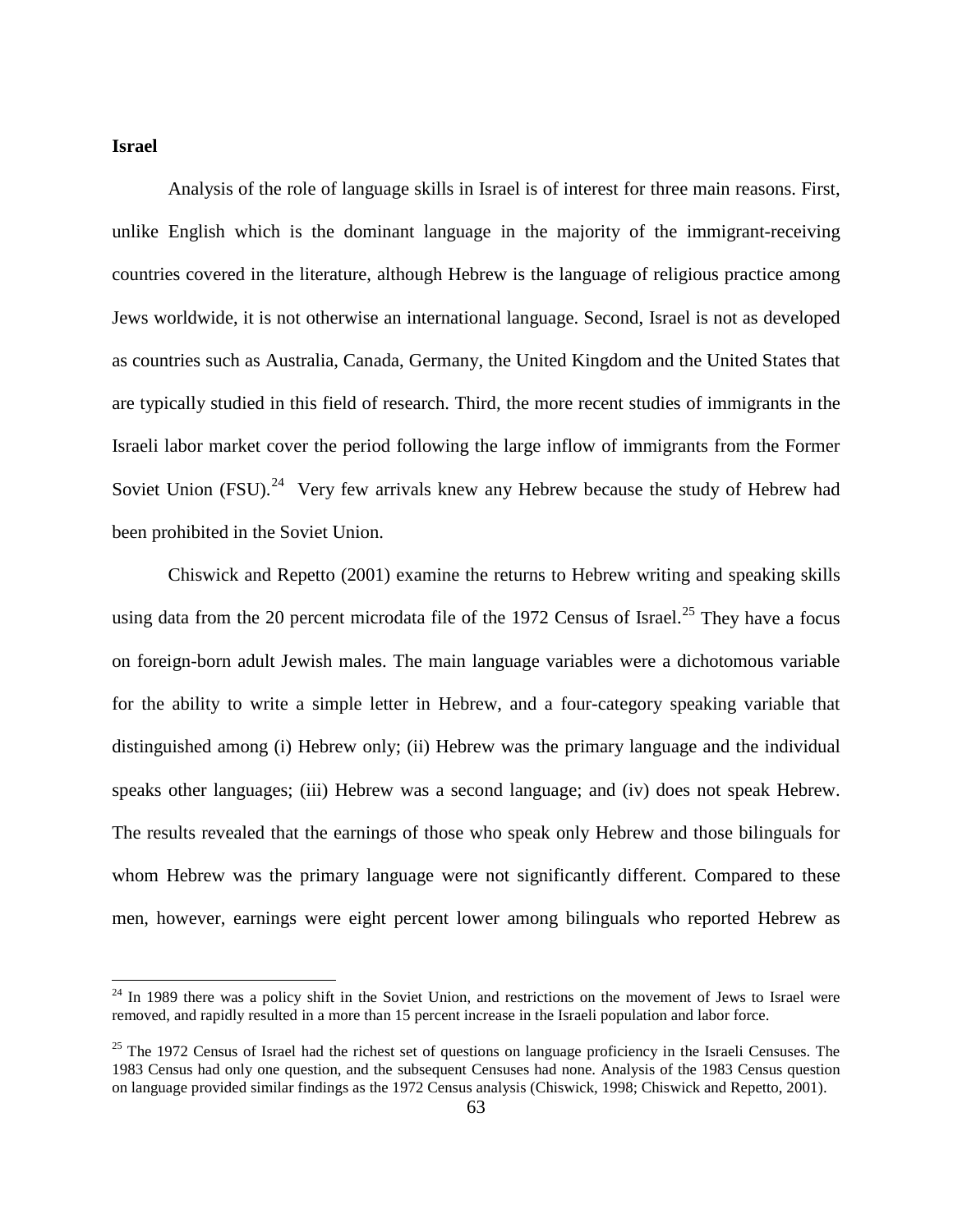their second language, and 21 percent lower among those who could not speak Hebrew.<sup>[26](#page-63-1)</sup>

Similarly, workers who could write a simple letter in Hebrew had earnings around 12 percent higher than those who could not perform this task. An interesting feature of the results was that when both Hebrew writing and speaking skills were entered into the estimating equation at the same time, both were statistically significant: Hebrew writing skills were associated with around nine percent higher earnings, and Hebrew speaking skills with around 11 percent higher earnings. In other words, immigrants who could both speak and write in Hebrew had earnings around 20 percent higher than those who did not possess these skills.

Berman, Lang and Siniver (2003) used a special 1994 survey to examine the earnings among male FSU immigrants in Israel. Their study therefore covers a much later period than the research by Chiswick and Repetto (2001). The survey contained information on Hebrew speaking skills on a five-point scale (not at all, a little bit, not so well, well, and very well), which the authors used as a continuous, cardinal measure. Information was collected (simultaneously) on wages and language skills at the time of interview and at the time they started their current job. Also, data were collected for workers in both high-skilled and lowskilled occupations.

Four main findings were reported. First, the continuous variable recording proficiency in Hebrew indicated a 26 percent difference in wages between the extremes of the proficiency scale (not at all and very well). Second, when separate dichotomous variables were used for each of

<span id="page-64-0"></span><sup>&</sup>lt;sup>26</sup> Other variables being the same, among adult male immigrants in Israel, having been born in an English-speaking developed country is associated with lower proficiency in Hebrew and with higher earnings. Even after controlling for country of birth, speaking English on a daily basis is associated with a highly statistically significant 15 percent earnings advantage (Chiswick and Repetto, 2001). Further research is needed to determine whether this reflects the role of English as an international language, the high earnings potential of English speakers in the advanced Englishspeaking countries, or some other factor.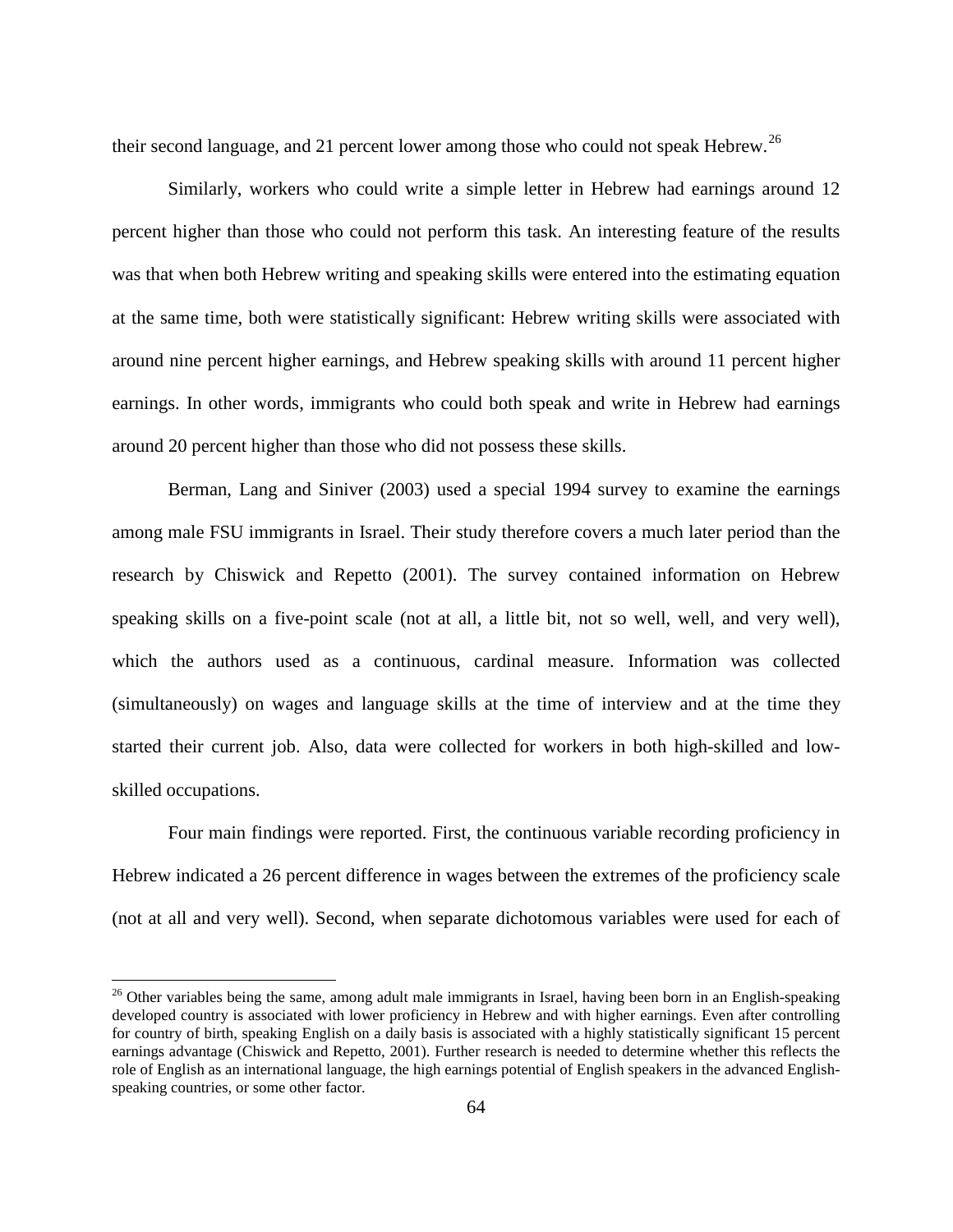the language proficiency groups, there was a clear hierarchy of earnings effects in comparison to the reference group of not being able to speak Hebrew, from 31.4 percent in the top, very well, proficiency category, 19.5 percent for the second highest, well, category, 14.8 percent for the not so well category, and 8.6 percent for the second lowest category of being able to speak Hebrew a little bit. Hence, while these earnings increments are not quite on a linear scale, the linear scale provides a reasonable approximation. Third, this wage effect was diminished only slightly in a differenced model that allowed for ability bias. Fourth, the payoff to Hebrew fluency was higher in the skilled occupations than in the unskilled occupations: indeed proficiency in Hebrew had little effect in unskilled occupations. This suggests a complementarity between language and occupational skill in the generation of earnings (Chiswick and Miller, 2003)

The findings of Chiswick and Repetto (2001) and Berman et al. (2003) therefore indicate an earnings gap of at least 20 percent between workers who are proficient in Hebrew and those who lack this skill. There is also evidence of a complementarity between Hebrew language skills and the other human capital needed for entry into skilled occupations. It is noted, however, that these results are based on data collected in 1972 and 1994, reflecting the surprising absence of information on Hebrew language skills in more recent censuses. Further comment on data collection issues is provided in Section 6.

## **Spain**

Research into the effects of dominant language proficiency among immigrants in Spain can offer evidence that complements studies for other countries. This is because of the different dominant language (Spanish), and the fact that the large flows of immigrants into Spain are of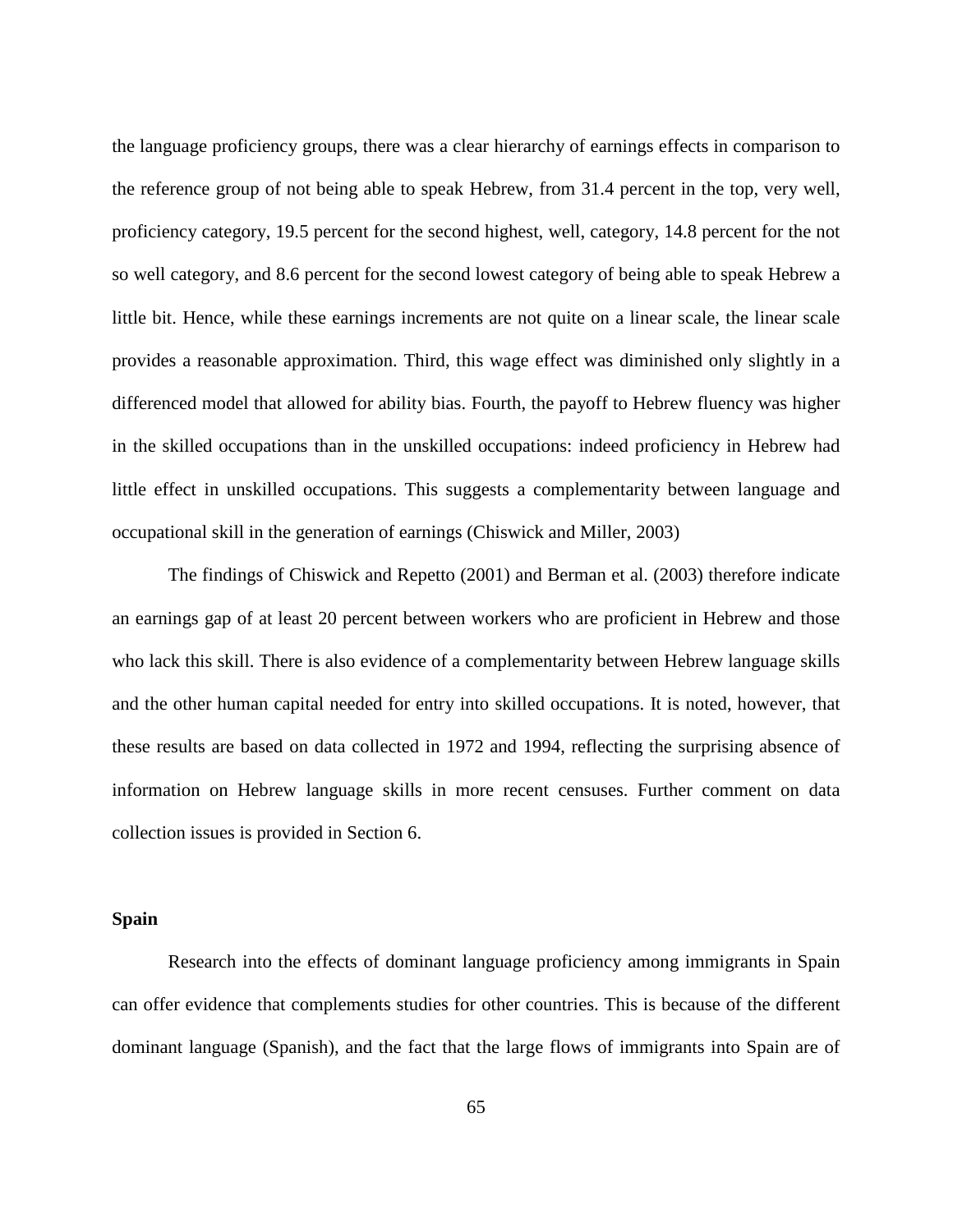relatively recent origin. Budriá and Swedberg (2012) note that the number of foreign workers present in Spain increased by two and one-quarter million during 2001-2008. However, until the Spanish National Immigrant Survey undertaken during November 2006 to February 2007, there were no nation-wide data that would facilitate study of the effects of proficiency in Spanish on the earnings of immigrants. Budriá and Swedberg (2012) use these data in OLS and IV estimations. The data on proficiency in Spanish were derived from a question which asked respondents to rate their speaking proficiency in the context of the skills needed for communicating at work, at the bank, and with the public authorities/administration. Four response categories were provided, ranging from 'very well' to 'need to improve'. Budriá and Swedberg (2012) used these data to construct a dichotomous Spanish language proficiency variable, where immigrants who could speak Spanish very well were distinguished from other immigrants. The Spanish proficiency rate was around two-thirds.

The OLS estimates indicated that adult male immigrants who were proficient in Spanish had 4.8 percent higher earnings than those who lacked this skill.<sup>[27](#page-64-0)</sup> This language premium is much lower than those generally reported in studies for other countries. It is noted, however, that the partial effect of schooling on earnings was only 1.1 percent, which is also much lower than the return typically found for other countries. This suggests very low payoffs to skill in the Spanish labor market

The IV estimates were identified using information on age at arrival in Spain, the presence of a child who is proficient in Spanish, and by plans to stay in Spain for the next five years. Proficiency in Spanish was typically associated with around 25 percent higher earnings in

 $27$  One aspect of the estimating equation that needs to be noted is that account was not taken of duration of the immigrant's stay in Spain. The inclusion of a years since migration variable in the model was reported to result in little change to the findings.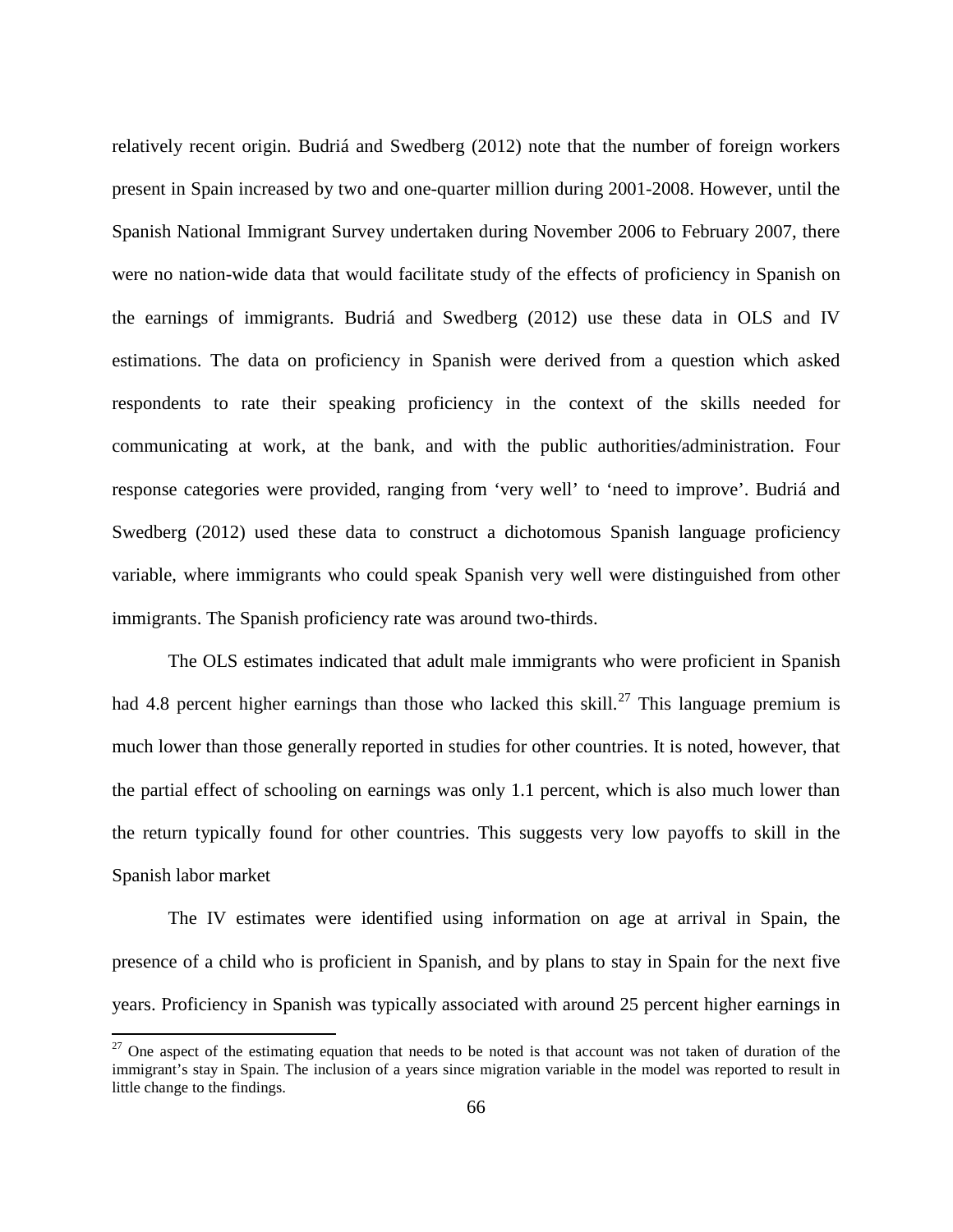the IV estimations. This marked change between the earnings premium to dominant language proficiency obtained under OLS and IV estimations is similar to that found for other countries: see Box 7.

In IV estimations undertaken for separate samples of better educated and less-well educated workers, proficiency in Spanish was associated with almost 50 percent higher earnings among the better educated, whereas it was associated with around 20 percent higher earnings among the less-well educated. The OLS estimates indicated six percent higher earnings among the better educated and a statistically insignificant three percent higher earnings among the lesswell educated. This evidence supports the complementary of human capital skills reported by Chiswick and Miller (2003).

It is apparent from this overview of the first nationwide study of the impact of dominant language proficiency and schooling on the earnings of immigrants in Spain that the returns to human capital in Spain are very low. The large difference between the OLS and IV estimates for the effects of Spanish proficiency is similar to that reported in studies for other countries, and suggests that the OLS findings could be a considerable under-estimate of the true impact. Further research, using alternative datasets, is needed on this topic.

### **United Kingdom**

In 2000, around 9 percent of the working age population of Britain was born overseas (Dustmann and Fabbri, 2003). Many of these immigrants are classified as belonging to racial and ethnic minorities (Black Caribbeans, African Asians, Indians, Pakistanis, Bangladeshis and Chinese). Despite this importance, there has been comparatively little research on the effects of English language proficiency on earnings in the UK. As Dustmann and Fabbri (2003, p.697)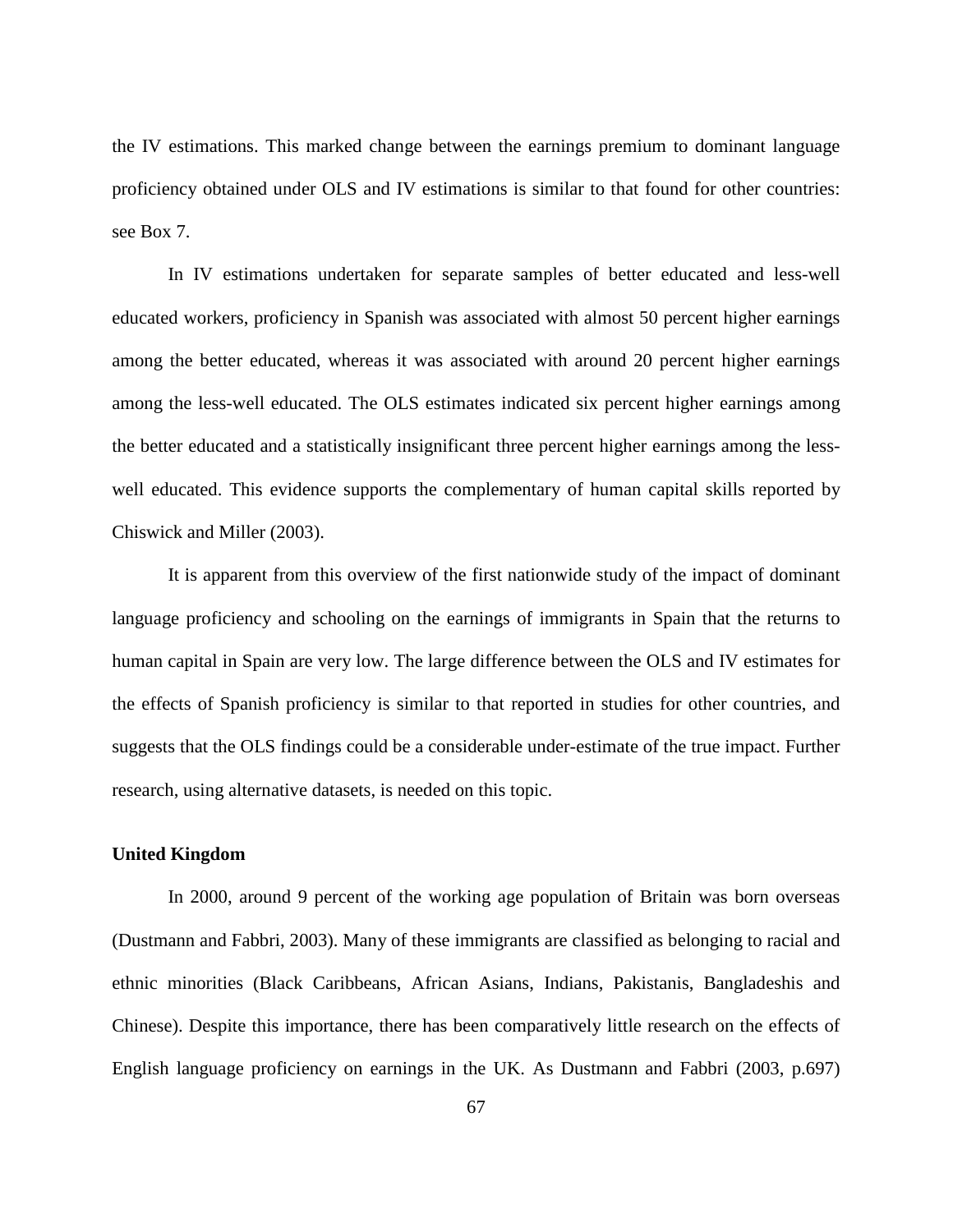explain in their fairly recent study, 'The data sources we use for this analysis are to our knowledge the only data sets for the UK that contain information about immigrants' language proficiency, as well as information on employment status and earnings'. The often cited earlier study by Shields and Wheatley Price (2002) was based on an occupational status score, specifically the mean wage of the occupation of employment. Shields and Wheatley Price (2002) captured only the across-occupation gains in earnings associated with proficiency in English and not the within-occupation gains. They find that English proficiency was associated with around nine percent higher earnings.

Dustmann and Fabbri (2003) examine data from two surveys, which were collected in the early-to-mid 1990s. One of these surveys contained self-assessed information on speaking, reading and writing skills, and the other contained interviewer's evaluations of the respondents' spoken language proficiency. Both employment and earnings outcomes were examined. The authors accommodate the bias associated with unobserved heterogeneity using a matching estimator, and the bias associated with measurement error using an IV type approach. Binary indicators of English proficiency were used. Workers with an English mother tongue, and those with a non-English mother tongue who reported speaking English good or very good were defined as proficient when the self-assessed data were used, and those assessed by the interviewer as being fairly fluent or speaking English fluently were defined as proficient under the alternative measure.

They report that dominant language speaking skills were significantly and positively related to the employment probability in an OLS estimation, and writing skills were also related to this labor market outcome, though the partial effects were stronger. When both sets of skills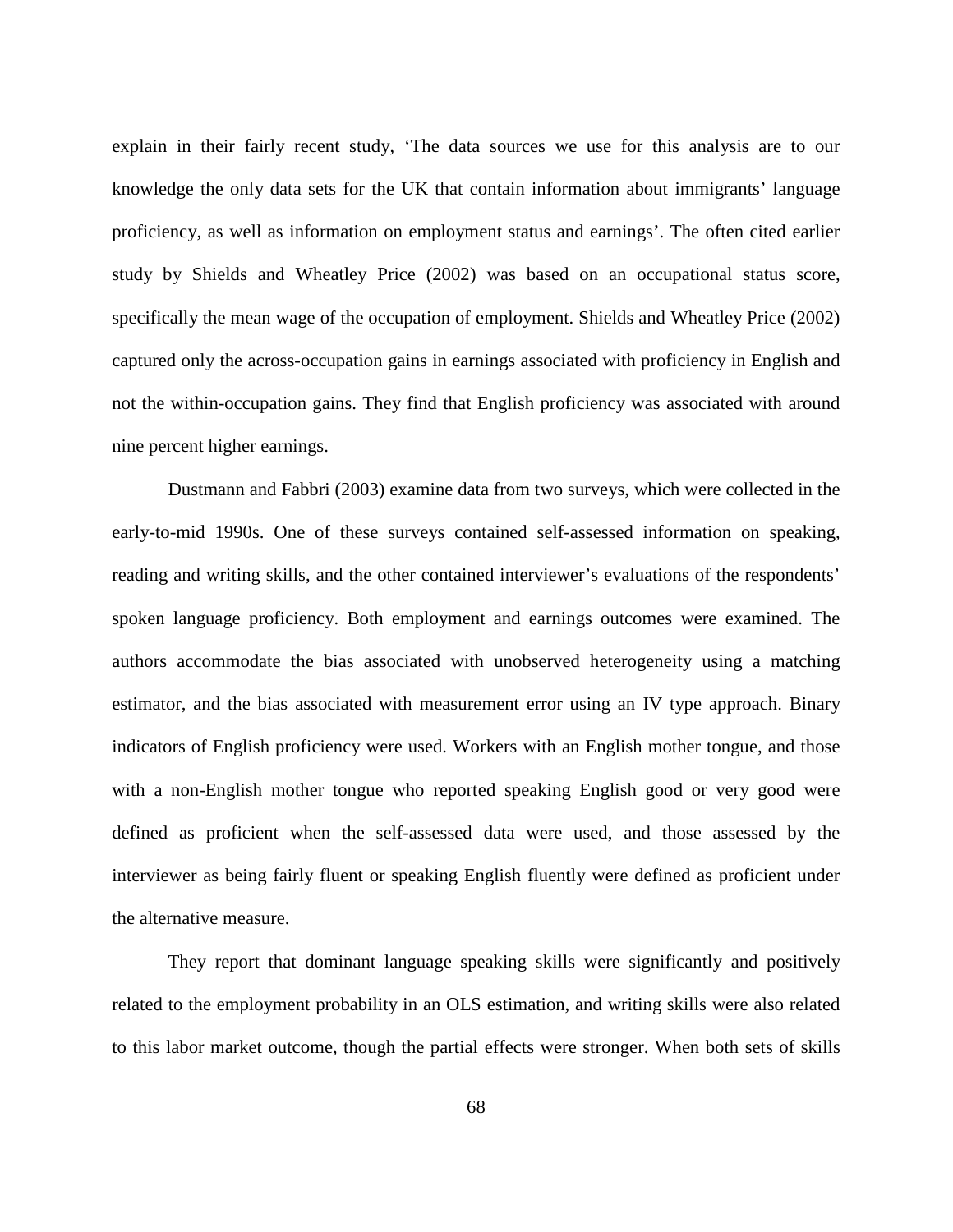were included in a single equation writing skills were statistically significant whereas speaking skills were not. The estimated effects associated with the language proficiency variables were smaller under the matching approach, though they remained statistically significant, whereas they were larger, though statistically insignificant under the IV approach. In general, being proficient in English was associated with an increase in the employment probability of between 10 and 20 percentage points.

The estimation of a standard human capital earnings equation using OLS showed that speaking proficiency was associated with around 20 percent higher earnings, and writing proficiency with around 15 percent higher earnings. Taking account of unobserved heterogeneity resulted in a higher (significant) estimate in one sample, and a smaller (insignificant) estimate in the other sample. The estimated effect on earnings of proficiency in English was much higher under the IV type approach (partial effect of 0.356 for the total sample, 0.460 for males and 0.844 for females), though each of these estimates was statistically insignificant.

Thus, according to the Dustmann-Fabbri (2003) study, dominant language proficiency among immigrants in the UK is associated with substantial improvements in labor market outcomes. The standard OLS estimates of these, of 10-20 percentage points improvement in the employment probability, and up to 20 percent increase in earnings, are comparable to findings in other highly developed countries.

Miranda and Zhu (2013) based their analyses on the UK Household Longitudinal Survey 2009-2011, and focused on adult males. Their language variable is a measure of deficiency in English, and is termed 'English as Additional Language'. This was defined from the responses to the question 'Is English your first language?'. There was a 16 percent wage differential between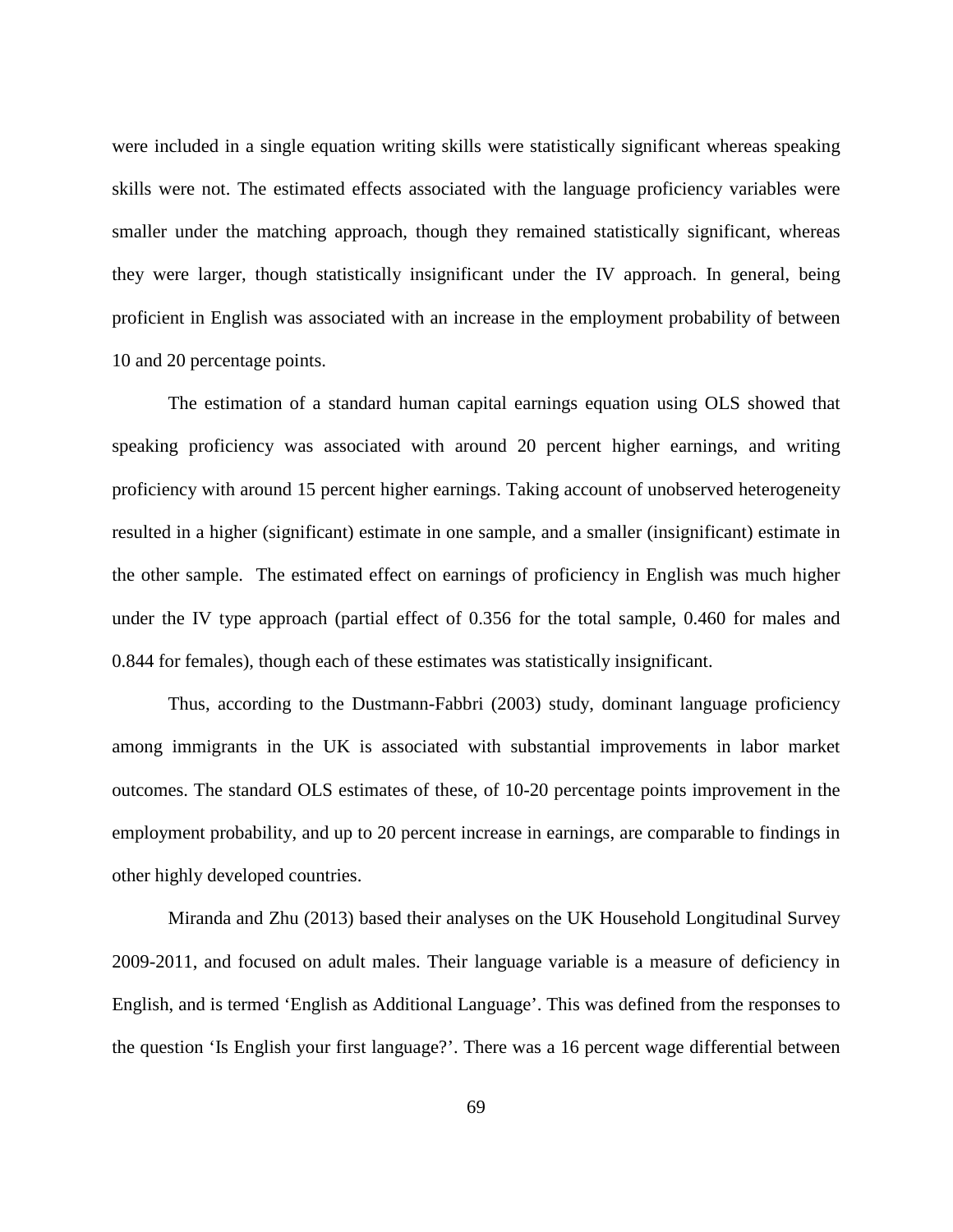those with good and deficient English when estimated using OLS. When IV was used, with language of the country of origin and interactions of this with age-at-arrival as instruments (see Bleakley and Chin, 2004) the estimated wage differential increased to 25 percent. This estimate was robust to the tests undertaken, which involved the choice of instruments (relying only upon the interaction terms with age-at-arrival) and sample (immigrants only rather than a pooled sample of immigrants and the native born).

Thus, while there has been limited research in the UK compared to other major immigrant receiving countries, the studies available reveal that English language proficiency is associated with 15-20 percent higher earnings. Miranda and Zhu's (2013) IV estimates, which appear to be robust, indicate that the earnings differential could be as high as 25 percent.

### **United States**

Immigrant flows into the US exceed those into any other country. During the 2000s, for example, more than one million people achieved immigrant status each year. Much of the research on the labor market rewards for dominant language proficiency has been undertaken on immigrants to the US. Initially, this research was concentrated on understanding labor market outcomes among Hispanics. However, as the mix of immigrant arrivals became more diversified following the 1965 Amendments to the Immigration and Nationality Act that removed the severe restrictions on Asian immigration, the coverage of the research broadened. Among what may be termed the milestone studies, the early research was based on the 1976 Survey of Income and Education, whereas the later research has made use of census data.

McManus, Gould, and Welch (1983) use the 1976 Survey of Income and Education in an analysis of the earnings of Hispanic men. They attempt to use much of the information on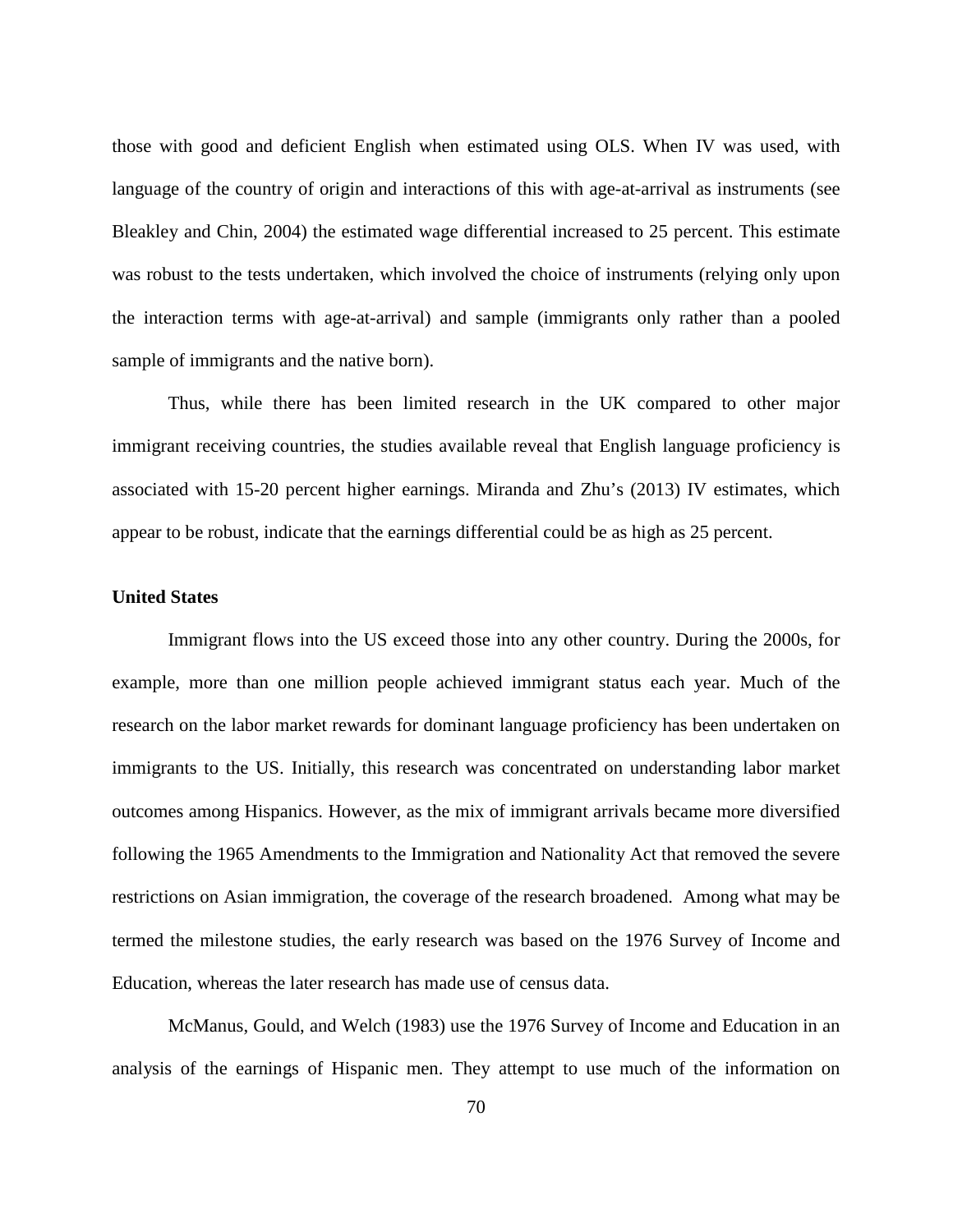language use and proficiency in the eight separate questions in the survey. They discard many of the variables as redundant and create an index of English language deficiency. Deficiency in English was shown to have negative effects on earnings, where the negative effects increased with higher levels of schooling and experience. When their index of English language deficiency was included in the equation, other variables for immigrant characteristics became statistically insignificant, most likely because of problems created by the construction of the language index.

Kossoudji (1988) also based her analysis on the 1976 Survey of Income and Education. The focus was on foreign-born men of Hispanic and East Asian origin. Unlike McManus, Gould and Welch (1983), however, and perhaps setting the standard for subsequent analyses, Kossoudji (1988) adopted a simple categorization of the language information, defining only three English proficiency groups: (i) fluent English speakers; (ii) those able to communicate in English; and (iii) those who speak little or no English. Kossoudji looks at the effects of English proficiency on occupational states and on earnings within broad occupational levels. She shows that those with the poorest English skills tend to be employed in lower-level jobs, and that this decrease in occupational status is more pronounced for Hispanics than it is for Asians. Differences in occupational attainment accounted for a negligible part of the overall earnings disadvantage of Asian immigrants with limited English skills, and around one-third of the disadvantage of Hispanic immigrants with limited English skills. English language skills were not statistically significant in the most skilled occupations. Within the low-skilled occupations, only those with the poorest skills tended to be disadvantaged, and this disadvantage was greater for Hispanics than for Asians. The within occupational wage effects of limited English proficiency at the lowest skill levels were around 20 percent for Hispanics, and 10 percent for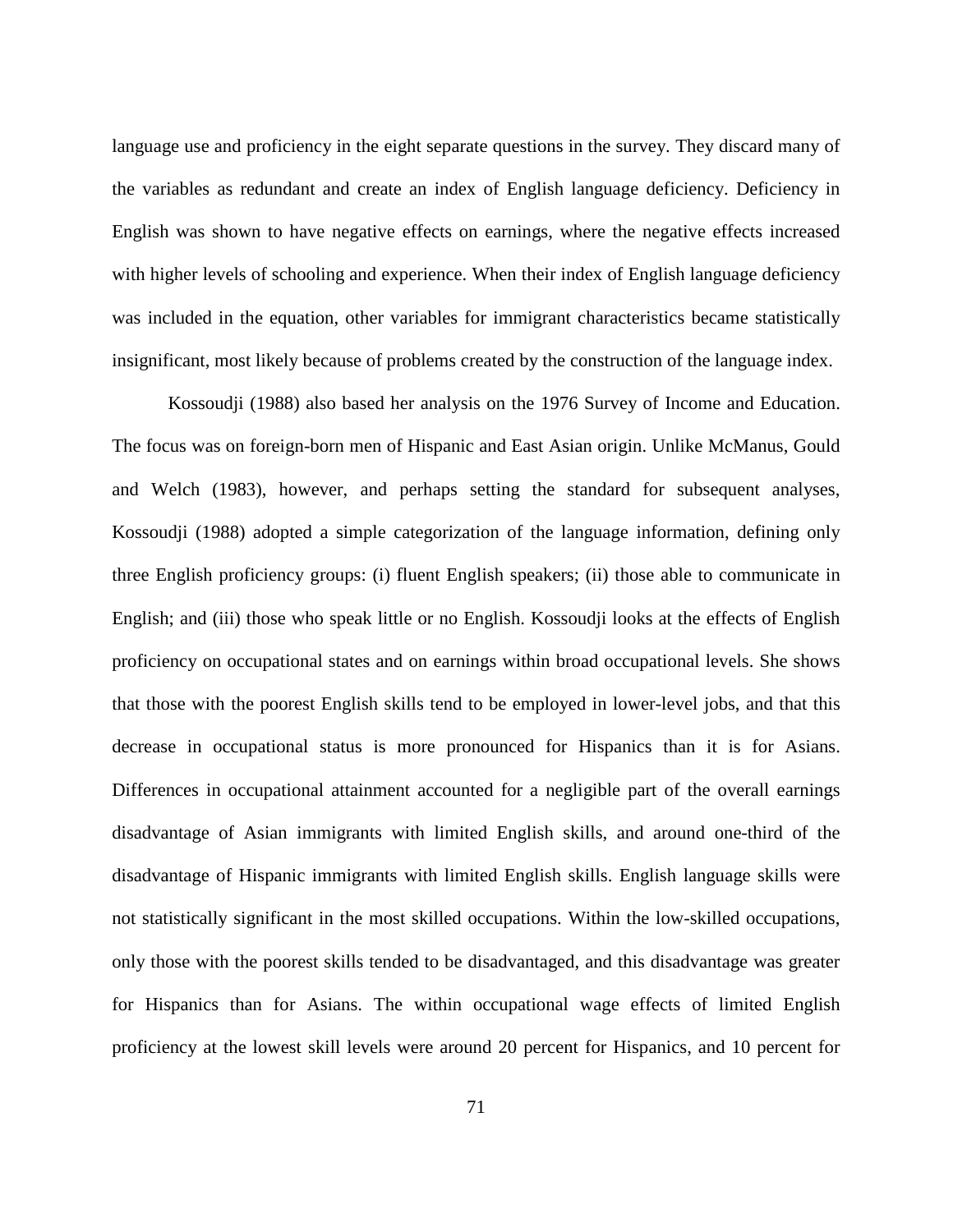Asians.

Tainer (1988) also used the 1976 Survey of Income and Education for her analysis of the effect of English language proficiency on earnings. She found the effects to be positive and significant for foreign-born men, but there were variations in magnitude by ethnicity. In order to study these effects, Tainer created two language proficiency variables. The first variable, *SPEAK*, was based on the question, "How well do you speak English?" where proficiency was self-ranked on a scale of 1 to 5. The second variable, *INDEX*, was a continuous index (0 to 1) of three variables: proficiency (*SPEAK*), usage at home, and ability to understand English. Since these measures were not directly comparable, Tainer compared their elasticities and found that for foreign-born men, a 1 percent improvement in *SPEAK* increased annual earnings by 0.08 percent, and a 1 percent improvement in *INDEX* increased annual earnings by 0.04 percent (Tainer, 1988, p.117). Tainer also compared results for Europeans, Asians, and Hispanics in an effort to distinguish between the effects of language proficiency for different groups. However, for both proficiency variables, only the coefficients for Hispanics were statistically significant at a 5 percent level (coefficients of 0.17 for *SPEAK* and 0.69 for *INDEX*). Tainer concluded that the earnings of Hispanic and Asian men were more sensitive to English language proficiency than those of European men.

Among the many studies using census data are Chiswick and Miller (2002) and Bleakley and Chin (2004). Chiswick and Miller use 1990 census data in a detailed study of the earnings of male immigrants. Several specifications of the earnings equation were considered, including models with a single dichotomous variable recording fluency in English which was set equal to one if the immigrant speaks only English at home or speaks English 'very well' or 'well', and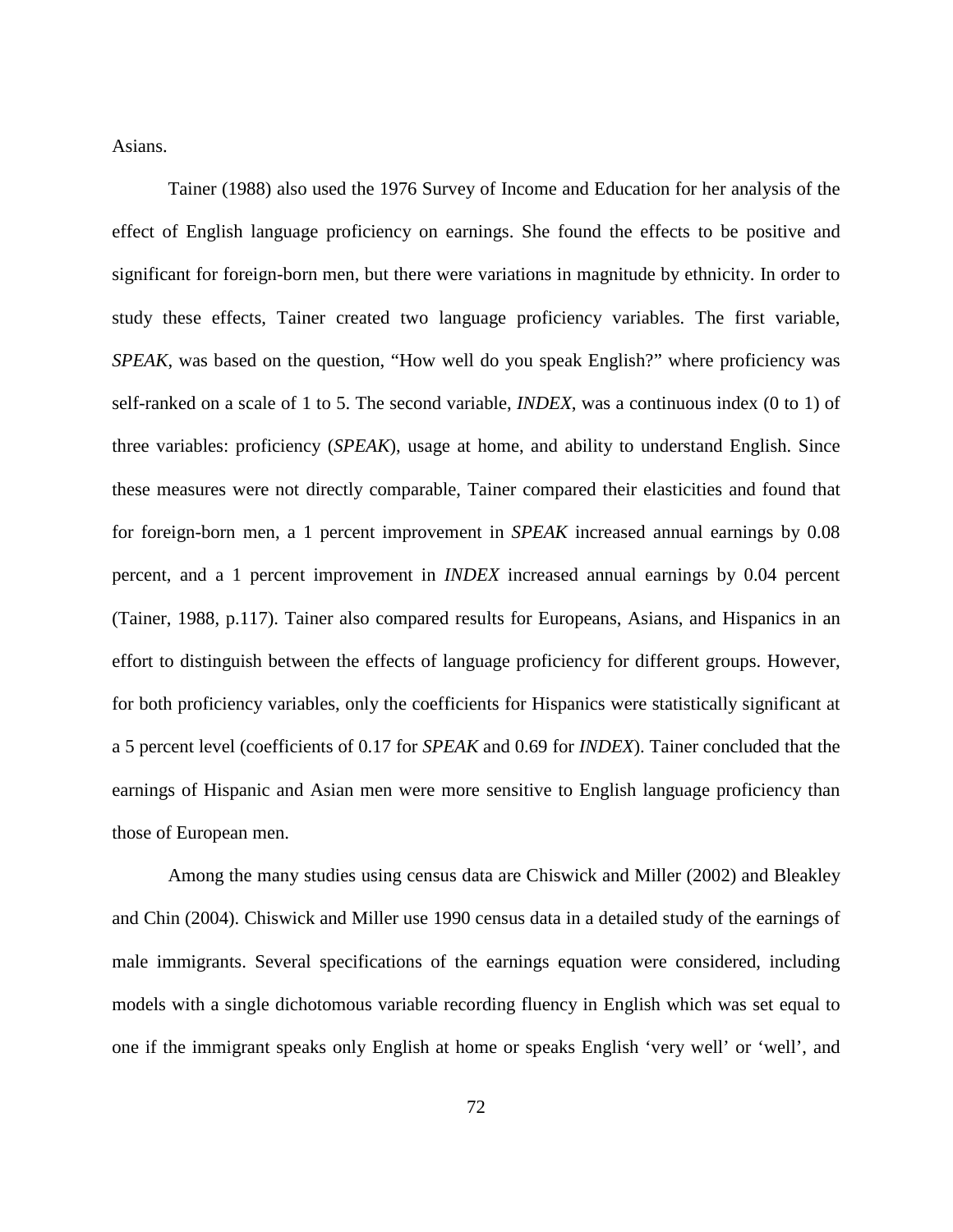with separate variables for each of the census English proficiency groups (see Box 6). The models also examined the role of linguistic enclaves, and these results are discussed in Section 5.4.

The results revealed that male immigrants who could not speak English, or who spoke it 'not well' had earnings around 19 percent lower than monolingual English speakers. Workers who spoke English only 'well' were at a nine percent earnings disadvantage compared to monolingual English speakers, whereas those who spoke English 'very well' were at a modest two percent earnings advantage compared with monolingual English speakers. When the single dichotomous variable was used to record proficiency in English, the results showed that workers who were proficient in English earned 14 percent more than those who were not proficient. This premium was of the same order of magnitude as was reported when a similar model was applied to the 1980 US census data (Chiswick and Miller, 1995). The increase in earnings associated with proficiency in English was shown to vary across countries of origin, and ranged from statistically insignificant effects for South Asia and Sub-Saharan Africa, to values of about 20 percent for immigrants from China and Japan. The increase in earnings associated with a greater proficiency in English comes about largely from shifting jobs to occupations requiring greater English language proficiency, with a minor role played by higher earnings in the same occupation (Chiswick and Miller, 2012).

A further indication of the heterogeneity of the earnings effect associated with proficiency in English in the 1990 census data is found in the study by Bleakley and Chin (2004). They focused on childhood immigrants, defined as those who were under the age of 18 at the time of arrival in the US. Their further restrictions, in order to get a more homogeneous group,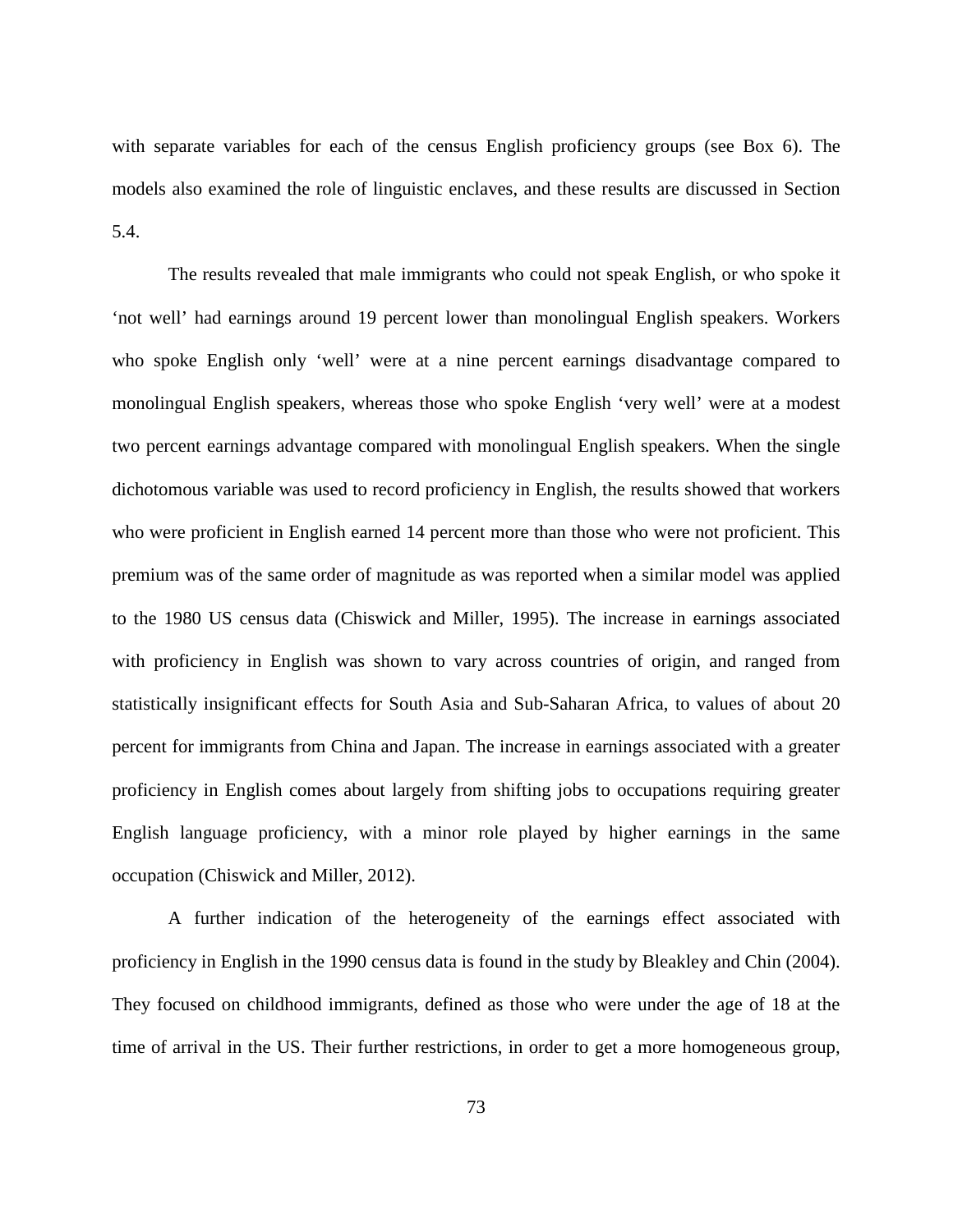led to a focus on 25-38 year olds. Thus, the shortest duration in the US in their sample would have been seven years. They used a cardinal representation of the census English proficiency information (see Box 6), with the value rising with greater proficiency. Much of their analysis was based on models that did not control for educational attainment: in these the English proficiency variable had an extremely large effect on earnings. Once educational attainment was taken into account, however, the effects of English-speaking proficiency were much more modest, with one representative set of results indicating a difference in earnings of only around 6 percent between those who could not speak English at all and those who could speak English very well.<sup>[28](#page-66-0)</sup> Bleakley and Chin (2004) address the problem of the potential endogeneity of English-speaking proficiency using an IV estimator, with age at arrival interacted with birthplace region as the identifying instrument. Consistent with results for the US and UK discussed above, the IV estimates were typically 50 percent, or more, greater than the OLS estimates.

Earnings effects of the magnitude reported in studies of data sets covering the  $20<sup>th</sup>$ century also characterize the contemporary US labor market. This is revealed from analysis of data from the American Community Survey (2005-2009). Thus, Table 4 presents results from a regression analysis by nativity for the earnings of adult men. Among the foreign born, those who speak another language at home but who speak English 'very well' earn about 1 percent less than those who speak only English, while those who speak English only 'well' earn nearly 24 percent less. Earnings are even lower for immigrants who are even less proficient. These earnings differentials associated with English-speaking skills for 2005-2009 are much larger, by the order

<span id="page-74-0"></span><sup>&</sup>lt;sup>28</sup> Bleakley and Chin (2004) argued that this showed that much of the effect of English-language proficiency on earnings is mediated through higher educational attainment, and this has specific policy implications. This is not as great a concern among immigrants who arrival as adults, which is around two-thirds of the foreign-born population in the US.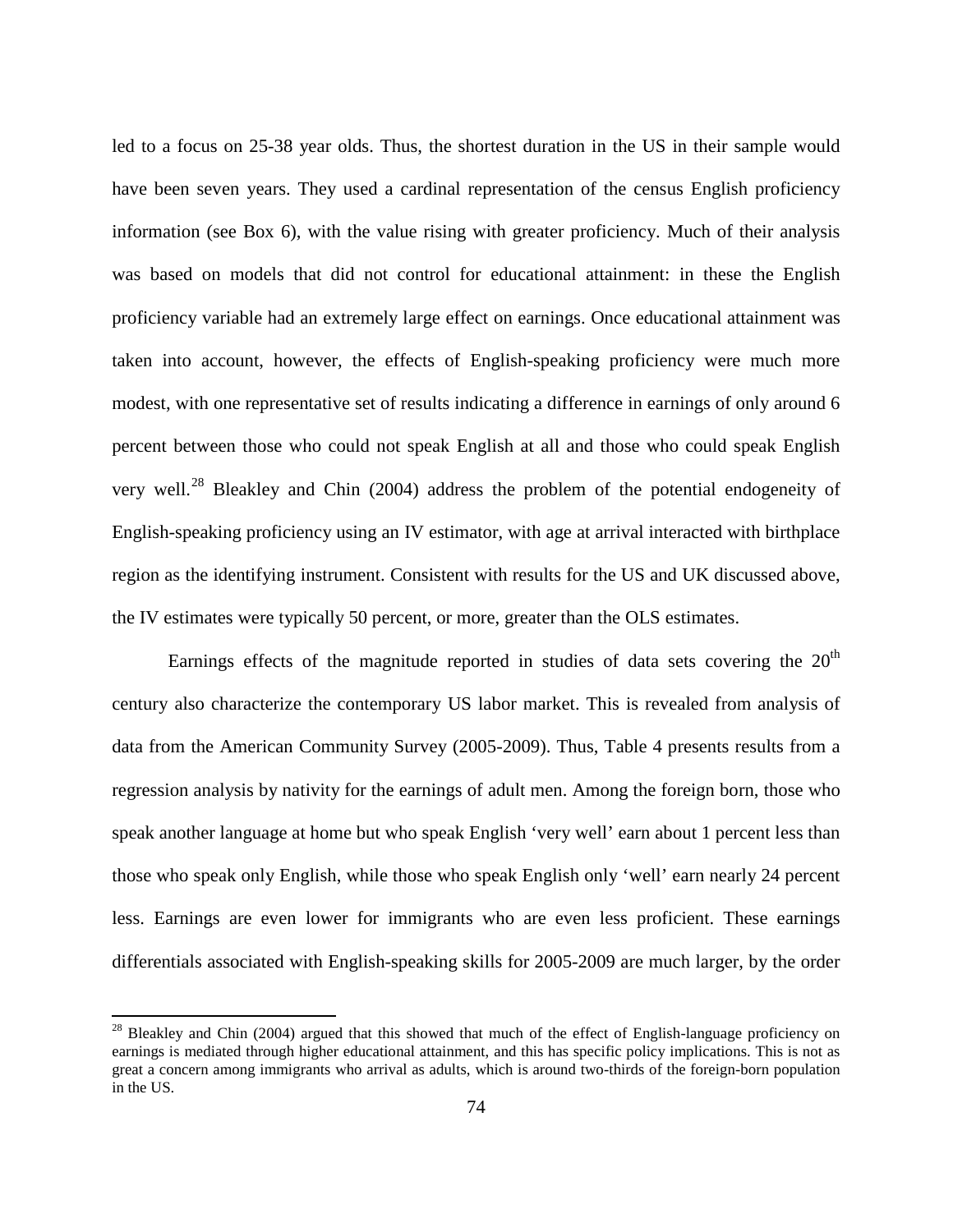of 50 percent, than the earnings effects reported by Chiswick and Miller (2002), based on analyses of data for 1990. However, over the same time period the payoff to years of schooling for the foreign born increased from 4.3 percent to 6.0 percent, a 40 percent increase, and the return from schooling for the native born also increased. Hence, this change appears to be part of a pattern of a general increase in the effects on earnings of human capital among immigrants and the native born in the US.

| <b>Variable</b>                    | <b>Native Born</b> | <b>Foreign Born</b> |
|------------------------------------|--------------------|---------------------|
| English very well                  | $-0.009$           | $-0.013$            |
|                                    | (2.94)             | (4.23)              |
| English well                       | $-0.033$           | $-0.236$            |
|                                    | (5.23)             | (66.24)             |
| English not well/not at all        | $-0.003$           | $-0.331$            |
|                                    | (0.36)             | (82.4)              |
| Years of schooling                 | 0.122              | 0.060               |
|                                    | (622.29)           | (195.88)            |
| Labor market experience            | 0.044              | 0.015               |
|                                    | (220.4)            | (37.78)             |
| Labor market experience            |                    |                     |
| squared/100                        | $-0.075$           | $-0.022$            |
|                                    | (195.76)           | (29.24)             |
| Log weeks worked                   | 1.145              | 1.017               |
|                                    | (993.26)           | (384.38)            |
| South                              | $-0.046$           | $-0.065$            |
|                                    | (47.34)            | (29.9)              |
| Married (spouse present)           | 0.272              | 0.217               |
|                                    | (260.64)           | (95.26)             |
| Years since migration (YSM)        | (a)                | 0.014               |
|                                    |                    | (50.03)             |
| YSM squared/100                    | (a)                | $-0.019$            |
|                                    |                    | (35.73)             |
| Minority language concentration    | $-0.168$           | $-0.484$            |
| (fraction of state population)/100 | (8.99)             | (38.18)             |
| Constant                           | 3.850              | 5.476               |
|                                    | (710.10)           | 453.99              |

**Table 4: Analysis of earnings by nativity for adult males, United States, 2005-2009**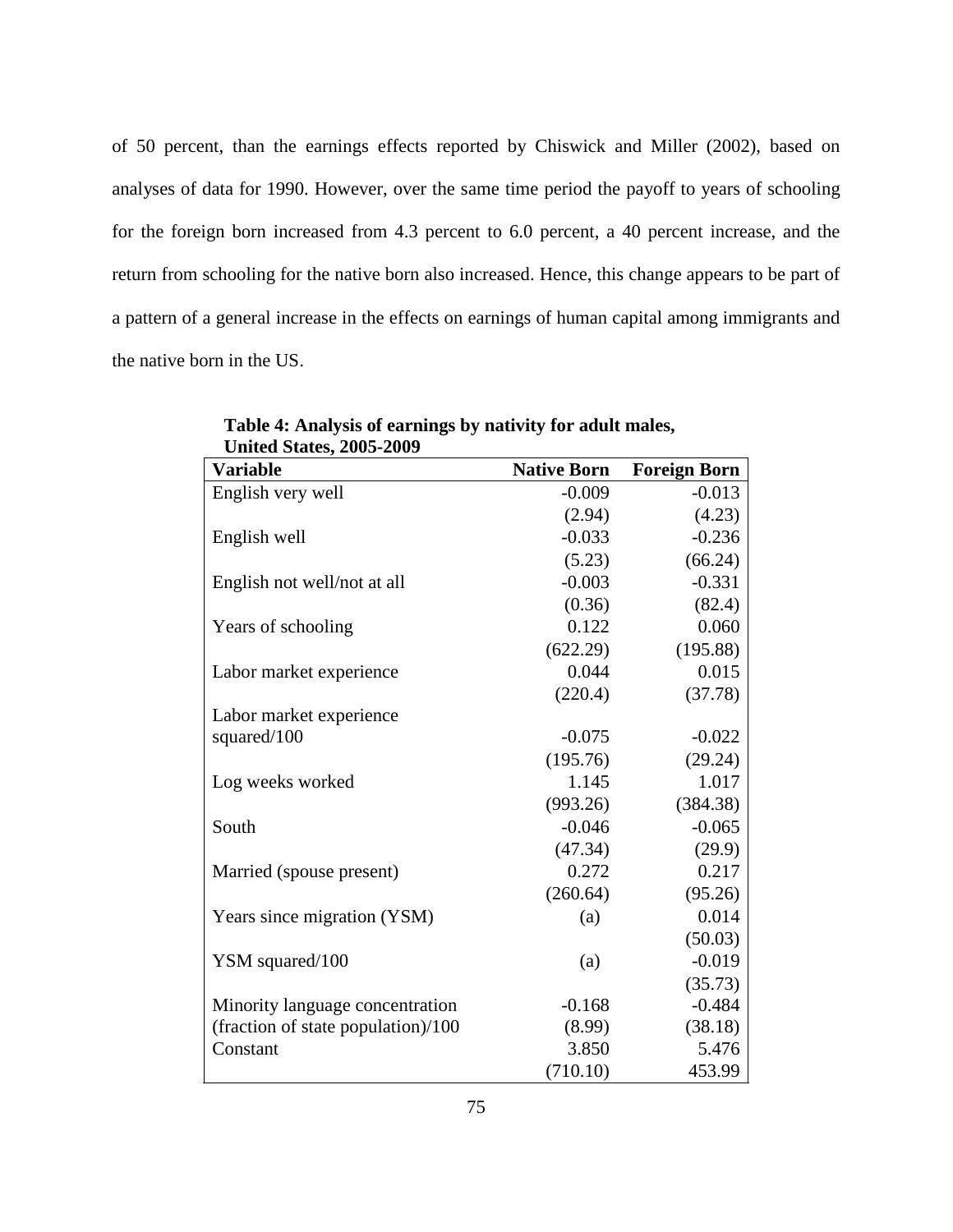| Number of Observations                                                                     | 2763924 | 529773 |  |  |
|--------------------------------------------------------------------------------------------|---------|--------|--|--|
| R-squared                                                                                  | 0.3969  | 0.3959 |  |  |
| Notes: Dependent Variable = Natural logarithm of annual earnings; t-ratios in parentheses; |         |        |  |  |
| $(a)$ = Variables not entered.                                                             |         |        |  |  |
| Source: American Community Survey, United States, 2005-2009, microdata file.               |         |        |  |  |

## 5.3 *An Overview of the Effects of Dominant Language Proficiency on Earnings*

Table 5 presents a summary of the findings described above on the effects of dominant language proficiency on the earnings of immigrants.

**Table 5: The Effects of Dominant Language Proficiency on the Earnings of Adult Male Immigrants(a)**

| o.                      | Typical increases in earnings associated |                                                                                                                    |
|-------------------------|------------------------------------------|--------------------------------------------------------------------------------------------------------------------|
| Country                 | with dominant language proficiency (%)   | Illustrative studies                                                                                               |
| Australia               | $10-20$                                  | Chiswick and Miller (1985), Chiswick Lee and<br>Miller (2005c), Evans (1987)                                       |
| Canada                  | 20-30                                    | Carliner (1981), Chiswick and Miller (1988),<br>Ferrer, Green and Riddell (2006)                                   |
| Germany                 | $5-15$                                   | Dustmann (1994), Dustmann and van Soest<br>(2001)(2002)                                                            |
| <b>Israel</b>           | $10-25$                                  | Chiswick and Repetto (2001), Berman, Lang<br>and Siniver (2003)                                                    |
| Spain                   | 5                                        | Budría and Swedberg (2012)                                                                                         |
| United<br>Kingdom       | 15-20                                    | Shields and Wheatley Price (2002), Dustmann<br>and Fabbri (2003), Miranda and Zhu (2013)                           |
| United<br><b>States</b> | $10-20$                                  | McManus, Gould<br>and Welch<br>$(1983)$ .<br>Koussoudji (1988), Tainer (1988), Chiswick<br>and Miller (2002, 2012) |

(a) = Based on OLS analyses.

Clearly from the Table 5 evidence, the acquisition of dominant language proficiency estimated from OLS analyses is associated with higher earnings. But is investment in destination language proficiency profitable for immigrants? Considering only the labor market earnings impacts, a 15 percent increase in earnings per year from going from 'not proficient' to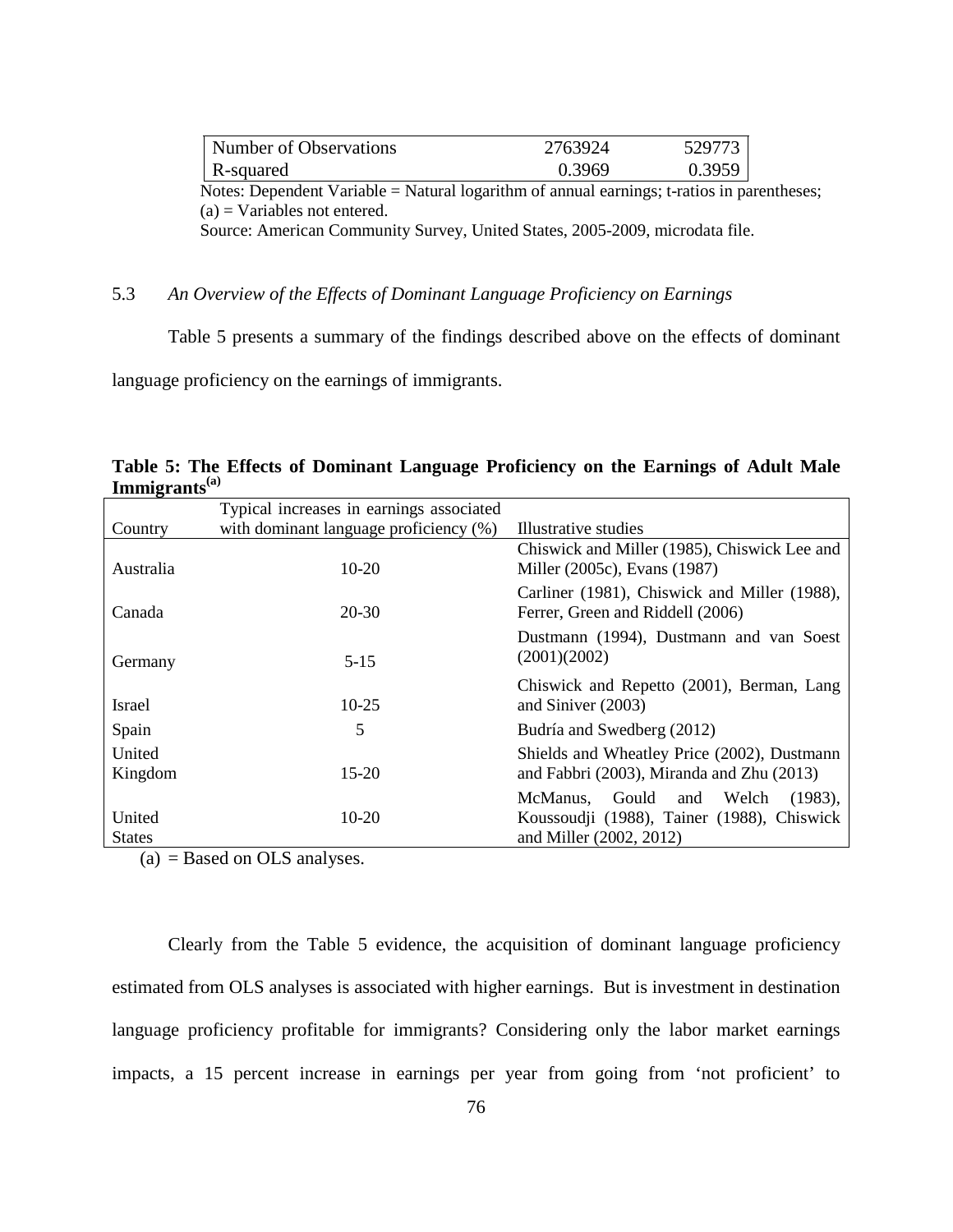'proficient' would imply a 30 percent rate of return on the investment if the cost of the language training involved the equivalent of a half of a year of full-time earnings, a 15 percent rate of return if it required a full year and a 7.5 percent rate of return if required two full years. Even if it required two full years, this is a high rate of return on the investment. Yet, this computation does not take into account the consumption, social and civic benefits, or the lowering of the costs of other investments in human capital. Thus, it appears that the investment in destination language proficiency is a profitable investment for immigrants and for society.

## *5.4 Ethnic Enclaves Effects on Earnings*

The earnings of immigrants who live in an ethnic/linguistic enclave may differ from the earnings of immigrants who live outside enclave areas. Such an enclaves earnings effect may arise because immigrants are willing to sacrifice some of their earnings to live among others who speak their mother tongue and share their cultural characteristics (ethnic goods). Indeed, for many ethnic goods (e.g., ethnic church, friendship networks, marriage markets, as well as ethnic specific market goods and services), the cost is lower if one lives in a larger ethnic/linguistic enclave (Chiswick and Miller, 1995, 2005b). Thus, only a high wage offer from outside the enclave would induce the immigrant who has a high demand for ethnic goods to live outside the enclave. This gives the appearance of higher nominal wages outside the enclave, although perhaps the same real wages when adjusted for the higher cost of ethnic goods. Other channels of negative influence on earnings of residence in an ethnic enclave include a reduction in job opportunities (Borjas, 2000). Ethnic enclaves can also provide what Borjas (2000) terms a 'warm embrace' that 'gives immigrants information about labour market opportunities, provides many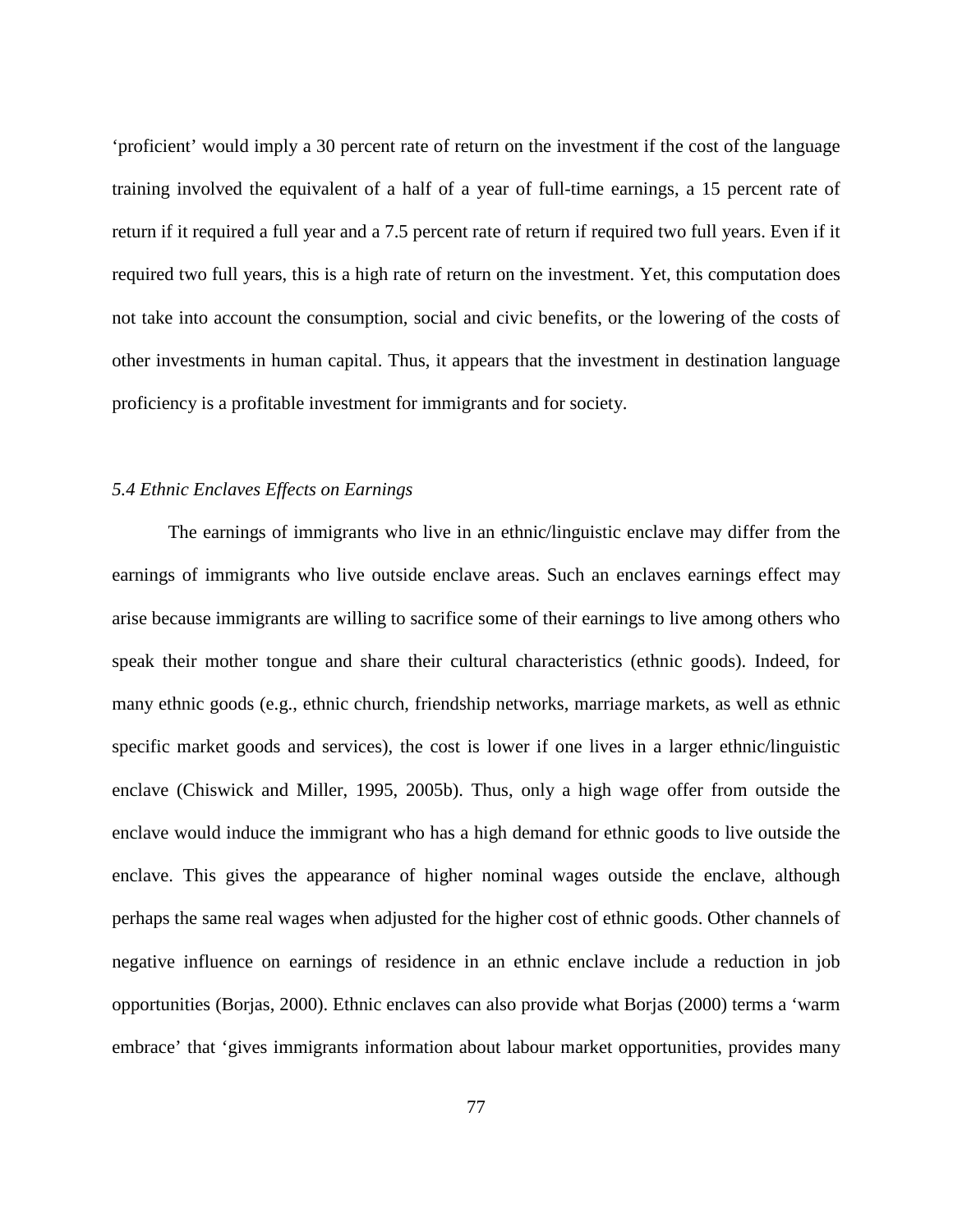job contacts, and allows immigrants to escape the discrimination that they may have otherwise encountered in the labour market outside the enclave (Borjas, 2000, p.93). These latter effects would tend to provide immigrants with higher earnings inside the enclave.

Studies of the impact that living in an ethnic enclave may have on immigrants' labor market outcomes have adopted two approaches. Both approaches are based on the expectation that the effect of dominant language proficiency of the individual immigrant on labor market outcomes will vary across birthplace groups that differ in the intensity of the enclave. Under one approach, equations for the determinants of labor market outcomes that include a variable for dominant language proficiency are estimated for various birthplace groups, and the estimated effects of dominant language proficiency are then related to characteristics of the birthplace groups. Under the second approach, an ethnic enclave variable, such as the percentage of the population in the immigrant's area of residence that is from the same country of birth, or that shares the same ethnic or linguistic background, is added to the model of labor market outcomes, and the coefficient on this variable is used in the assessment of the role of ethnic enclaves in the labor market.

Evans' (1987) study for adult male immigrants in Australia in 1981 is an example of the first approach. According to Evans (1987, p. 265) 'The ethnic enclaves hypothesis suggests that the effect of English skills on occupational attainment should be much weaker in groups that have developed ethnic enclaves'. In Australia, immigration from Mediterranean countries has been a consistent feature of post-WWII migration flows, whereas immigration from Eastern European and Third World countries, for the 1981 dataset analysed, was of more recent origin. Consistent with the ethnic enclave hypothesis, English language proficiency had a significantly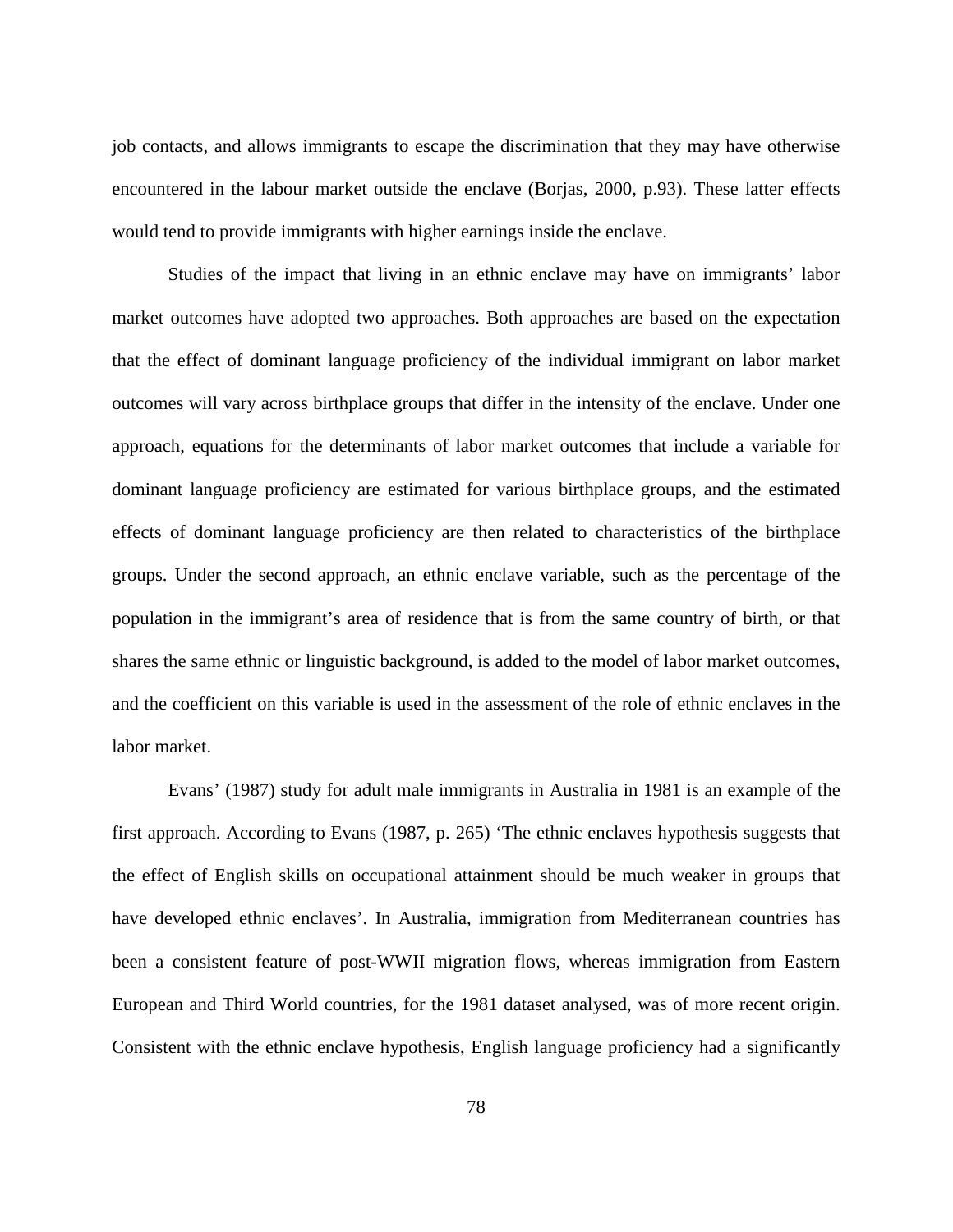larger effect on the occupational status of immigrants from Eastern Europe and Third World countries that it had on the occupational status of immigrants from Mediterranean countries.

Veltman (1983) presented comprehensive analyses of the determinants of occupational status and earnings among adults belonging to a minority language (defined using mother tongue) group in the US, using the 1976 Survey of Income and Education. Separate analyses were undertaken for the Spanish language group and for non-Spanish minority language groups. The language variables included in the estimating equation distinguished four categories: (i) English monolinguals; (ii) workers whose usual language was English and who often speak another language; (iii) minority language speakers who reported that they spoke English either well or very well; and (iv) minority language speakers who reported that they spoke English either not well or not at all. Among the many findings, Veltman reported that among males with a Spanish mother tongue, those whose usual language was Spanish were at an earnings disadvantage, while among those whose usual language was English, the English-Spanish bilinguals were associated with lower earnings. In other words, the labor market 'rewards the most complete type of integration possible, the effective abandonment of the Spanish language as a daily language' (Veltman, 1983, p.241).

In discussing the findings, Veltman (1983, pp.390-391) argues 'As long as Spanish speaking Americans continue to speak Spanish as their usual language, they are relatively well insulated from direct job competition with members of the White English speaking group...As Anglicisation produces increasingly large numbers of English speaking persons of Hispanic ancestry, members of this group are increasingly drawn into competition for jobs with members of the White English language group. It is at this point that the data suggest that Hispanic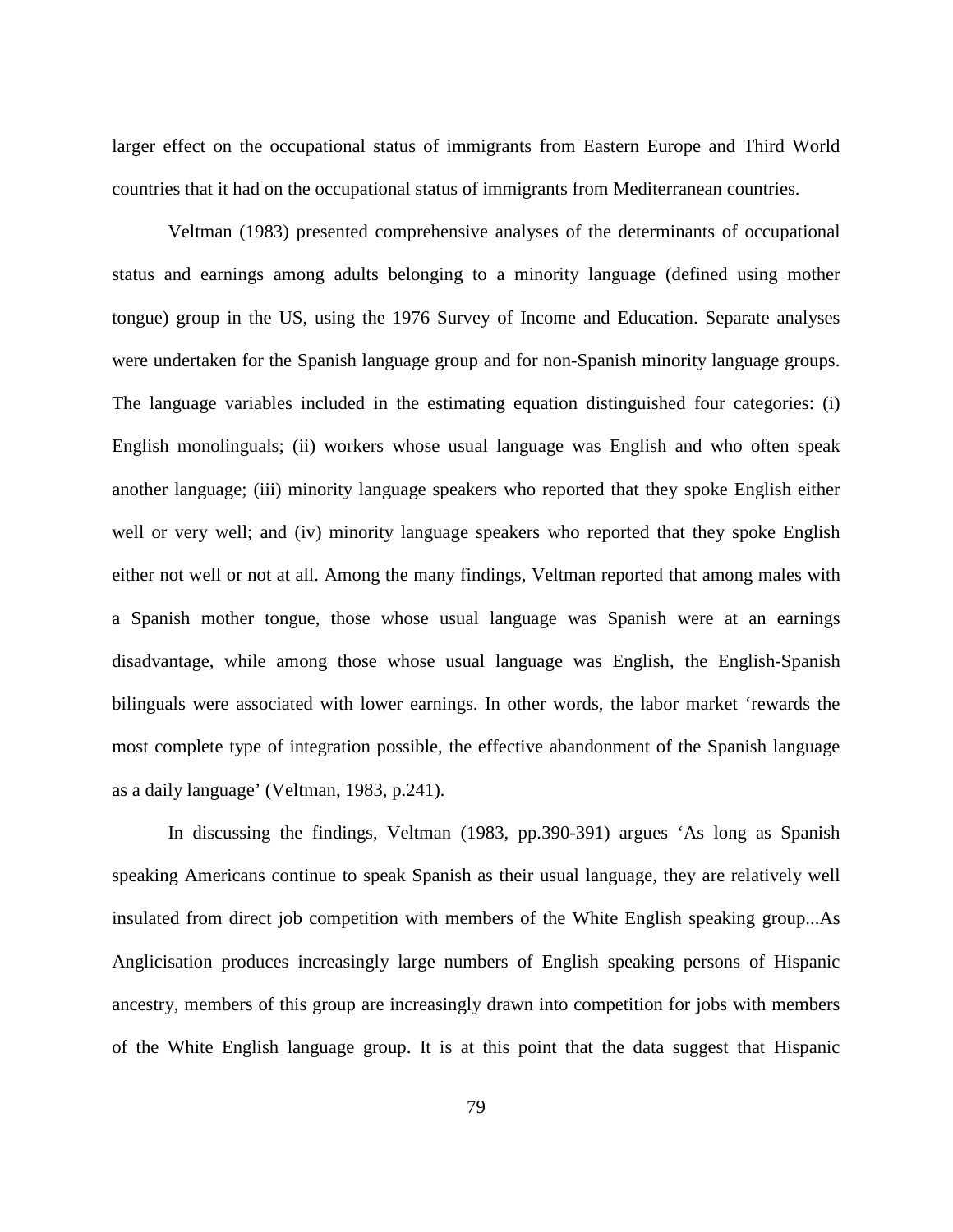Americans are experiencing particular difficulties'. This interpretation is consistent with Evans' ethnic enclaves hypothesis.

Studies that adopt the second, more direct, approach have used two main methodologies. Some studies have augmented a conventional human capital earnings equation with an ethnic concentration variable. In these studies the unit of observation is the individual. Hence, a model of the following type is estimated.

$$
\ln Y_i = \alpha_0 + \alpha_1 X_i + \alpha_2 Lang_i + \alpha_3 Conc_i + \varepsilon_i
$$

where the vector *X* contains variables for schooling, labor market experience and other factors typically included in studies of the determinants of earnings, *Lang* is a measure of the immigrant's proficiency in the dominant language, and *Conc* is the ethnic concentration variable. This ethnic concentration variable has been defined with reference to the immigrant's ethnic, birthplace or mother tongue group. For example, Shields and Wheatley Price's (2002) analyses in the UK were based on the percentage of the census ward from the same ethnic group as the respondent. In some analyses the dominant language proficiency and ethnic concentration variables are interacted, to enable the effect of the ethnic concentration measure to differ between immigrants who are, and who are not, proficient in the dominant language.

The second method followed in some studies is based around comparisons of the growth in average earnings of groups of immigrants sharing a small number of characteristics. In these studies the unit of observation is the change in a group average, and the estimating equation is of the form

$$
\Delta \ln_{jkl} = \alpha_0 + \alpha_1 \ln Y_{jkl}(t_0) + \alpha_2 X_{jkl} + \alpha_3 I_j + \alpha_4 I_k + \alpha_5 I_l + \alpha_6 Conv_{jk} + \varepsilon_{jkl}
$$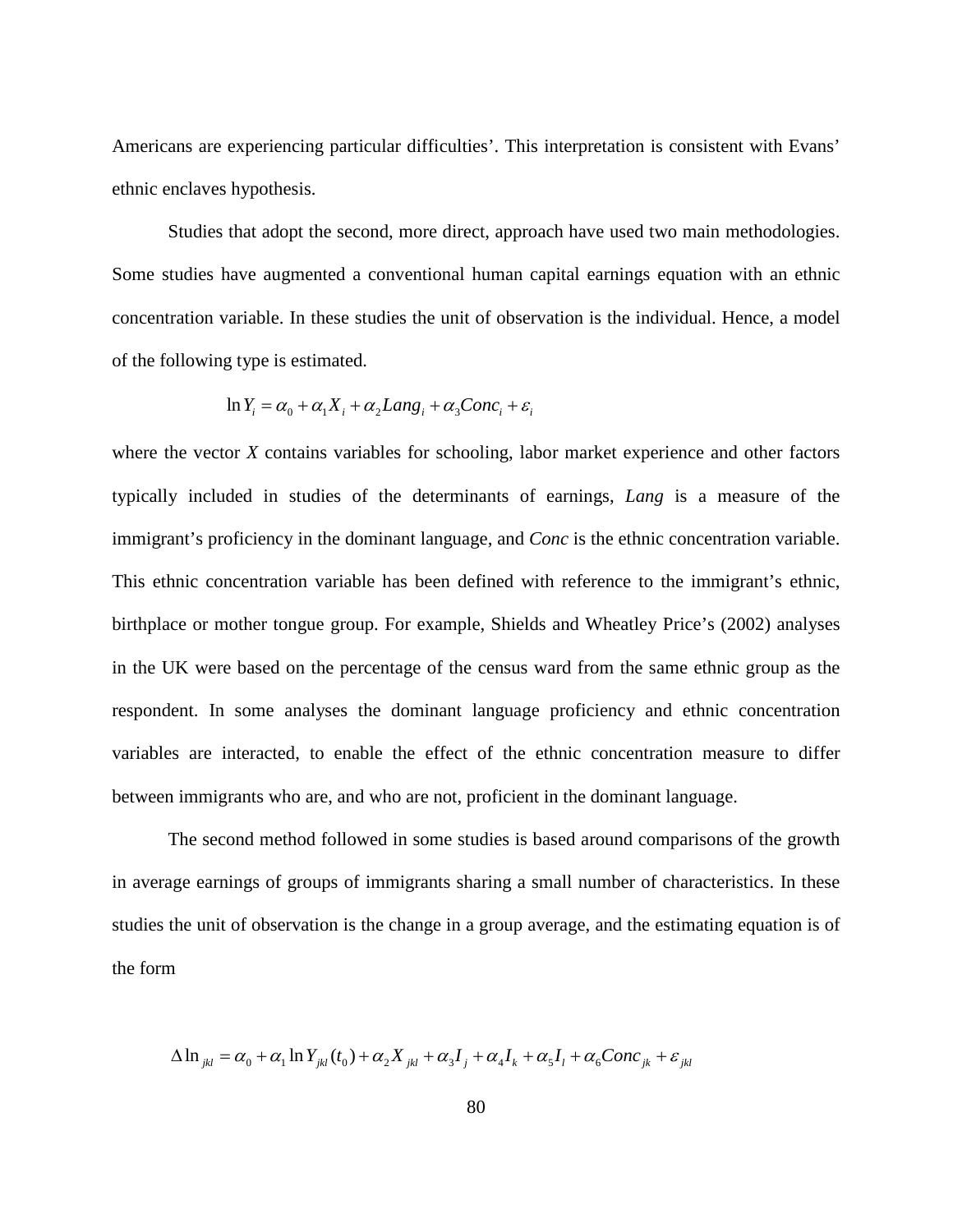where  $\Delta \ln_{ikl}$  is the growth rate in the mean earnings of immigrant workers from country *j* who live in region *k* and who arrived in the country in year *l*. The initial earnings term,  $\ln Y_{jkl}(t_0)$ , is used to control for convergence in earnings: the immigrants with the lowest earnings in the first year after arrival experience the most rapid growth in earnings in the destination country (Duleep and Regets, 1997). The vector *X* comprises the proportions of the immigrants in various age and education categories, while  $I_i$ ,  $I_k$  and  $I_l$  are vectors of dummy variables that record the *ceteris paribus* earnings differentials across the birthplace, location and year of arrival groups distinguished in the analysis. The *Conc* variable has a construction analogous to that used in the studies that have the individual as the unit of observation. For example, in Borjas (2000) the *Conc* variable is defined as the proportion of the population of metropolitan area  $k \left(N_k\right)$  who were born in country *j*, namely  $N_{jk} / N_k$ .

Examples of studies adopting the first of these approaches are Shields and Wheatley Price (2002) for the UK, Chiswick and Miller (2002) for the US, and Kanas et al. (2012) for Germany.

Chiswick and Miller (2002) based their analysis on the earnings of adult immigrant men in the 1990 US Census. Their concentration variable was defined with respect to languages other than English spoken at home, and was the fraction of the population in the state that speaks the same non-English language at home as the respondent. In the benchmark model, the coefficient of this linguistic concentration variable was negative (-0.006) and highly significant. The coefficient of -0.006 indicates that a one percentage point increase in the linguistic concentration measure would be associated with slightly more than one-half of a percent decrease in an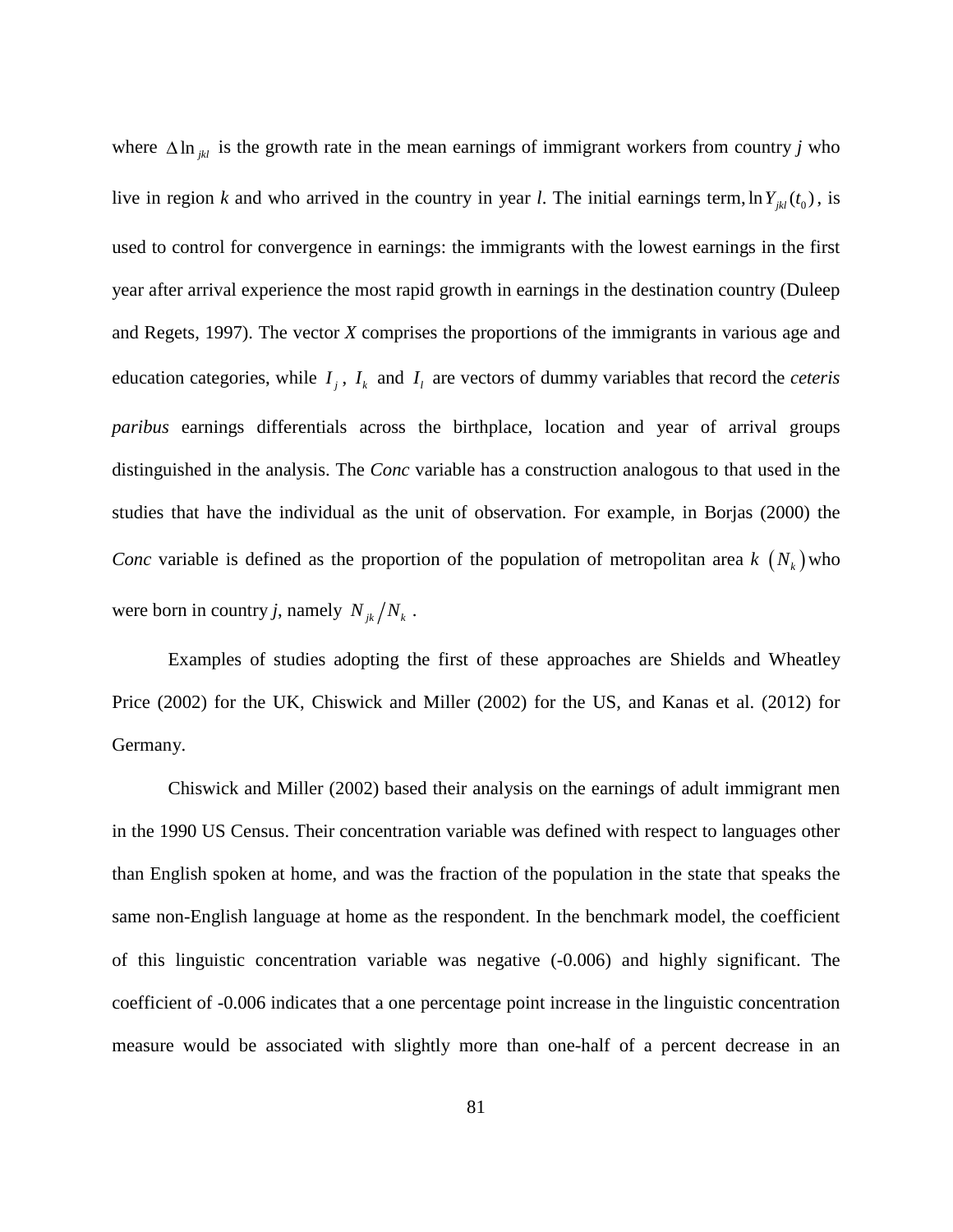immigrant's earnings. When a variable for whether the immigrant was proficient in English was added to the model, the coefficient on the linguistic concentration variable changed from -0.006 to  $-0.005$ <sup>[29](#page-74-0)</sup> Further, when the linguistic concentration variable was interacted with the English proficiency variable, the effect of residence in a linguistic concentration for those who were not proficient in English was a statistically significant -0.002, whereas it was -0.006 for those who were proficient in English. Chiswick and Miller also explored the implications of this interaction term from the perspective of how the impact on earnings of proficiency in English varied across regions according to the concentration of speakers of the immigrant's home language. They report (p.43) 'This is estimated to be close to 19% for an individual who lives in an area where his origin language is not spoken. Where 20% of the population speaks the immigrant's origin language, the return to English-speaking skills would be 11%'. In other words, the economic penalty from not speaking English is smaller among those who live in a linguistic concentration area, which supports Evans' ethnic enclaves hypothesis.

Shields and Wheatley Price (2002) examine the determinants of the mean wage in the immigrant's occupation in the UK. Hence, as noted earlier, they capture occupational wage effects but not any intra-occupational wage effects. Their ethnic concentration measure was incorporated into a model of occupational success in the form of three dummy variables, for living in a census ward with 5-15 percent, 15-33 percent, or greater than 33 percent own ethnic density (the benchmark group was 0-5 percent own ethnic density). It was reported that these ethnic concentration variables were only marginally statistically significant, 'and are indicative

<span id="page-82-0"></span> $29$  The estimated impact of residence in a linguistic enclave in the analyses based on the American Community Survey (2005-2009) reported in Table 4 is also -0.005.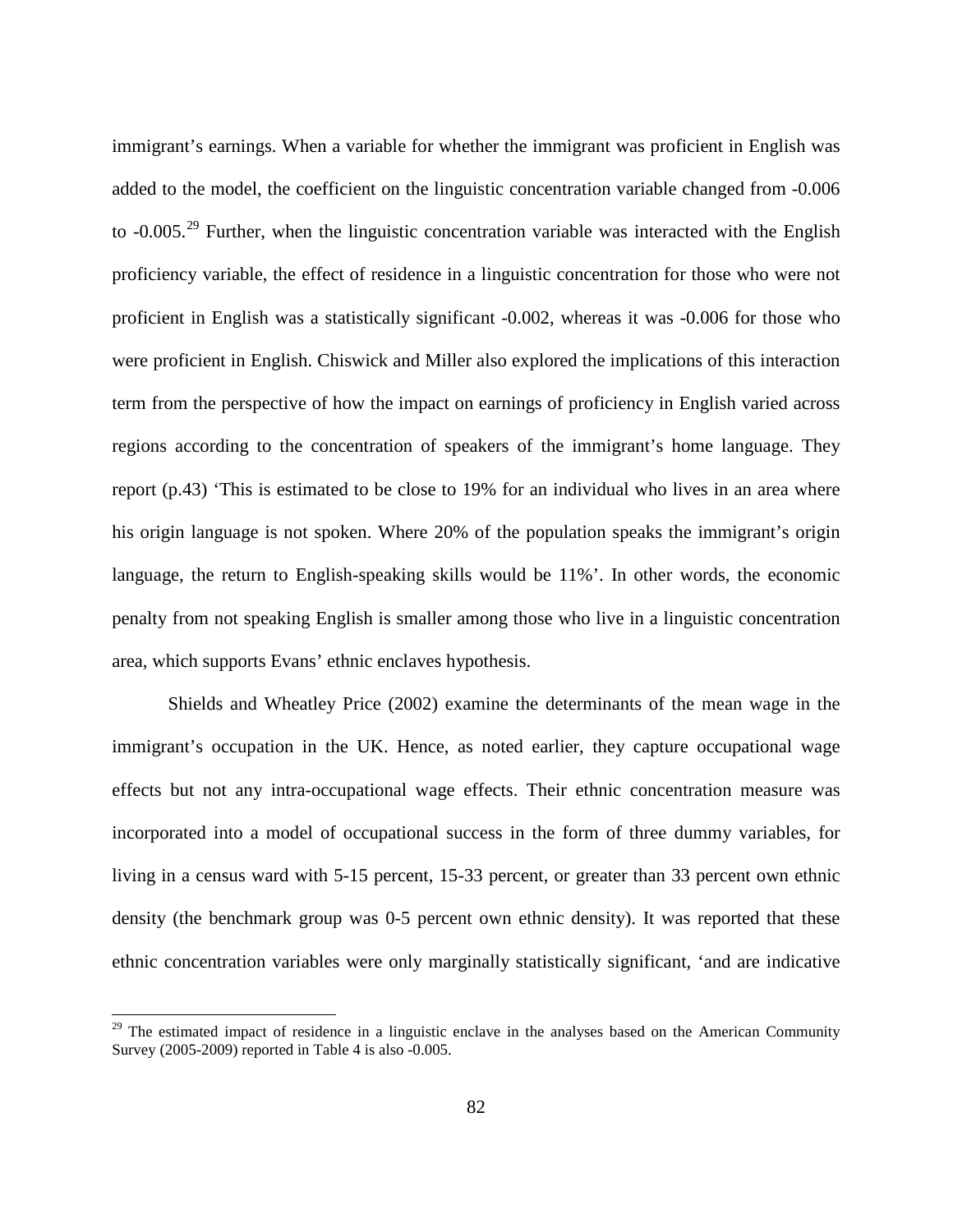of a 4.5% occupational success penalty to living in a high ethnic, minority density (15%-33%) census ward' (p. 149).

Kanas et al. (2012) examine the role of ethnic concentration among adult male immigrants in Germany using the German Socio-Economic Panel, 1984-2004. They include in their model a number of social capital variables other than the ethnic concentration. The main social capital variable was the frequency of contacts with friends, relatives and neighbors. The models were corrected for sample selection. The results showed that ethnic concentration was not a significant determinant of earnings. Nor was there any evidence that the role of ethnic concentration varied according to the language skills of the immigrant. The authors argue (p.703) 'It is possible that Germany simply lacks substantial ethnic concentrations, like the Cubans in Miami or the Chinese in San Francisco, that significantly influence immigrants' economic outcomes'. Determining whether there are threshold effects in this regard is an area for future research.

There are two main studies that have used the group-average wage-growth approach: Borjas' (2000) analyses for the US and Warman's (2007) more recent study for Canada. Borjas' (2000) analyses were based on the 1980 and 1990 US censuses. His main ethnic concentration measure was the proportion of the population of metropolitan area *k* who were born in country *j*  $(N_{jk}/N_k)$ . An alternative, relative clustering measure, was also used, where the ethnic concentration measure was normalized by the fraction of the US population that belongs to the particular country of birth group  $\left( N_j/N \right)$ . Borjas reported that the ethnic concentration variable was a negative and statistically significant determinant of earnings growth between 1980 and 1990, and while the results were weaker when the relative clustering measure was used, they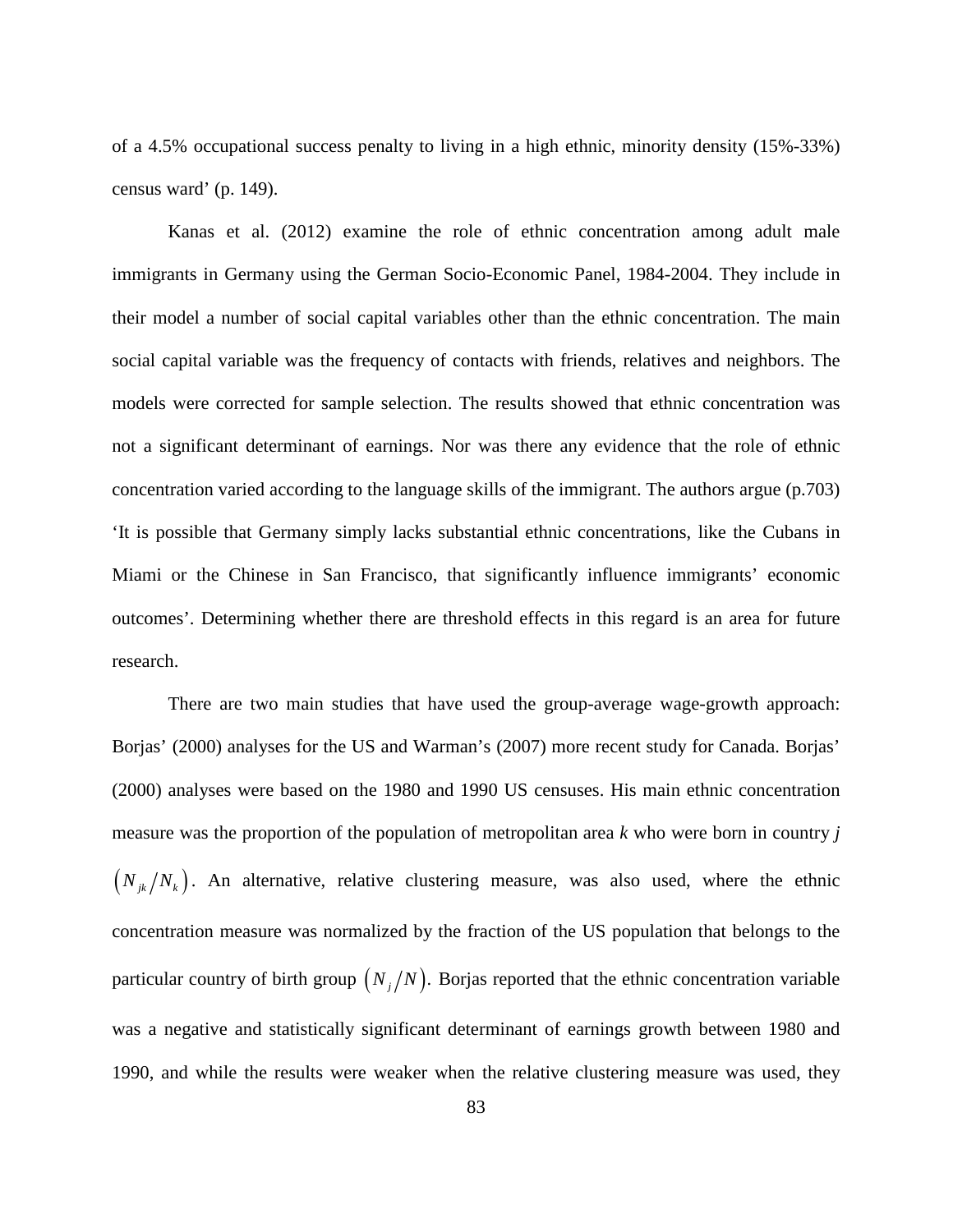were still indicative of a negative relationship between residential concentration and earnings growth. Borjas reported that the wage growth for a typical Mexican immigrant who moves from Los Angeles (which had an exposure index of 0.11) to New York (exposure index of 0.001) would increase by four percentage points, an effect that was described as sizeable. It was also shown that the adverse impact of residence in an ethnic enclave was stronger for the least educated, and it was also usually stronger for the groups of most recent arrivals, compared to longer-term settlers. In other words, in this study the most disadvantaged in the labor market incurred further penalties from residing in an ethnic enclave.

Warman (2007) examined the impact of residence in an ethnic enclave in the context of earnings growth regressions based on data from the Canadian Census of 1981, 1986, 1991, 1996 and 2001. The dependent variable in the estimating equation was the earnings growth over either 5, 10, 15 or 20 year periods, for the average foreign-born worker from a particular country who resided in a specific Census Metropolitan Area and who belonged to a particular arrival cohort. Along with country of birth, location of residence, arrival cohort and base year fixed effects, the estimating equation also controlled for initial earnings. It was shown that residence in an ethnic enclave has a negative impact on weekly earnings growth, and this negative effect was more important among immigrants who migrated as adults than it was among immigrants who migrated as children, and it was also more important among high-skilled male workers than it was among their low-skilled counterparts. Warman (2007) illustrated the potential impact of the estimates: it was shown that by living in Montreal (low ethnic concentration) rather than in Vancouver (high concentration), an immigrant from Hong Kong would have four percent higher earnings growth over a five-year period. In other words, similar to Borjas' (2000) finding for the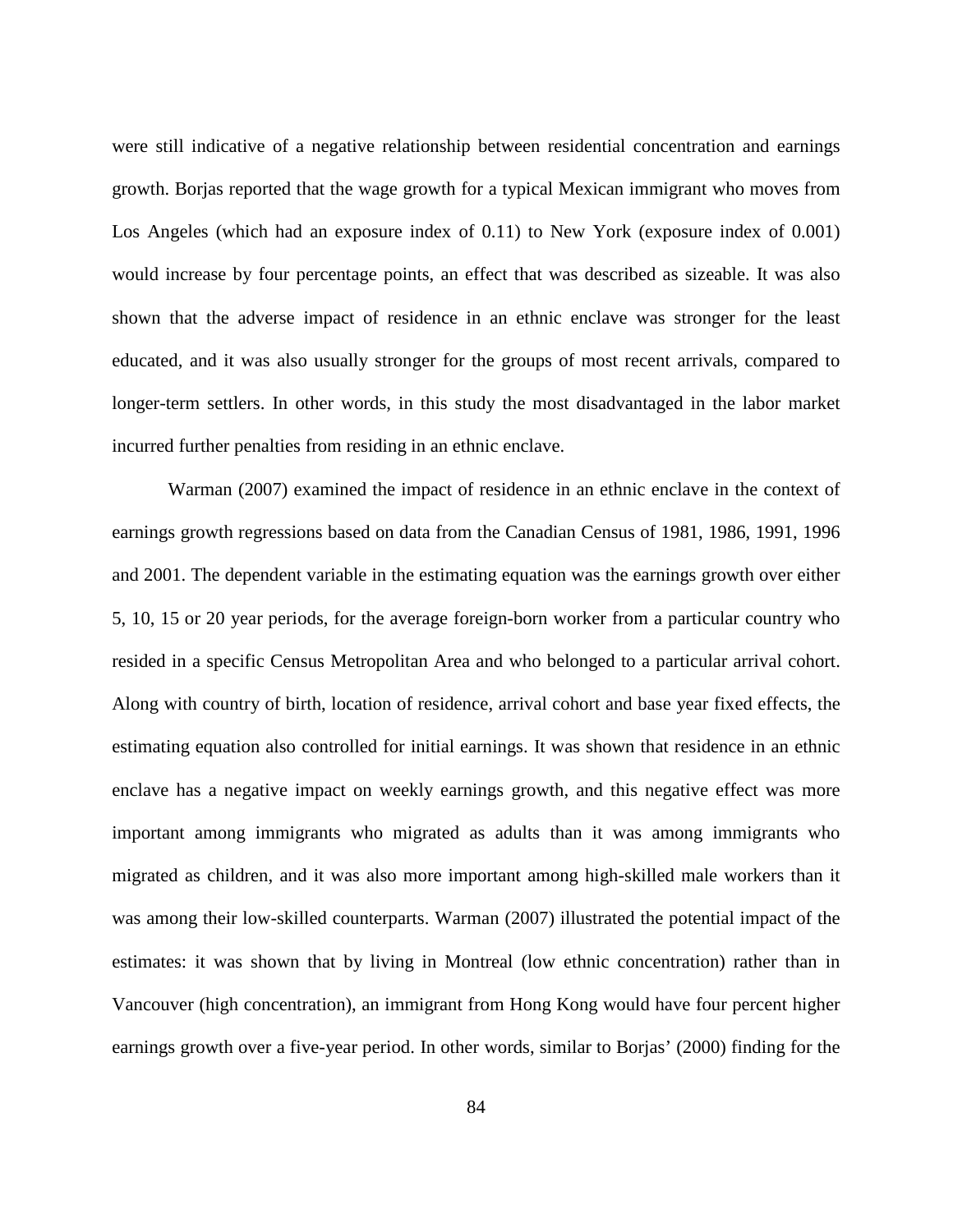US labor market, the enclave effect is quantitatively important in the Canadian labor market. However, contrary to what Borjas found for the US, Warman's (2007) results indicate that ethnic enclaves afford relative protection to less-skilled workers.<sup>[30](#page-82-0)</sup>

Hence, while the research into the earnings effects of residence in an ethnic enclave is under-developed compared to the other areas of research reviewed in this chapter, the evidence strongly suggests that, even controlling statistically for the respondent's own destination language proficiency, other variables held constant, men who live in an ethnic/linguistic enclave receive, on average, lower earnings than men who live outside of their enclave area.

## **6. Summary and Conclusions**

This chapter reports on the 'economics of language' for immigrants, that is, the influence of language on the choice of destination among international migrants, the determinants of the acquisition among immigrants of destination language proficiency, and the labor market consequences of that proficiency as expressed in their earnings.

There is a tendency among international migrants (and among internal migrants in bilingual countries, such as Canada) to take language issues into account when deciding whether to migrate and the choice of destination. The costs of migration are lower if the migration is to a destination with the same dominant language as that known to the potential migrant. More generally, the smaller the linguistic distance between the dominant languages of the origin and a particular destination, the lower are the adjustment costs in the destination and the higher the

 $30$  This difference could be due to the different definitions of skilled workers in the studies. Borjas (2000) defines a group as skilled if the mean educational attainment is at least 12 years, whereas Warman (2007) separated the immigrants by highest degree obtained, and defined the skilled group as possessing a university degree.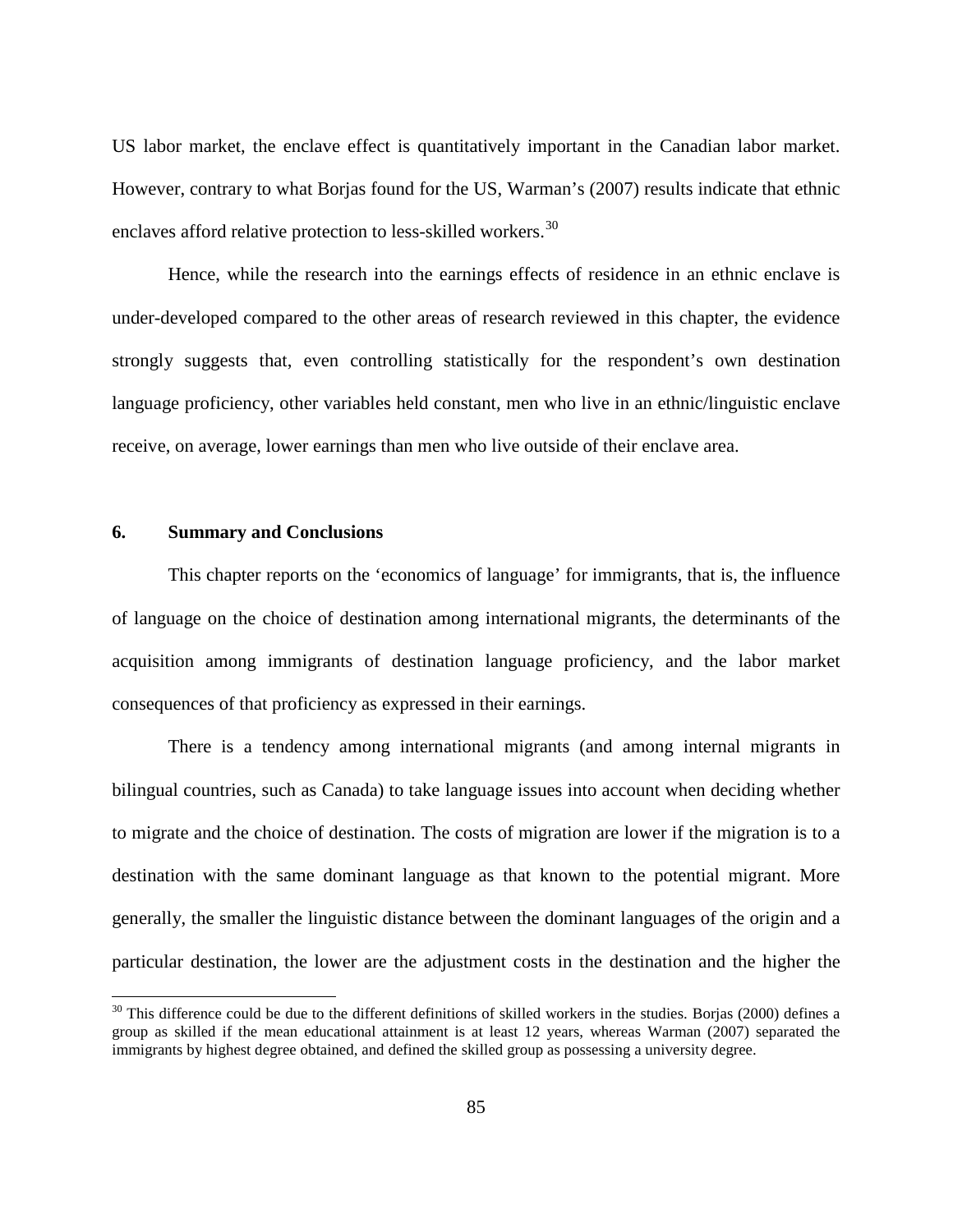migration rate.

The determinants of the destination language proficiency among immigrants have been performed primarily for both males and females on census and large surveys for major immigrant receiving countries such as the United States, Canada, Australia, Israel, and Germany. Language proficiency among immigrants is most efficiently modeled according to the three 'Es': Exposure to the destination language in the origin and in the destination, Efficiency in acquiring destination language skills and the Economic incentives for investing in proficiency. Proficiency in the destination language among immigrants increases with the level of their schooling and the duration of their residence in the destination. Proficiency is lower with an older age at migration, if the immigrant was married to the current spouse before migration, and if the migrant lives in a linguistic concentration (enclave) area. Proficiency is also greater the closer are the origin and destination languages (smaller linguistic distance). Among women, but not men, proficiency is lower when there is a larger number of children in the family. There appears to be language learning in the home. The proficiency of a family member is greater if other members of the family are more proficient. In particular, the mother's proficiency is more important than that of the father for the destination language proficiency of their children.

Among immigrants, other variables being the same, earnings are greater for those more proficient in English. The implied payoff to proficiency in terms of labor market earnings for adult males suggests it is a profitable investment. Yet this underestimates the benefits of acquiring proficiency as it does not include the gains from consumption, social and civic activities, and other human capital investments. The computation of benefits also does not take into account the gains from the enhanced English language proficiency of other family members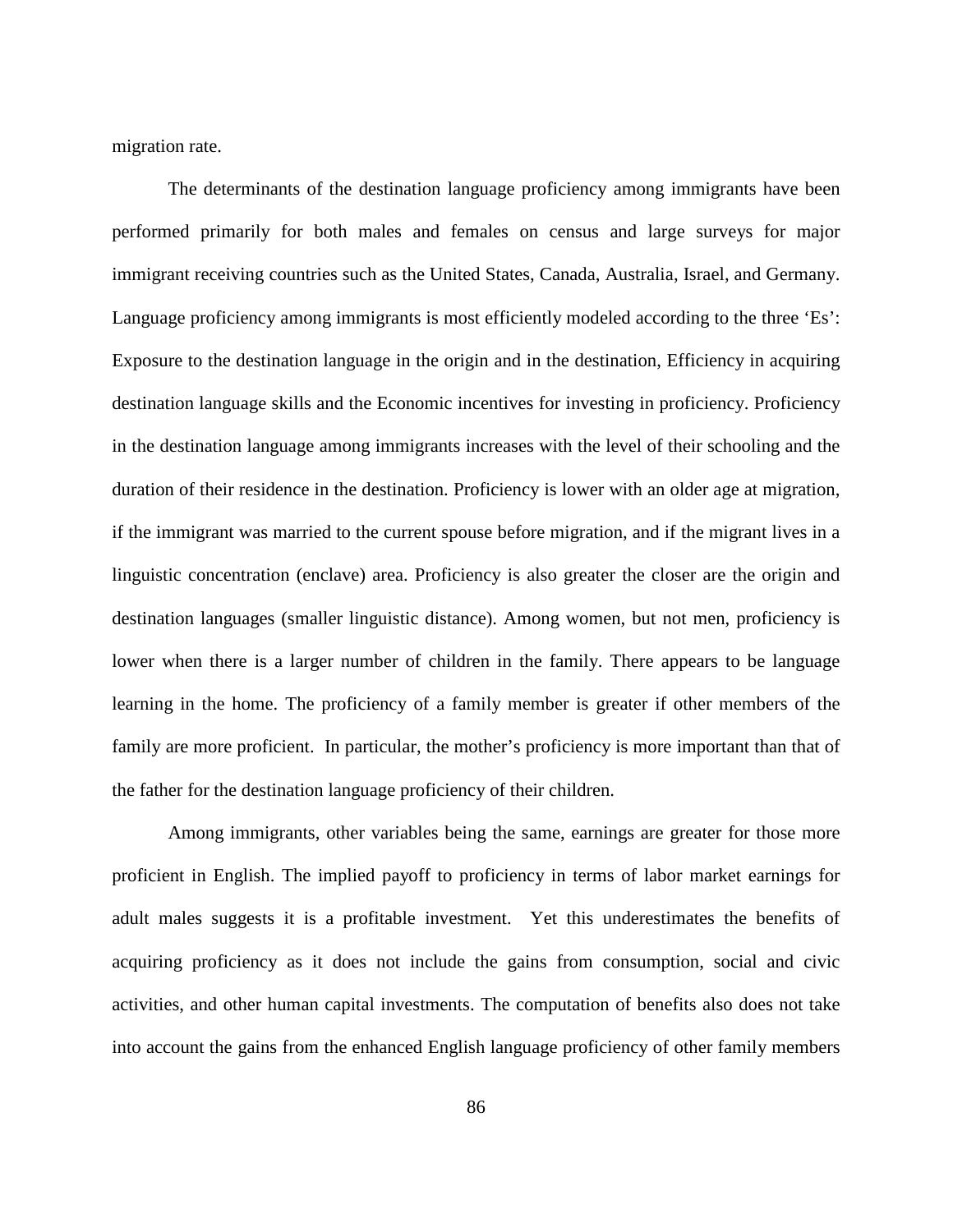(language learning in the home) when one family member makes investments in destination language training.

An important implication of this analysis for immigration policy is that immigrants either proficient in the destination language, or with characteristics that enhance proficiency, will be more successful in adjusting to the new labor market. Some countries (such as Australia, Canada the United Kingdom, and New Zealand), but not the United States, have skill-based immigration policies that give significant explicit emphasis to these characteristics, including English language skills (plus French in Canada), educational attainment, occupational skills, and age at migration, when issuing permanent resident visas.

Another important policy implication derives from the high rate of return from investments in language proficiency to the individual and to society. This suggests the encouragement of immigrants to invest in language training, through subsidies, access to training programs and other mechanisms as is done explicitly in some countries, with Israel being a primary example. Encouraging immigrants to become proficient in the destination language does not imply a denigration of their culture or language of origin. It does imply a welcoming of them to the full range of opportunities in the educational, economic, social and civic (political) life of their new home.

The research reviewed in this chapter that has yielded a rich array of findings requires access to quality data. The relative abundance of studies of the determinants of dominant language proficiency, and of the effects of dominant language proficiency on labor market outcomes in Australia, Canada and the US, is a clear reflection of the relative availability in these countries of quality data sets containing information on relevant variables. Conversely, the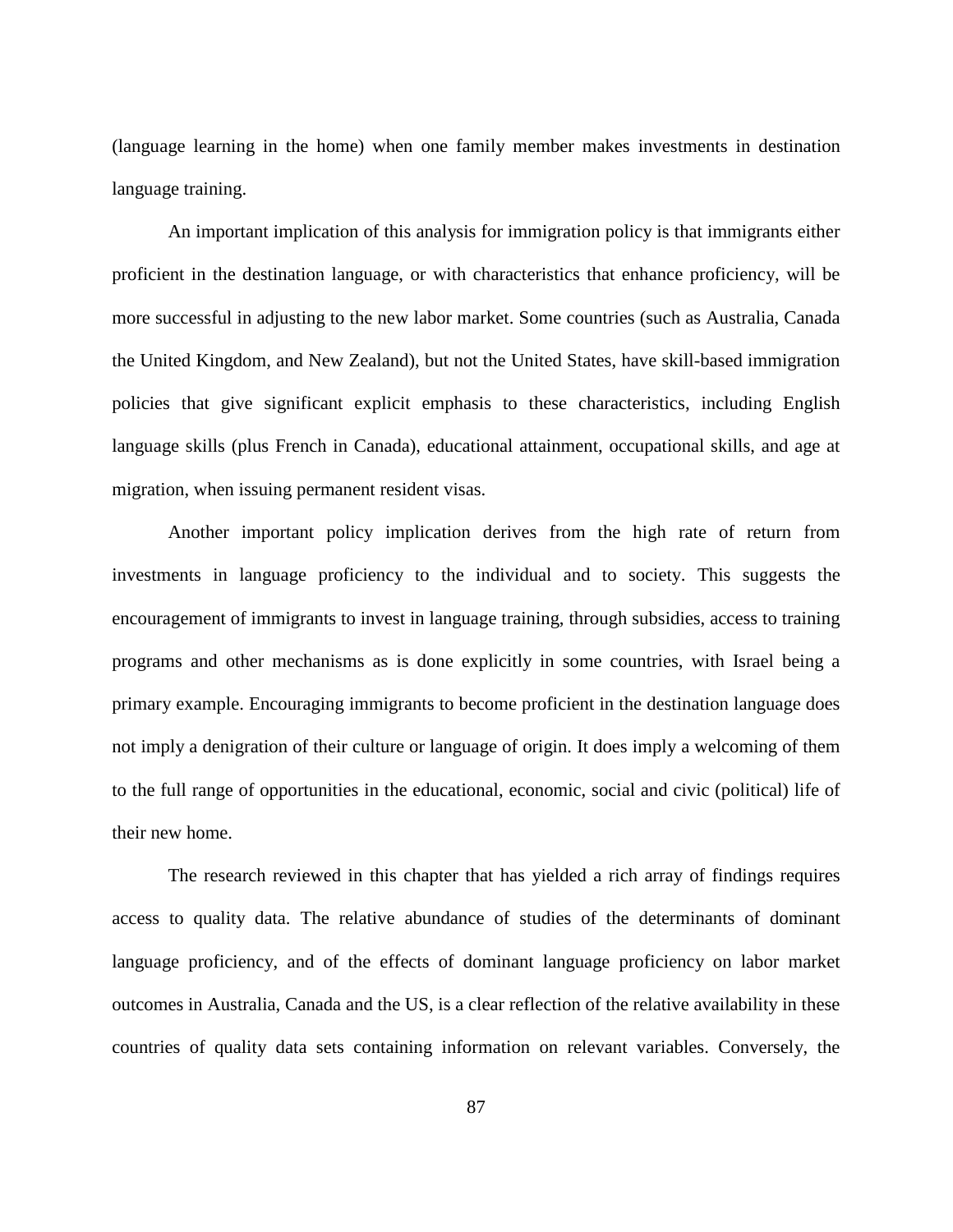limited research for the UK and Spain, until recent years, reflects the absence of the required data in earlier years. The limited amount of recent research into language issues in Israel is a result of the unavailability of data.

The research has revealed the importance of dominant language proficiency to immigrants' labor market outcomes, the differences in these labor market outcomes across groups, the potential differences in labor market outcomes depending on the context in which the destination and origin languages are used, and the changes over time in the economic returns to language usage. More research is needed, however, on the effects of language usage on aspects of the consumer, social, family structure and civic life of immigrants. The inclusion of questions on dominant language proficiency, along with questions on immigrant status and labor market outcomes, demographic and social characteristics, consumption behavior and civic activities in censuses and other large scale data collections, should be viewed as a priority.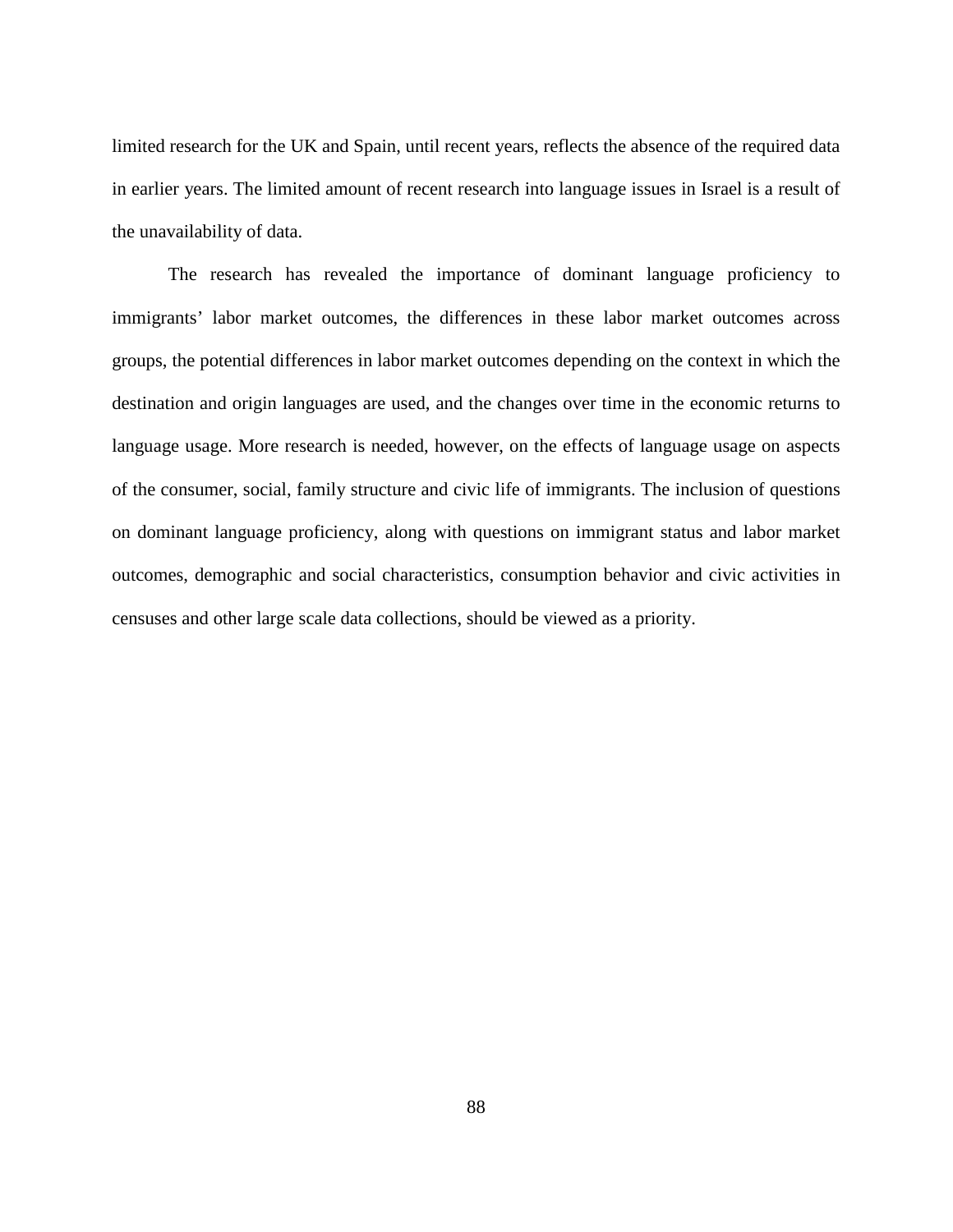## **References**

- Adsera, A. and Pytlikova, M., (2012). 'The Role of Language in Shaping International Migration', Institute for the Study of Labor Discussion Paper Number 6333, Bonn, Germany.
- Akresh, I.R., (2007). 'Context of English Language Use Among Immigrants to the United States'*, International Migration Review*, 41(4), pp.930-955.
- Bartel, A.P., (1989). 'Where do the New U.S. Immigrants Live?', *Journal of Labor Economics*, 7(4), pp.371-391.
- Bauer, T., Epstein, G.S. and Gang, I.N., (2005). 'Enclaves, Language, and the Location Choice of Migrants', *Journal of Population Economics*, 18(4), pp.649-662.
- Becker, G.S., (1964). *Human Capital: A Theoretical and Empirical Analysis with Special Reference to Education* (1<sup>st</sup> ed.), New York: National Bureau of Economic Research.
- Beine, M., Docquier, F. and Özden, Ç., (2011). 'Diasporas', *Journal of Development Economics*, 95(1), pp.30-41.
- Belot, M. and Ederveen, S., (2012). 'Cultural Barriers in Migration Between OECD Countries', *Journal of Population Economics*, 25(3), pp.1077-1105.
- Belot, M.V.K. and Hatton, T.J., (2012). 'Immigrant Selection in the OECD', *Scandinavian Journal of Economics*, doi: 10.1111/j.1467-9442.2012.01721.x
- Berman, E., Lang, K. and Siniver, E., (2003). 'Language-Skill Complementarity: Returns to Immigrant Language Acquisition', *Labour Economics*, 10(3), pp.265-290.
- Bleakley, H. and Chin, A., (2004). 'Language Skills and Earnings: Evidence from Childhood Immigrants', *Review of Economics and Statistics*, 86(2), pp.481-496.
- Borjas, G.J., (2000). 'Ethnic Enclaves and Assimilation', Swedish Economic Policy Review, 7, pp.89-122.
- Budría, S. and Swedberg, P., (2012). 'The Impact of Language Proficiency on Immigrants' Earnings in Spain', Institute for the Study of Labor Discussion Paper No. 6957, Bonn, Germany.
- Carliner, G., (1981). 'Wage Differences by Language Group and the Market for Language Skills in Canada', *Journal of Human Resources*, 16(3), pp.384-399.

Charette, M. and Meng, R., (1994). 'Explaining Language Proficiency: Objective versus Self-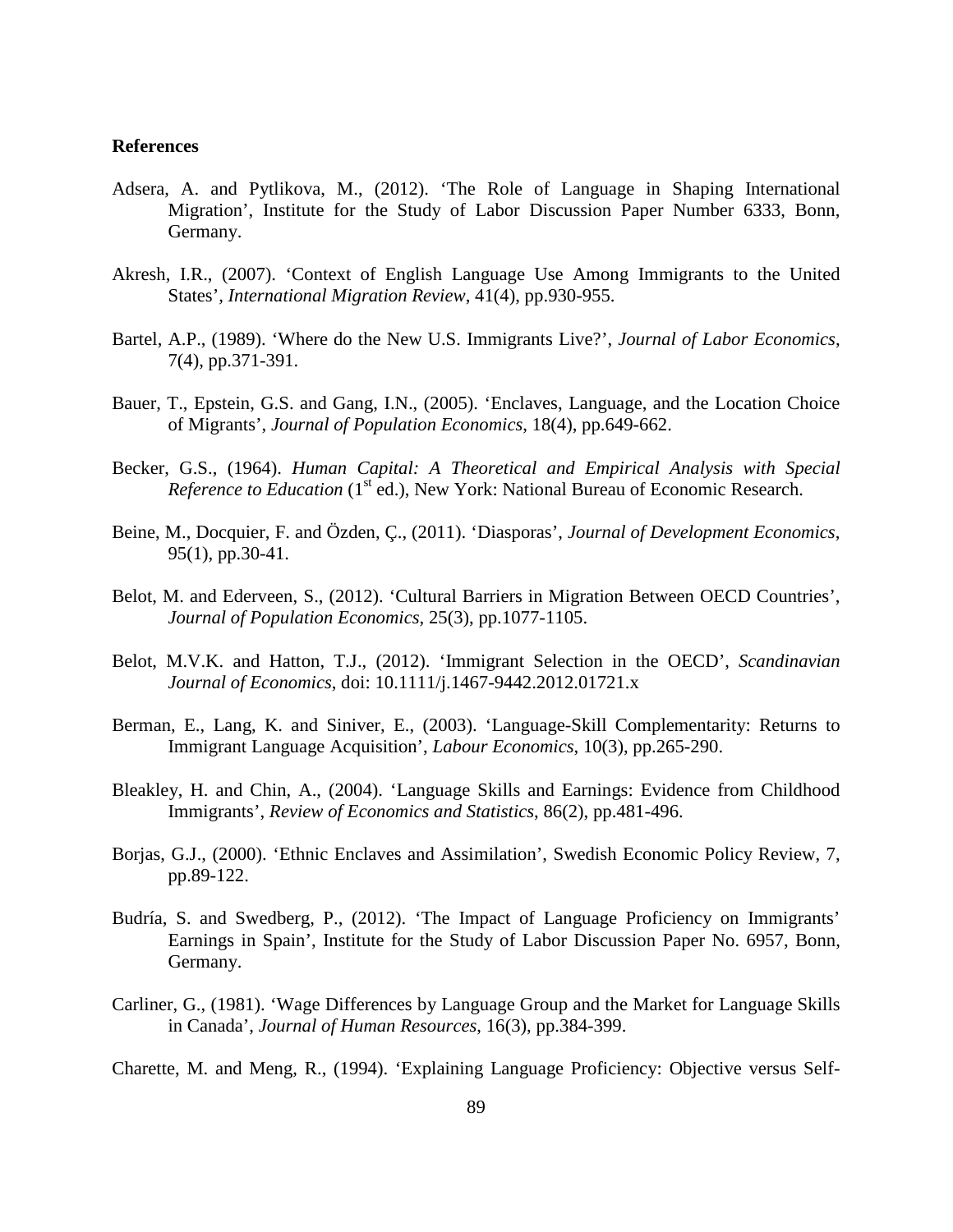Assessed Measures of Literacy', *Economics Letters*, 44, pp.313-321.

- Chiswick, B.R., (1991). 'Speaking, Reading and Earnings among Low-Skilled Immigrants', *Journal of Labor Economics*, 9(2), pp.149-170.
- Chiswick, B.R., (1998). 'Hebrew Language Usage: Determinants and Effects on Earnings in Israel', *Journal of Population Economics*, 11(2), pp.253-271.
- Chiswick, B.R. (2009). "The Economics of Language Learning for Immigrants: An Introduction and Overview" in T.G. Wiley, J.S. Lee, and R.W. Rumberger (eds.) *The Education of Language Minority Immigrants in the United States*, Bristol, UK: Multilingual Matter*s,*  pp. 72-91
- Chiswick, B.R., Lee, Y.L. and Miller, P.W., (2003). 'Schooling, Literacy, Numeracy and Labour Market Success', *The Economic Record*, 79(245), pp.165-181.
- Chiswick, B.R., Lee, Y.L. and Miller, P.W., (2005a). 'Family Matters: The Role of the Family in Immigrant's Destination Language Skills', *Journal of Population Economics*, 18(4), pp.631-647.
- Chiswick, B.R., Lee, Y.L. and Miller, P.W., (2005b). 'Parents and Children Talk: English Language Proficiency within Immigrant Families', *Review of Economics of the Household*, 3(3), pp.243-268.
- Chiswick, B.R., Lee, Y.L. and Miller, P.W., (2005c). 'Immigrant Earnings: A Longitudinal Analysis', *Review of Income and Wealth*, 51(4), pp.485-503.
- Chiswick, B.R. and Miller, P.W., (1985). 'Immigrant Generation and Income in Australia', *Economic Record*, 61(173), pp.540-553.
- Chiswick, B.R. and Miller, P.W., (1988). 'Earnings in Canada: The Roles of Immigrant Generation, French Ethnicity and Language', pp.183-228 in T. Paul Schultz (ed.) *Research in Population Economics*, 6, JAI Press.
- Chiswick, B.R. and Miller, P.W., (1995). 'The Endogeneity Between Language and Earnings: International Analyses', *Journal of Labor Economics*, 13(2), pp.245-287.
- Chiswick, B.R. and Miller, P.W., (2001). 'A Model of Destination Language Acquisition: Application to Male Immigrants in Canada', *Demography*, 38(3), pp.391-409.
- Chiswick, B.R. and Miller, P.W., (2002). 'Immigrant Earnings: Language Skills, Linguistic Concentrations and the Business Cycle', *Journal of Population Economics*, 15(1), pp.31- 57.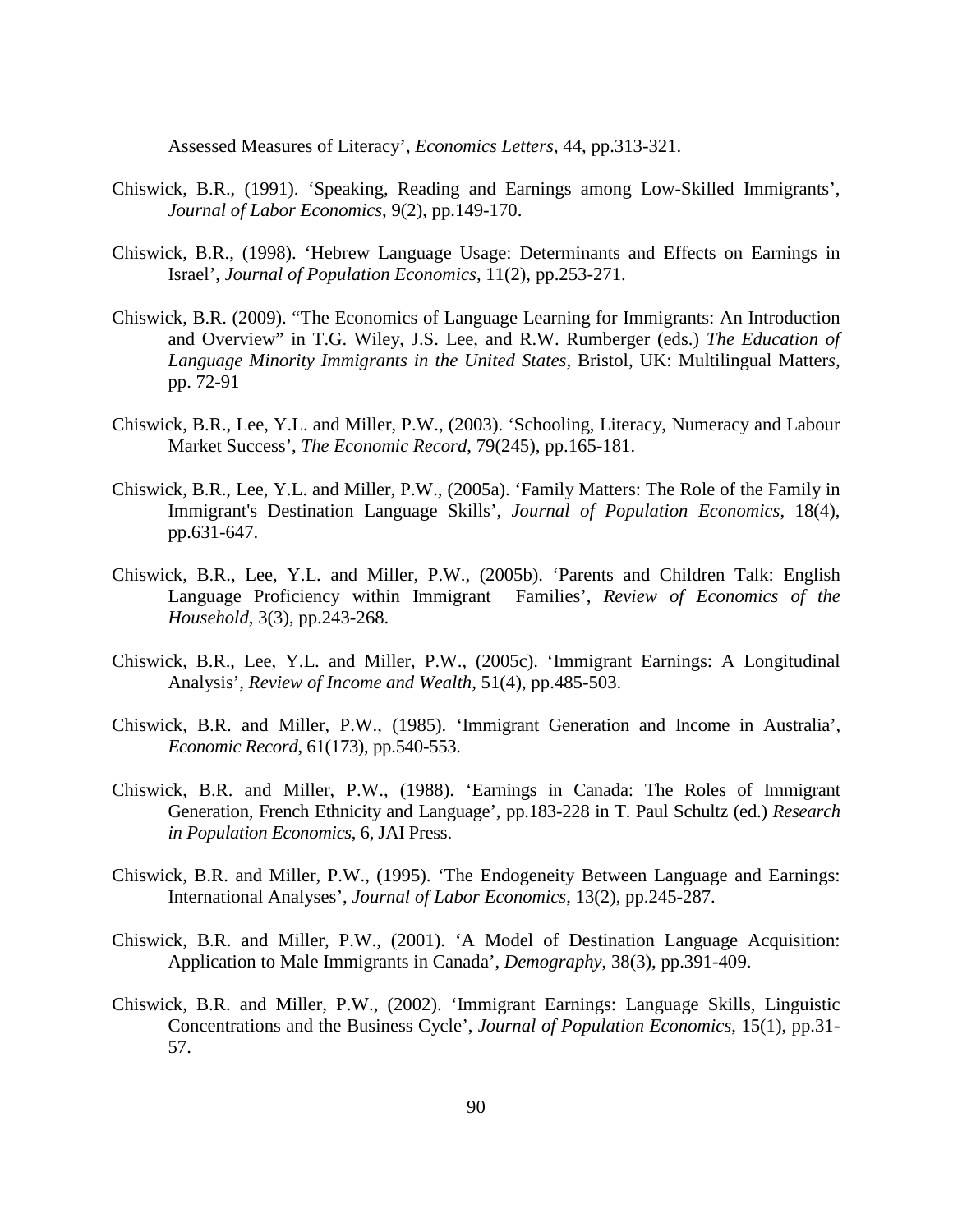- Chiswick, B.R. and Miller, P.W., (2003). 'The Complementarity of Language and Other Human Capital: Immigrant Earnings in Canada', *Economics of Education Review*, 22(5), pp.469- 480.
- Chiswick, B.R. and Miller, P.W., (2005a). 'Linguistic Distance: A Quantitative Measure of the Distance between English and Other Languages', *Journal of Multilingual and Multicultural Development*, 26(1), pp.1-16.
- Chiswick, B.R. and Miller, P.W., (2005b). 'Do Enclaves Matter in Immigrant Adjustment?', *City and Community*, 4(1), pp.5-35.
- Chiswick, B.R. and Miller, P.W., (2006). 'Language Skills and Immigrant Adjustment: The Role of Immigration Policy', in D.A. Cobb-Clark and S. Khoo (eds). *Public Policy and Immigrant Settlement*, Cheltenham, UK: Edward Elgar, pp.121-148.
- Chiswick, B.R. and Miller, P.W., (2007a). *The Economics of Language: International Analyses*, London: Routledge.
- Chiswick, B.R. and Miller, P.W., (2007b). 'Computer Usage, Destination Language Proficiency and the Earnings of Natives and Immigrants', *Review of Economics of the Household*, 5(2), pp.129-157.
- Chiswick, B.R. and Miller, P.W., (2008a). 'A Test of the Critical Period Hypothesis for Language Learning', *Journal of Multilingual and Multicultural Development*, 29(1), pp.16-29.
- Chiswick, B.R. and Miller, P.W., (2008b). 'Modeling Immigrants' Language Proficiency', in B.R. Chiswick (ed.) *Immigration: Trends, Consequences, and Prospects for the United*  States, Amsterdam: Elsevier, pp.75-128.
- Chiswick, B.R. and Miller, P.W. (2012). 'The Impact of Surplus Skills on Earnings: Extending the Over-Education Model to Language Proficiency', Xerox.
- Chiswick, B.R., Patrinos, H.A. and Hurst, M.E., (2000). 'Indigenous Language Skills and the Labor Market in a Developing Economy', *Economic Development and Cultural Change*, 48(2), pp.349-367.
- Chiswick, B.R. and Repetto, G., (2001). 'Immigrant Adjustment in Israel: The Determinants of Literacy and Fluency in Hebrew and their Effects on Earnings', in S. Djajic (ed.) *International Migration: Trends, Policies, and Economic Impact*, London: Routledge. pp.204-228.
- Christofides, L. and Swidinsky, R., (2010). 'The Economic Returns to the Knowledge and Use of a Second Official Language: English in Quebec and French in the Rest-Of-Canada',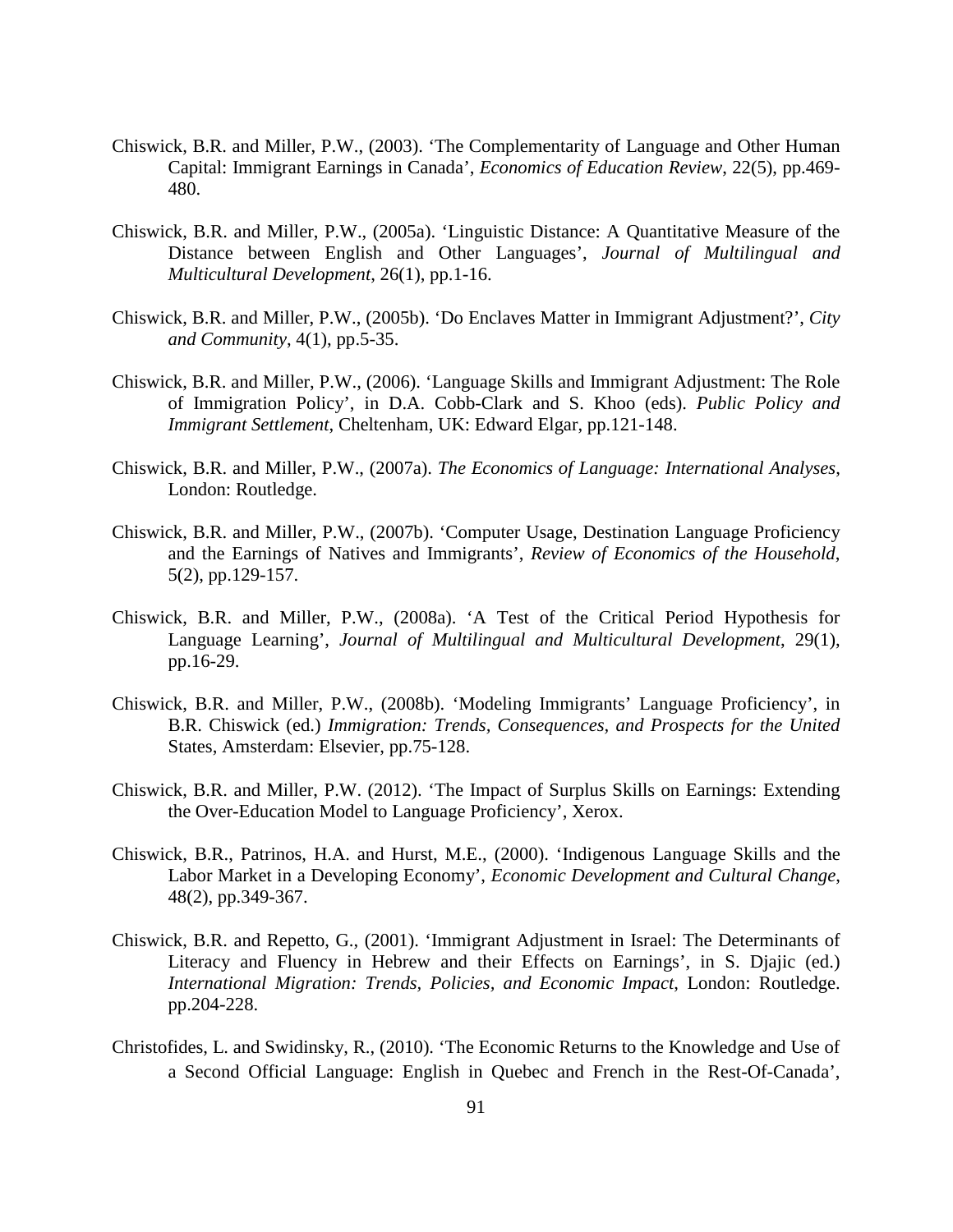*Canadian Public Policy*, 36(2), pp.137-158.

- Clark, X., Hatton, T.J. and Williamson, J.G., (2007). 'Explaining U.S. Immigration, 1971-1998', *Review of Economics and Statistics*, 89(2), pp.359-373.
- Cobb-Clark, D.A. and Khoo, S., (2006). *Public Policy and Immigrant Settlement*, edited volume, Cheltenham, UK: Edward Elgar.
- Crystal, D., (1987). *The Cambridge Encyclopedia of Language*, Cambridge: Cambridge University Press.
- Duleep, H.O. and Regets, M.C., (1997). 'Immigrant Entry Earnings and Human Capital Growth: Evidence from the 1960-1980 Censuses', *Research in Labor Economics*, 16, pp.297-317.
- Dustmann, C., (1994). 'Speaking Fluency, Writing Fluency and Earnings of Migrants', *Journal of Population Economics*, 7(2), pp.133-156.
- Dustmann, C., (1999). 'Temporary Migration, Human Capital, and Language Fluency of Migrants', *Scandinavian Journal of Economics*, 101(2), pp.297-314.
- Dustmann, C. and Fabbri, F., (2003). 'Language Proficiency and Labour Market Performance of Immigrants in the UK', *Economic Journal*, 113(489), pp.695-717.
- Dustmann, C. and van Soest, A.V., (2001). 'Language Fluency and Earnings Estimation with Misclassified Language Indicators', *Review of Economics and Statistics*, 83(4), pp.663- 674.
- Dustmann, C. and van Soest, A.V., (2002). 'Language and the Earnings of Immigrants', *Industrial and Labor Relations Review*, 55(3): 473-492.
- Dyen, I., Kruskal J.B. and Black, P., (1992). An IndoEuropean Classification: A Lexicostatistical Experiment, *Transactions of the American Philosophical Society*, New Series 82(5).
- Espenshade, T. and Fu, H., (1997). 'An Analysis of English Language Proficiency Among U.S. Immigrants', *American Sociological Review*, 62(2), pp.288-305.
- Espinosa, K.E. and Massey, D.S., (1997). 'Determinants of English Proficiency among Mexican Migrants to the United States', *International Migration Review*, 31(1), pp.28-50.
- Evans, M.D.R., (1986). 'Sources of Immigrants' Language Proficiency: Australian Results with Comparisons to the Federal Republic of Germany and the United States of America', *European Sociological Review*, 2(3), pp.1-10.

Evans, M.D.R., (1987). 'Language Skill, Language Usage and Opportunity: Immigrants in the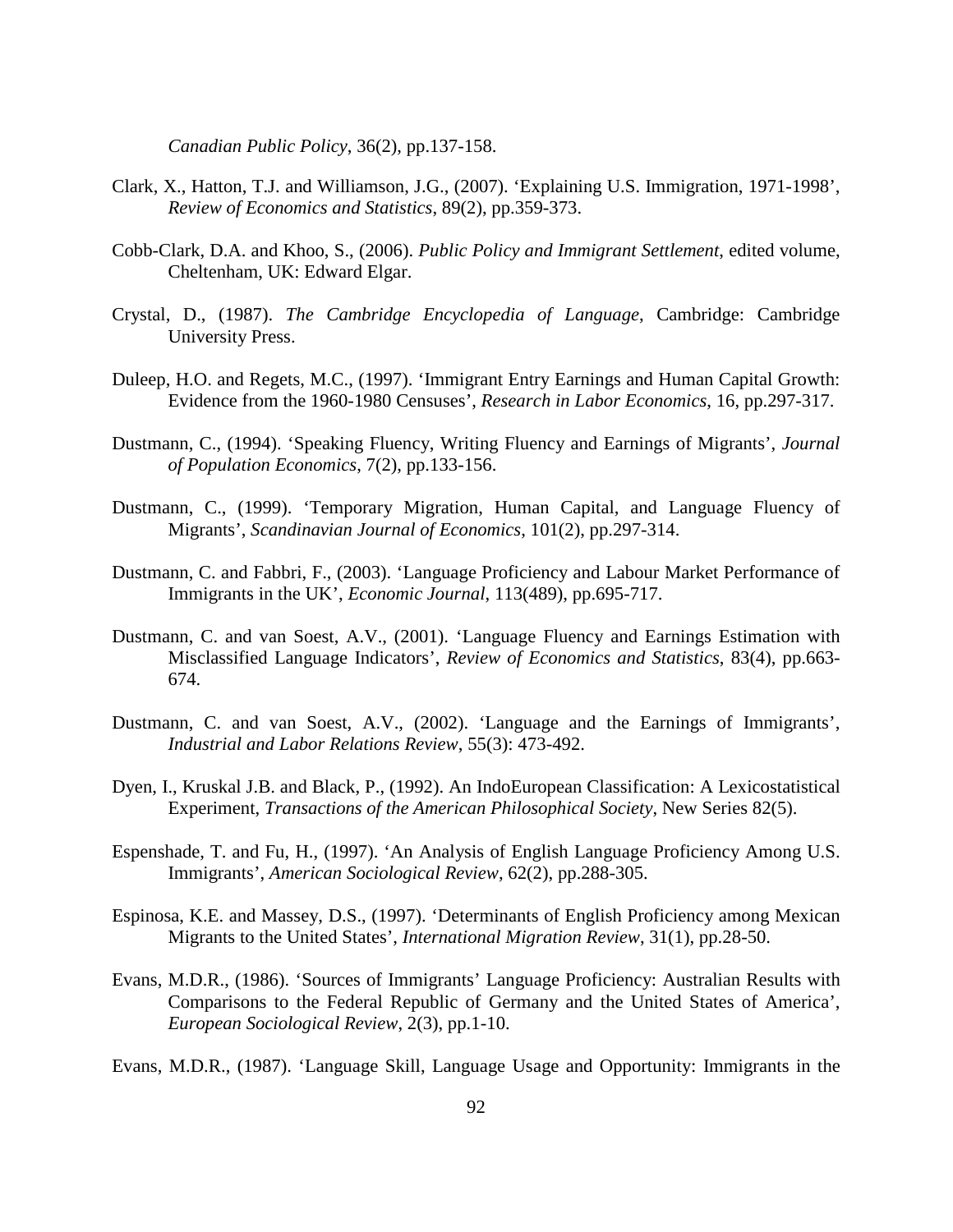Australian Labour Market', *Sociology*, 21(2), pp.253-274.

- Ferrer, A., Green, D.A. and Riddell, W.C., (2006). 'The Effect of Literacy on Immigrant Earnings', *Journal of Human Resources*, 41(2), pp.380-410.
- Ginsburgh, V., Ortuño-Ortín, I. and Weber, S., (2005). 'Disenfranchisement in Linguistically Diverse Societies. The Case of the European Union', mimeo, Department of Economics, University of Alicante, Spain.
- Grenier, G., (1984). 'Shifts to English as Usual Language by Americans of Spanish Mother Tongue', *Social Science Quarterly*, 65(2), pp.537-550.
- Grenier, G., (1987). 'Earnings by Language Group in Quebec in 1980 and Emigration from Quebec between 1976 and 1981', *Canadian Journal of Economics*, 20(4), pp.774-791.
- Grogger, J. and Hanson, G.H., (2011). 'Income Maximization and the Selection and Sorting of International Immigrants', *Journal of Development Economics*, 95(1), pp. 42-57.
- Hart-Gonzalez, L. and Lindermann, S., (1993). 'Expected Achievement in Speaking Proficiency, 1993', School of Language Studies, Foreign Service Institute, U.S. Department of State, Mimeographed.
- Hou, F., (2005). 'The Initial Destinations and Redistribution of Canada's Major Immigrant Groups: Changes over the Past Two Decades', Statistics Canada Research, Catalogue No. 11F0019MIE—No. 254.
- Hutchinson, W.K., (2005). '"Linguistic Distance"' as a Determinant of Bilateral Trade', *Southern Economic Journal*, 72(1), pp.1-15.
- Isphording, I.E. and Otten, S., (2011). 'Linguistic Distance and the Language Fluency of Immigrants', RUHR Economic Papers #274, Bochum, Germany.
- Isphording, I.E. and Otten, S., (2012). 'The Costs of Babylon—Linguistic Distance in Applied Economics', RUHR Economic Papers #337, Bochum, Germany.
- Jaeger, D.A., (2000). 'Local Labor Markets, Admission Categories, and Immigrant Location Choice, unpublished manuscript, Department of Economics, College of William and Mary, USA.
- Kan, A., (1991). *The Australian Experience of Skilled Migration: The Employer Nomination Scheme in the Manufacturing and the Finance, Property and Business Services Sectors*, Bureau of Immigration Research, Australian Government Publishing Service, Canberra, Australia.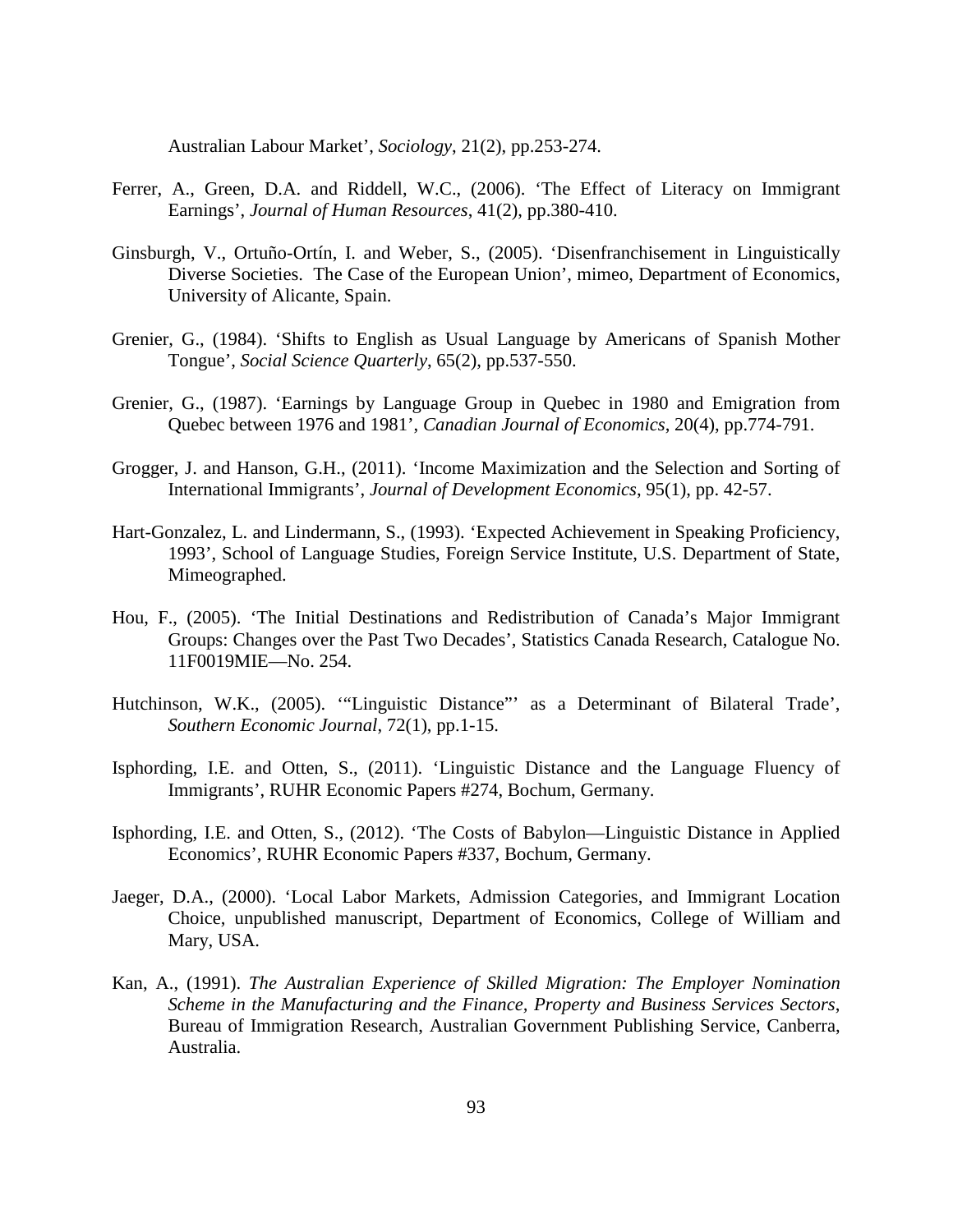- Kanas, A., Chiswick, B.R., van der Lippe, T. and van Tubergen, F., (2012). 'Social Contacts and the Economic Performance of Immigrants: A Panel Study of Immigrants in Germany', *International Migration Review*, 46(3), pp.680-709.
- Karemera, D., Oguledo, V.I. and Davis, B., (2000). 'A Gravity Model Analysis of International Migration to North America', *Applied Economics*, 32(13), pp.1745-1755.
- Kominski, R., (1989). 'How Good is "How Well"? An Examination of the Census English-Speaking Ability Question', *American Statistical Association 1989 Proceedings of the Social Statistics Section*, pp.333-338.
- Kossoudji, S.A., (1988). 'English Language Ability and the Labor Market Opportunities of Hispanic and East Asian Immigrant Men', *Journal of Labor Economics*, 6(2), pp.205- 228.
- Lazear, E., (1999). 'Culture and Language', *Journal of Political Economy*, 107(6), pp.595-612.
- Lewis, M.P., (2009). *Ethnologue: Languages of the World*, Sixteenth edition. Dallas, Texas: SIL International.
- Long, M.H., (1990). 'Maturational Constraints on Language Development', *Studies in Second Language Acquisition*, 12, pp.251-285.
- Marschak, J., (1965). 'Economics of Language', *Behavioral Science*, 10, pp.135-40.
- Mayda, A.M., (2010). 'International Migration: A Panel Data Analysis of the Determinants of Bilateral Flows', *Journal of Population Economics*, 23(4), pp.1249-1274.
- McAllister, I., (1986). 'Speaking the Language: Language Maintenance and English Proficiency among Immigrant Youth in Australia', *Ethnic and Racial Studies*, 9(1), pp.24-42.
- McCloskey, D.N., (1998). *The Rhetoric of Economics*, 2<sup>nd</sup> edition, The University of Wisconsin Press, Madison, US.
- McDonald, J.T., (2003). 'Location Choice of New Immigrants to Canada: The Role of Ethnic Networks', in C.M. Beach, A.G. Greene and J.G. Reitz (eds.) *Canadian Immigration Policy for the 21st Century*, John Deutsch Institute for the Study of Economic Policy, Queen's University, Canada.
- McDonald, J.T., (2004). 'Toronto and Vancouver Bound: The Location Choice of New Canadian Immigrants', *Canadian Journal of Urban Research*, 13(1), pp.85-101.
- McManus, W., Gould, W. and Welch, F., (1983). 'Earnings of Hispanic Men: The Role of English Language Proficiency', *Journal of Labor Economics*, 1(2), pp.101-130.